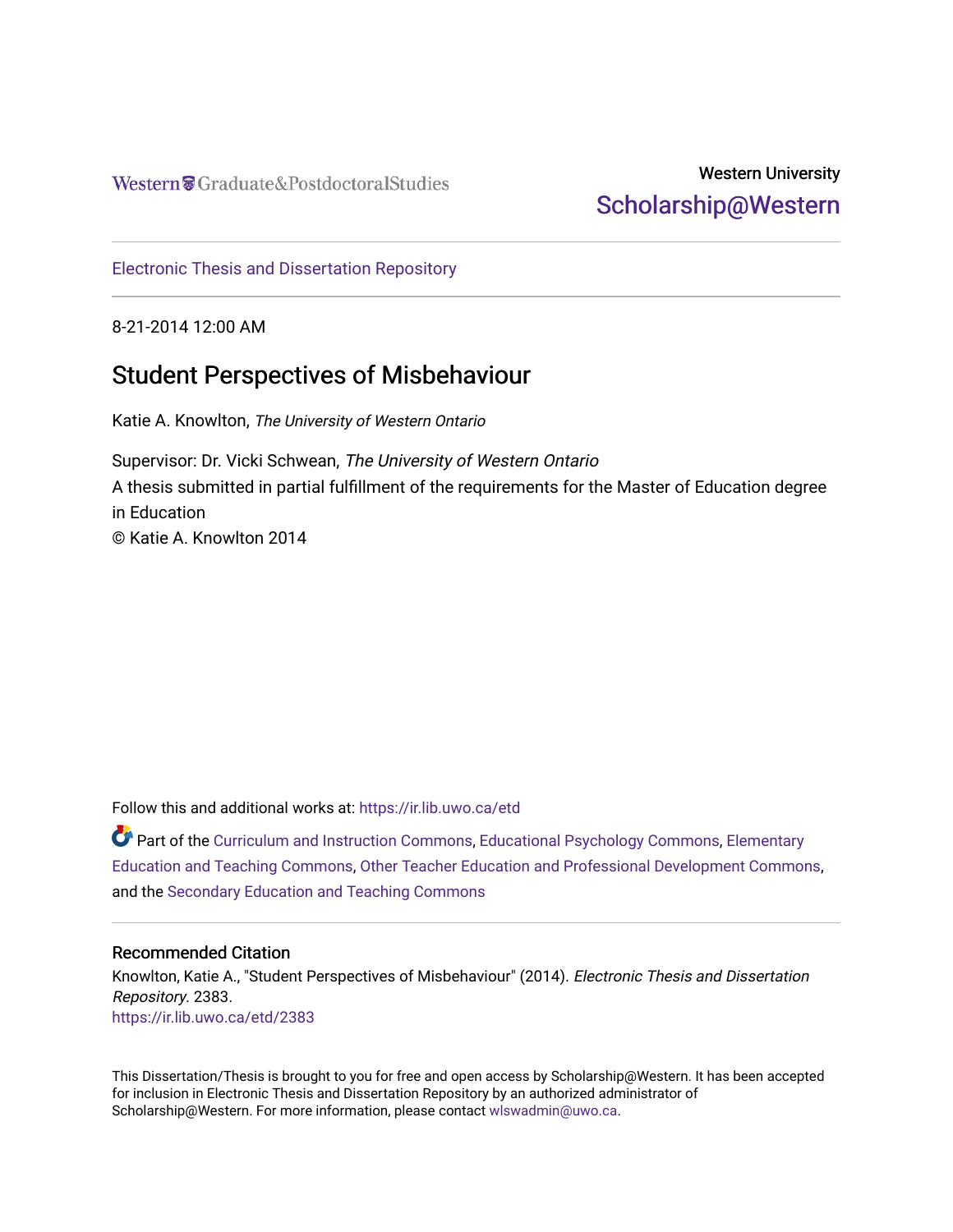## STUDENT PERSPECTIVES OF MISBEHAVIOUR

by

Katie Knowlton

Graduate Program in Education

Submitted in partial fulfillment

of the requirements for the degree of

Master of Education

The School of Graduate and Postdoctoral Studies

The University of Western Ontario

London, Ontario, Canada

© Katie Knowlton 2014

Abstract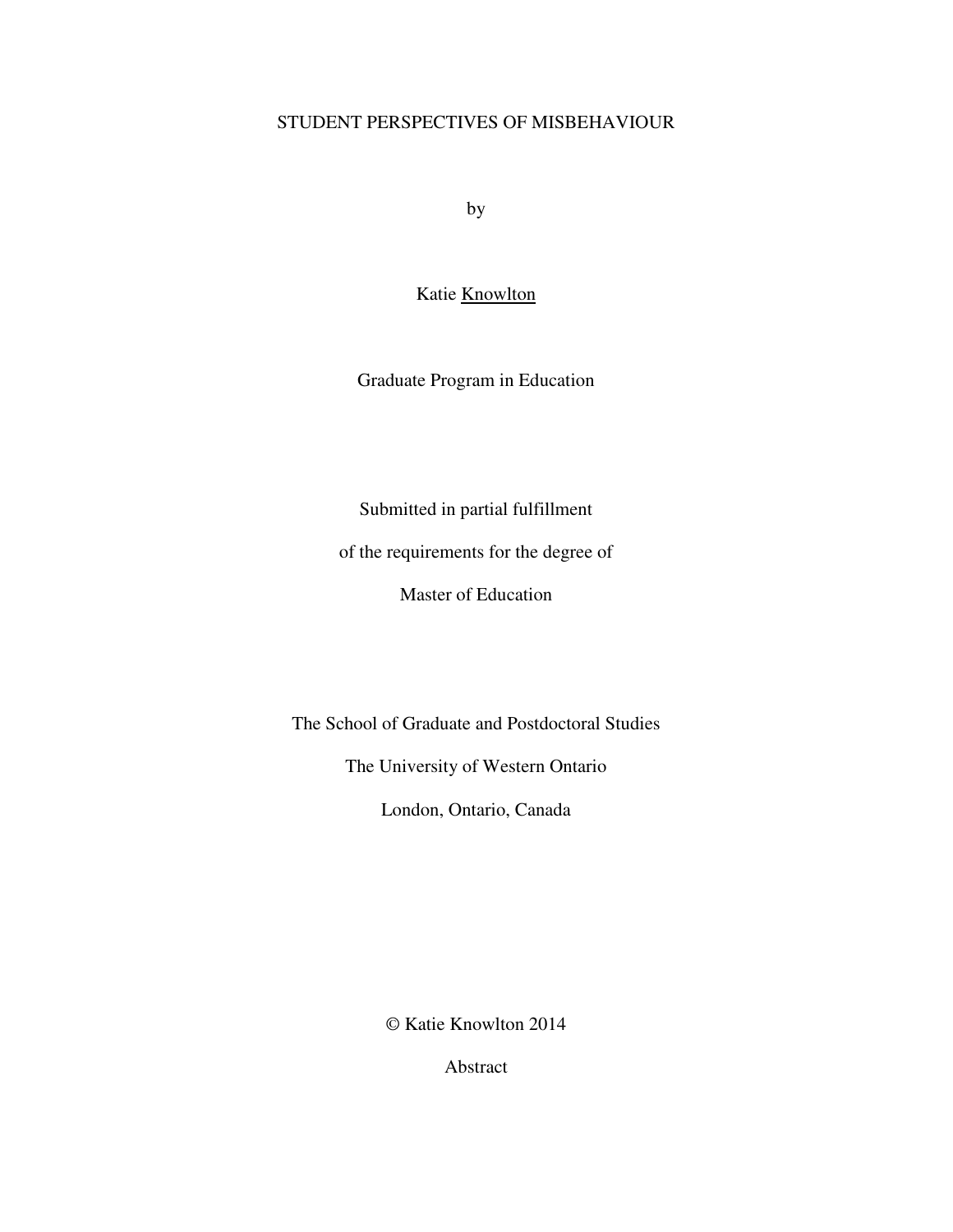Recent research in classroom management and student misbehaviour has focused on teacher and administrator perspectives with little attention paid to student perspectives. This study examined the effects of student misbehaviour on their perspectives of wellbeing in the classrooms, as well as their ability to control and regulate their own behaviour (i.e. behavioural self-efficacy). A *Student Misbehaviour Questionnaire,*  constructed by the author*,* was administered to students in grades three through twelve, and follow-up focus group discussions were conducted with randomly selected students from each grade. Questionnaire results showed that both elementary and secondary students, in the presence of misbehaviour, felt physically safe; however, they also felt negative emotions such as anger, annoyance, and sadness. Moreover, they perceived themselves as having a relatively high degree of behavioural self-efficacy. However, results from focus group discussions revealed conflicting responses to some questionnaire results, as well as some factors that affected student's motivation to behave in socially desirable ways. It is important that student perspectives be examined for educators to gain a more holistic understanding of student misbehaviour in the classroom. Implications for educators regarding the development of behavioural programs and techniques, as well as support for student-centered approaches to educational theory and practice, are discussed.

## Keywords

Classroom management, behavioural management, disruptive behaviour, misbehaviour, problem behaviour, student perspectives, behavioural self-efficacy, student well-being

## Acknowledgements

ii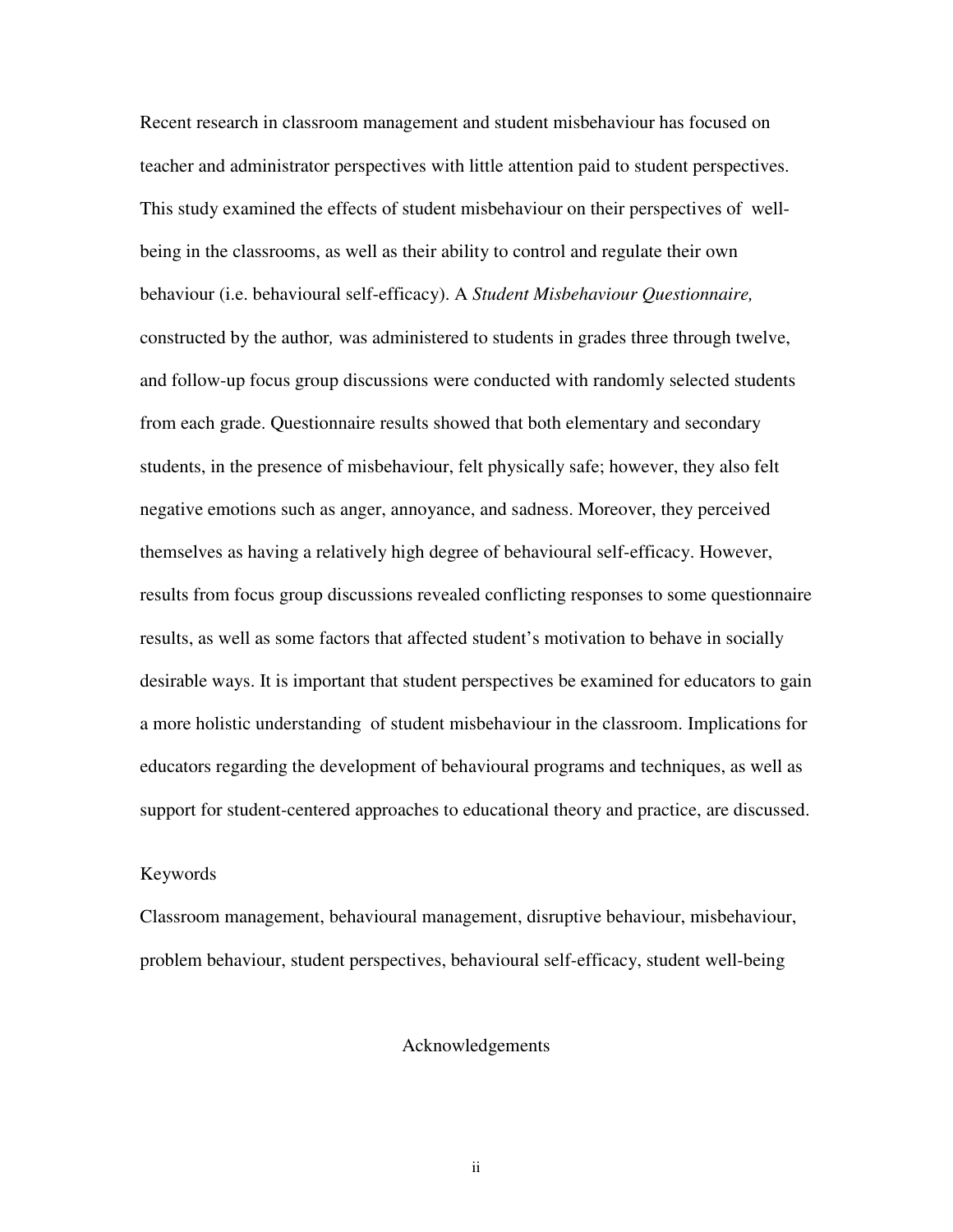This research project has been a very rewarding learning experience. To my supervisor, Alan Edmunds, thank you for all of your guidance, direction, and support. Your knowledge and passion for research has been inspiring, and I have learned so much from you. To my supervisor, Dr. Vicki Schwean, thank you for all of your expertise, insight, and encouragement. It has been a pleasure working with you. Thank you Joel Lopata for your help and advice. To my family, and many mentors, friends and colleagues, thank you.

## Table of Contents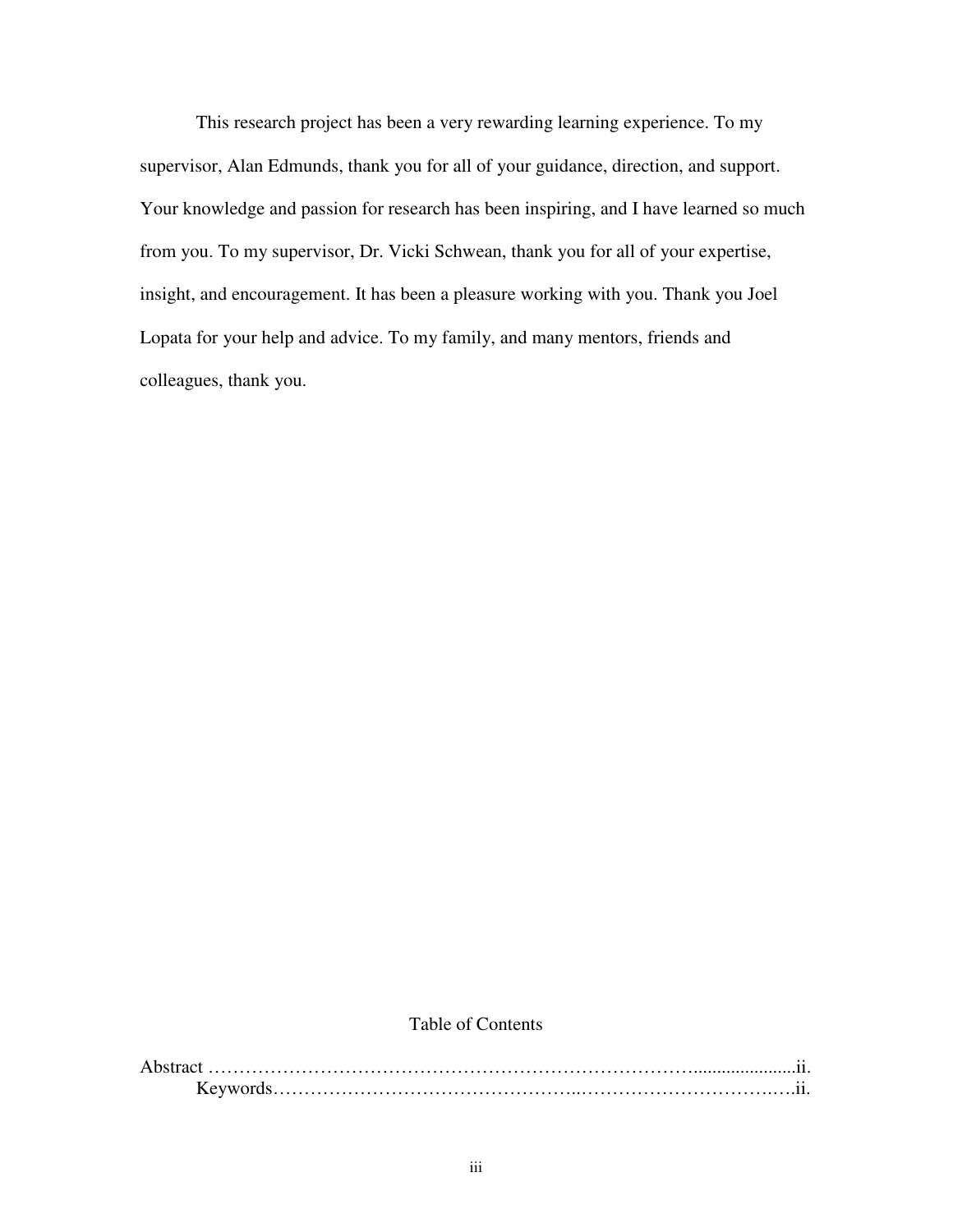| List of                                        |  |
|------------------------------------------------|--|
|                                                |  |
|                                                |  |
|                                                |  |
|                                                |  |
|                                                |  |
|                                                |  |
|                                                |  |
|                                                |  |
|                                                |  |
|                                                |  |
| 11                                             |  |
|                                                |  |
|                                                |  |
|                                                |  |
|                                                |  |
|                                                |  |
|                                                |  |
|                                                |  |
|                                                |  |
|                                                |  |
|                                                |  |
|                                                |  |
| Elementary Versus Secondary: Student Well-     |  |
| Being33                                        |  |
| Elementary Versus Secondary: Behavioural Self- |  |
| Efficacy36                                     |  |
|                                                |  |
|                                                |  |
|                                                |  |
|                                                |  |
|                                                |  |
|                                                |  |
|                                                |  |
|                                                |  |
|                                                |  |
|                                                |  |
|                                                |  |
|                                                |  |
|                                                |  |
|                                                |  |
|                                                |  |
|                                                |  |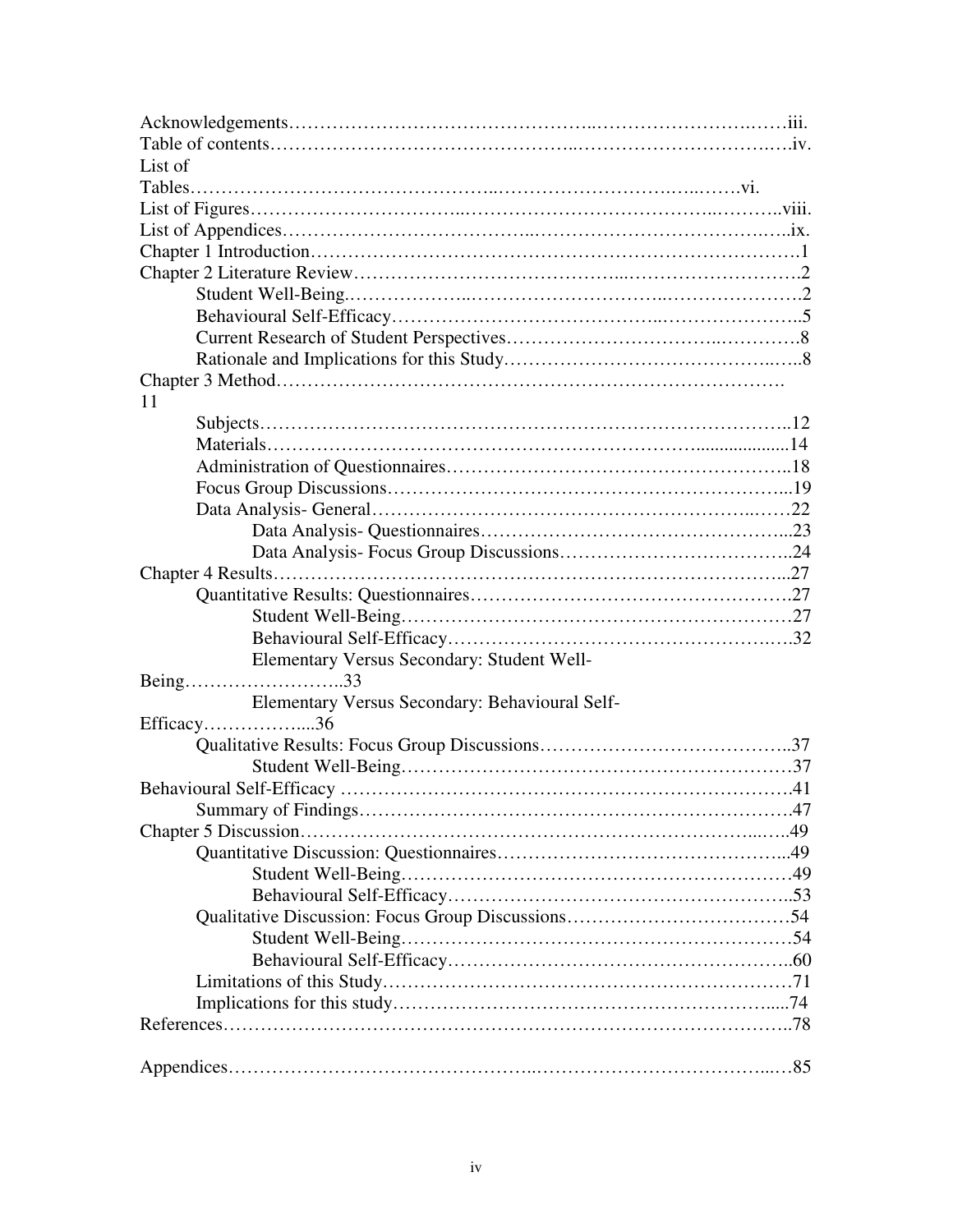| Curriculum |  |
|------------|--|
|            |  |

List of Tables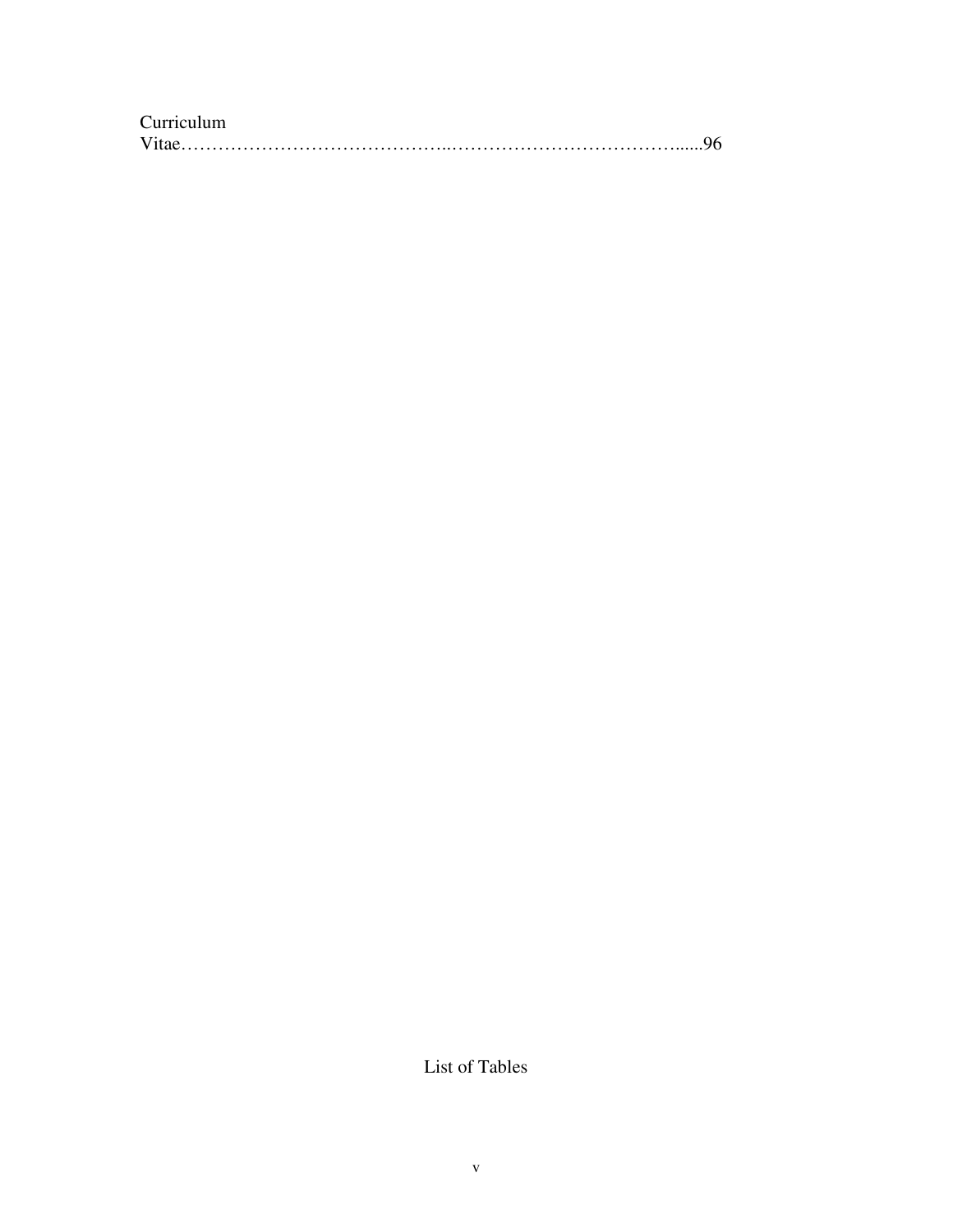Table 1: Summary of the Number of Schools, Classes and Participants in both Elementary and Secondary streams.

Table 2: Number of Students in Each Grade Participating in the Study.

Table 3. The Number of Students who Participated in Each Focus Group Discussion.

Table 4: Student Well-Being: Question 1 Responses

Table 5: Student Well-Being: Question 6 Responses.

Table 6: Student Well-Being: Question 7 Responses.

Table 7: Mean Scores and Standard Deviations for Questions Addressing Behavioural Self-Efficacy.

Table 8: Frequencies and Percentages for Questions 1, 2, 6, and 7 Addressing Student Well-Being.

Table 9: Frequencies and Percentages for Questions 3, 4 and 5 Addressing Student Well-Being.

Table 10: Pearson Chi-Square Values, Degrees of Freedom and Phi Values for Questions Addressing Student Well-being.

Table 11: Total Mean Behavioural Self-Efficacy Scores and Standard Deviations for Elementary and Secondary Students.

Table 12: Themes Derived for Questions 1 and 2 Addressing Student Well-Being.

Table 13: Themes Derived for Question 3 Addressing Student Well-Being.

Table 14: Themes Derived for Questions 4 and 5 Addressing Student Well-Being.

Table 15: Themes Derived for Questions 6 and 7 Addressing Student Well-Being.

Table 16: Themes Derived from Focus Group Discussions for Questions 1 and 2

Addressing Behavioural Self-Efficacy.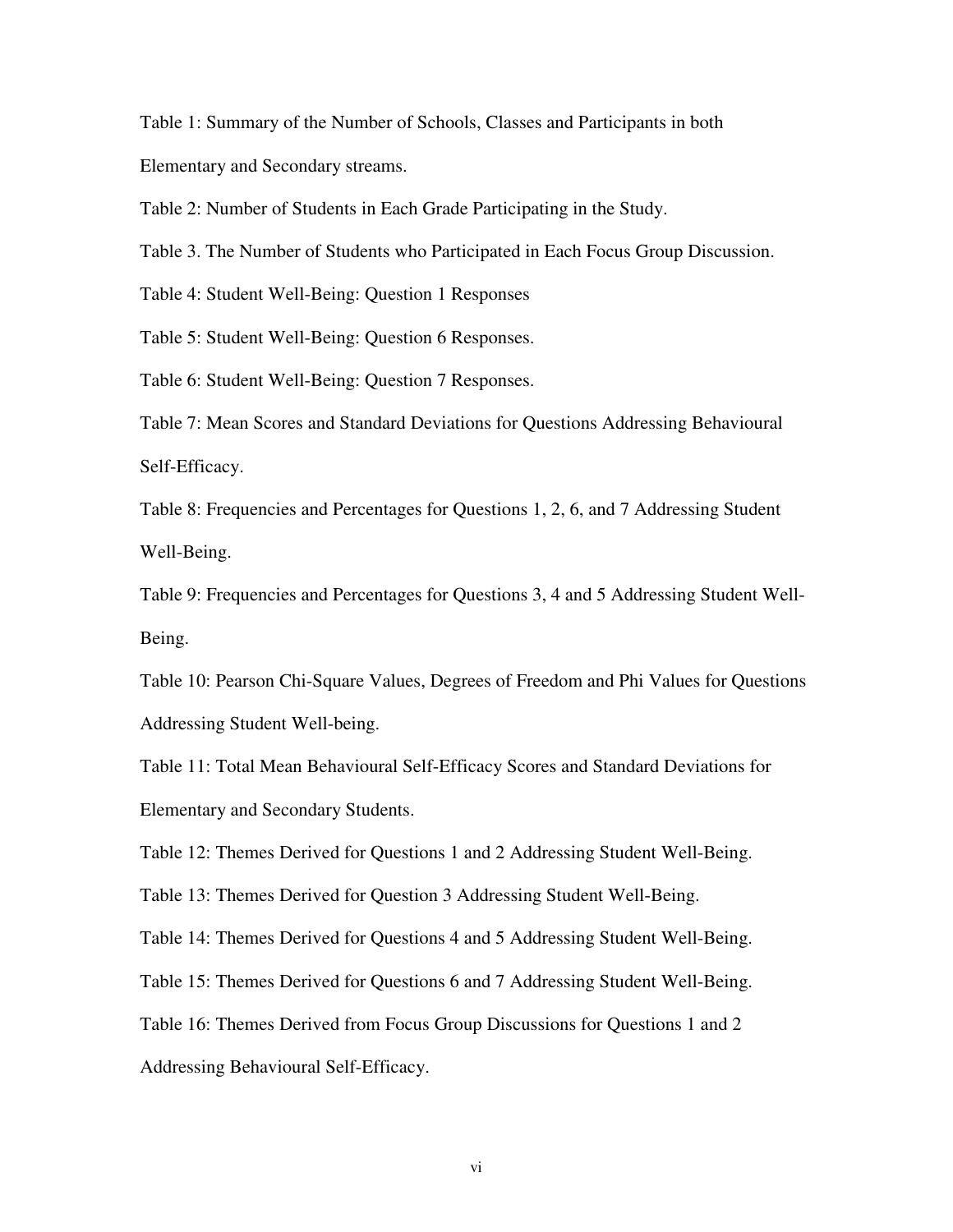Table 17: Themes Derived from Focus Group Discussions for Question 3 Addressing Behavioural Self-Efficacy.

Table 18: Themes Derived from Focus Group Discussions for Question 4 Addressing Behavioural Self-Efficacy.

Table 19: Themes Derived from Focus Group Discussions for Question 5 Addressing Behavioural Self-Efficacy.

Table 20: Themes Derived from Focus Group Discussions for Question 6 Addressing Behavioural Self-Efficacy.

Table 21: Themes Derived from Focus Group Discussions for Question 7 Addressing Behavioural Self-Efficacy.

Table 22: Secondary Focus Group Discussion Revised Themes for Responses to the Question "Would you like to add any information?".

## List of Figures

Figure 1: Student Well-Being: Question 3 Responses.

Figure 2: Student Well-Being: Question 4 Responses.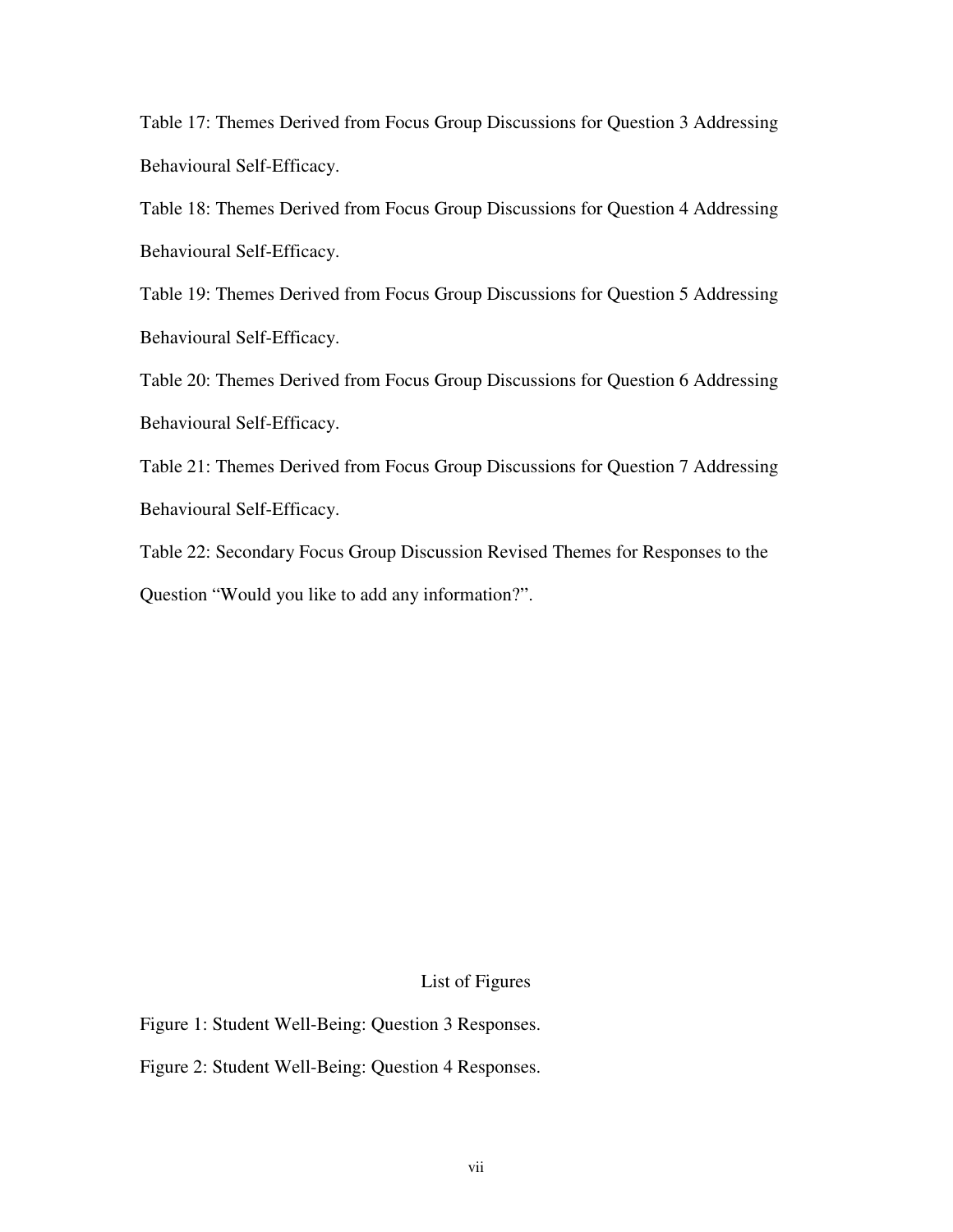Figure 3: Student Well-Being: Question 5 Responses.

List of Appendices

Appendix A: Letter of Information.

Appendix B: Consent Form.

Appendix C: Student Misbehaviour Questionnaire.

Appendix D: Focus group discussion script for students in grades 5-12.

Appendix E: Focus group discussion script for students in grades 3 and 4.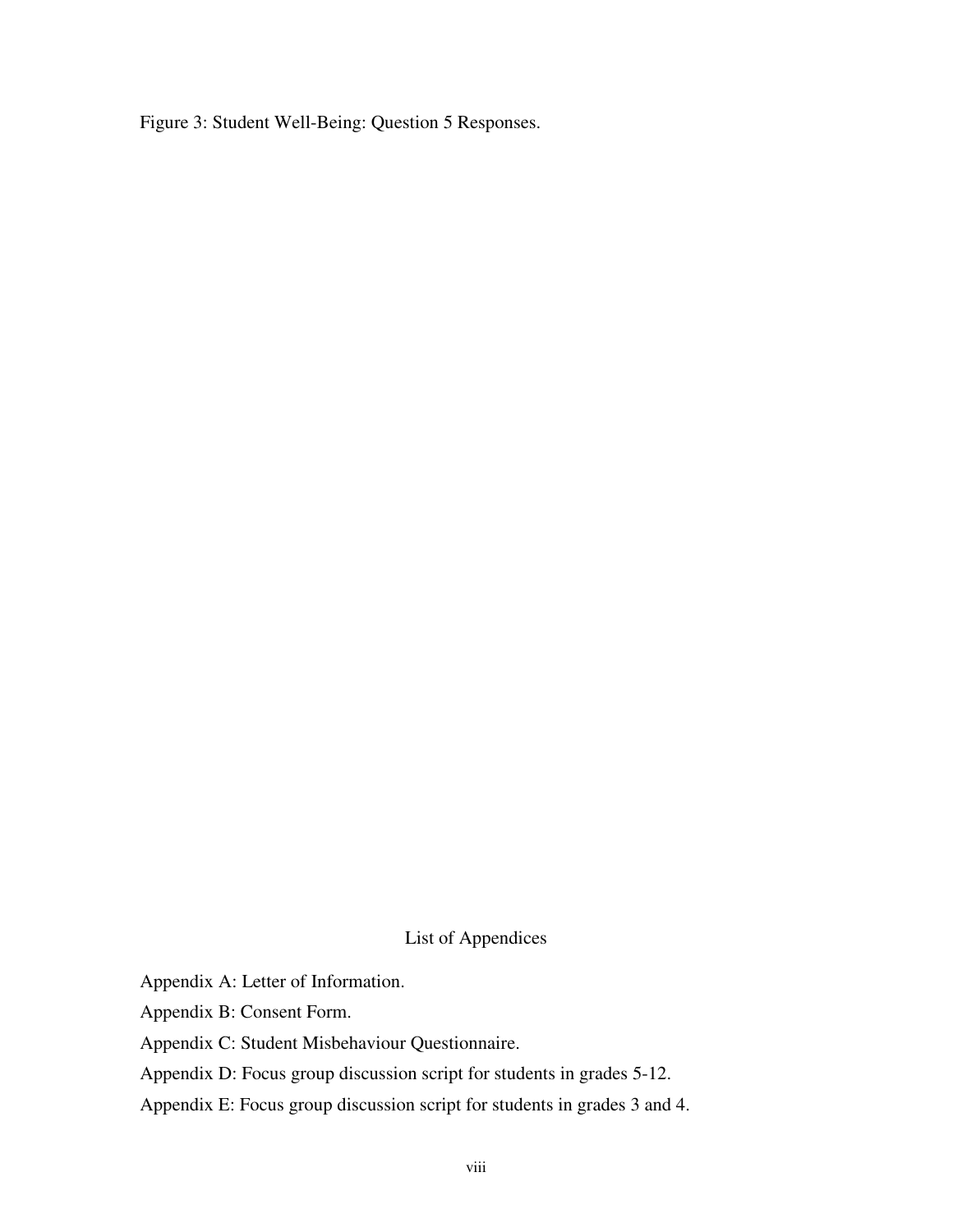#### **Chapter 1 Introduction**

 With recent studies reporting that approximately one in five students exhibit disruptive behaviour and more than one in 20, aggressive behaviours, appropriate management and intervention strategies are necessary (Myers & Holland, 2000). Charles (1999) defines misbehavior as "behavior that is considered inappropriate for the setting or situation in which it occurs" (p.2). Increasingly, disruptive and aggressive behaviour has become a significant concern within schools, and the need for more effective management programs and techniques continues to be an issue facing teachers. Misbehaviour or disruptive behaviour can be as simple as talking in class, yawning loudly, or texting on a cell phone. In more serious cases, problem behaviour can involve aggression, immorality, or defiance of authority and can threaten the safety of both students and teachers. Behaviour management, the actions teachers take to decrease disruptive behaviours and increase desirable ones, is an essential component of effective classroom management. Recent research in classroom management and student behaviours has focused on teacher perspectives with little attention paid to that of students. To develop programs that effectively target student problem behaviour, there is a need for a greater understanding of students' perspectives of their own misbehaviour and that of others (Bradshaw, Mitchell & Leaf, 2010). This study will examine student perspectives of misbehaviour on student well-being, as well as students' ability to control and manage their own behaviour and act in socially desirable ways (i.e. behavioural selfefficacy).

**Chapter 2 Literature Review**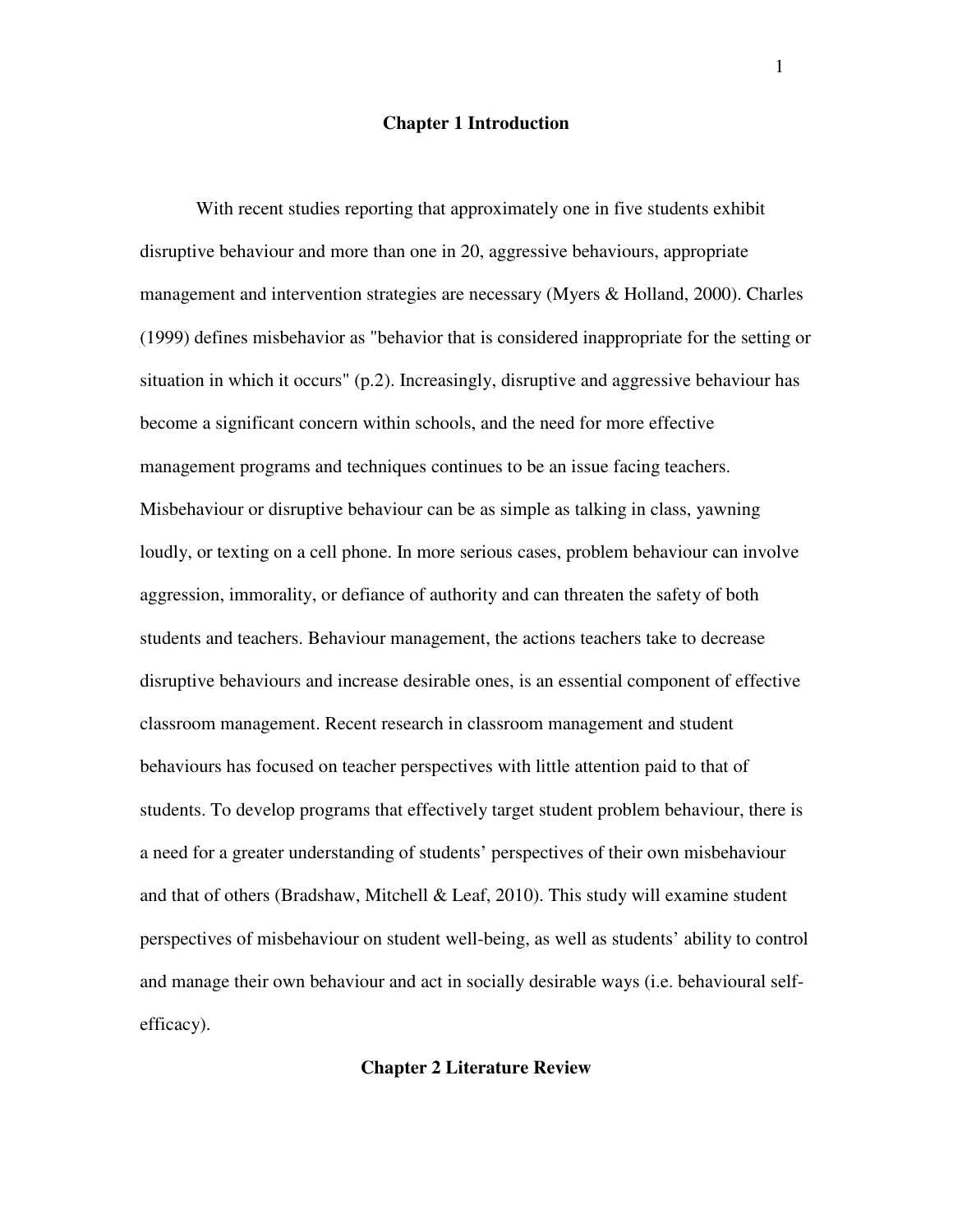## *Student Well-Being:*

 Engels et al. (2004) defined student well-being as "a positive emotional state that is the result of harmony between the sum of specific context factors on the one hand and the personal needs and expectations towards the school on the other hand" (p.128). According to Pittman (1992), the school experience can influence four aspects of development in children and youth that affect their well-being: a) confidence (i.e., selfesteem or acceptance), b) character (i.e., accountability, self-control, compassion), c) connection (i.e., integration and membership), and d) competence (i.e., growth, social contribution, and mastery). These developmental needs must be met for learning to take place. Various factors are known to contribute to the development of student well-being including the feelings related to the experience of being at school and satisfaction with the pursuit of various school activities, in addition to relevant fears and psychological factors involved with everyday school life (Eder, 1995). It has also been found that students' satisfaction with school is influenced by the classroom climate, specifically students' feelings of being safe in their classrooms (Samdal et al., 1999). It is the goals students make for themselves, their academic achievement, and their feelings of perceived competence that can greatly affect their perceptions of well being (Kaplan & Maehr, 1999). Kaplan and Maehr (1999) described student well being as a "product of students' general self-evaluations and patterns of behaviour, coping, and emotion" (p. 331).

 Very few studies have examined the effect of students' misbehaviour on their feelings of well-being in the classroom directly; however, there is a large body of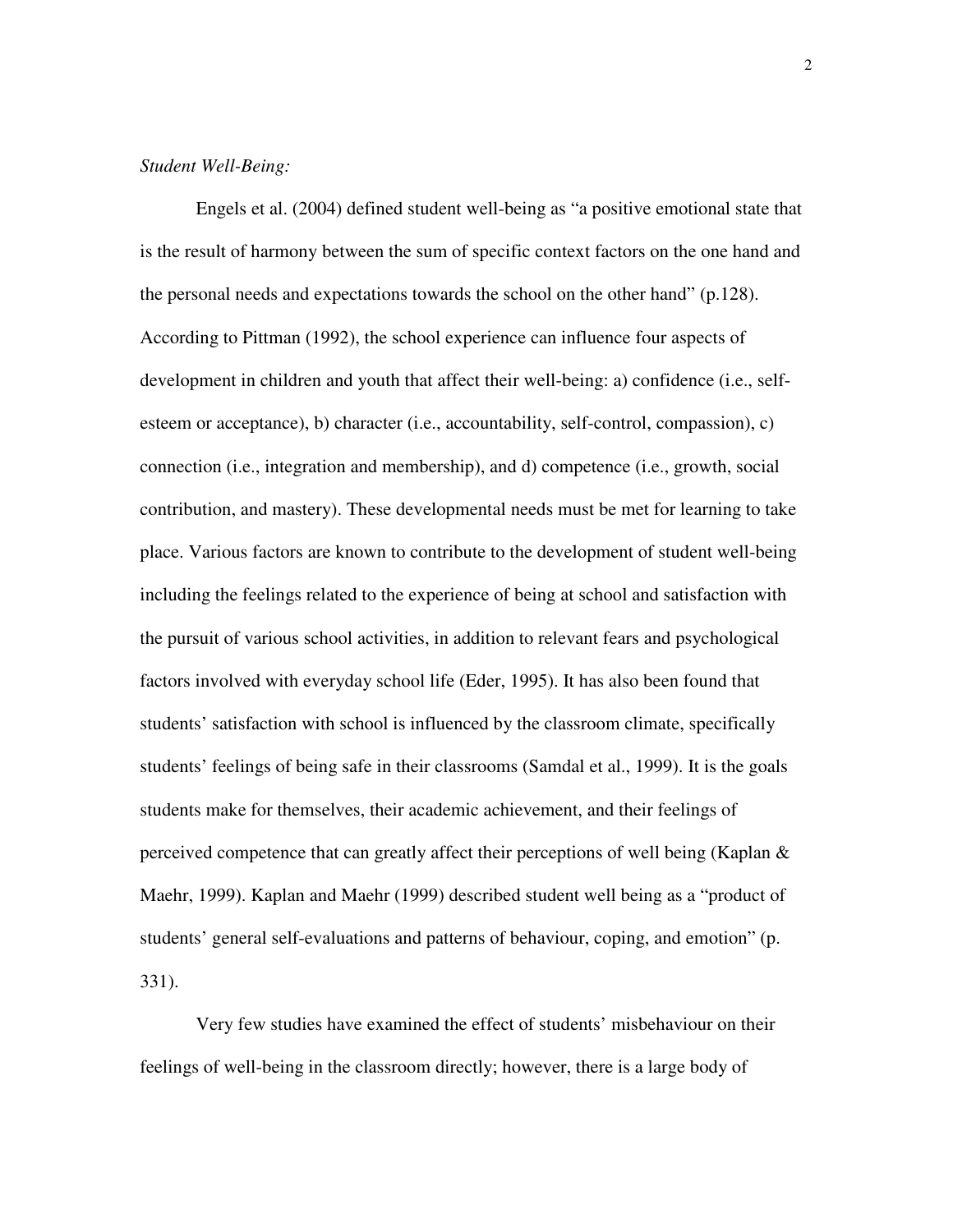literature outlining the negative effects of student misbehaviour on the overall classroom climate (MacAulay, 1990). The perception of the classroom climate is an important determinant of student success and well-being (Bandura, 1986). Literature on students' perceptions of classroom climate has focused specifically on students' relationships with their teachers. It has been found that student well-being is positively affected by teachers who create positive interpersonal relationships with their students, maintain a safe and structured classroom environment, and strive to meet the needs of their students in a positive, supporting, and caring way (De Fraine, 2003; Jennings & Greenberg, 2009; van Damme et al., 2002; Van Petegem, 2007). Furthermore, secure classroom environments are characterized by both teacher-student and student-student relationships that are supportive and respectful (Nelson, Lott & Glenn, 2000). Teachers must maintain a classroom environment that supports social belonging, self-regulation, and the social intelligence of students, which ultimately contributes to students' sense of well-being (Gilman, Huebner & Furlong, 2009). In a study by Van Petegem et al. (2008), studentteacher interrelationships, motivations for being at school, several student characteristics, and academic achievement of 594 secondary students were assessed in relation to overall well-being. Relevant findings of this study included strong evidence that ratings of students who perceived their teachers as being "dominant-cooperative" positively correlated with scores of well-being. A teacher who is "dominant-cooperative" is one who creates a structured and positive classroom climate with effective classroom management strategies that are perceived by students as effective yet fair. In addition, this type of teacher is able to meet the physical and emotional needs of their students and is a major source of motivation for productive student work and behaviour. Students who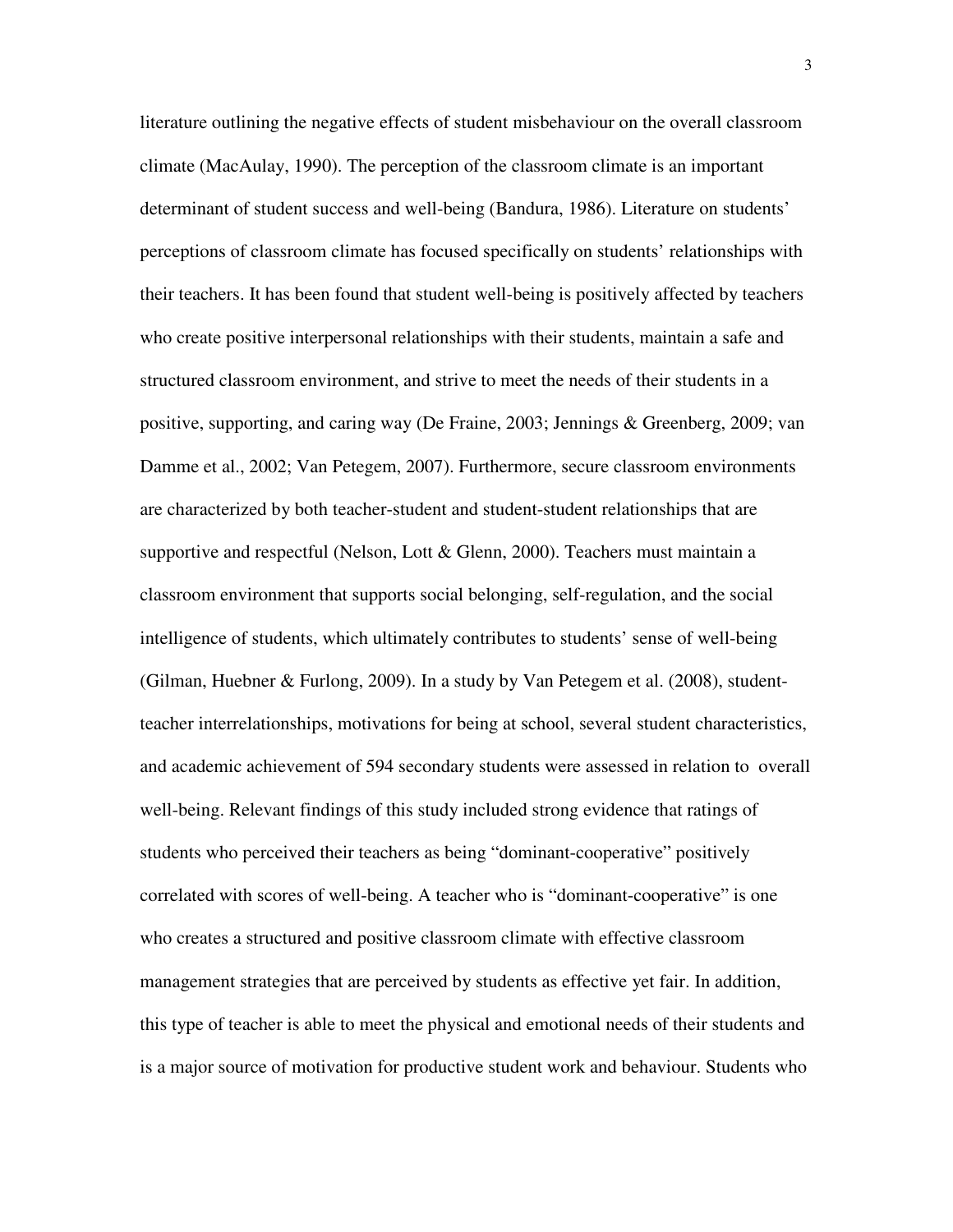perceive their teachers as having these qualities also exhibit higher ratings of well-being (Petegem et al. 2008).

 Since the classroom environment and students and their behaviours are always interacting (Bandura, 1986), student behaviour is a significant determinant of a perceived positive or negative classroom climate (MacAulay, 1990). When students misbehave, the cohesive, cooperative, and productive classroom environment is disrupted, causing students to feel tension (MacAulay, 1990). Classrooms that involve students working cooperatively and which foster mutual concern among students can positively impact classroom climate perceptions (MacAulay, 1990). In addition, the perception of a positive classroom environment is associated with positive cognitive and affective learning outcomes, and efforts to improve classroom climates tend to improve student learning greatly (Fraser, 1989; Fraser & Fisher, 1982). A study by Rogers and Freiberg (1994) supports the power that teachers have over the classroom environment and students' psychological well-being. Rogers and Freiberg conducted interviews with students in which they were asked, "Why do you love school?" Four key findings were highlighted through this work. Students who "loved school" felt this way because:

- 1. they were trusted and respected: school personnel cared about them;
- 2. they were part of a family;
- 3. they felt their teachers were helpers, encouraging them to succeed and listening to their opinions and ideas; and,
- 4. they had opportunities to be responsible, with freedom and choices, but not license to do whatever they wished.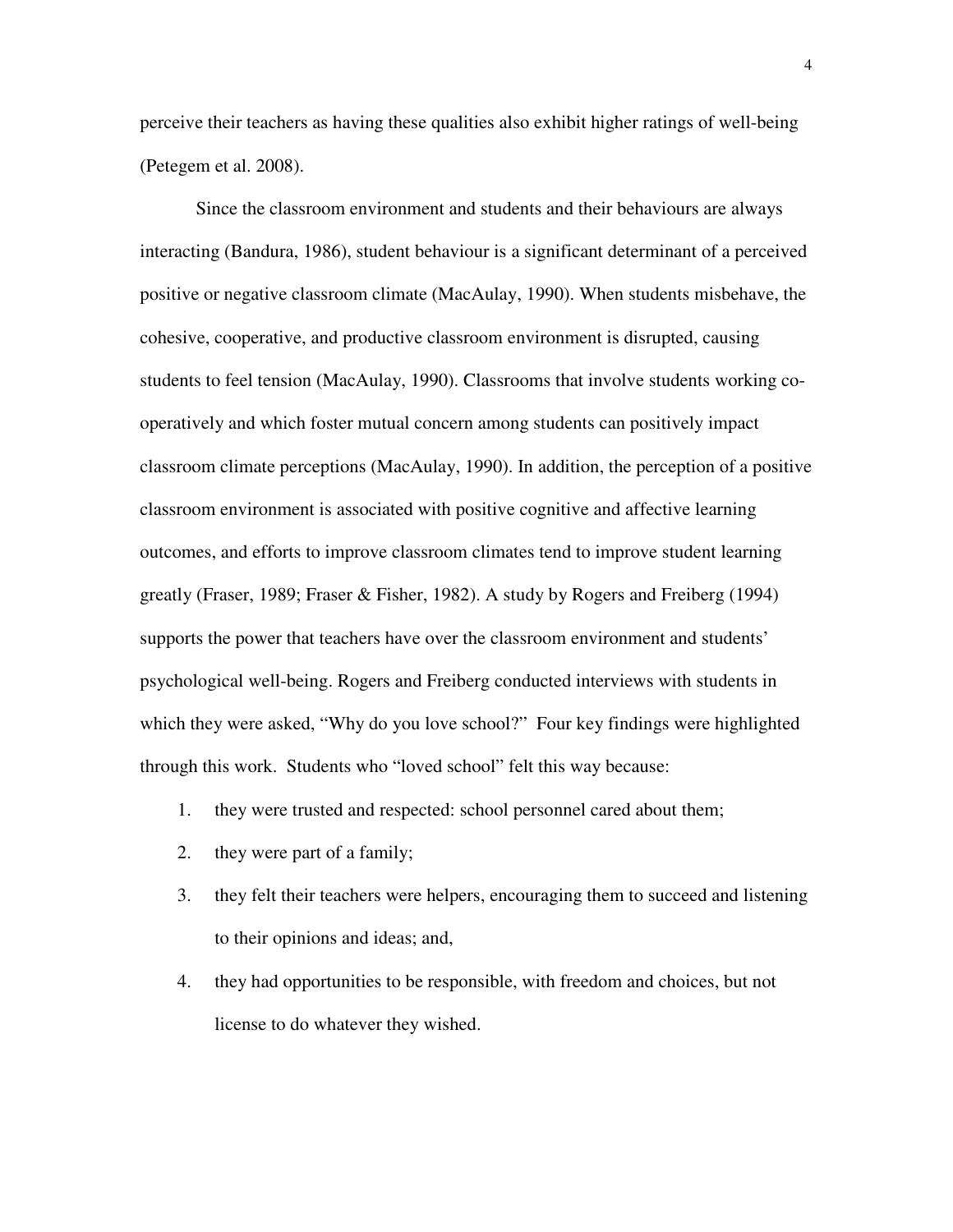It is fair to assume that the students interviewed for this study did not demonstrate heightened degrees of misbehaviour within the classroom. Each student was able to attribute their "love of school" to one or more of these four experiences in the classroom. The concept of student well-being is important to this study since maintaining a positive classroom climate may be compromised by the occurrence of misbehaviour. The presence of disruptive behavior, paired with a teacher's inability to manage this behaviour effectively, can harm students' perceptions of the classroom environment, resulting in reduced student learning and an increase in disruptive behaviour (Kasen et al. 1990; MacAulay, 1990). This study will examine the relationship between student misbehaviour and students' perceptions of well-being in their classrooms. Specifically, students' emotional responses, feelings of physical safety, ability to accomplish classroom tasks, and positive feelings toward school in the presence of misbehaviour will be examined.

## *Student Behavioural Self-Efficacy:*

 To gain a full understanding of student misbehaviour, factors that affect the choices students make about how they behave in a classroom setting must be examined. Bandura (1991) explained that human behaviour is not simply a result of moment-bymoment reactions to external influences but involves a purposeful, voluntary, internal component that is referred to as "self-efficacy". The term self-efficacy refers to "a person's belief in their ability to learn or perform specific behaviours" (Evertson & Weinstein, 2006, p. 10). A person's sense of self-efficacy is the most influential factor affecting their ownership and awareness of their behaviour (Bandura, 1991). In this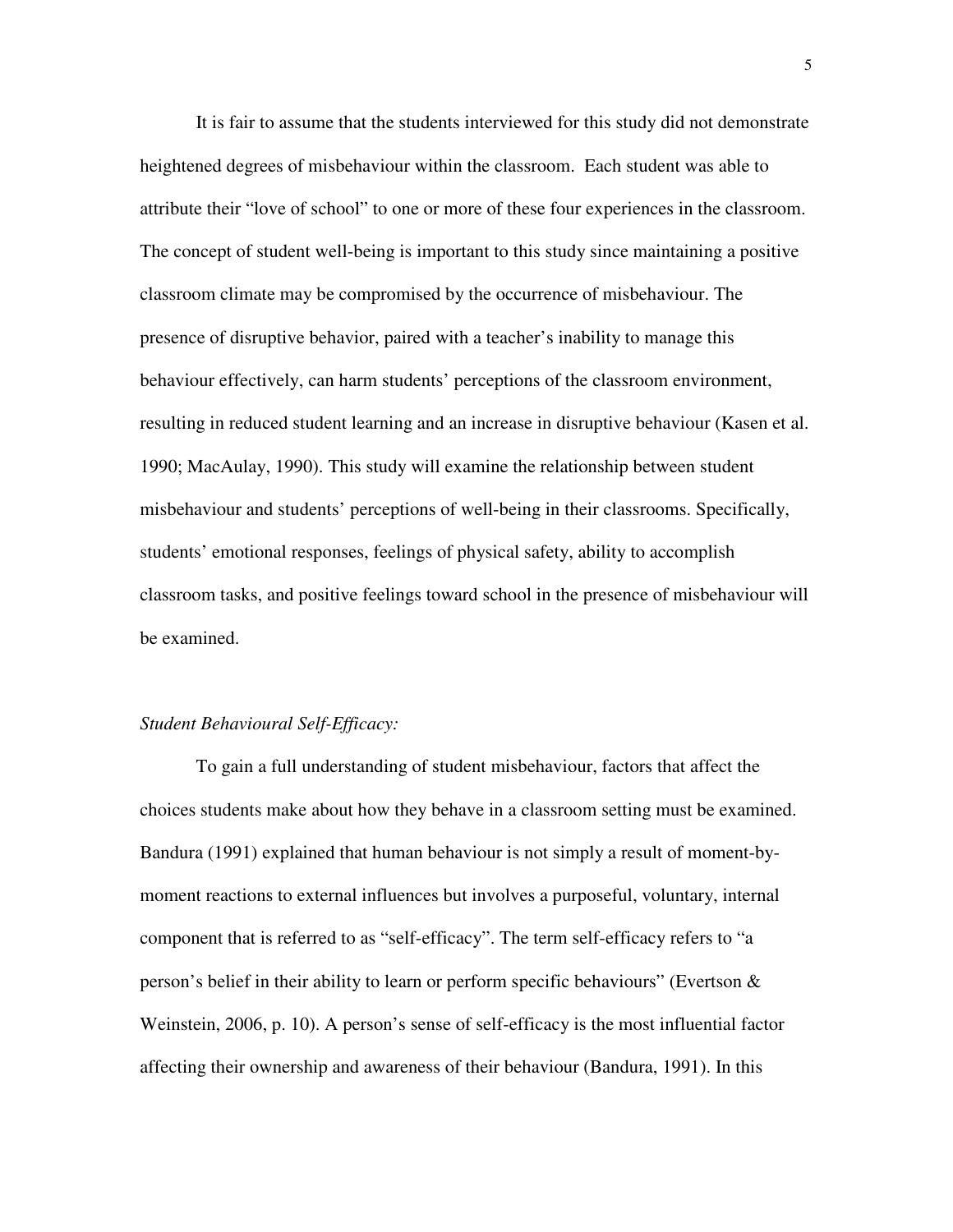study, the term "behavioural self-efficacy" will be used to describe how students manage their own behaviour and perceive their ability to control their own behaviour in their school and classrooms. No study was found that directly examined students' self-efficacy perceptions in terms of their behaviour in a classroom setting. However, there is extensive literature examining the concept of self-efficacy in relation to achievement behaviour (Schunk, 1984), cognitive development and functioning (Bandura, 1993), and performance and personal goal setting (Bandura, 1991). Bandura (1991) explained that "people's beliefs in their efficacy influence the choices they make, their aspirations, how much effort they mobilize in a given endeavor, how long they persevere in the face of difficulties and setbacks, whether their thought patterns are self-hindering or self-aiding, the amount of stress they experience in coping with taxing environmental demands, and their vulnerability to depression." This literature has reinforced the notion that greater behavioural self-efficacy facilitates enhanced self-control over behaviour.

 A study by De Kemp et al. (2009) surveyed 1332 students aged 11-14 to assess their level of self-control over their impulses, thoughts, emotions, and behaviours, as well as the frequency of their participation in minor delinquent and aggressive behaviours. Frequencies of delinquent and aggressive behaviours were taken together as a measure of students' antisocial behaviour. Results of the study showed that ratings of higher levels of self-efficacy were associated with less frequent antisocial behaviour. In relation to the current study, lower student behavioural self-efficacy, which reflects decreased selfcontrol, is hypothesized to cause higher incidences of misbehaviour in classrooms. Conversely, student's who exhibit a high degree of behavioural self-efficacy should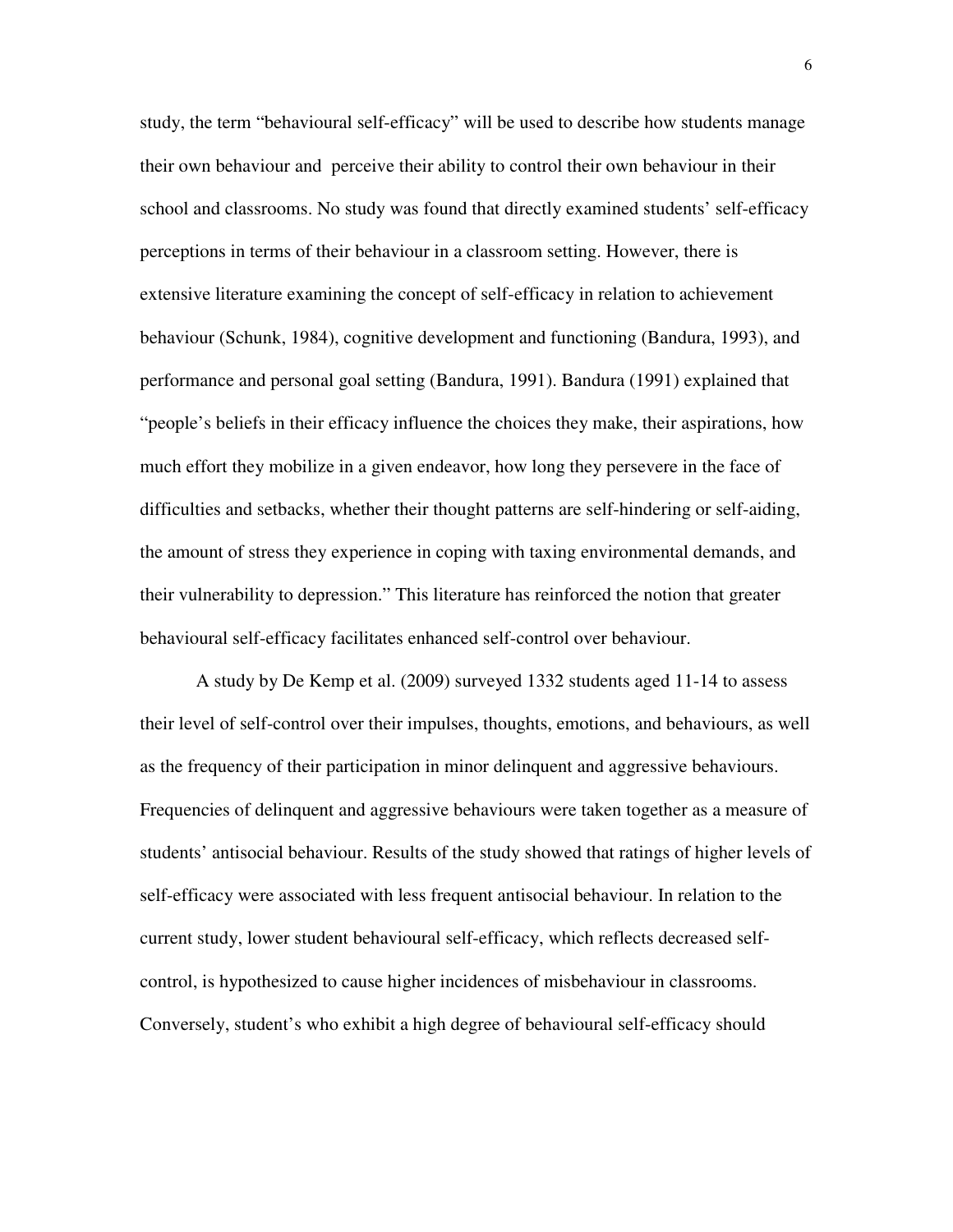exhibit more desirable behaviours in the classroom and a greater control over their impulses to misbehave (Bandura, 1982).

 Lastly, it has been shown that perceived behavioural control is directly linked to a person's motivation to perform certain behaviours (Ajzen & Madden, 1986). Students' perceptions of their behavioural self-efficacy, therefore, should affect students' choices about how they behave in response to all aspects of their daily classroom life. The current study will examine students' perceived behavioural self-efficacy and the contextual factors that affect their decisions about how they behave in their classrooms. Since lowered behavioural self-efficacy will ultimately undermine students' learning and development, it is important that a strong sense of behavioural self-efficacy be in place for all students, and teachers must utilize strategies to ensure that this development occurs. Results from this study may provide insight into best practices for helping students develop positive behavioural self-efficacy and teach them to act in socially desirable ways. Better self-control will allow students to focus their attention on learning and skill development and strive towards their academic potential.

## *Current Research of Students' Perspectives:*

 Studies examining student misbehavior within the school context are dominated in the literature by perspectives of both teachers and administrators. Where student perspectives have been examined, focus has been directed toward students' views of their interpersonal relationships with their teachers and their perceptions of their teacher's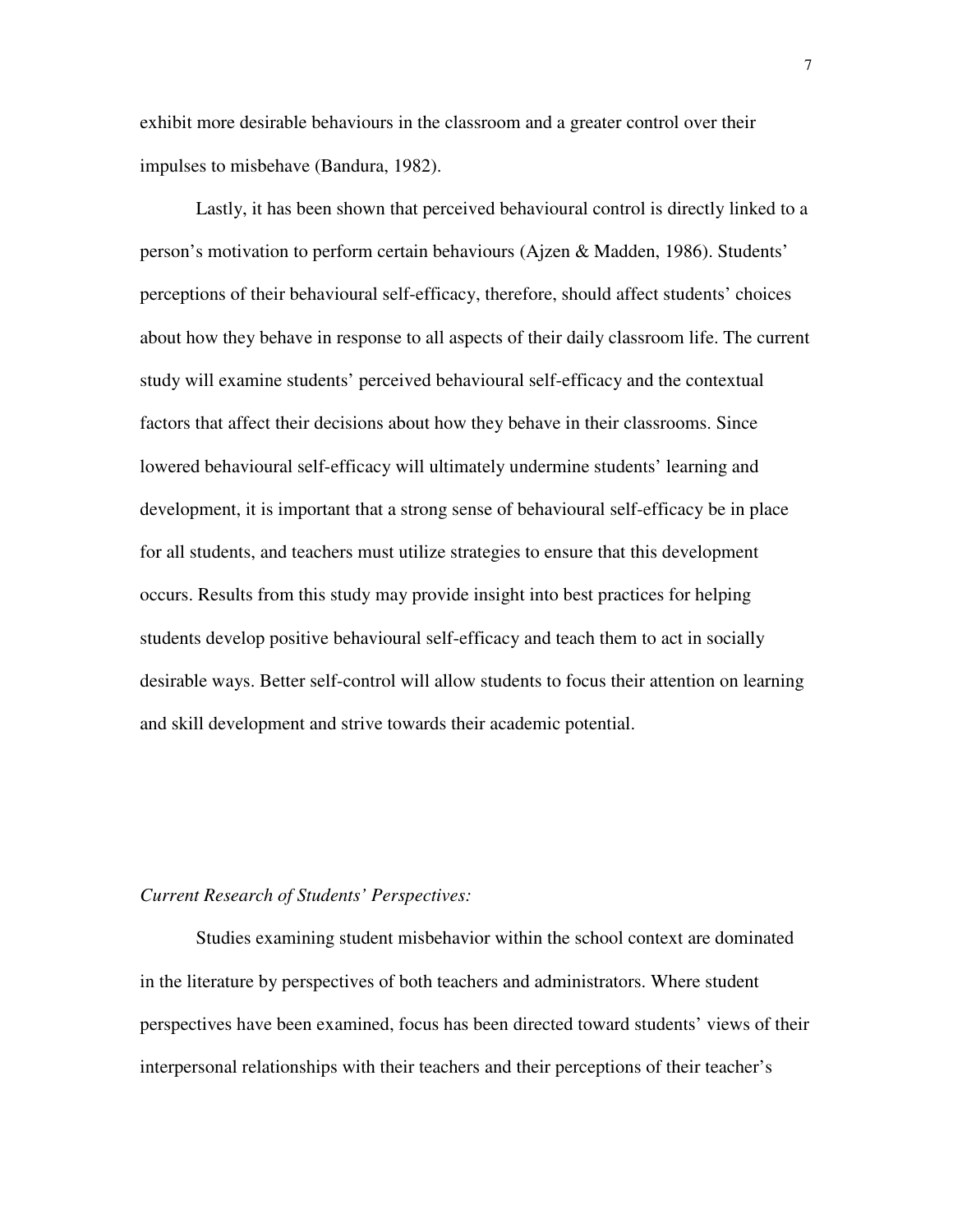classroom management (Allen, 1986; Bru et al., 2002; Patrick, Kaplan & Ryan, 2007; Supaporn, 2000; Van Petegem, 2007; Zeidner, 1988), the overall classroom climate (Eccles & Roeser, 1999; Rogers & Freiberg, 1994), reports of frequencies of misbehaviour (De Kemp et al., 2009; Mullis et al., 2003), the effect of misbehaviour on academic achievement (Marzano & Marzano, 2003), and students' perspectives of the success of behavioural program implementation (Bradshaw et al., 2010). Unfortunately, there is little-to-no information on student perspectives of how misbehaviour affects their physical and emotional well-being in classrooms directly. Moreover, there is also very little information on how students perceive their own behaviours and their ability to conduct themselves in socially desirable ways (i.e., behavioural self-efficacy). Research investigating these specific issues is essential to have a better perspective on how misbehaviour affects students in their classrooms.

#### *Rationale and Implications for this study:*

 Misbehaviour is viewed as the most serious problem facing teachers and is a major contributor to teacher burnout and job dissatisfaction (Evertson & Weinstein, 2006). The classroom teacher plays a central role in controlling and maintaining a supportive classroom environment through the use of classroom management techniques. Sadly, it is also likely that problems with classroom management contribute significantly to student misbehaviour in the classroom, which ultimately undermines student learning (Lewis, Newcomer, Trussell & Richter, 2006). Therefore, it is important that effective interventions are implemented in classrooms. This also means that more effective classroom management techniques must be developed to provide the most effective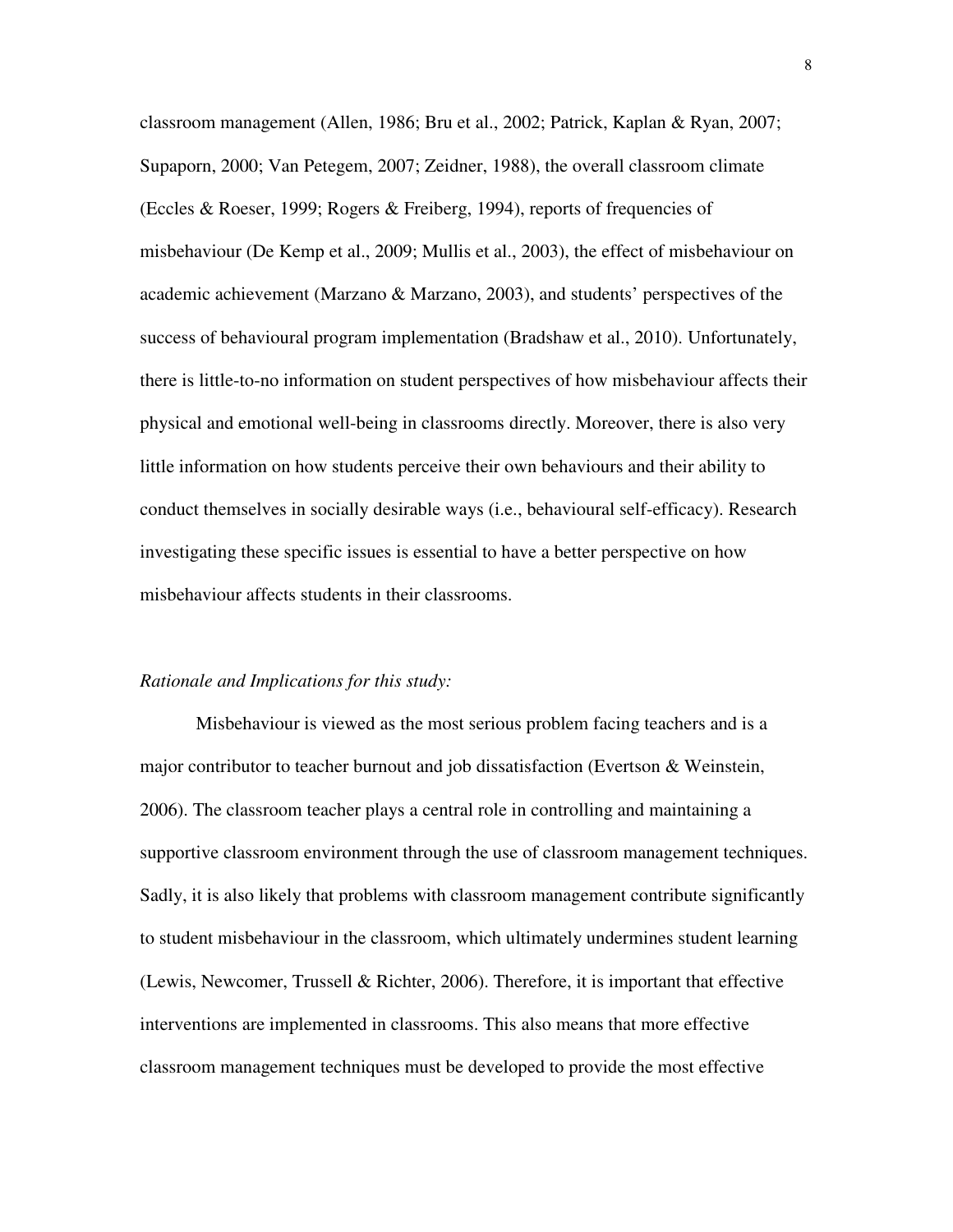learning environment for students. Accomplishing this is highly dependent on better knowledge about the effects of misbehaviour from the student perspective, since teachers' perspectives are well documented. To develop programs that effectively target student problem behaviour, there is a need for a greater understanding of students' perspectives of misbehaviour (Bradshaw, Mitchell & Leaf, 2010). Specifically, understanding how misbehaviour affects students' physical and emotional well-being is needed for educators to have a more well-rounded understanding of the negative effects of misbehaviour in the classroom. In addition, detailed knowledge of student behavioural self-efficacy could provide insight into how to best help students manage themselves and educators develop more appropriate intervention strategies to address misbehaviour.

 With all of the above in mind, this study examined students' perspectives of the effects of misbehaviour on student well-being and behavioural self-efficacy. Using student perspectives to learn about the effects of misbehaviour is consistent with studentcentered approaches to educational theory and practice (i.e., approaches that focus on the direct needs, abilities, interests, and learning styles of students rather than those of teachers and administrators). This student-centered approach involves understanding students' perspectives and using this understanding to guide theory and practice of how best to facilitate a positive learning environment. The two main research questions investigated by this study were:

- 1. How does misbehaviour affect student well-being?
- 2. How do students perceive their ability to behave in socially desirable ways (i.e., their behavioural self-efficacy)?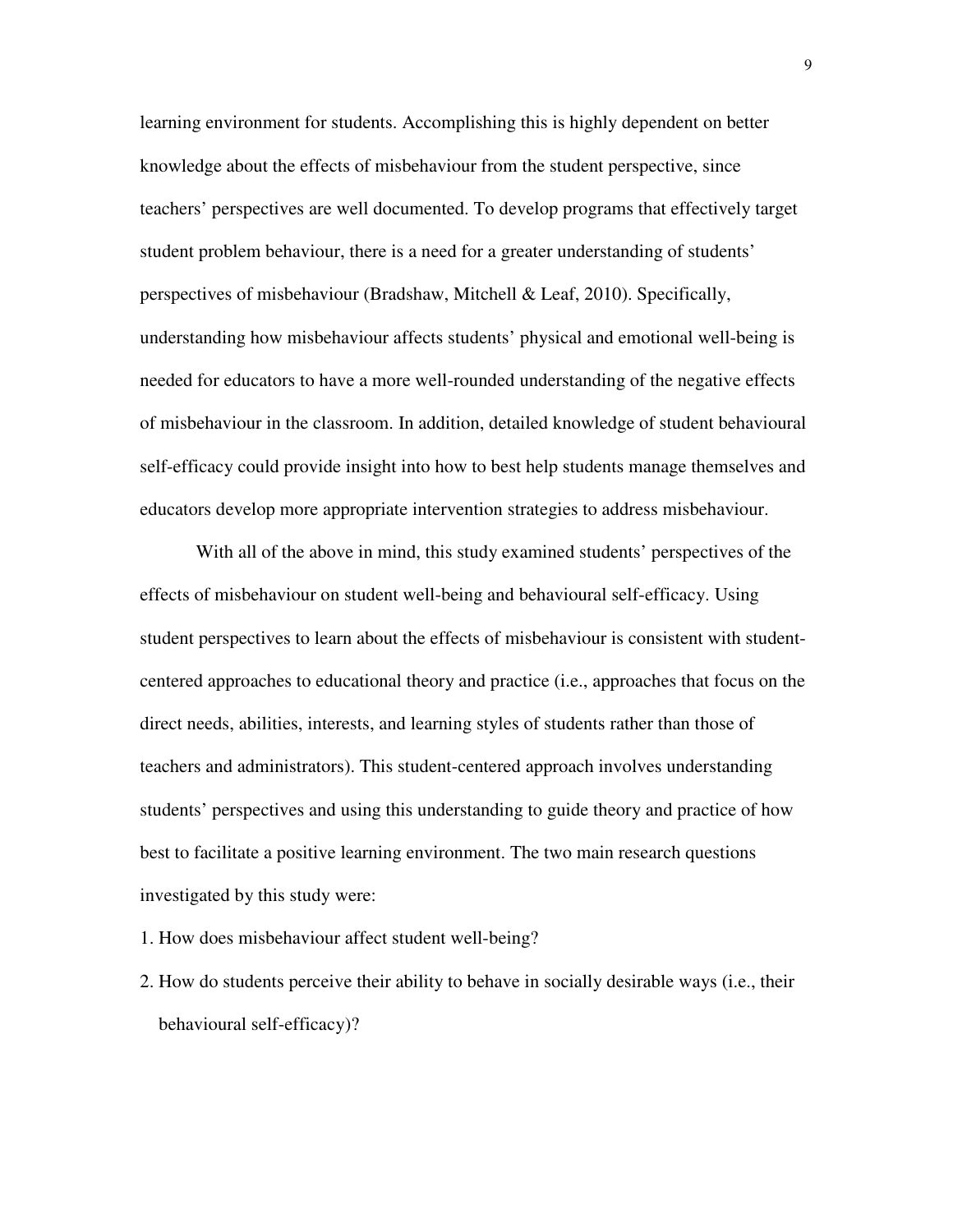For the purpose of this study, student well-being will be defined as "a positive emotional state that is the result of harmony between the sum of specific context factors on the one hand and the personal needs and expectations towards the school on the other hand" (Engels et al., 2004, p.128). Specifically, this construct will be measured by students' emotional responses, feelings of physical safety, ability to accomplish classroom tasks, and positive feelings toward school in the presence of misbehaviour. In addition, student behavioural self-efficacy will be defined as how students manage their own behaviour and perceive their ability to control their own behaviour in their school and classrooms. This will be measured by student responses to several statements about behaviour control.

 Answering these critical research questions will provide a more comprehensive picture of how misbehaviour affects students in the classroom and how best to encourage students to better manage their own behaviour.

#### **Chapter 3 Method**

 Understanding how student misbehaviour affects student well-being in the classroom is necessary to develop more effective behaviour intervention programs. How students view their ability to control and maintain their own behaviour (i.e., their behavioural self-efficacy) could help educators to maximize student learning and create positive experiences for students in school. This study examined the effect of misbehaviour from students' perspectives by evaluating two research questions: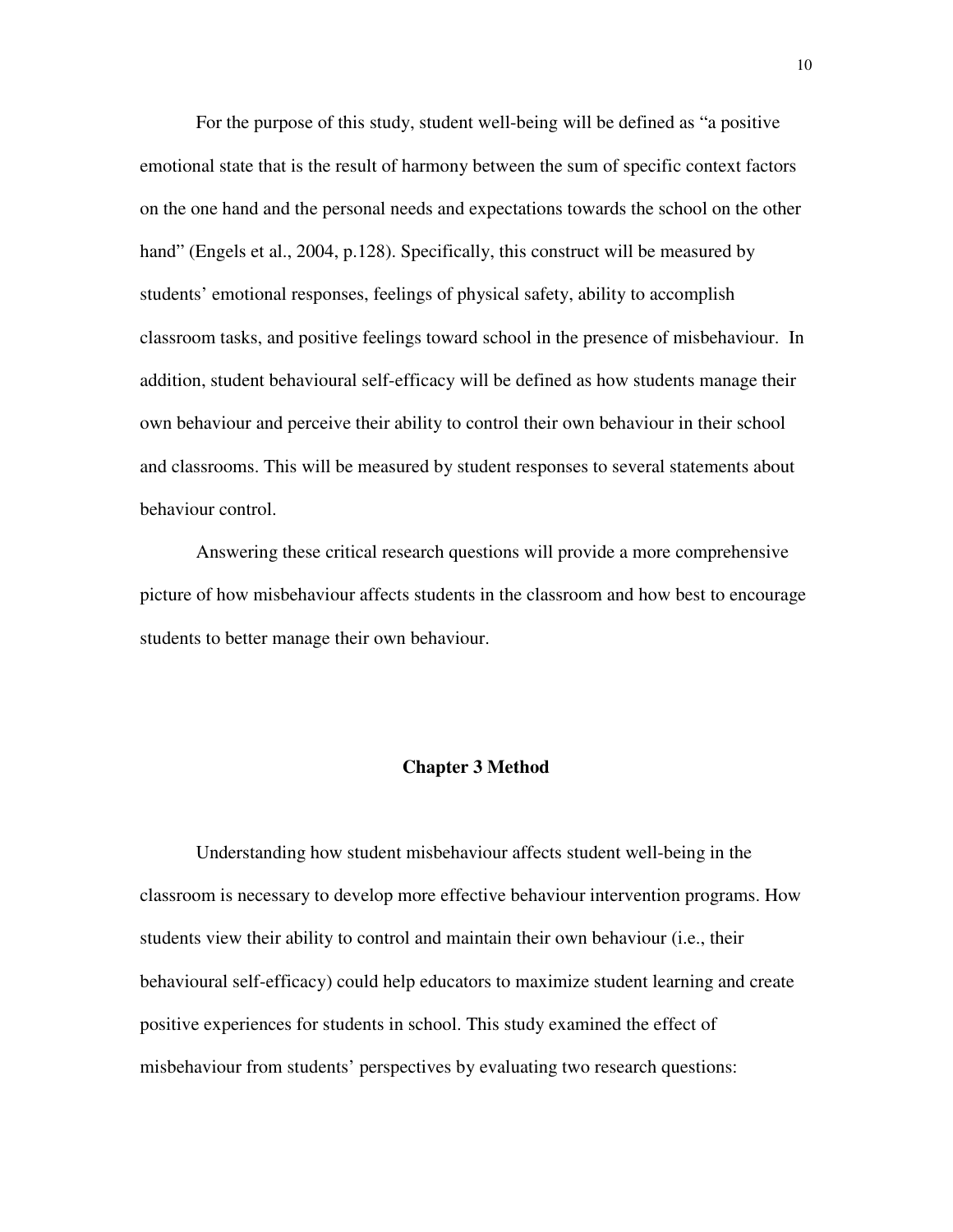1. How does misbehaviour affect student well-being?

2. How do students perceive their ability to behave in socially desirable ways (i.e., their behavioural self-efficacy)?

 As stated in previous sections, in this study student well-being will be defined as "a positive emotional state that is the result of harmony between the sum of specific context factors on the one hand and the personal needs and expectations towards the school on the other hand" (Engels et al., 2004, p.128). Specifically, this construct will be measured by students' emotional responses, feelings of physical safety, ability to accomplish classroom tasks, and positive feelings toward school in the presence of misbehaviour. In addition, student behavioural self-efficacy will be defined as how students manage their own behaviour and perceive their ability to control their own behaviour in their school and classrooms. This will be assessed based on student responses to several statements about behaviour control.

## *Subjects*

Upon ethics approval obtained from the University of Western Ontario, the researcher presented the research plan to the target school board in Southwestern Ontario. The school board from which data was collected was one of the largest boards serving approximately 63,000 students in 120 schools. Initial approval of the study was obtained from the school board office. Principals from two elementary and one secondary school who were known to the principal researcher were then approached about participating in the study. All three schools volunteered to participate in the study. According to the current school board's website, all schools had highly transient student populations with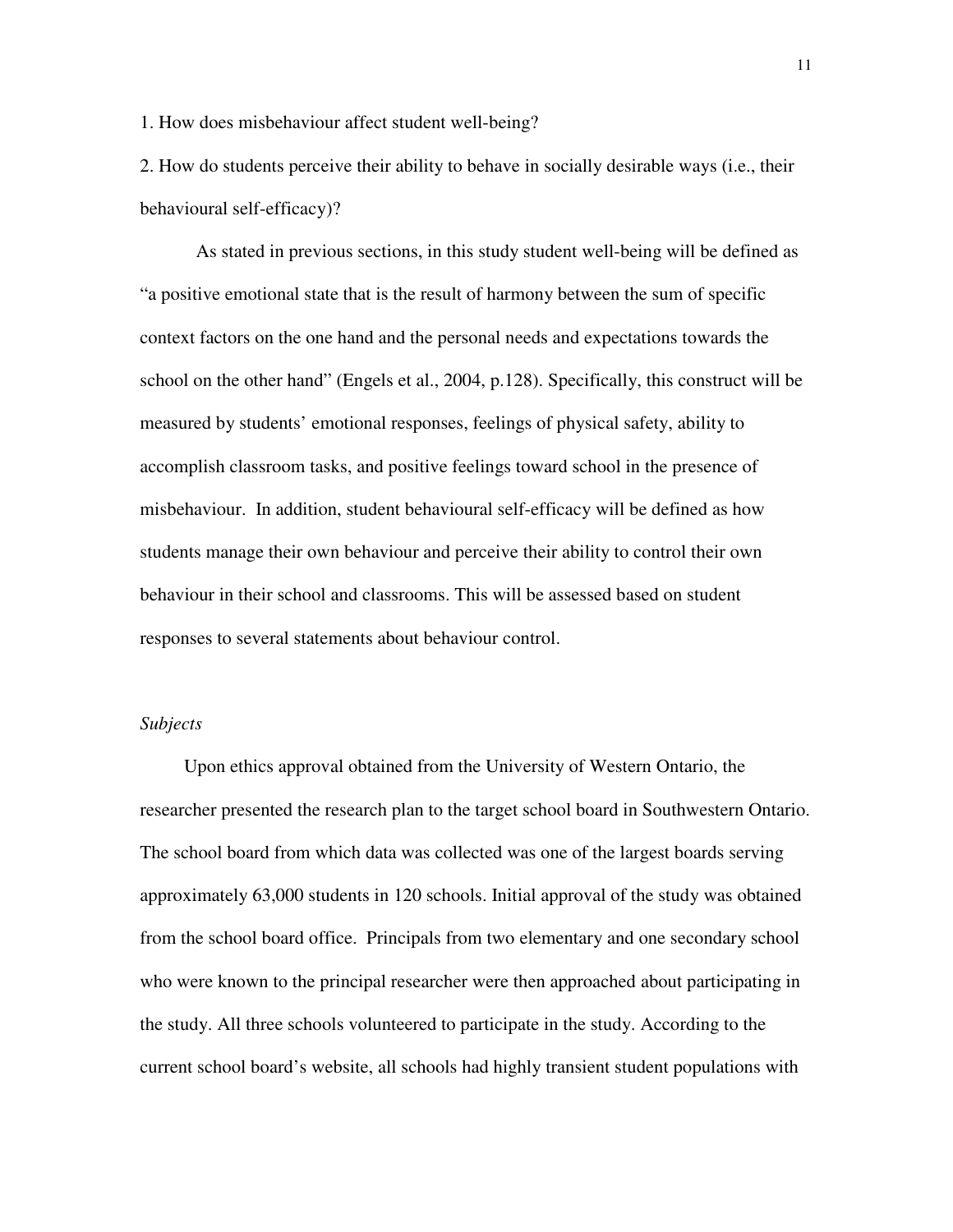diverse cultural backgrounds. Teacher participation was coordinated by each school principal (all teachers were approached and given the option to participate) and 22 teachers agreed to volunteer their students for the study. Classes of students from grades three through twelve volunteered to participate. Students were selected from within this age and grade range because at these ages, the participants would be able to read, understand, and respond appropriately to the questionnaire administered in this study.

Each student in the selected classes was given a letter of information and a consent form to have signed by themselves and their parents/guardian. Consent forms provided the opportunity for consent to participate in completing the questionnaire only or both the questionnaire and focus group discussions. Appendix A and B contain a copy of the letter of information as well as the student consent form, respectively. Once consent forms were returned, the researcher was contacted and all participants who provided consent were administered a questionnaire. A total of 259 students completed the questionnaire out of 540 students who were given consent forms (response rate of 48.0%)

 The following table summarizes the number of schools, classes, and students who participated in the study from both elementary and secondary streams.

**Table 1. Summary of the Number of Schools, Classes and Participants in both Elementary and Secondary streams.** 

|            | Number of schools invited Number of classes invited |                | Number of    |
|------------|-----------------------------------------------------|----------------|--------------|
|            | to participate                                      | to participate | participants |
|            |                                                     |                |              |
| Elementary |                                                     |                | 138          |
| Secondary  |                                                     |                | 1 ລາ         |

\*Sex and age were not factors considered in this study.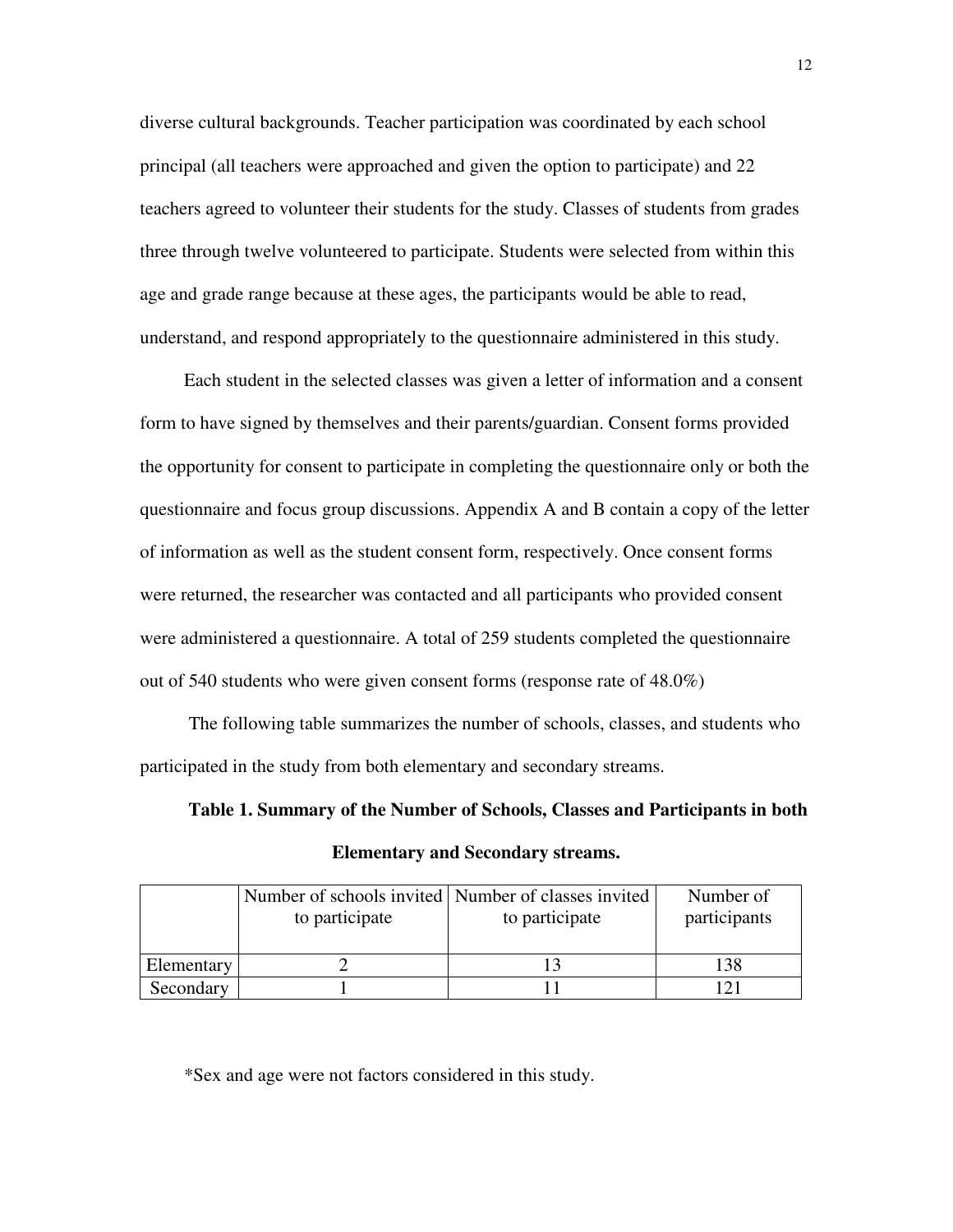The following table shows the number of participants for each grade who

completed the Student Misbehaviour Questionnaire.

| Grade                    | Number of           | Number of             | <b>Response Rate</b> |
|--------------------------|---------------------|-----------------------|----------------------|
|                          | Students            | Participants with     | $(\%)$               |
|                          | Receiving a         | <b>Signed Consent</b> |                      |
|                          | <b>Consent Form</b> |                       |                      |
| 3                        | 44                  | 16                    | 36.3                 |
| $\overline{\mathcal{A}}$ | 23                  | 16                    | 70.0                 |
| $\overline{5}$           | 35                  | 30                    | 86.0                 |
| 6                        | 98                  | 31                    | 32.0                 |
| 7                        | 38                  | 25                    | 66.0                 |
| $\overline{8}$           | 35                  | 20                    | 57.1                 |
| 9                        | 57                  | 28                    | 49.1                 |
| 10                       | 81                  | 26                    | 32.1                 |
| $\overline{11}$          | 60                  | 33                    | 55.0                 |
| 12                       | 69                  | 34                    | 49.3                 |
| Total                    | 540                 | 259                   | 48.0                 |

**Table 2. Number of Students in Each Grade Participating in the Study.** 

## *Materials*

Research questions were evaluated using data from questionnaires, as well as focus group discussions. Students were administered the 14-item author prepared *Student Misbehaviour Questionnaire*. To undertake this study, it was necessary for the researcher to develop a questionnaire measuring students' perceptions of well-being and selfefficacy and their relationship to misbehavior. As noted earlier, to date, no other studies have examined these relationships and therefore, instrument construction is noticeably absent in the literature. The author-developed instrument is intended to provide preliminary insights. Further studies of the questionnaire that yield normative data and analyses of the psychometric properties of the instrument (e.g., validity, reliability,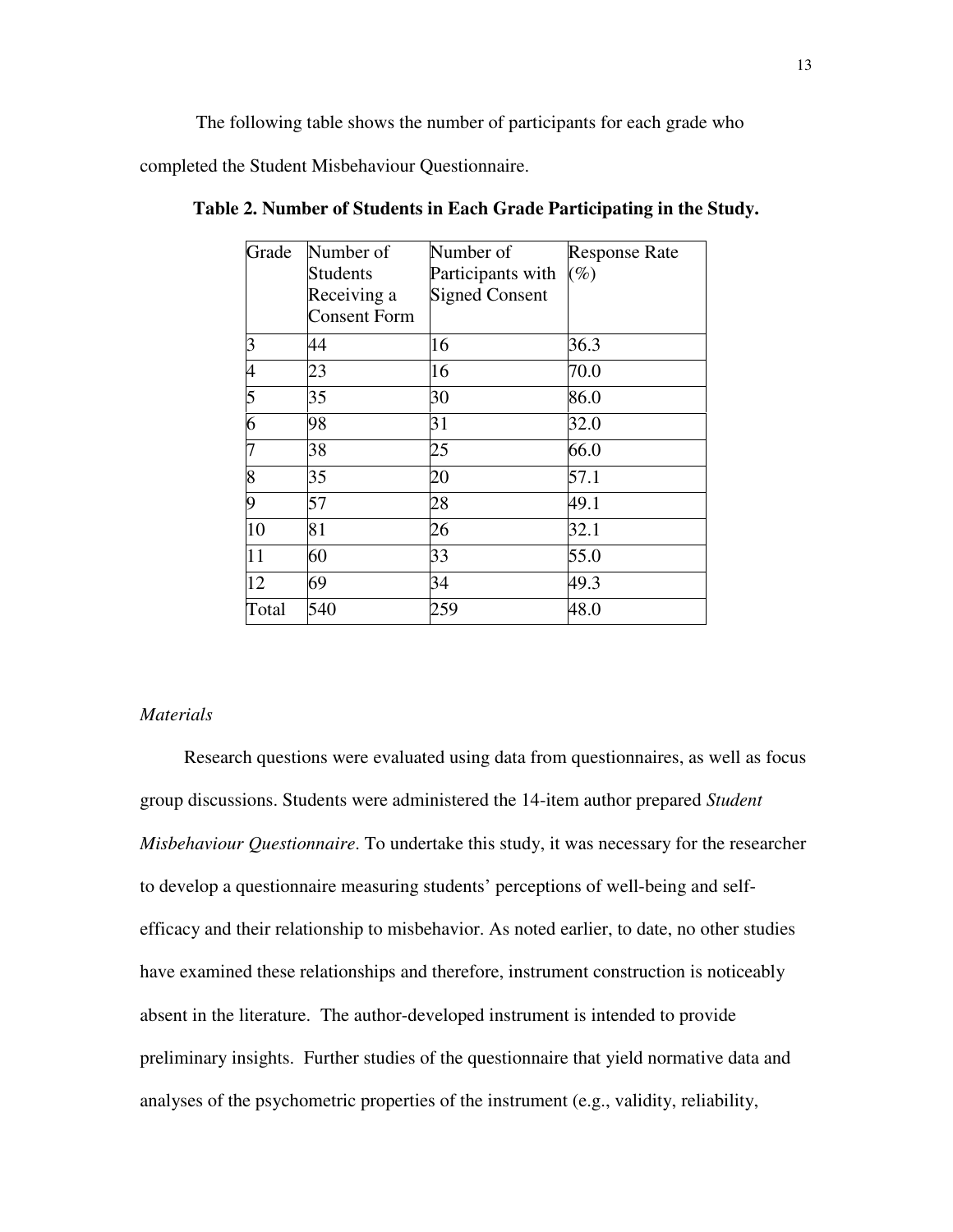standardization data) are encouraged. The questionnaire was developed based on a thorough review of the research and theoretical literature on student misbehavior. Constructs representing behavioural examples of well-being and self-efficacy were drawn out of the literature and formed the basis for the items constructed in the questionnaire. Further, consultations were undertaken with a university professor who had widely published and taught graduate university courses on student misbehaviour to ascertain the appropriateness and validity of the questionnaire items for measuring the constructs under study. Subsequently, a pilot test of the questionnaire was conducted and feedback from this test was used to modify questionnaire items. The initial *Student Misbehaviour Questionnaire* was pilot tested during the summer of 2011 by approximately 30 children, age 16 (20 females, 10 males), participating in a recreational summer camp in Northern Ontario. In addition, the very same questionnaire was pilot tested with a split class of 20 grade three and four students from a school in London, Ontario. Instructions for completing the questionnaire were given using a script that first defined the term "misbehaviour". The children were asked to fill out the questionnaire and report any topics related to misbehaviour they thought might have been missed. The students were also asked to report their level of understanding for the language used in the questionnaire items as well as the script. Words and concepts that needed clarification or further explanation for students were then revised in the final draft of the questionnaire and script. For example, the last question of the questionnaire asked "Does your teacher have a large influence on how you behave in class?" Students asked for clarification on the word "influence", and it was later revised to "effect". The pilot test administered with the grade three and four students was particularly important in terms of gaining an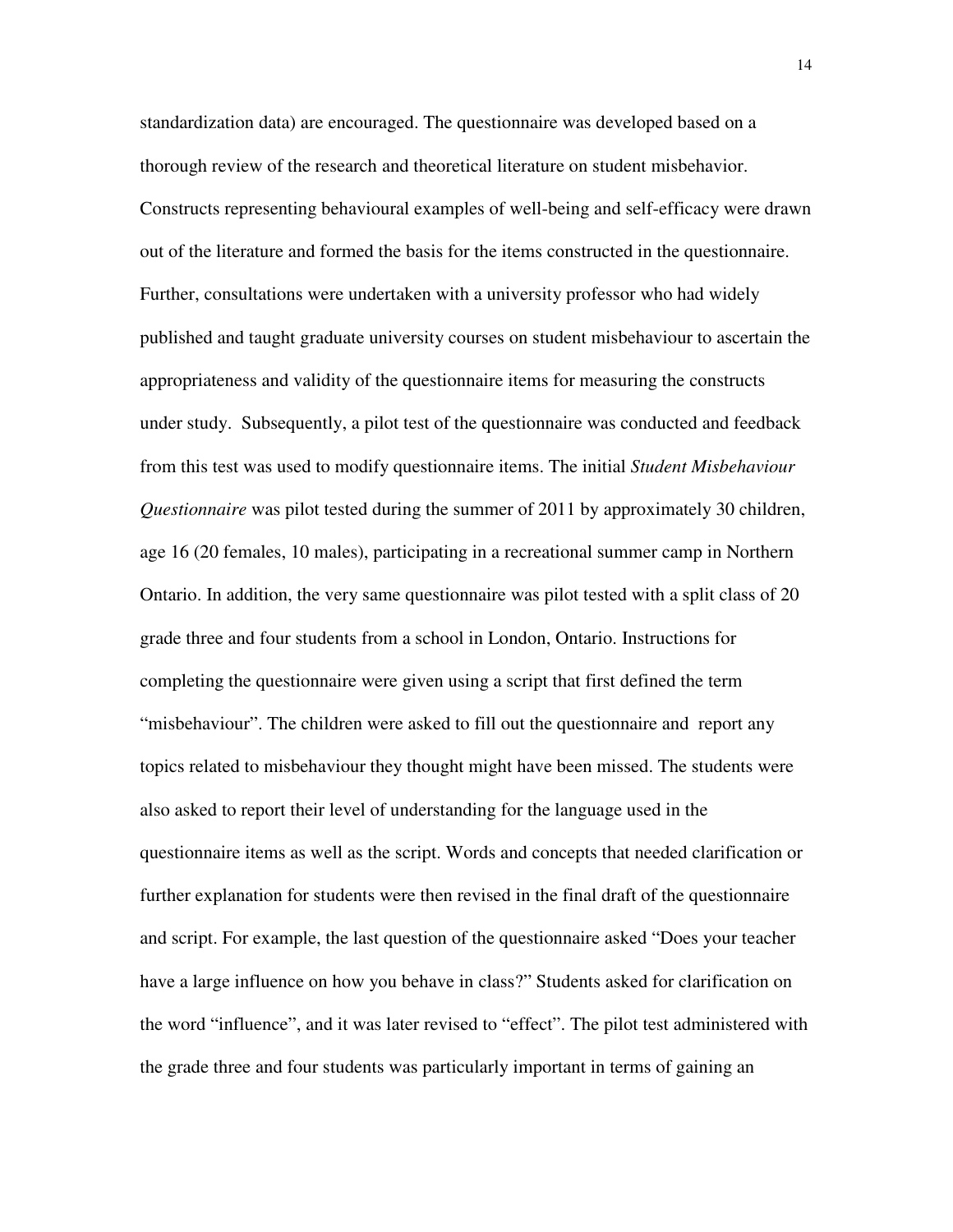understanding of language and question comprehension for the youngest of the potential participants. The pilot test also acted as a test of the questionnaire's face validity. Face validity is a measure of how well the items of a survey match the intent of the researcher to measure a certain construct (Nevo, 1985). This process allowed students to provide feedback on each questionnaire item and possibly add items that were useful in measuring psychological security and behavioural self-efficacy.

 The initial pilot test of the questionnaire with school-aged children working at a recreational summer camp resulted in modification of the feeling choices used to assess psychological security. Response options for questions assessing student well-being were initially presented as *angry, scared, worried, sad, calm,* and *happy.* Student feedback from this initial pilot test led to incorporation of the response option *annoyed* and modification of the response option *worried* to *nervous*.

The pilot test with grade three and four students provided feedback in order for students in this age range to comprehend and respond effectively to the questionnaire. One word modification was made to the questionnaire after this process. Question 6 of the questions assessing behavioural self-efficacy asked students to respond to the statement "My classmates have a large influence on how I behave in class." Students had trouble understanding the word *influence*, and it was modified to *effect*. Based on the modifications made to the questionnaire questions, a modified script used for focus group discussions was also generated for grade three and four students that contained more simplistic language in order to ensure comprehension.

 The final questionnaire consisted of seven items addressing student feelings of well-being in their school and classroom. Questions 1, 2, 6 and 7 were given the response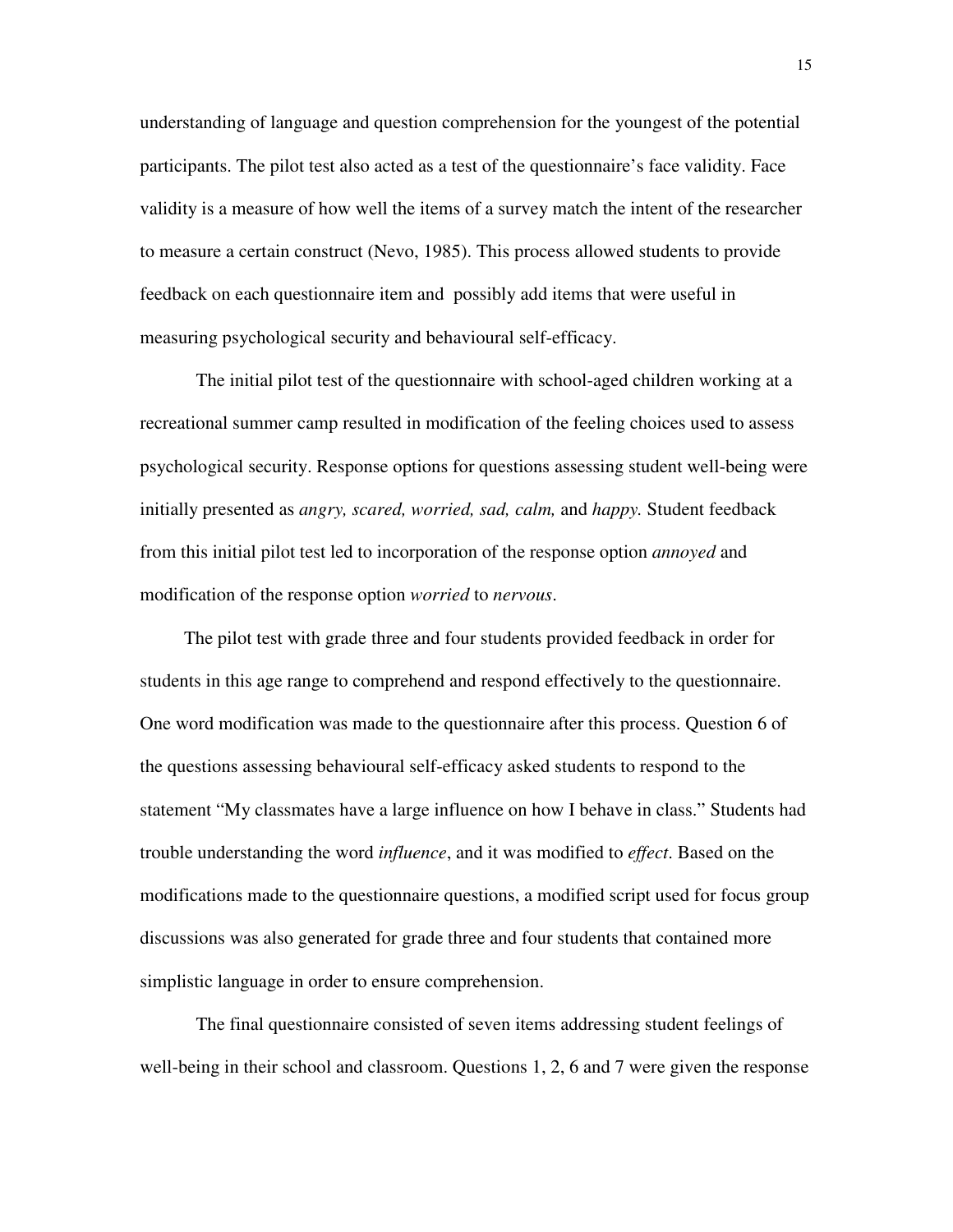options *Yes* or *No*. For questions 3, 4, and 5, students were required to circle the most applicable feeling (*angry*, *annoyed*, *calm*, *nervous*, *sad*, or *happy*) in a given scenario. These terms describe a spectrum of common and logical emotional responses to the statements presented in the questionnaire.

 The second half of the questionnaire consisted of seven items addressing student's behavioural self-efficacy. Questions 1 through 7 offered the response options *never true*, *sometimes true*, *mostly true*, *and always true*. This scale of measurement was considered to be ordinal since the response options represented a ranking of a statement from true to not true.

Questionnaire questions are shown below.

## **Student Misbehaviour Questionnaire**

## *Student Well-Being:*

| 1. Does misbehaviour make you feel unsafe in your classroom? YES NO |  |
|---------------------------------------------------------------------|--|
|                                                                     |  |

2. Does misbehaviour make your feel unsafe in your school? **YES NO**

3. Circle the word that best describes how you feel when students misbehave.

| Angry        | <b>Annoyed</b>                                                                            | Calm | <b>Nervous</b> | Sad | <b>Happy</b> |
|--------------|-------------------------------------------------------------------------------------------|------|----------------|-----|--------------|
|              | 4. Circle the word that best describes how you feel when another student gets picked on.  |      |                |     |              |
| Angry        | <b>Annoyed</b>                                                                            | Calm | <b>Nervous</b> | Sad | <b>Happy</b> |
|              | 5. Circle the word that best describes how you feel when you get picked on.               |      |                |     |              |
| Angry        | <b>Annoyed</b>                                                                            | Calm | <b>Nervous</b> | Sad | <b>Happy</b> |
| classes? YES | 6. Do you think you would get more work done if there was less misbehaviour in your<br>NO |      |                |     |              |

7. Do you think students would like school more if there was less misbehaviour in the school? **YES NO**

## *Behavioural Self-efficacy:*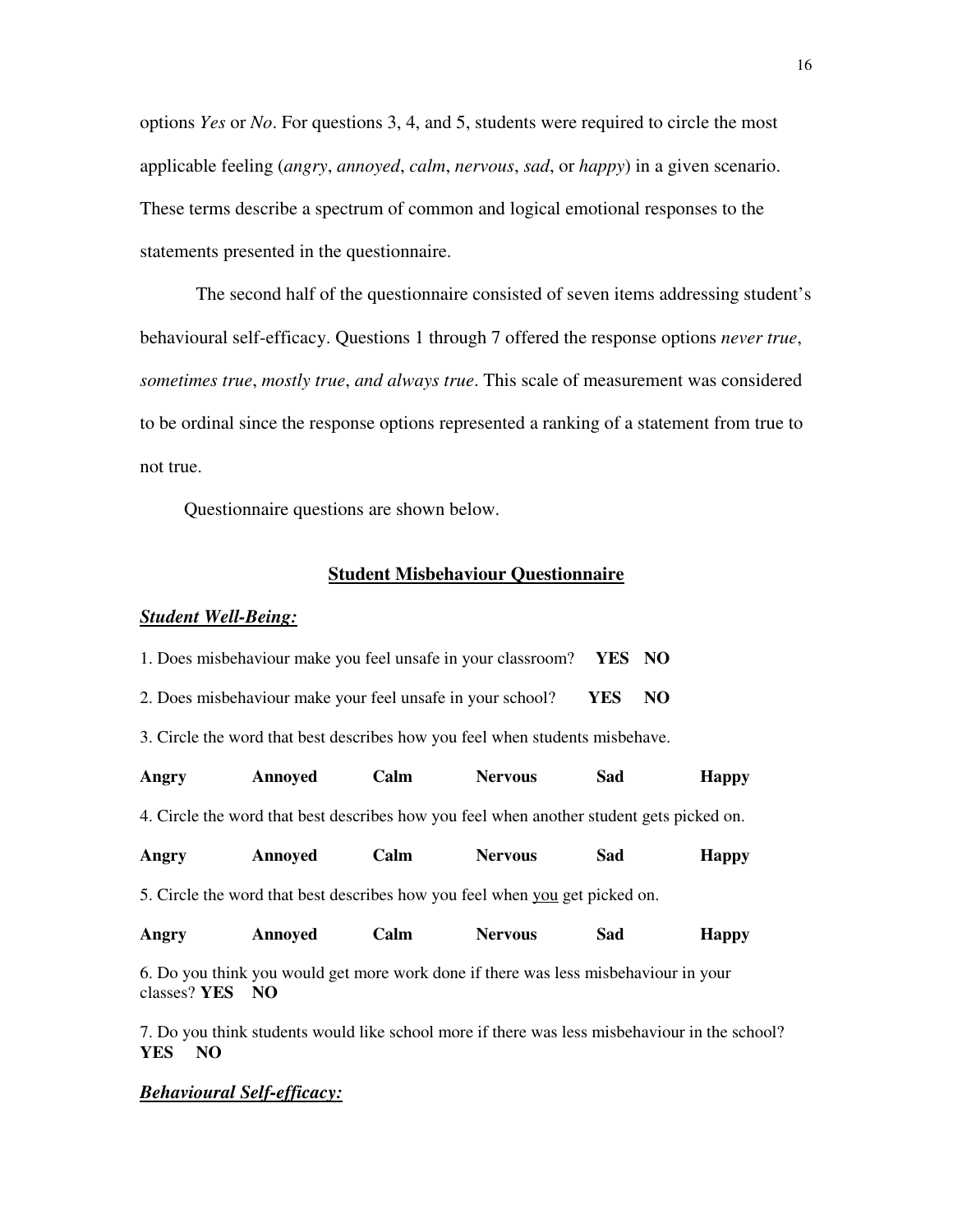Circle the word that best describes the following statements:

1. I can behave well in school if I try hard enough.

|                   | <b>Never True Sometimes True</b>                                            | <b>Mostly True</b> | <b>Always True</b> |
|-------------------|-----------------------------------------------------------------------------|--------------------|--------------------|
|                   | 2. It is easy for me to behave well in school.                              |                    |                    |
|                   | <b>Never True Sometimes True</b>                                            | <b>Mostly True</b> | <b>Always True</b> |
|                   | 3. I can control my behaviour even when I feel upset and want to misbehave. |                    |                    |
|                   | <b>Never True Sometimes True</b>                                            | <b>Mostly True</b> | <b>Always True</b> |
|                   | 4. I misbehave in school on purpose.                                        |                    |                    |
|                   | <b>Never True Sometimes True</b>                                            | <b>Mostly True</b> | <b>Always True</b> |
|                   | 5. I would get more work done if I behaved better in school.                |                    |                    |
|                   | <b>Never True Sometimes True</b>                                            | <b>Mostly True</b> | <b>Always True</b> |
|                   | 6. My classmates have a large effect on how I behave in class.              |                    |                    |
|                   | <b>Never True Sometimes True</b>                                            | <b>Mostly True</b> | <b>Always True</b> |
|                   | 7. My teacher has a large effect on how I behave in class.                  |                    |                    |
| <b>Never True</b> | <b>Sometimes True</b>                                                       | <b>Mostly True</b> | <b>Always True</b> |

## *Administration of Questionnaires*

 Starting in April 2012 of the winter semester, 259 volunteer participants who had given consent were administered the *Student Misbehaviour Questionnaire* during class time. The researcher was situated in the classrooms of the participating students and distributed copies of the questionnaire. The researcher began by defining the term "misbehaviour" verbally for the students. The following is an excerpt from the questionnaire script outlining the definition of misbehaviour.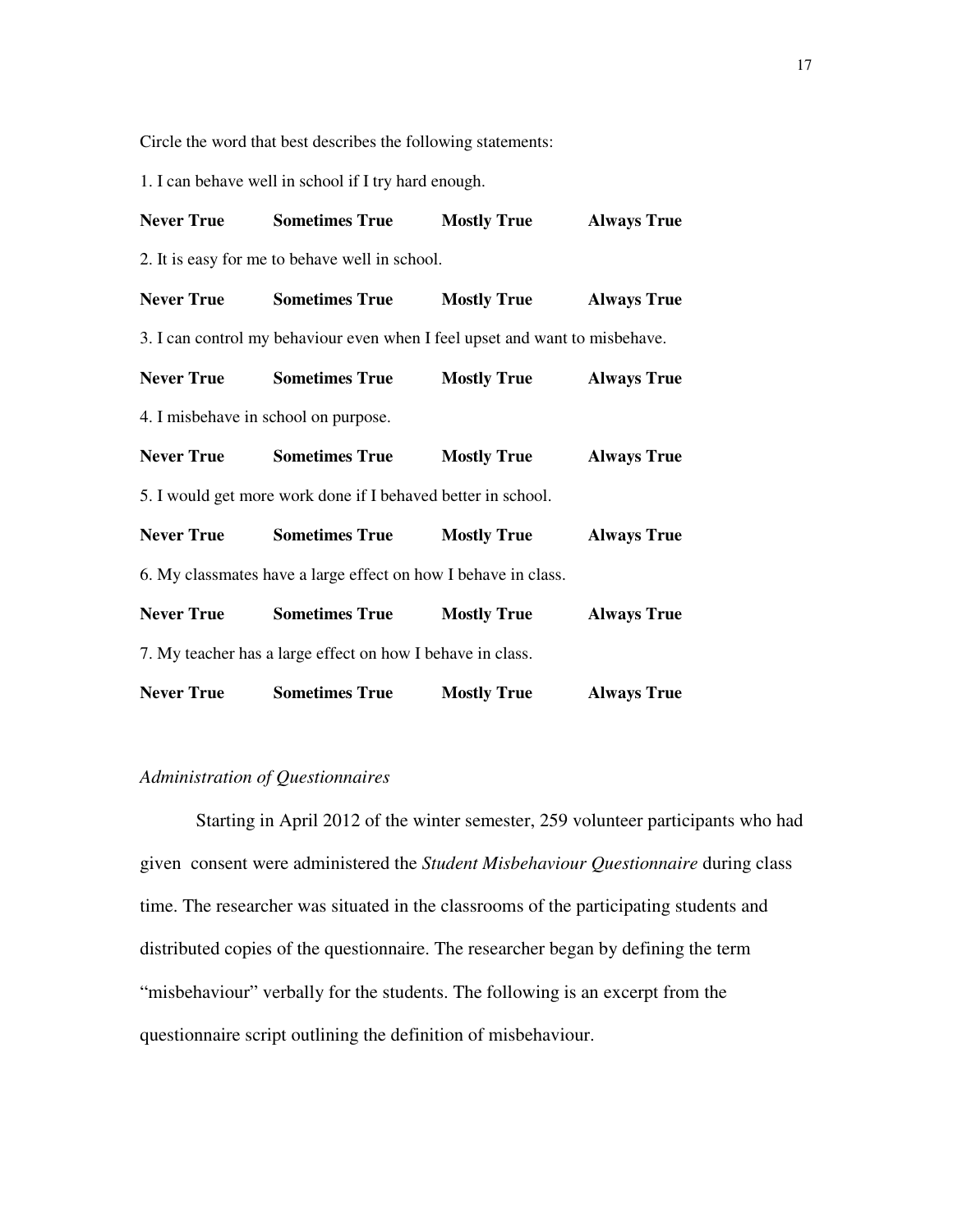*Misbehaviour is also known as behaving badly. Misbehaviour includes behaviour that's not appropriate for the classroom. For example, talking in class while the teacher is talking or while you are supposed to be doing work is considered a misbehaviour. Other examples include distracting other students, yawning loudly, using a cell phone, not doing your work, and not listening to your teacher. These are just a few examples of the type of misbehaviour we are talking about in the questionnaire. We are NOT talking about more serious misbehaviours such as violence (fighting, throwing things) and saying abusive words. We only want you to focus on more common, and less serious, misbehaviours that happen in your classroom everyday, not the more dangerous ones.* 

This explanation of misbehaviour was drawn from literature definitions of misbehaviour and was modified to emphasize the topic of everyday disruptive behaviours in the classroom not bullying or more serious violent behaviours.

 The researcher then read each item aloud and allowed sufficient time for students to respond accordingly. Students in participating classes who did not receive consent to participate in the study engaged in independent work outlined by their teacher while the questionnaire was being administered. In some cases, students who had gained consent to participate in the study were re-located to an alternate classroom location for administration of the questionnaire without disruption from students not having consent.

#### *Focus Group Discussions*

 On the initial consent form, students were also given an option to participate in an additional focus group discussion. All willing participants were alphabetized by grade,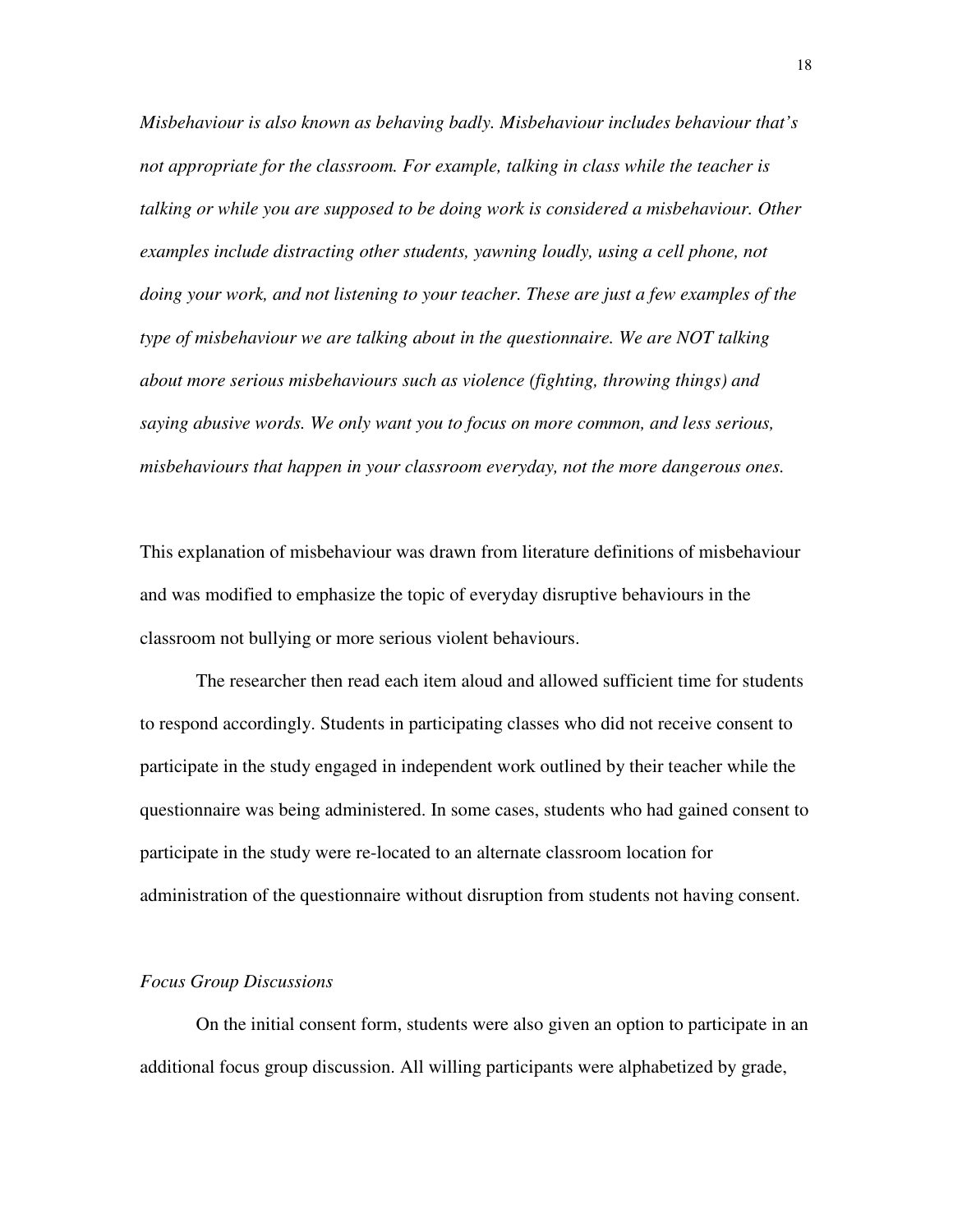and four students per grade were randomly selected for focus group participation. Random selection was conducted by inviting every fifth student in each grade, up to four students, to participate in focus group discussions. Focus group discussions served as a method of contextualizing the questionnaire data. Research has shown evidence for focus group discussions providing a unique and dynamic environment where multiple opinions can be shared at one time and experiences can be compared (Seal, Bogart & Ehrhardt, 1998). In addition, focus groups offer an interactive approach whereby participants are more likely to divulge honest and genuine responses than with individual interviews, since they are participating alongside like individuals who support and strengthen open expression of one another's opinions (Lederman, 1990). Lederman (1990) supports the use of focus groups over individual interviews since group discussions "…provide a safe atmosphere, a context in which the synergy can generate more than the sum of individual inputs" (p. 119). The interaction between interviewer and participants, as well as participants with each other, offers qualitative data that is deeper and richer in context than individual interviews (Lederman, 1990). Five focus groups were conducted. The first had students from grades three and four, the second, students from grades five and six, the third, students from grades seven and eight, the fourth students from grades nine and ten, and the last, students from grades eleven and twelve. These pairings were important because at these age ranges students are more likely to have been affected by similar behavioural and classroom conditions. Research indicates that as students develop, they differ greatly in how they think about and perceive their environment due to increasing cognitive and intellectual development and processing and reasoning skills (Perry et al., 1986; Travis, 1998; Wigfield et al., 1991). Students in this study, therefore,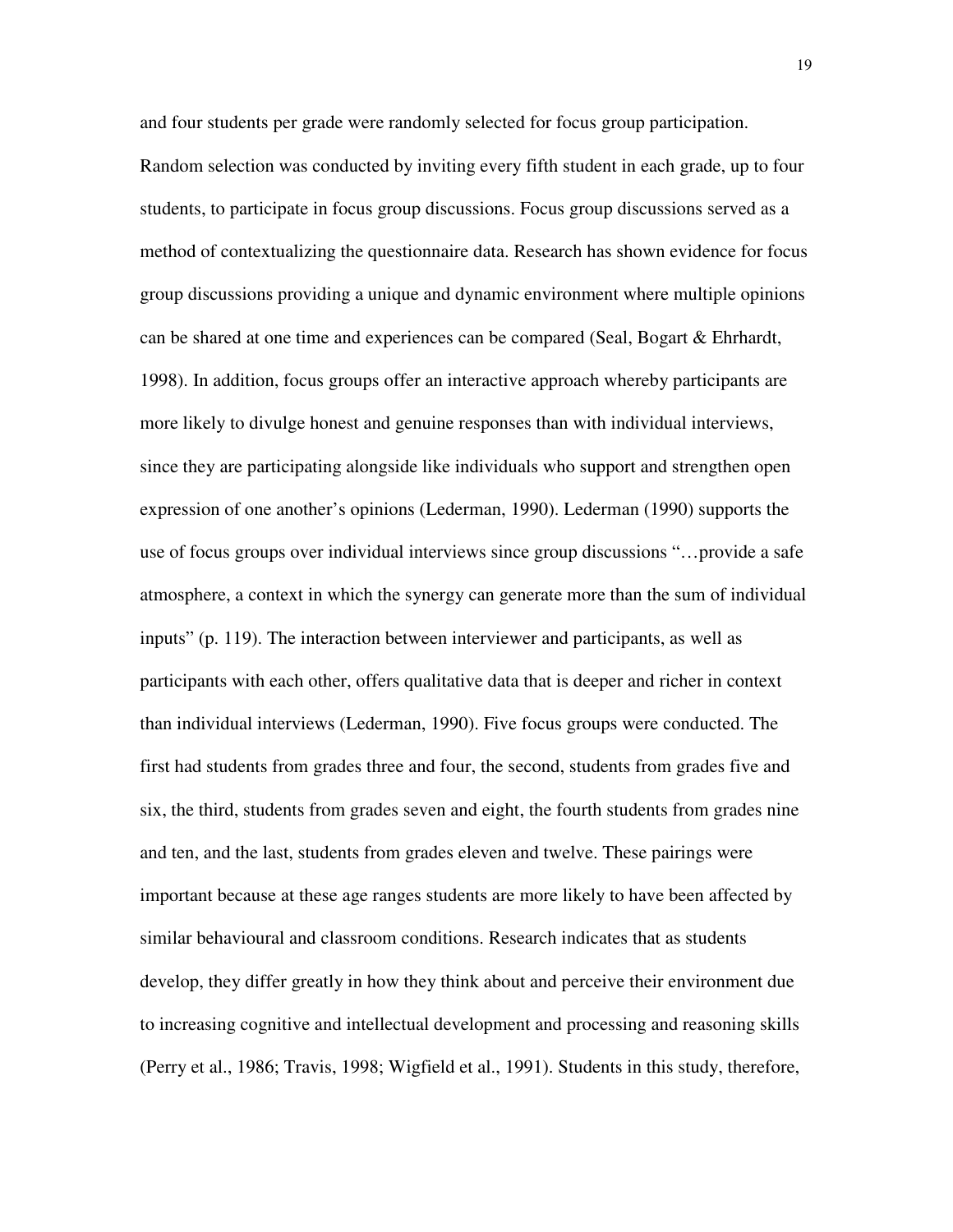were paired in groups close in age/grade range since it was anticipated that they had been exposed to similar developmental and environmental conditions, and as a result, these groupings would result in more meaningful and productive discussions. Each focus group was conducted separately after the questionnaire data had been collected. Focus groups took place during class time in an alternate location within the school, each determined by school administrators. In some cases, invited students were unable to participate in focus group discussions or for reasons unknown, did not attend the scheduled discussion group sessions. Each group contained representatives from the four randomly selected students from each grade. The number of actual students participating in focus group discussions is outlined in Table 3 below.

**Table 3. The Number of Students who Participated in Each Focus Group** 

| Grade                    | Number of Students |
|--------------------------|--------------------|
| $\frac{3}{4}$            |                    |
| $\overline{\frac{5}{6}}$ |                    |
| 7/8                      | 18                 |
| 9/10                     | 6                  |
| 11/12                    | 6                  |

**Discussion.** 

 Using a script, the researcher guided the focus group discussions by providing specific prompts and questions. A copy of the script can be found in appendix D. An alternative script for grades three and four students was used, which contained more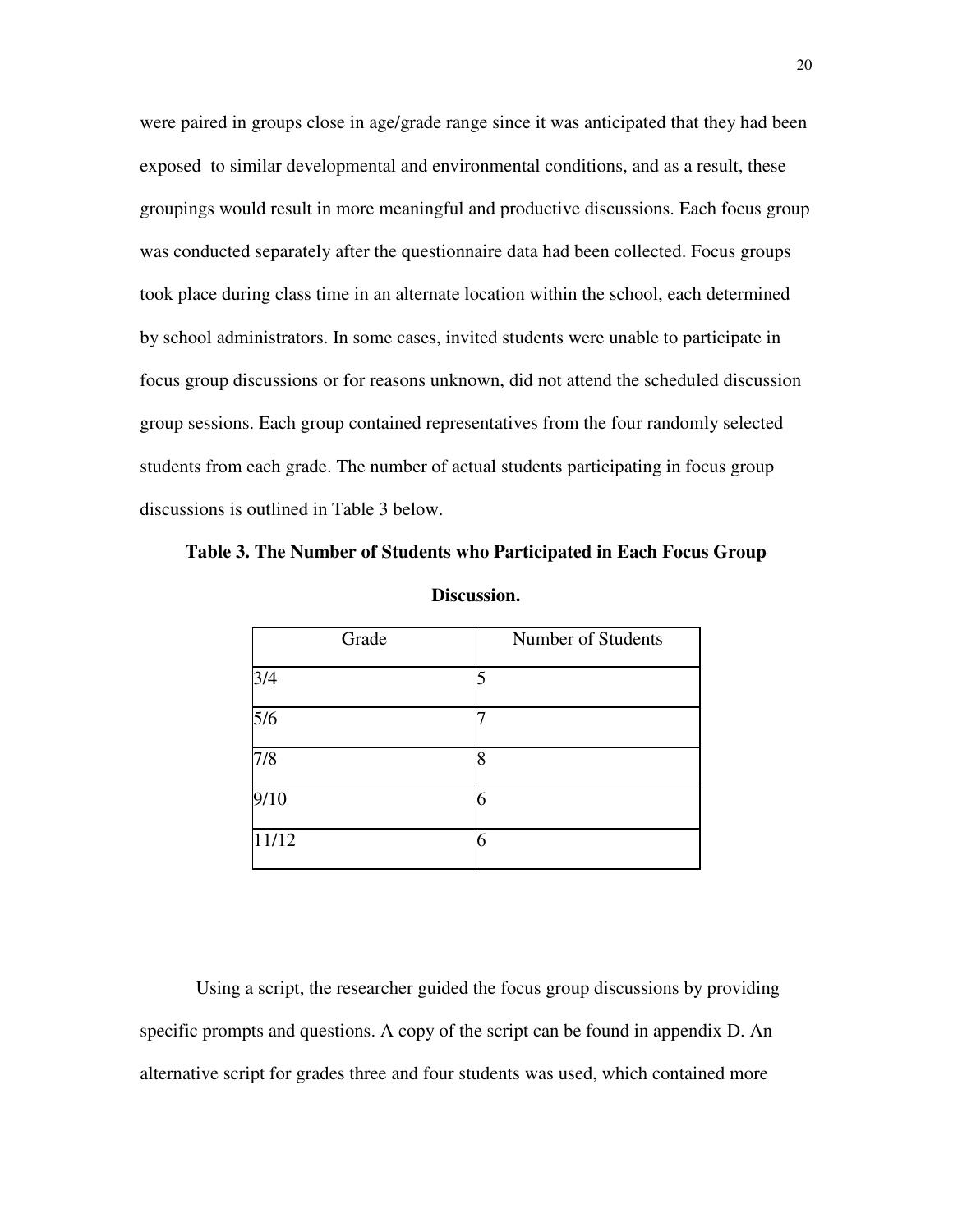simplistic language and sentence structure to ensure effective comprehension and guiding of questions. A copy of the alternative script can be found in appendix E. All conversations were recorded using an audio recording device in order for the researcher to participate fully in facilitating the discussion. It was made clear that consent to participate in the focus group discussions would imply consent for the audio recording of discussion responses. Audio-recorded data was stored on a password-protected device. The names of all participants involved in both the questionnaire and focus group data collection remained anonymous. All audio-recorded data was later transcribed using a transcription program called ExpressScribe. Reduced speed and looped playback of audio-recorded data allowed the researcher to more accurately transcribe data to a word document. Every few sentences, audio data were repeated and transcribed data was checked for accuracy. Once all focus group audio data were transcribed, the transcribed data were read and reviewed to again check for accuracy. The transcription process was consistent with the first step of Thematic Analysis as outlined by Braun and Clarke (2006), in which written data are reviewed and searched for initial patterns and meanings.

#### *Data Analysis- General*

This study used a descriptive (qualitative) and quantitative approach to analyze the data. Two types of data analyses took place to analyze and interpret both the questionnaire and focus group data. Statistical analysis and frequencies were used to describe questionnaire data across all grades, as well as between elementary (grades 3-8) and secondary (grades 9-12) data. Focus group data were analyzed through thematic analysis across grades and between grade levels (elementary and secondary) since each of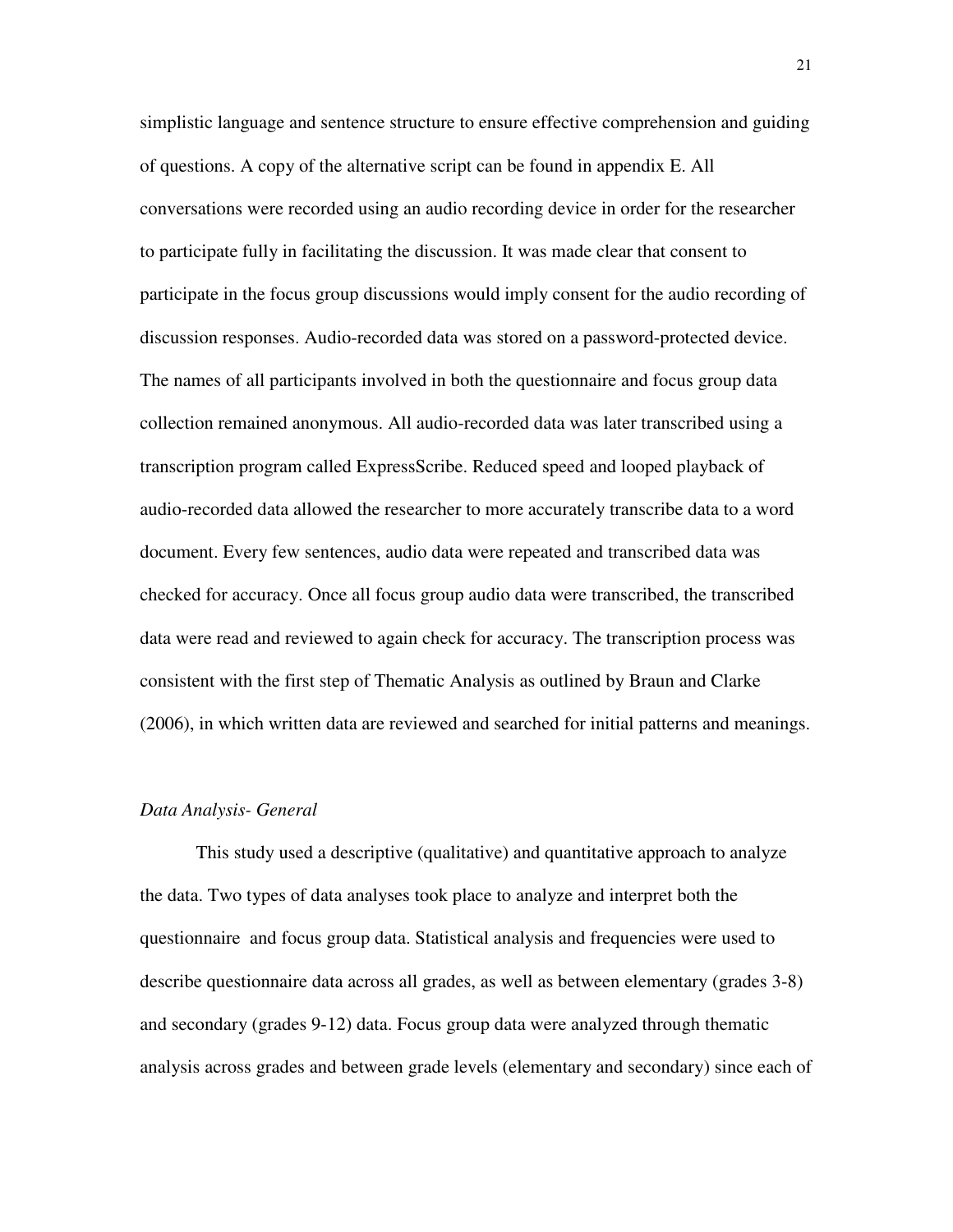these divisions had both similar and different responses to questionnaire items. Research indicates that changes in school environment after transition from elementary to secondary school are characterized by changes in environmental perceptions such as classroom climate, student-teacher interactions, and overall class satisfaction (Ferguson & Fraser, 1998). Since elementary and secondary students are subjected to significantly different school environments and buildings, and differ in their age categories, it was reasonable to separate and compare these two groups of students during each part of the analysis in addition to examining their responses across all grades.

### Data Analysis- Questionnaires

 Upon collection of all questionnaire data, frequency charts were compiled documenting responses to each questionnaire item for each grade. Questionnaire responses were entered into SSPS and frequency of responses for each questionnaire item across all grade levels was tallied. Responses to questions 1, 2, 6 and 7 of the first seven questions addressing student well being were coded as follows: *Yes*-1, *No*-2. Responses to questions 3-5 were coded as follows: *Angry*-1, *Annoyed*-2, *Calm*-3, *Nervous*-4, *Sad*-5, *Happy*-6. Responses to the second seven questionnaire items addressing behavioural selfefficacy were rated on a scale out of 4 (1 representing low behavioural self-efficacy and 4 representing high behavioural self efficacy). For questions 1-4, responses were rated as follows: *Always true*-4, *Mostly true*-3, *Sometimes true*-2, *Never true*-1. For questions 5-7, the reverse order was required to gauge student's level of behavioural self-efficacy, and the responses were rated as follows: *Never true*-4, *Sometimes true*-3, *Mostly true*-2, *Always true*-1.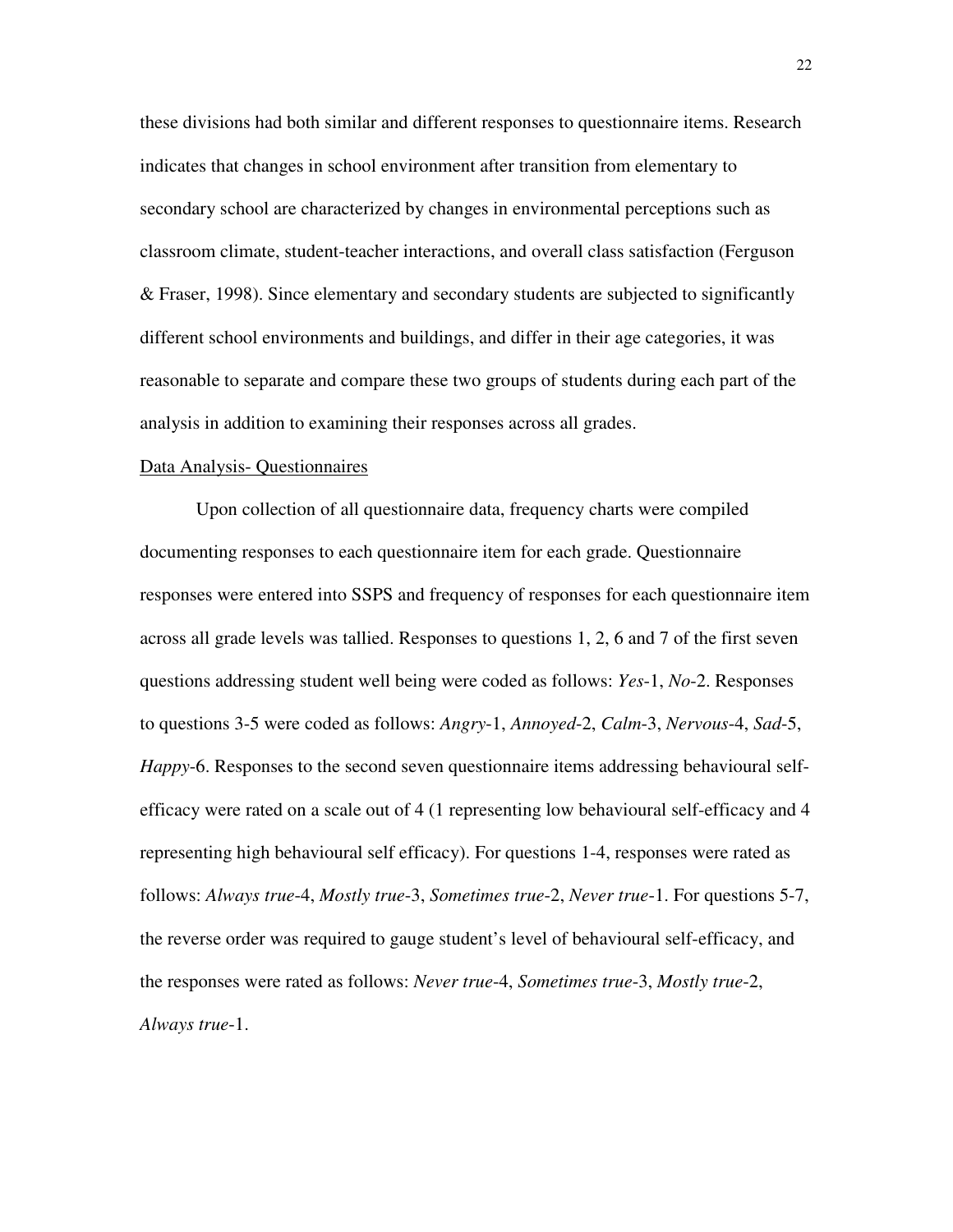Responses for the first seven questionnaire items addressing student well-being were reported as frequencies as well as percentages. Specifically, responses to questions 3-5 were reported using pie charts as well as percentages. Since responses for the first seven questionnaire items addressing student well-being were categorical, a chi-square test of significance was completed to compare responses between elementary and secondary students.

 Total behavioural self-efficacy scores for each subject were tallied by adding together each scored response to the second seven questionnaire items. Mean total behavioural self-efficacy scores and standard deviations were generated across all grades and for elementary and secondary students separately. Since mean total scores for elementary and secondary students involved continuous numerical data, a T-test of significance was run to compare these two groups.

#### Data Analysis- Focus Group Discussions

 Focus group data was analyzed using a process called Thematic Analysis. Braun and Clarke (2006) described Thematic Analysis as a method of organizing verbal data, such as from interviews, in a way that is coherent and rich in detail. Thematic Analysis allows researchers to extract themes and patterns from a set of data. Researchers then go beyond describing their data through interpreting and analyzing overall meanings and implications in terms of a particular research topic. Thematic analysis for the current study involved the following six phases as outlined by Braun and Clarke (2006):

1. **Generating initial codes**: Codes were generated that described essential elements and features of the data. For example, elementary students discussed the idea that

23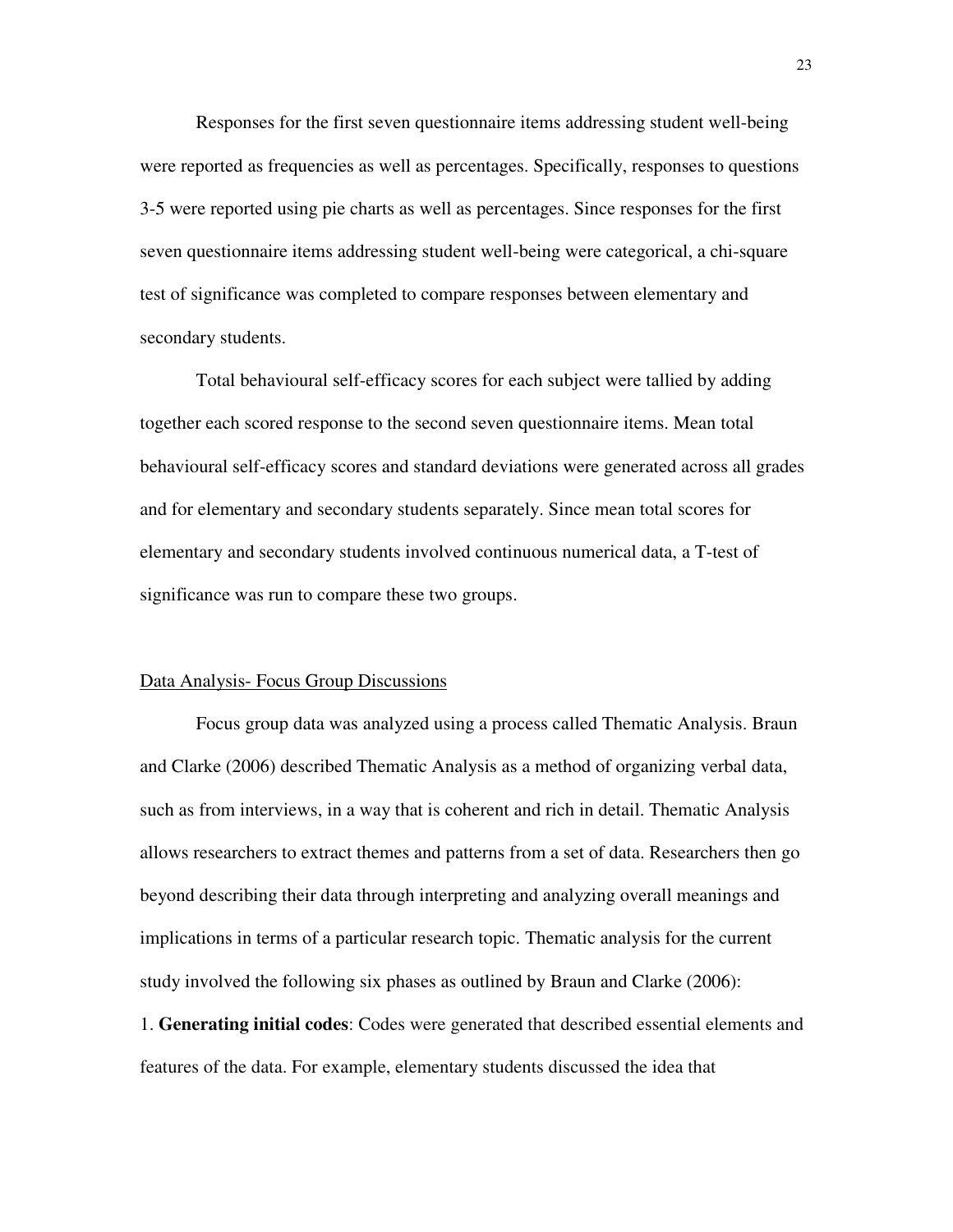misbehaviour can cause distraction from their schoolwork. This resulted in the creation of a code called "distraction from work". A code is "the most basic segment, or element, of the raw data or information that can be assessed in a meaningful way regarding the phenomenon" (Boyatzis, 1998). Data was coded in as many themes and/or patterns as possible, so as not ignore potential themes. This process resulted in a total of 21 codes produced for elementary data and 35 codes for secondary students.

2. **Searching for themes**: After all coding had taken place, overarching themes that may combine different codes were explored. This phase was directed at extracting relevant themes based on the pattern of codes. Sub-themes, relationships among codes, and general patterns also emerged during this process. Themes extracted in this stage were then reviewed. Some themes were negated due to lack of supporting data; for example, the code "positive reward" for elementary students was dropped in this phase due to lack of frequency for this code. Others were combined into a single theme, for example, the codes "impedes learning" and "distraction from work" dealt with similar ideas and were put under the theme of "disruption of learning and concentration." Codes were considered to have "staying power" when they were repeated multiple times within a question. In addition, initial theme ideas were re-worked to involve more relevant themes in the data. Decisions were made about which themes had enough supporting evidence to stand alone as overarching descriptors of the data, which themes needed to be modified, and which themes needed to be ignored. Data was then reviewed to ensure that the final themes were accurate representations of the data. This process resulted in 11 themes for elementary students and 18 themes for secondary students.

3. **Defining and naming themes**: Themes were defined and refined. This involved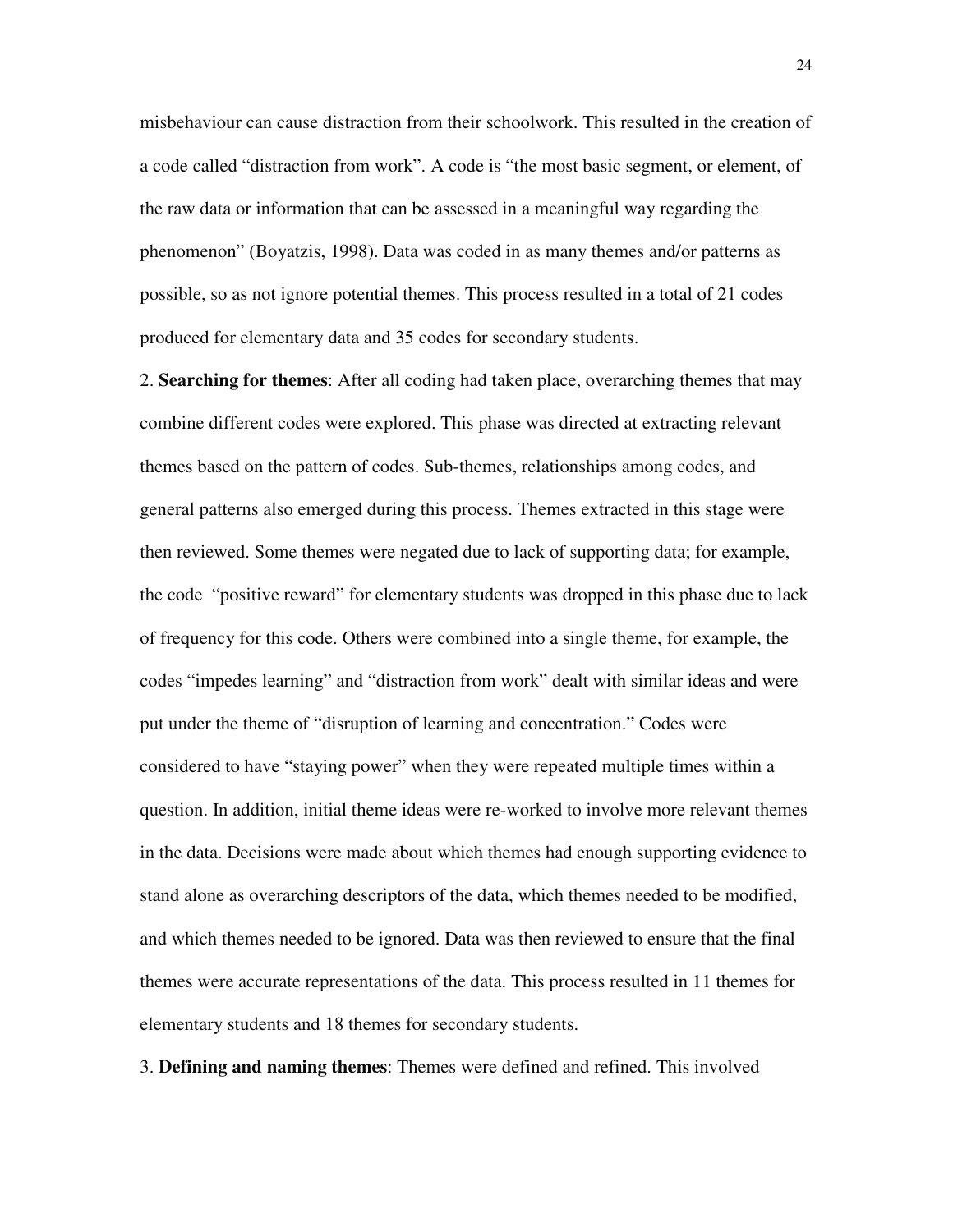describing the essence of each theme and its meaning and then describing which part of the data set this theme explained. It was important to describe and analyze each theme in detail and provide the story it was trying to capture and its relation to other themes. For example, the theme called "don't care" was reworded to "Indifferent/not affected" to more accurately capture this response.

 The use of these methods to interpret both questionnaire and focus group data allowed the researcher to gain an understanding of how students' learning and psychological well-being was affected by misbehaviour, as well as how they viewed their own behavioural self-efficacy. In addition, the focus group information provided a greater understanding and background to the answers given on the questionnaire portion of the study. In this way, data was triangulated, by looking at the congruency between questionnaire data and focus group data. Miroslaw, P. (2014) defined methodological triangulation as "the act of combining several research methods (both qualitative and quantitative) in a single research study in order to obtain a clearer, more comprehensive and reliable picture of the phenomenon under investigation." This combined approach allows for a greater understanding of responses to questionnaire items and a more indepth analysis of major research questions. Triangulation of data was accomplished in this study by looking at and comparing frequency chart data, descriptors, and thematic analysis results simultaneously.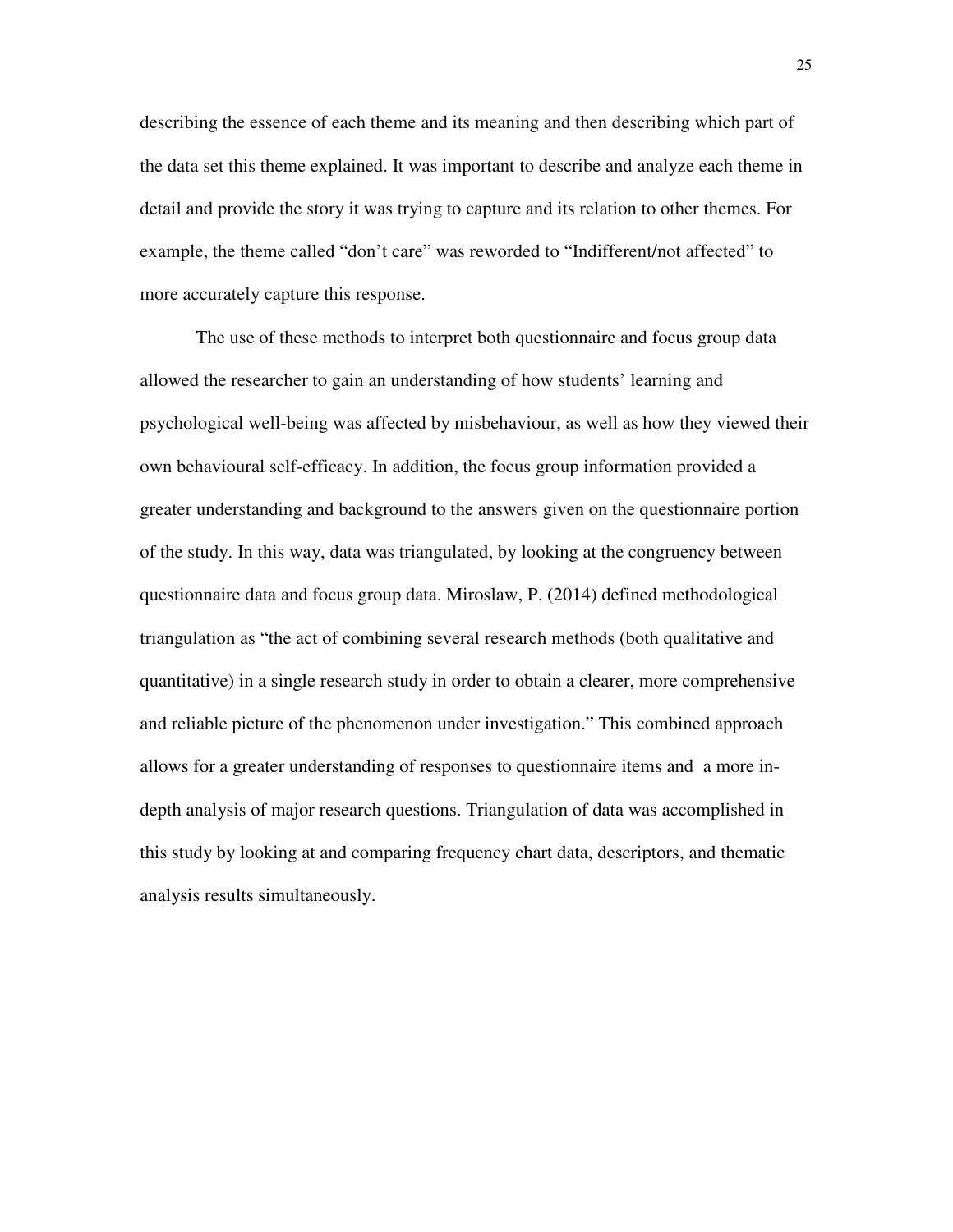## **Chapter 4 Results**

## *Quantitative Results: Questionnaires*

 The data for each question were examined for students in both elementary  $(n=138)$  and secondary  $(n=121)$  schools for a total sample size of 259 students.

## Student Well-Being

 The first seven questions of the Student Misbehaviour Questionnaire addressed whether or not misbehaviour affected students' overall feelings of safety in and out of the classroom. The following sections examine student responses to each questionnaire item.

## **Question #1: "Does misbehaviour make you feel unsafe in your classroom?"**

## **Question #2: "Does misbehaviour make you feel unsafe in your school?"**

 Responses for questions 1 and 2 will be displayed together since both questions addressed whether or not students felt unsafe when around misbehaviour at their school. The responses of YES and NO from both elementary and school students are shown in the table below.

**Table 4. Student Well-Being: Question 1 Responses** 

| $\alpha$<br>C) |  |
|----------------|--|
|                |  |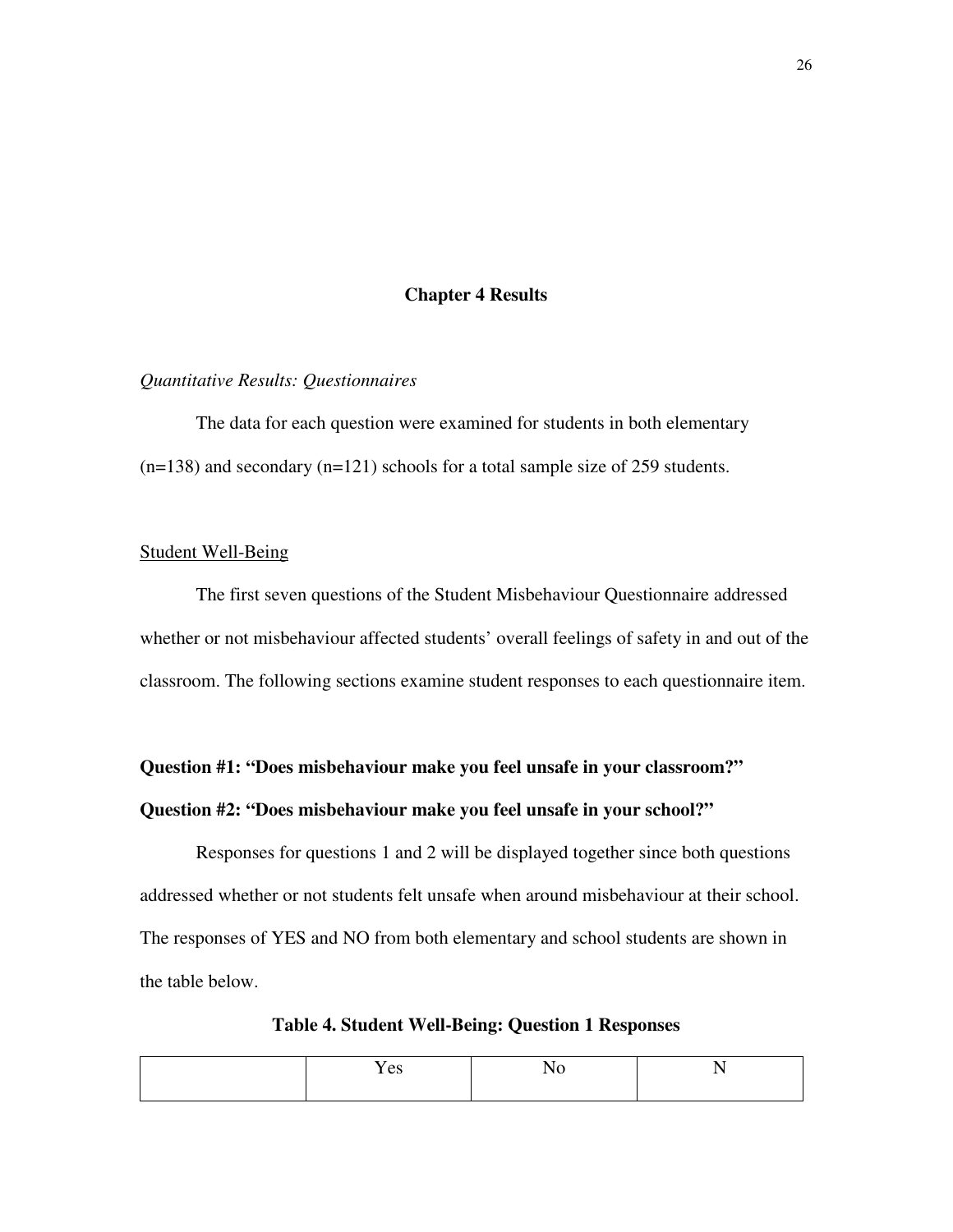| Question 1 | 60 $(23.2\%)$ | 199 (76.8%) | 259 |
|------------|---------------|-------------|-----|
| Question 2 | 81 (31.3%)    | 178 (68.7%) | 259 |
| Total      | 142 (27.4%)   | 377 (72.8%) | 518 |

 Data in table 4 show that a high percentage of students (72.8%) across all grades don't feel unsafe when misbehaviour is present in school.

# **Question # 3: "Circle the word that best describes how you feel when students misbehave."**

Responses choices of ANGRY, ANNOYED, CALM, NERVOUS, SAD, or HAPPY for both elementary and secondary students are shown below.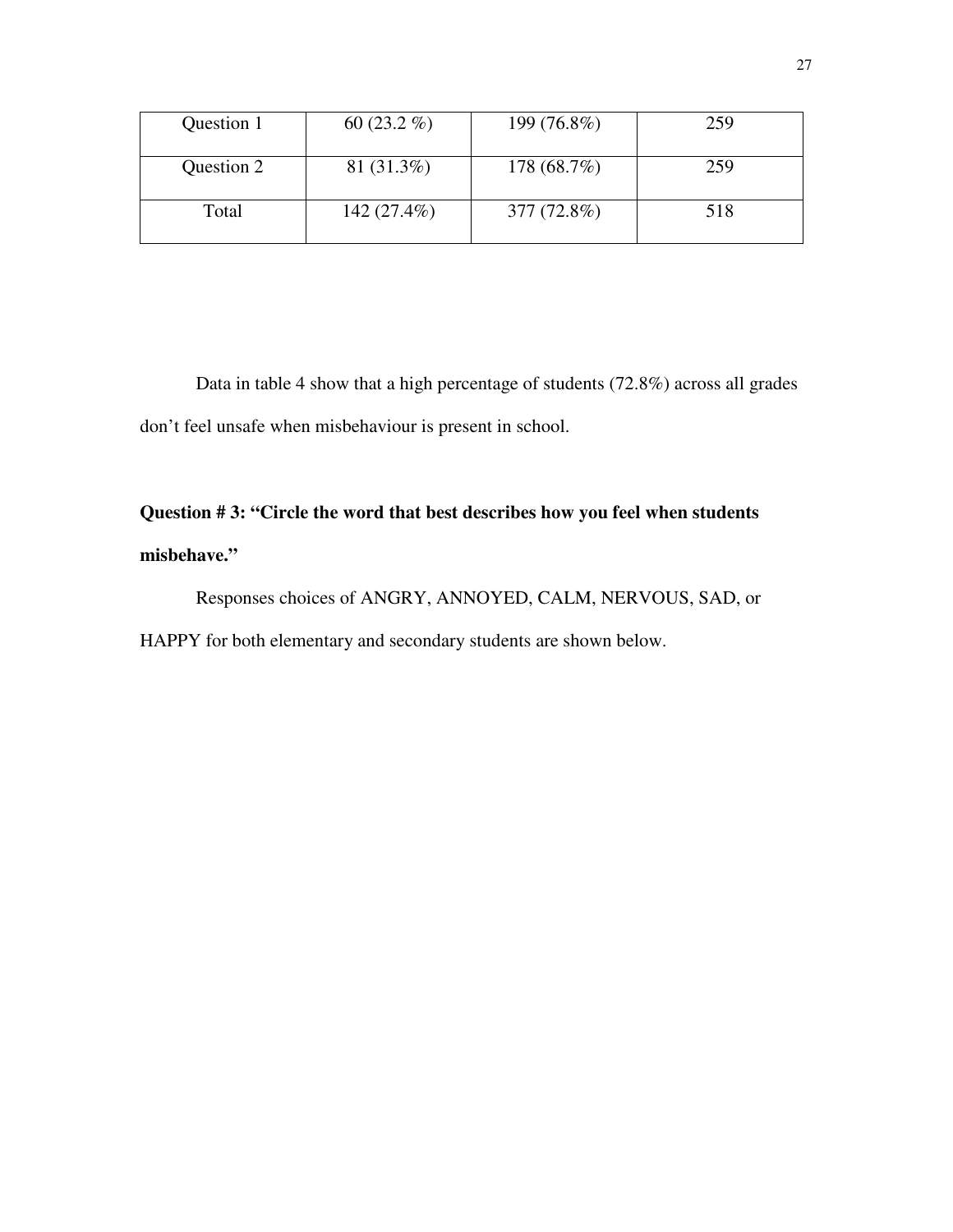

#### **Figure 1. Student Well-Being: Question 3**

 The data in Figure 1 reveals that the majority of students (69.9%) felt annoyed when other students misbehave. Fewer students felt calm (16.6%), nervous (5.0%), happy  $(5.0\%)$ , angry  $(2.7\%)$ , or sad  $(0.8\%)$  when other students misbehave.

**Question # 4: "Circle the word that best describes how you feel when another student gets picked on."** 

 Responses choices of ANGRY, ANNOYED, CALM, NERVOUS, SAD, or HAPPY for both elementary and secondary students are shown below.

**Figure 2. Student Well-Being: Question 4 Responses.**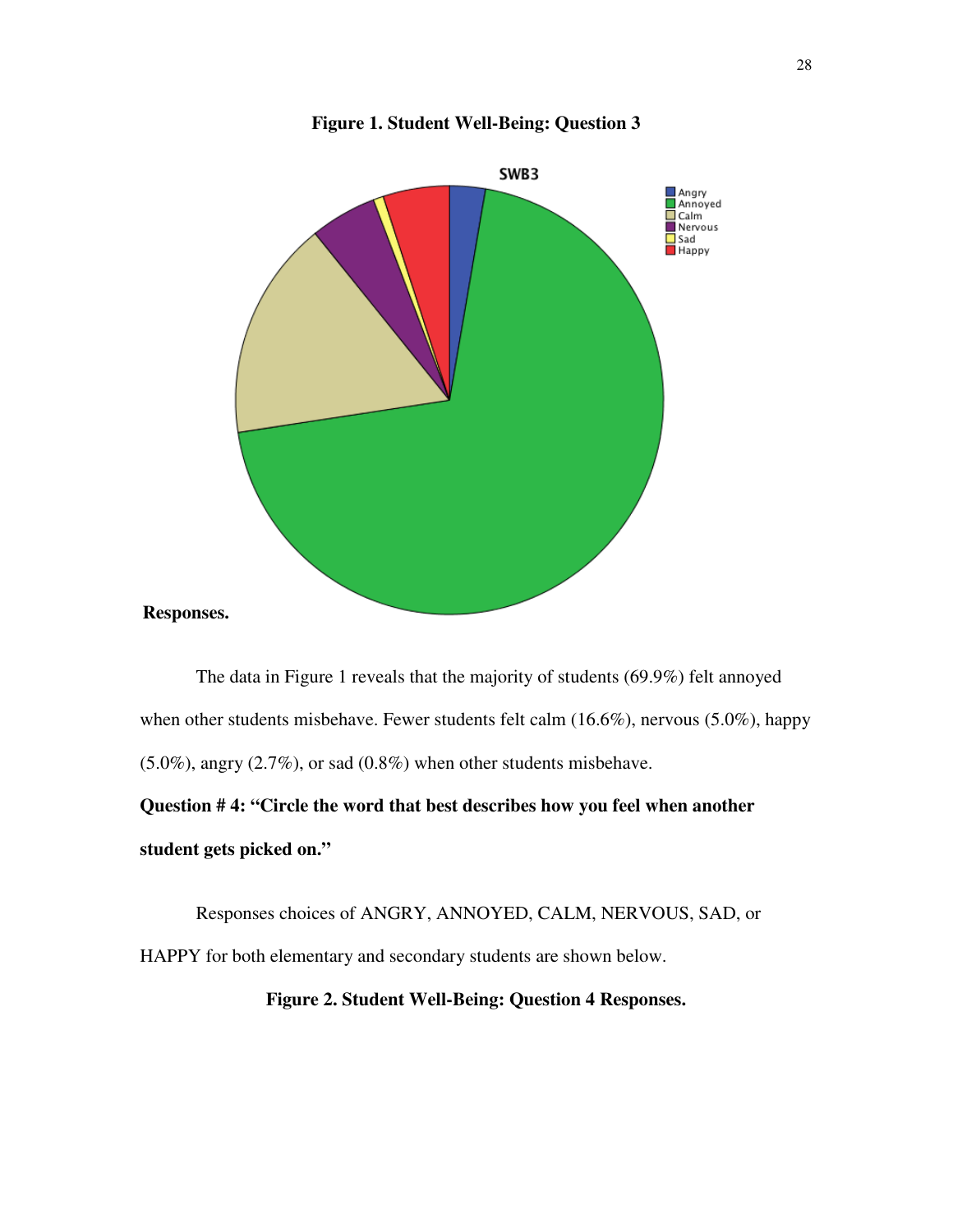

 The data in Figure 2 reveals that the majority of students (36.3%) felt angry when another student gets picked on. Fewer students felt annoyed (26.6%), sad (18.9%), nervous (11.6%), calm (5.0%), or happy (1.5%).

**Question # 5: "Circle the word that best describes how you feel when you get picked on."** 

 Responses choices of ANGRY, ANNOYED, CALM, NERVOUS, SAD, or HAPPY for both elementary and secondary students are shown below.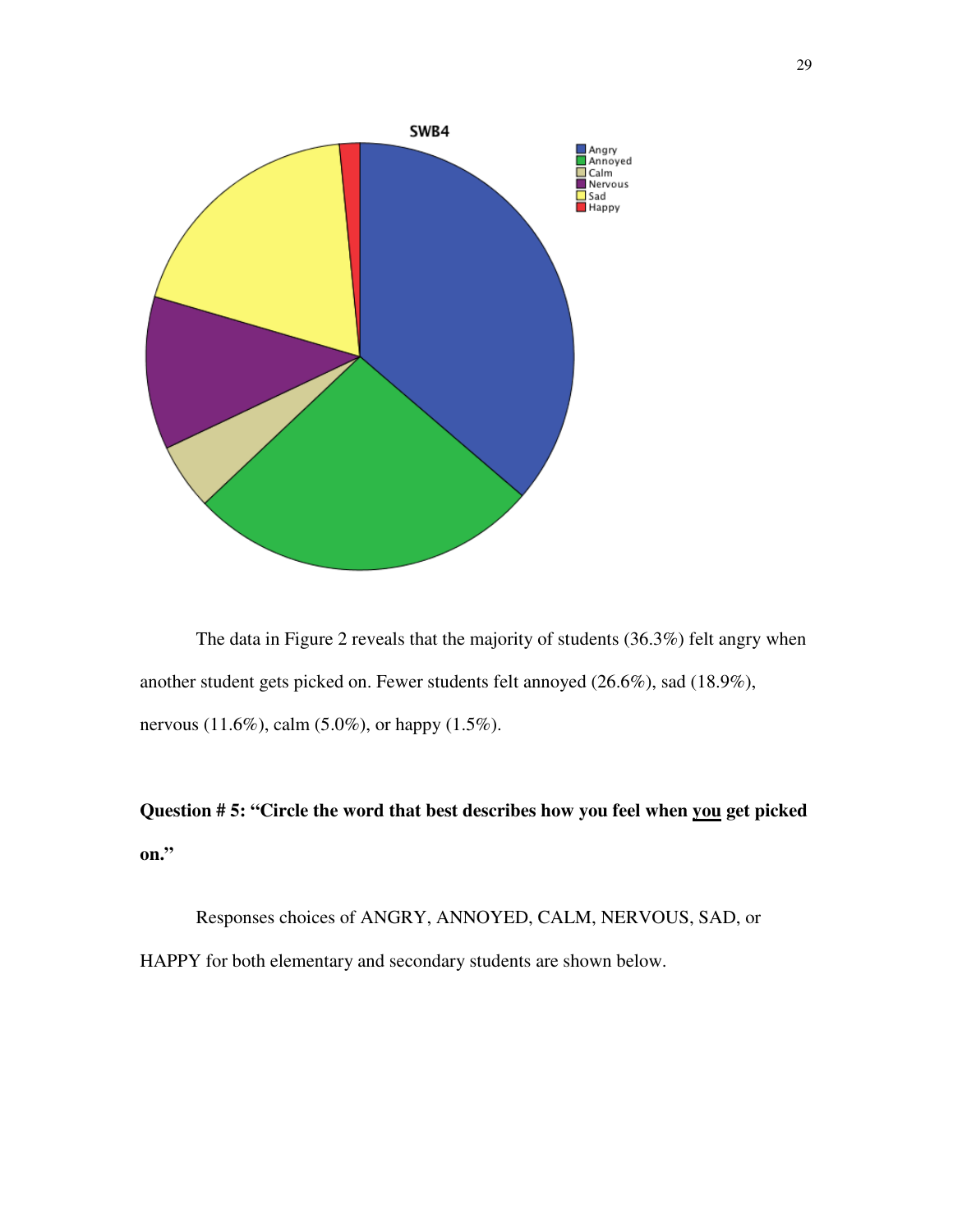

**Figure 3. Student Well-Being: Question 5** 

 The data in Figure 3 reveal that the majority of students (33.6%) felt angry when they get picked on. Fewer students felt annoyed (22.0%), sad (22.0%), nervous (11.6%), calm  $(10.0\%)$ , or happy  $(0.8\%)$ .

# **Question # 6: "Do you think you would get more work done if there was less misbehaviour in your classes?"**

The responses of YES and NO from both elementary and secondary school students are shown in the table below.

**Table 5. Student Well-Being: Question 6 Responses.** 

| Yes | $\mathbf{r}$<br>1 Y V | - -<br>- |
|-----|-----------------------|----------|
|     |                       |          |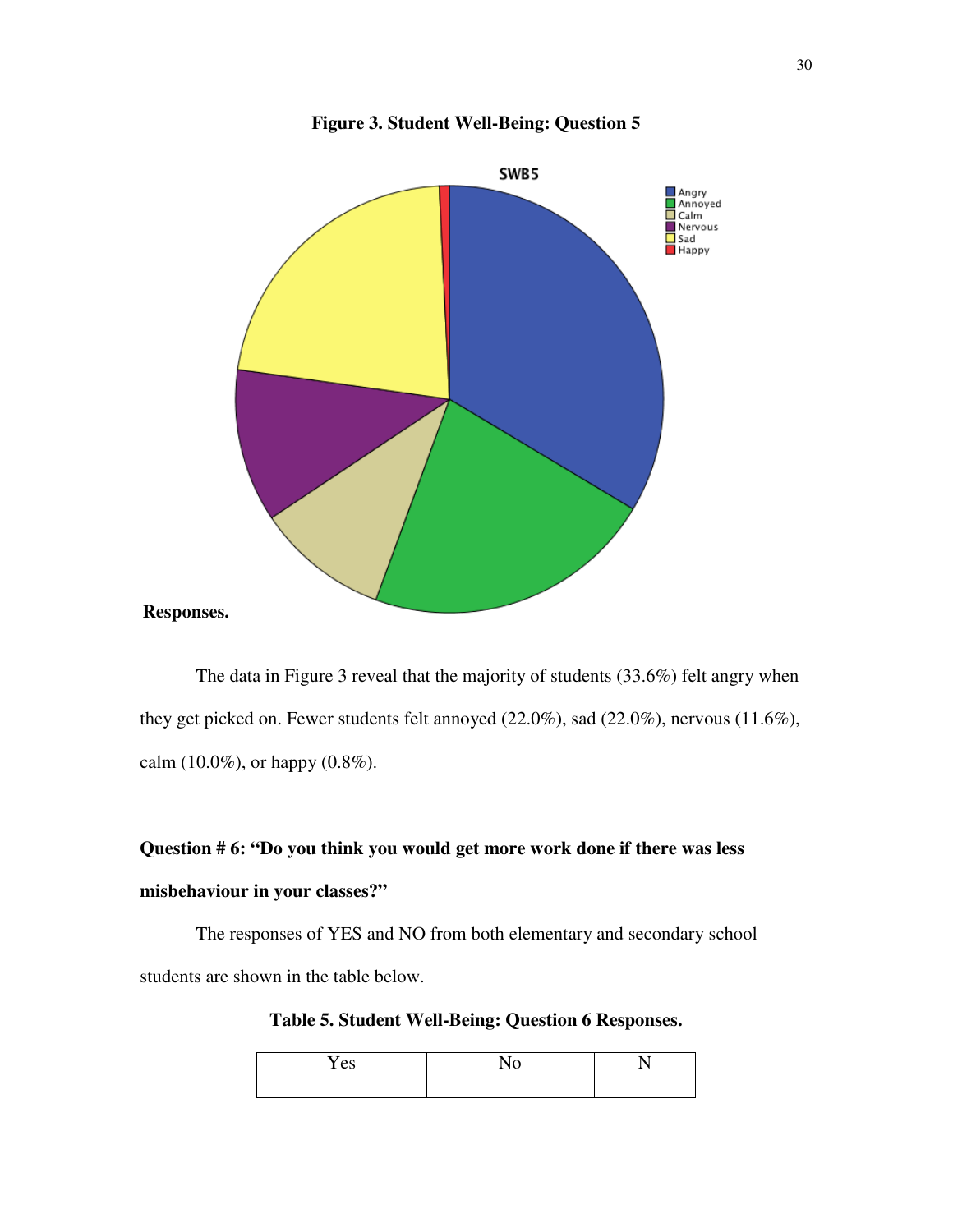| 225 (86.9%) | $34(13.1\%)$ | 259 |
|-------------|--------------|-----|
|             |              |     |

 The data in table 5 shows that a high percentage of students (86.9%) believe that they would get more work done if there was less misbehaviour.

# **Question # 7: "Would you like school more if there was less misbehaviour in the school?"**

The responses of YES and NO from both elementary and school students are shown in the table below.

**Table 6. Student Well-Being: Question 7 Responses.** 

| Yes           | No            |     |
|---------------|---------------|-----|
| $153(59.1\%)$ | $106(40.9\%)$ | 259 |

 The data in table 6 shows that the majority of students (59.1%) would like school more if there was less misbehaviour.

# Behavioural self-efficacy

 The second seven questions addressed students' assessment of their behavioural self-efficacy. Mean behavioural self-efficacy scores and standard deviations are shown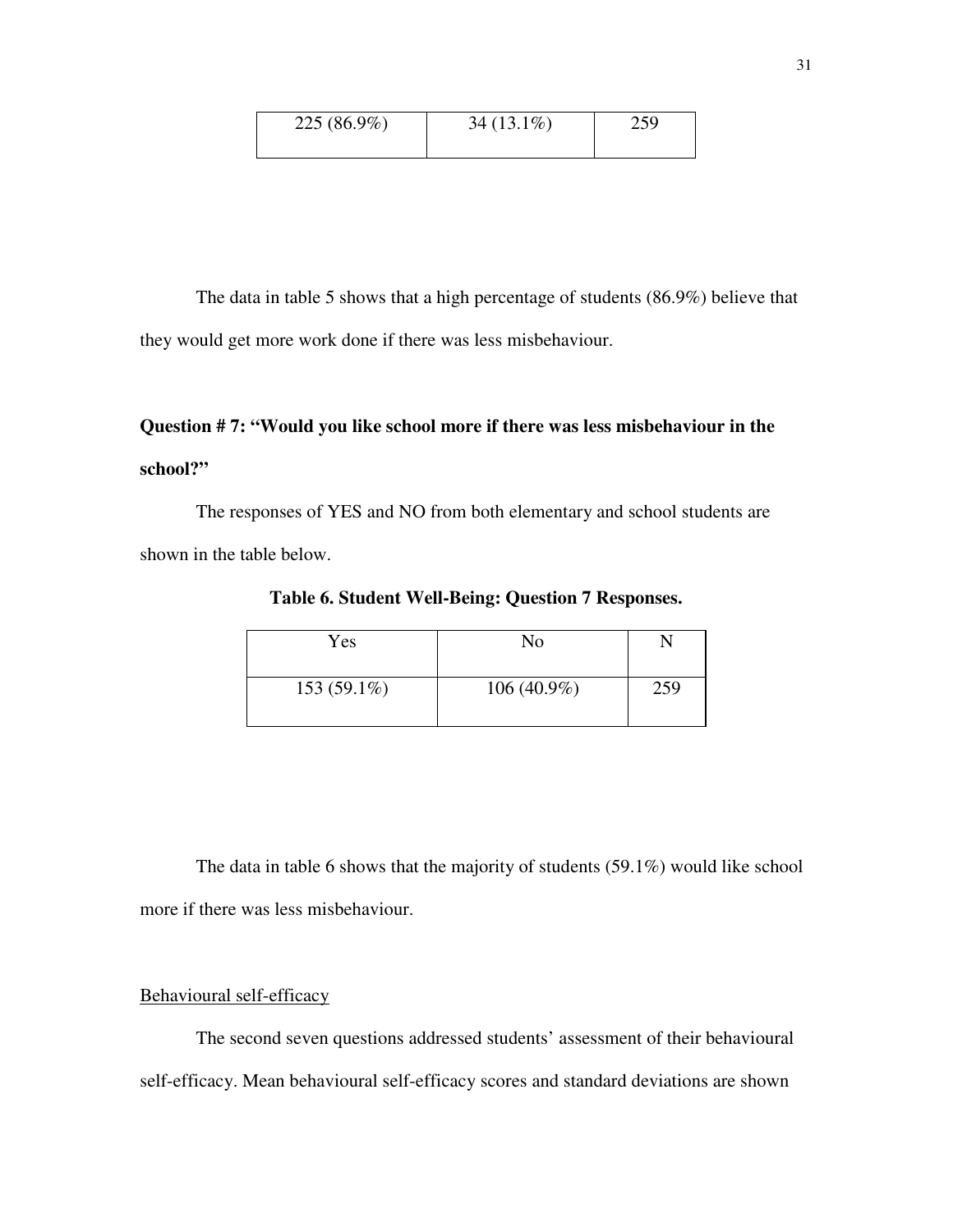below in table 6. for each question. Please refer to appendix C for a copy of the Student

Behaviour Questionnaire and questionnaire items.

| Question       | Mean Score | <b>Standard Deviation</b> |
|----------------|------------|---------------------------|
| 1              | 3.5174     | 0.69514                   |
| $\overline{2}$ | 3.3243     | 0.70644                   |
| 3              | 3.0734     | 0.82970                   |
| 4              | 1.3900     | 0.68657                   |
| 5              | 2.0116     | 1.00187                   |
| 6              | 2.4826     | 0.97383                   |
| 7              | 2.2239     | 0.99808                   |
| Total          | 18.0232    | 2.71649                   |
| N              |            | 259                       |

**Table 7. Mean Scores and Standard Deviations for Questions Addressing** 

**Behavioural Self-Efficacy.** 

 The responses to each item addressing behavioural self-efficacy were given a score out of a possible 4 points. A score of 4 indicated high behavioural self-efficacy whereas a score of 1 represented low behavioural self-efficacy. Responses to the seven behavioural self-efficacy questions were averaged to yield a mean total score out of a possible 28. On average, student total scores were moderately high (18.0, SD= 2.72), suggesting that participating students have the ability to control their behaviour most of the time.

*Elementary Versus Secondary: Student well-being*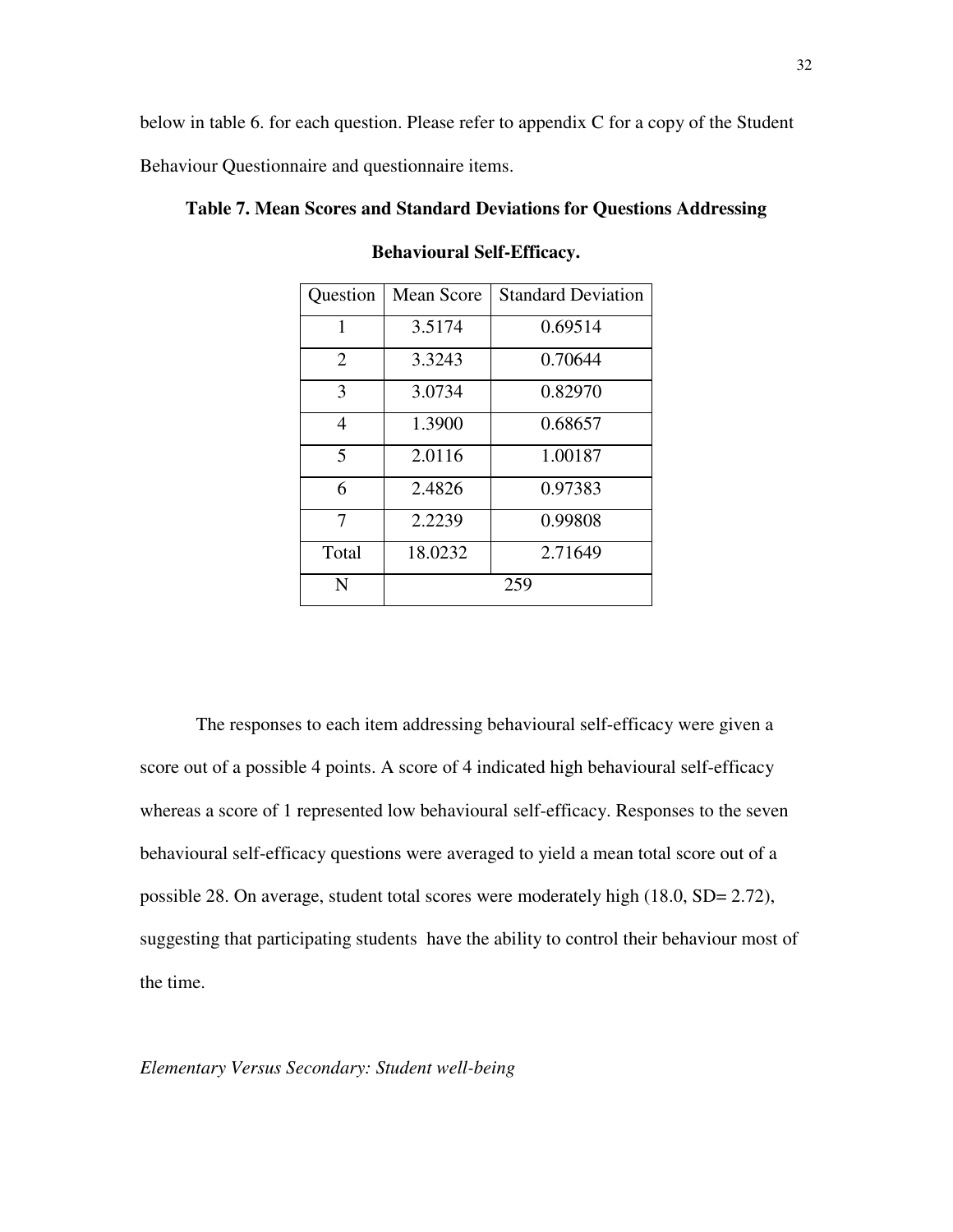The first seven questions of the Student Misbehaviour Questionnaire addressing student well-being were analyzed using a Chi-Square Test of significance. This test was chosen since all of the questionnaire items involved categorical responses. Please refer to appendix C for a copy of questionnaire items. Frequencies and percentages for questions 1, 2, 6 and 7 will be reported together since each of these questions required a *yes* or *no* response. Frequencies and percentages for questions 3 through 5 will be reported together as they each required students to select one of the following response choices: *angry, annoyed, calm, nervous, sad or happy.* 

**Table 8. Frequencies and Percentages for Questions 1, 2, 6, and 7 Addressing Student Well-Being.** 

| Question       | Grade Level | Yes         | N <sub>o</sub> | $\mathbf N$ |
|----------------|-------------|-------------|----------------|-------------|
|                | Elementary  | 52 (37.7%)  | 86 (62.3%)     | 138         |
|                | Secondary   | $8(6.6\%)$  | 113 (93.4%)    | 121         |
| $\overline{2}$ | Elementary  | 56 (40.6%)  | 82 (59.4%)     | 138         |
|                | Secondary   | 25(20.7%)   | 96 (79.3%)     | 121         |
| 6              | Elementary  | 127 (92.0%) | 11 $(8.0\%)$   | 138         |
|                | Secondary   | 98 (81.0%)  | $22(19.0\%)$   | 121         |
| 7              | Elementary  | 102 (73.9%) | 35 $(26.1\%)$  | 138         |
|                | Secondary   | 51 (42.1%)  | 68 (57.9%)     | 121         |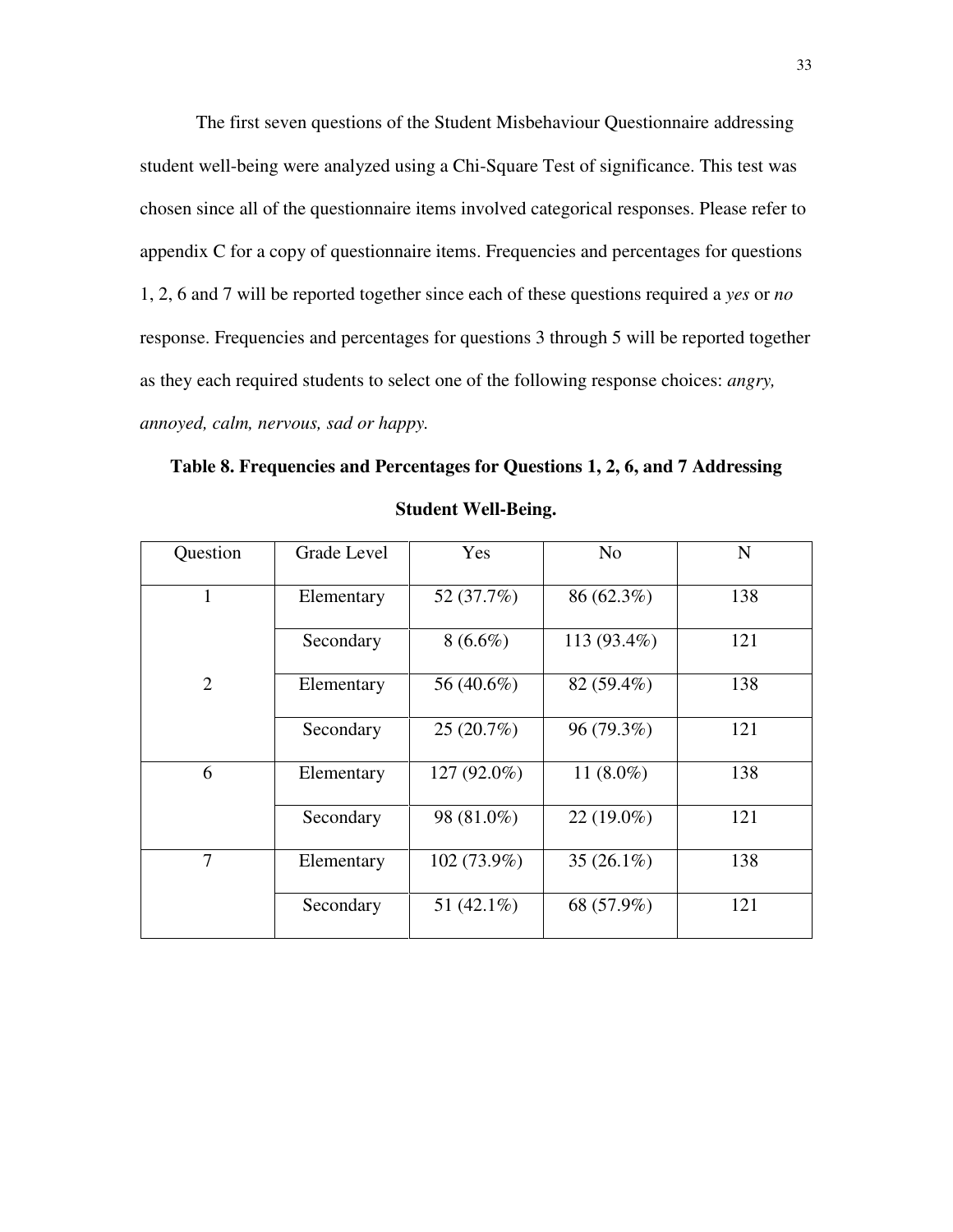| Question       | Grade Level | Angry         | Annoyed    | Calm        | <b>Nervous</b> | Sad                   | Happy        | N   |
|----------------|-------------|---------------|------------|-------------|----------------|-----------------------|--------------|-----|
|                |             |               |            |             |                |                       |              |     |
|                |             |               |            |             |                |                       |              |     |
| 3              | Elementary  | $6(4.3\%)$    | 97         | 19 (13.8%)  | $12(8.7\%)$    | $2(1.4\%)$            | $2(1.4\%)$   | 138 |
|                |             |               | $(70.3\%)$ |             |                |                       |              |     |
|                |             |               |            |             |                |                       |              |     |
|                | Secondary   | $1(0.8\%)$    | 84         | 24 (19.8%)  | $1(0.8\%)$     | $0(0.0\%)$            | 11 $(9.1\%)$ | 121 |
|                |             |               | $(69.4\%)$ |             |                |                       |              |     |
|                |             |               |            |             |                |                       |              |     |
| $\overline{4}$ | Elementary  | 42 $(30.4\%)$ | 28         | $3(2.2\%)$  | 23(16.7%)      | $ 41(29.7\%) $        | $1(0.7\%)$   | 138 |
|                |             |               | $(20.3\%)$ |             |                |                       |              |     |
|                |             |               |            |             |                |                       |              |     |
|                | Secondary   | 52 (43.0%)    | 41         | $10(8.3\%)$ | $7(5.8\%)$     | $8(6.6\%)$            | 3(2.5%)      | 121 |
|                |             |               | $(33.9\%)$ |             |                |                       |              |     |
|                |             |               |            |             |                |                       |              |     |
| $\mathfrak{S}$ | Elementary  | 48 (34.8%)    | 29         | $6(4.3\%)$  |                | 15 (10.9%) 40 (29.0%) | $0(0.0\%)$   | 138 |
|                |             |               |            |             |                |                       |              |     |
|                |             |               | $(21.0\%)$ |             |                |                       |              |     |
|                | Secondary   | 39 (32.2%)    | 28         | 20 (16.5%)  | $15(12.4\%)$   | $17(14.0\%)$          | 2(1.7%)      | 121 |
|                |             |               |            |             |                |                       |              |     |
|                |             |               | $(23.1\%)$ |             |                |                       |              |     |
|                |             |               |            |             |                |                       |              |     |

**Table 9. Frequencies and Percentages for Questions 3, 4 and 5 Addressing Student** 

# **Well-Being.**

**Table 10. Pearson Chi-Square Values, Degrees of Freedom and Phi Values for** 

| Question       | Pearson Chi-<br>Square Value | df             | Phi Value | P Value |
|----------------|------------------------------|----------------|-----------|---------|
| 1              | 34.965                       | 1              | 0.367     | 0.000   |
| $\overline{2}$ | 11.901                       | 1              | 0.214     | 0.001   |
| 3              | 21.602                       | 5              | 0.289     | 0.001   |
| $\overline{4}$ | 38.088                       | 5              | 0.383     | 0.000   |
| 5              | 18.733                       | 5              | 0.269     | 0.002   |
| 6              | 7.320                        | $\overline{2}$ | 0.168     | 0.026   |
| 7              | 27.576                       | 3              | 0.326     | 0.000   |

**Questions Addressing Student Well-being.**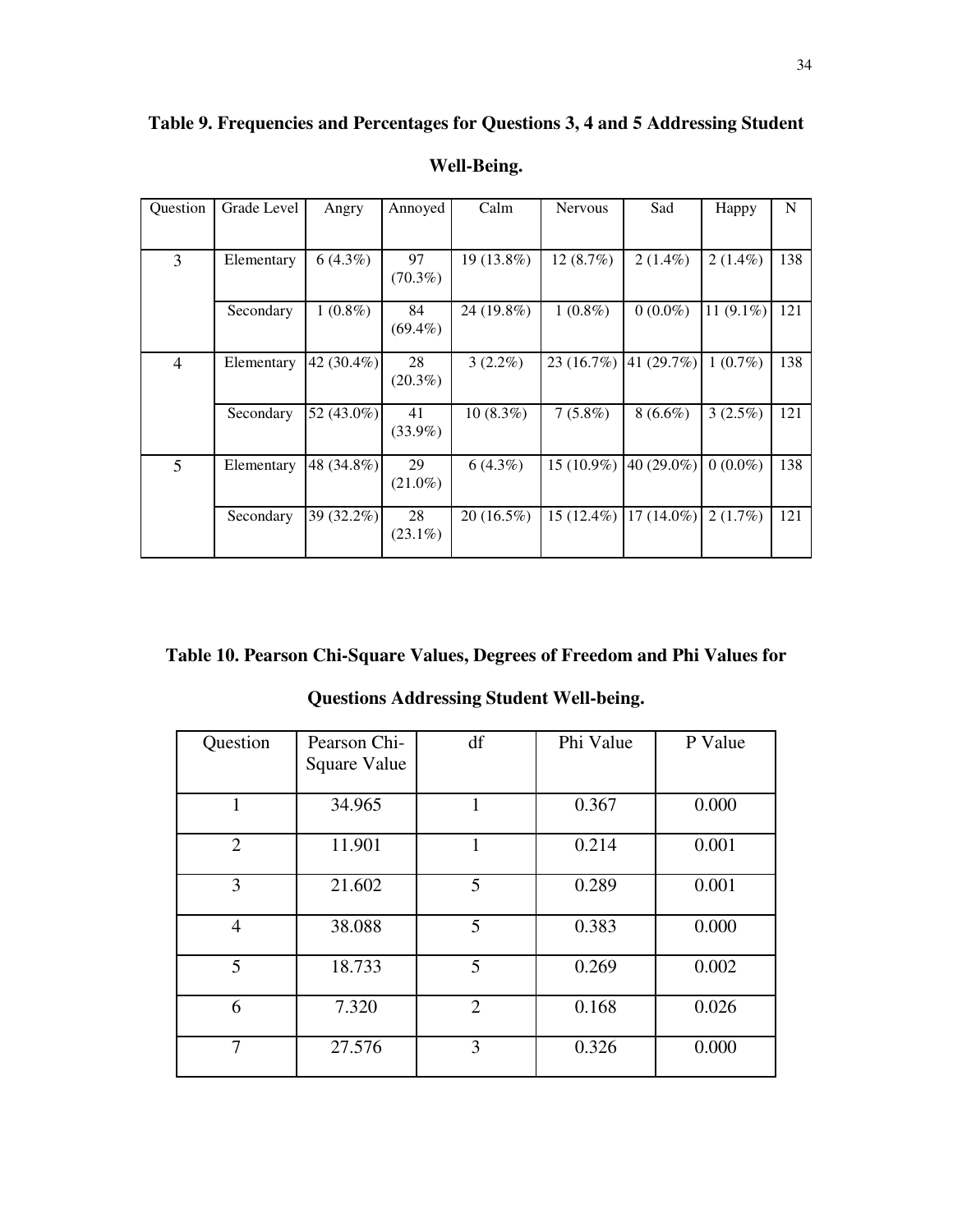As shown in Table 10, all chi-square values for each question were significant, meaning there was a significant difference between the responses of elementary students and that of secondary students. According to Muijs (2011), effect sizes of the chi-square test are weak if Phi values are less than 0.1, modest if between 0.1 and 0.3, moderate if between 0.3 and 0.5, strong if between 0.5 and 0.8, and very strong if above 0.8. Given this information, it is clear that questions 1, 4 and 7 show moderate effect sizes. All other questions (2, 3, 5 and 6) have modest effect sizes. meaning the relationship between grade level and responses to questions 1, 4 and 7 is stronger than for responses to questions  $2, 3, 5$  and 6.

 Questions 1 and 2 asked students if misbehaviour makes them feel unsafe in their schools and classrooms, respectively. According to data in table 8 and a significant chisquare value, more secondary students reported that misbehaviour did not make them feel unsafe in either their school or classrooms than did elementary students.

 Question 3 asked students to describe how they felt when students misbehave. According to data in table 9 and a significant chi-square value, more elementary students felt annoyed compared with secondary students; however, significantly more secondary students reported feeling calm and happy.

 Question 4 asked students to describe how they felt when another student got picked on. According to data in table 9 and a significant chi-square value, more secondary students felt angry, annoyed, and calm in contrast to elementary students who felt more nervous and sad.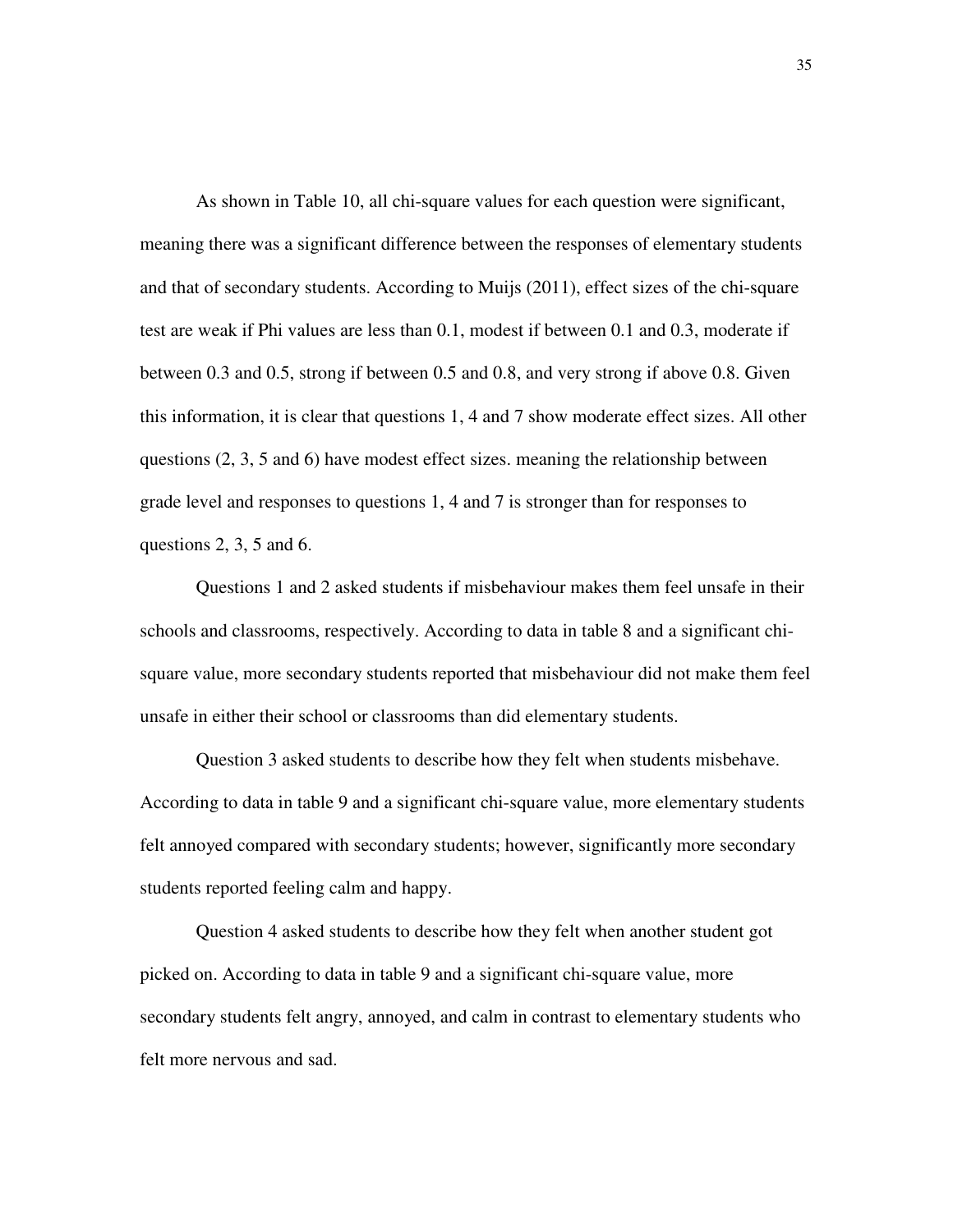Question 5 asked students to describe how they felt when they themselves got picked on. According to data in table 9 and a significant chi-square value, more secondary students felt annoyed, calm, and nervous when compared to elementary students who felt more angry and sad.

 Question 6 asked students if they would get more work done if there was less misbehaviour in school. According to data in table 8 and a significant chi-square value, elementary students were more likely to believe they would get more work done compared with secondary students.

 Questions 6 asked students if they would like school more if there was less misbehaviour in school. According to data in table 8 and a significant chi-square value, elementary students were significantly more likely to feel school would be more enjoyable if there was less misbehaviour when compared with secondary students.

#### *Elementary Versus Secondary: Behavioural Self-Efficacy*

 The second seven questions of the Student Misbehaviour Questionnaire addressed students behavioural self-efficacy. Total behavioural self-efficacy scores out of a possible 28 points were calculated for each student and the difference between mean total behavioural self-efficacy scores for elementary and secondary students were analyzed using a T-test of significance. According to Muijs (2011), this statistical test was appropriate since the dependent variable (mean total behavioural self-efficacy score) is a continuous variable. Table 11 shows the mean total behavioural self efficacy scores and standard deviations for elementary and secondary students. The T-test comparing these mean scores for elementary and secondary students was significant ( $t = -2.510$ ,  $df = 257$ ,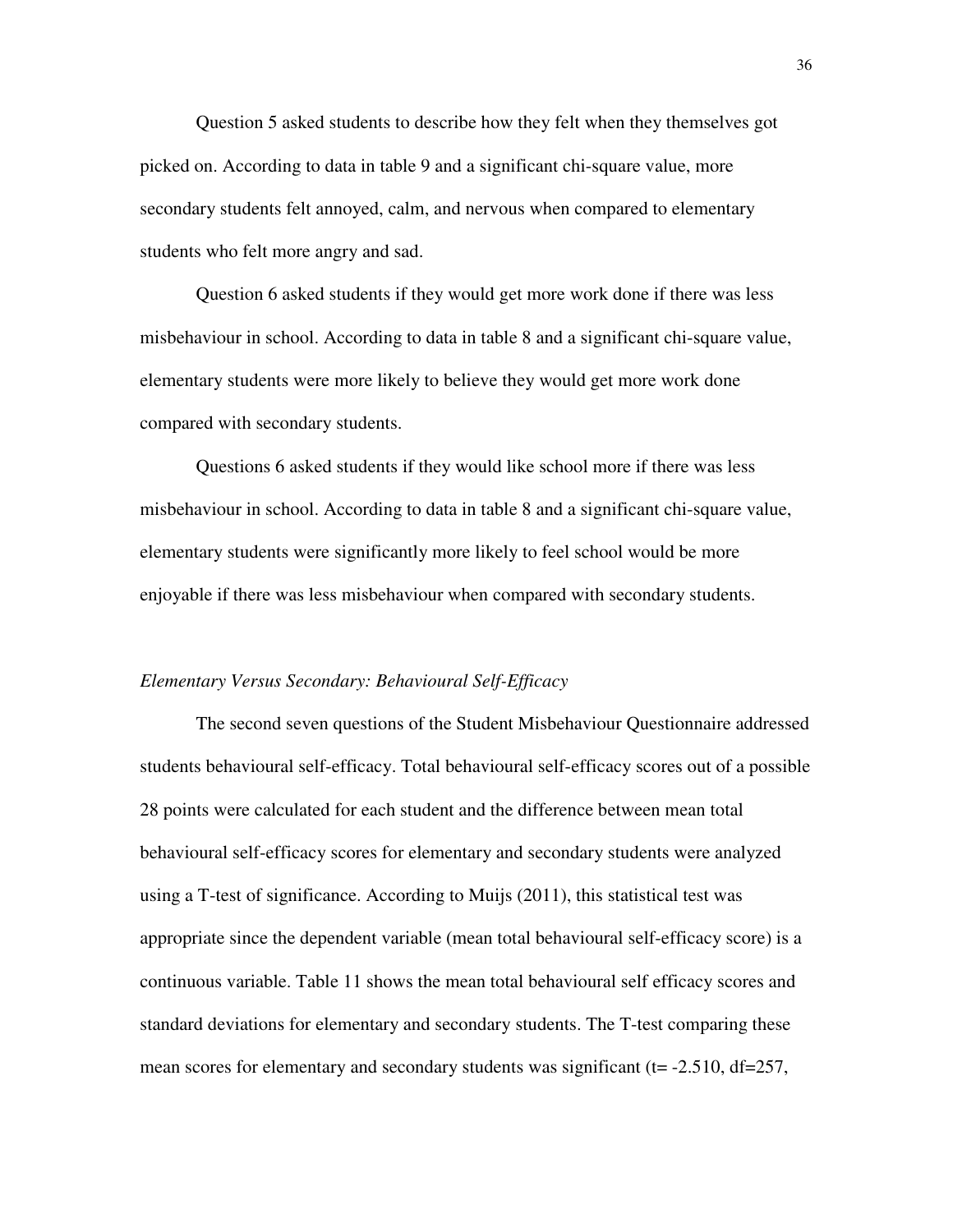p=0.013). This tells us that it is likely that the differences in total behavioural selfefficacy scores for elementary and secondary students did not happen due to random chance. In this case, secondary students score significantly higher on a measure of behavioural self-efficacy then elementary students.

| Grade Level | Mean Total Behavioural<br><b>Self-Efficacy Score</b> | <b>Standard Deviation</b> |
|-------------|------------------------------------------------------|---------------------------|
| Elementary  | 17.6                                                 | 2.80                      |
| Secondary   | 18.5                                                 | 2.56                      |

**Elementary and Secondary Students.** 

#### *Qualitative Results: Focus Group Discussions*

 The following information was derived from thematic analysis of several focus group discussions with both elementary and secondary students.

#### Student Well-Being

The first set of seven questions addressed students overall well-being in the presence of misbehaviour. Thematic analysis for some questions was combined since these questions appeared to deal with similar issues, as discussed in previous sections. Coincidentally, the responses from focus group discussions also showed a relation between pairs of questions. For example, questions 1 and 2, 4 and 5, as well as 6 and 7, were combined, respectively. Questions 1 and 2 were combined since they both dealt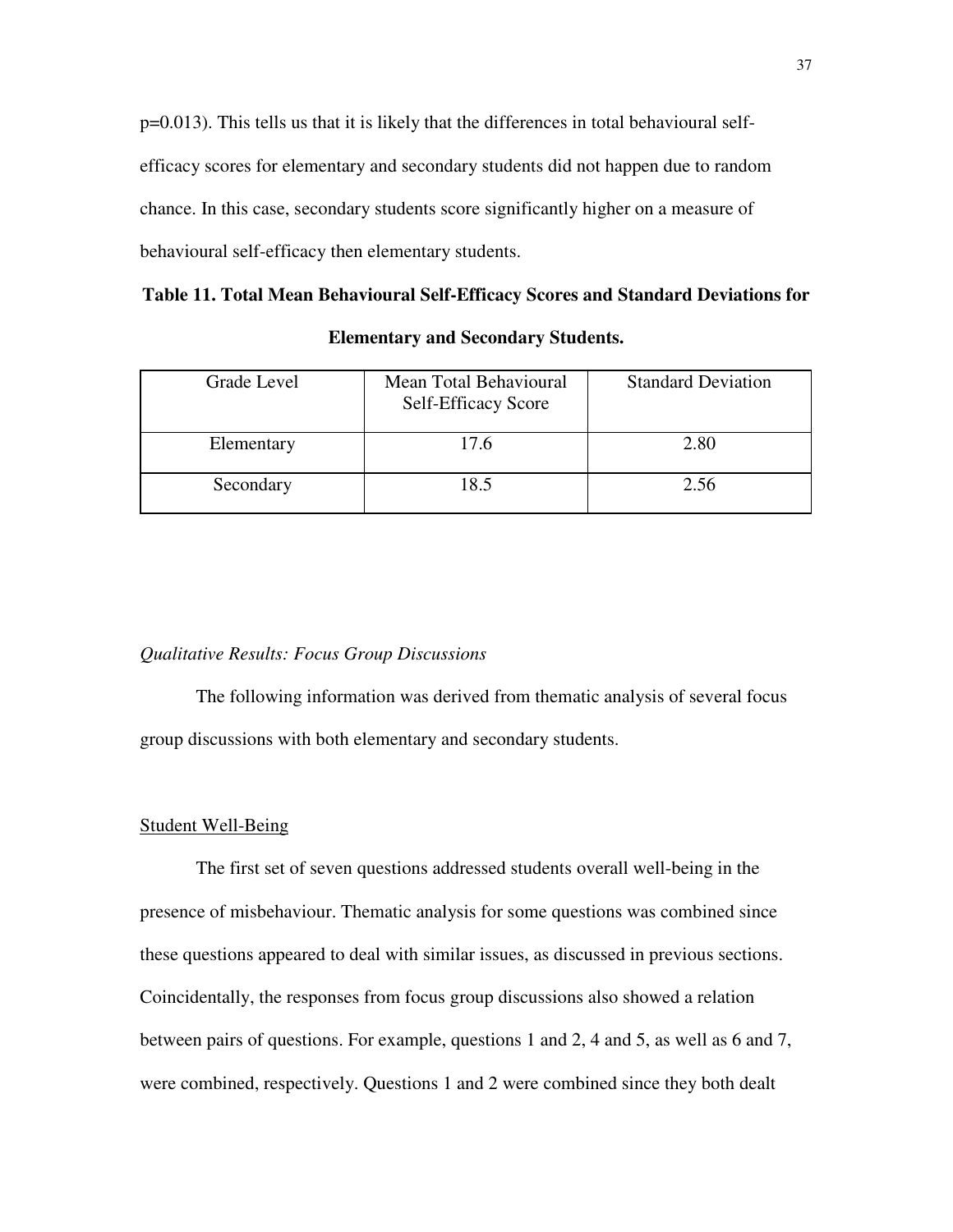with feelings of safety at school and responses to these questions were very similar. Questions 4 and 5 were combined since both addressed situations involving students getting picked on, and responses were similar across grades. Questions 6 and 7 addressed students' ability to get work done, as well as their "likeness" of school in the in the presence of misbehaviour. Thematic analysis for these questions was combined since the themes discussed were overwhelmingly strong and the same for both questions. The following results include all the possible codes used to analyze the data.

# **Question #1: "Does misbehaviour make you feel unsafe in your classroom?" and**

## **Question # 2: "Does misbehaviour make you feel unsafe in your school?"**

The following themes were derived from focus group discussions with elementary and secondary students.

| <b>Themes</b>                            | Elementary | Secondary | Total |
|------------------------------------------|------------|-----------|-------|
| Disruption of learning and concentration |            |           |       |
| Protectiveness toward self and others    |            |           |       |
| Misbehaviour as entertainment            |            |           |       |
| Type of behaviour                        |            |           |       |

**Table 12. Themes derived for questions 1 and 2 Addressing Student Well-Being.** 

 The results in table 12 show that while overall, students did not feel unsafe in their classrooms or their school in the presence of misbehaviour (as stated previously from questionnaire data); instead, their comments indicated that misbehaviour can cause major disruptions to their learning and concentration. Some elementary students did feel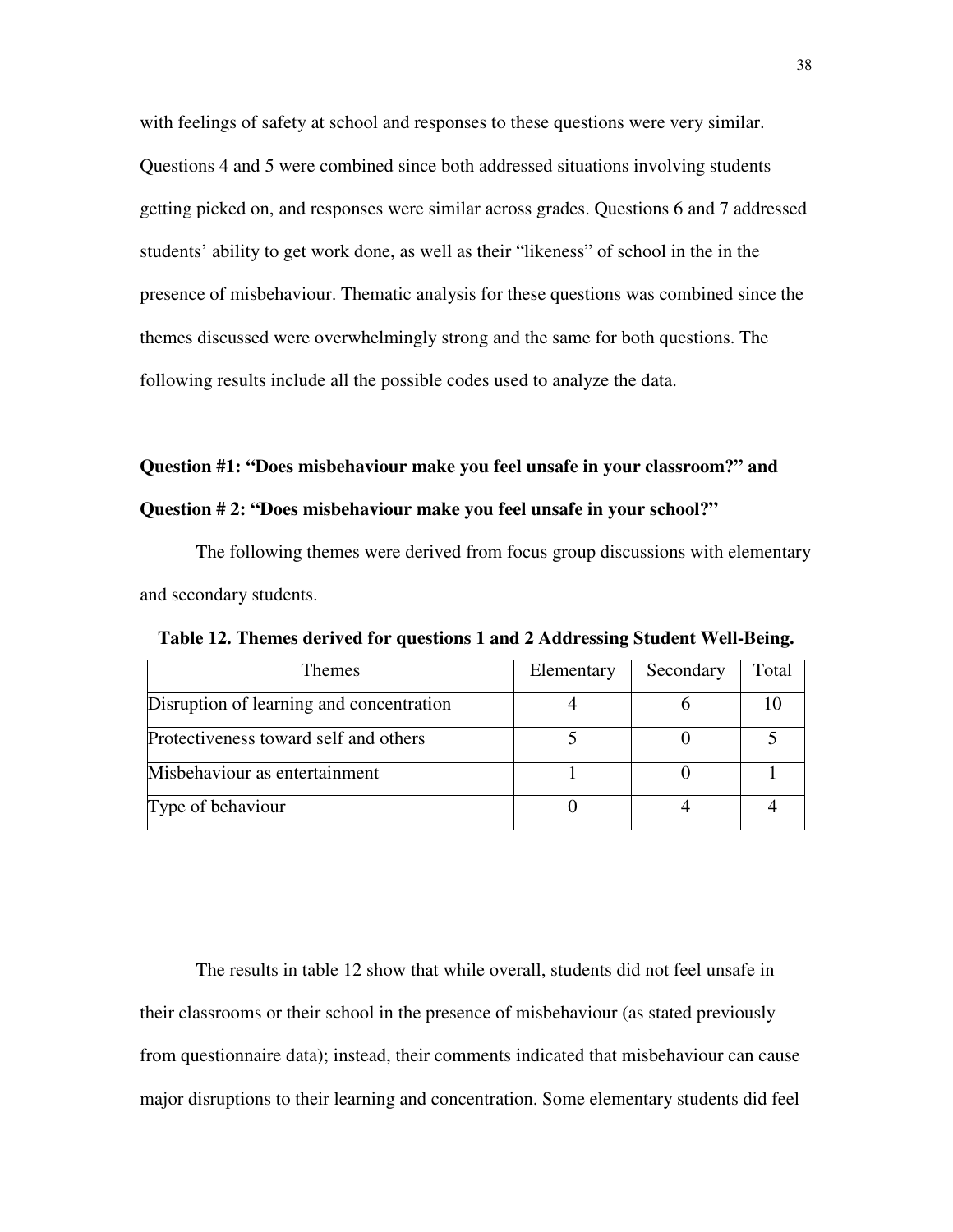that misbehaviour threatened the safety of themselves and others in the classroom and they brought up a theme of feeling protective over their friends, as well as themselves in the presence of misbehaviour.

# **Question # 3: "Circle the word that best describes how you feel when students**

# **misbehave."**

The following themes were derived from focus group discussions with elementary and secondary students.

| <b>Themes</b>                            | Elementary | Secondary | Total |
|------------------------------------------|------------|-----------|-------|
| Disruption of learning and concentration |            |           |       |
| Protectiveness toward self and others    |            |           |       |
| Misbehaviour as entertainment            |            |           |       |
| Not affected/Indifferent                 |            |           |       |

**Table 13. Themes Derived for Question 3 Addressing Student Well-Being.**

 Table 13 shows that students feel strongly that misbehaviour brings about feelings of annoyance (as discussed in previous sections) due to the disruption of their learning and concentration in class.

 **Question # 4: "Circle the word that best describes how you feel when another student gets picked on."** 

 **Question # 5: ""Circle the word that best describes how you feel when you get picked on."**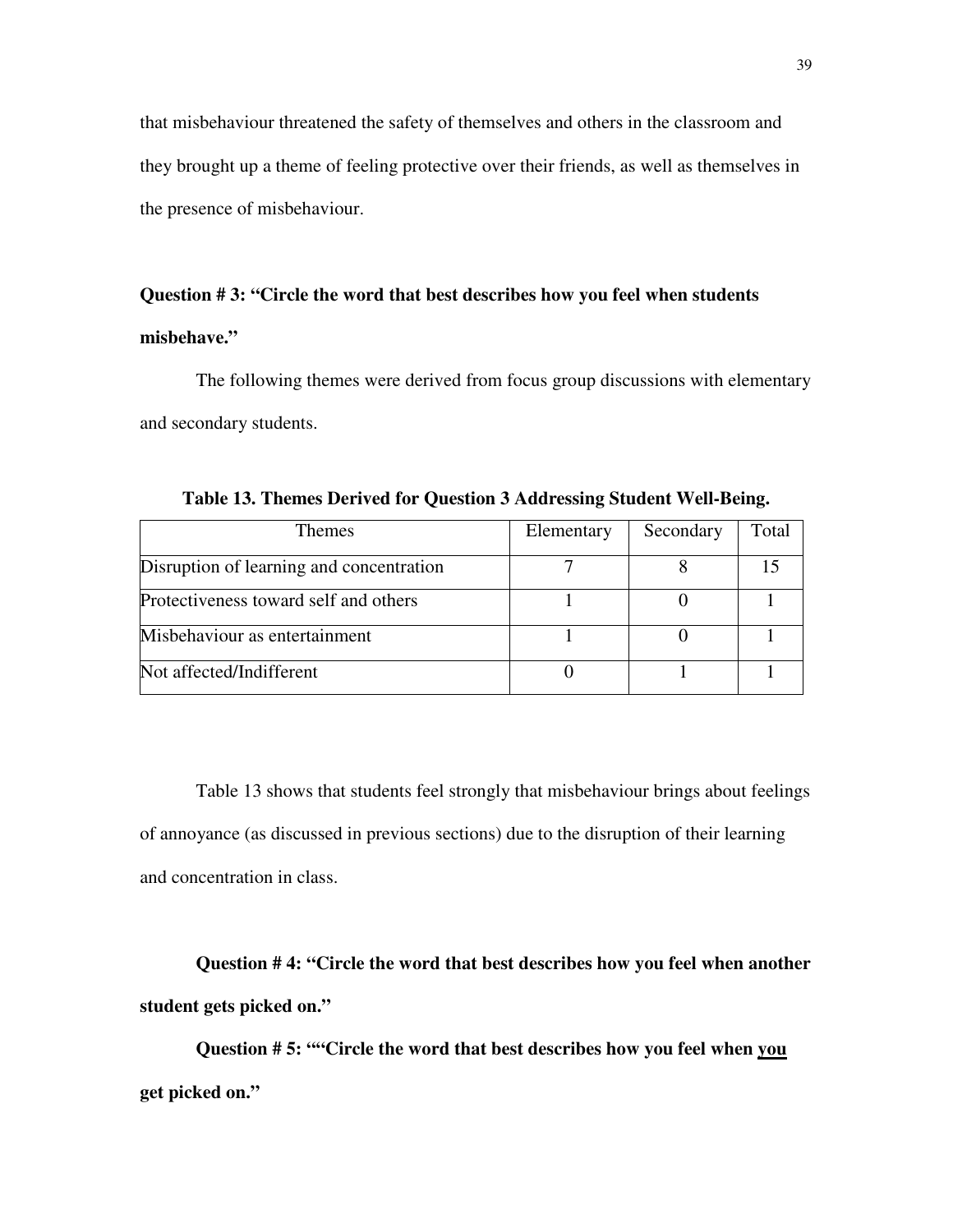The following themes were derived from focus group discussions with elementary and secondary students.

| Themes                                | Elementary | Secondary | Total |
|---------------------------------------|------------|-----------|-------|
| Protectiveness toward self and others |            |           |       |
| Misbehaviour as entertainment         |            |           |       |
| What is being said                    |            |           |       |
| Who the behaviour is directed to      |            |           |       |
| Not affected/Indifferent              |            |           |       |

**Table 14. Themes Derived for Questions 4 and 5 Addressing Student Well-Being.** 

Data in table 14 show that elementary student feel protective of themselves and other when either themselves or their friends are being picked on. Secondary students however, direct their feelings based on the nature of who is being picked on and what is being said.

 **Question # 6: "Do you think you would get more work done if there was less misbehaviour in your classes?"** 

 **Question # 7: "Do you think students would like school more if there was less misbehaviour in the school?"** 

The following themes were derived from focus group discussions with elementary and secondary students.

**Table 15. Themes Derived for Questions 6 and 7 Addressing Student Well-Being.** 

| Themes                                   | Elementary | Secondary | Total |
|------------------------------------------|------------|-----------|-------|
| Disruption of Learning and Concentration |            |           |       |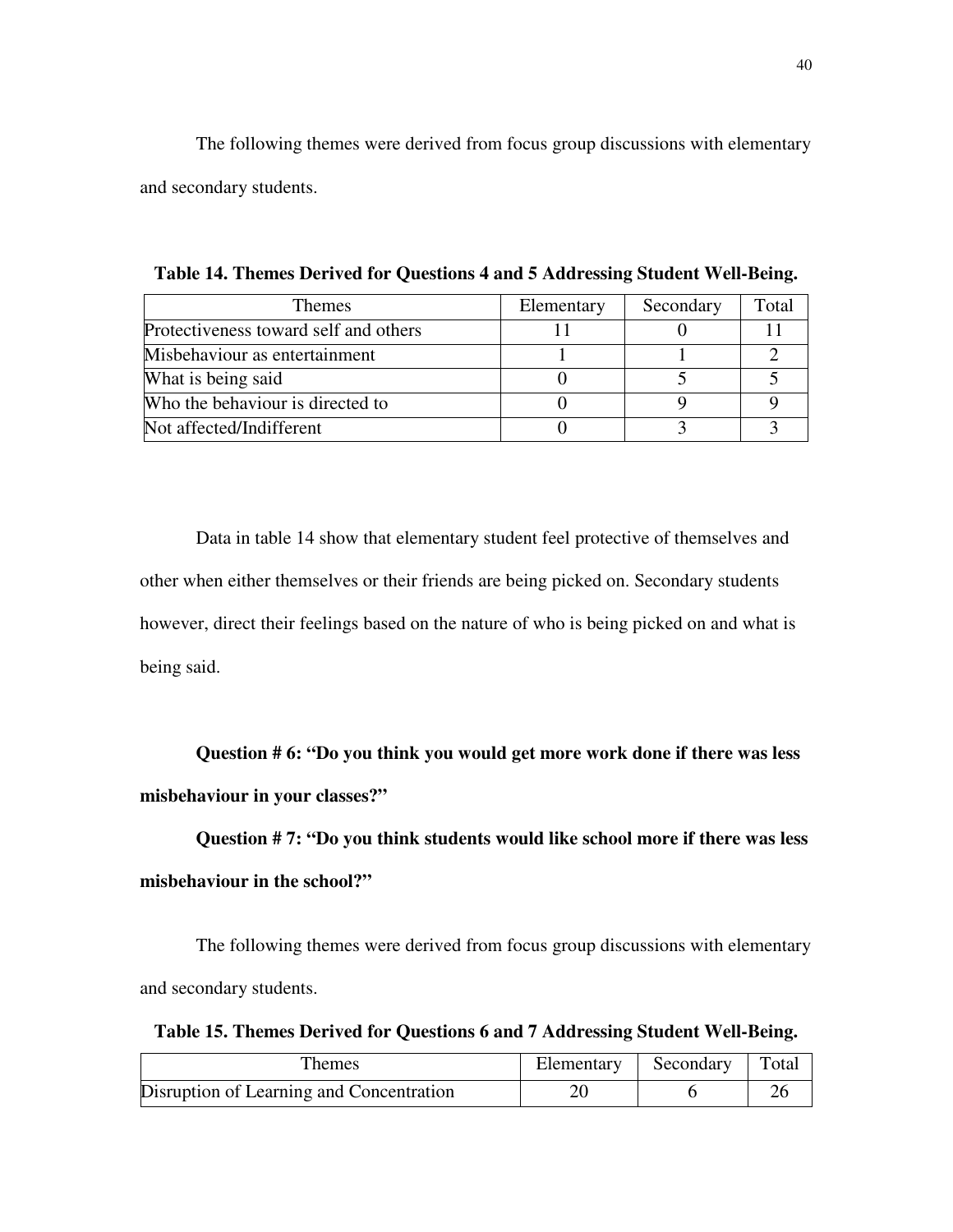| Protectiveness towards self and others |  |  |
|----------------------------------------|--|--|
| Misbehaviour as Entertainment          |  |  |
| Type of Behaviour                      |  |  |
| Social Incentive                       |  |  |
| Who the behaviour is directed to       |  |  |
| Not affected/Indifferent               |  |  |

Table 15 shows that both elementary and secondary students felt they would get more work done if there was less misbehaviour (as discussed in previous sections) since misbehaviour causes a disruption to their learning and concentration in class. This disruption to their ability to be productive in class is also the reason why students would like school more if there was less misbehaviour. Some students also believed that their ability to get work done and their "likeness" of school was not affected by misbehaviour.

## Behavioural Self-Efficacy

 The second part of the *Student Misbehaviour Questionnaire* dealt with students' feelings of behavioural self-efficacy. Questions were designed to evaluate students' perceptions of their ability to control their own behaviour. Reporting of questions one and two of the second half of the questionnaire will be combined, as responses were similar. Remaining questions will be reported separately.

**Question # 1: "I can behave well in school if I try hard enough." Question # 2: "It is easy for me to behave well in school."**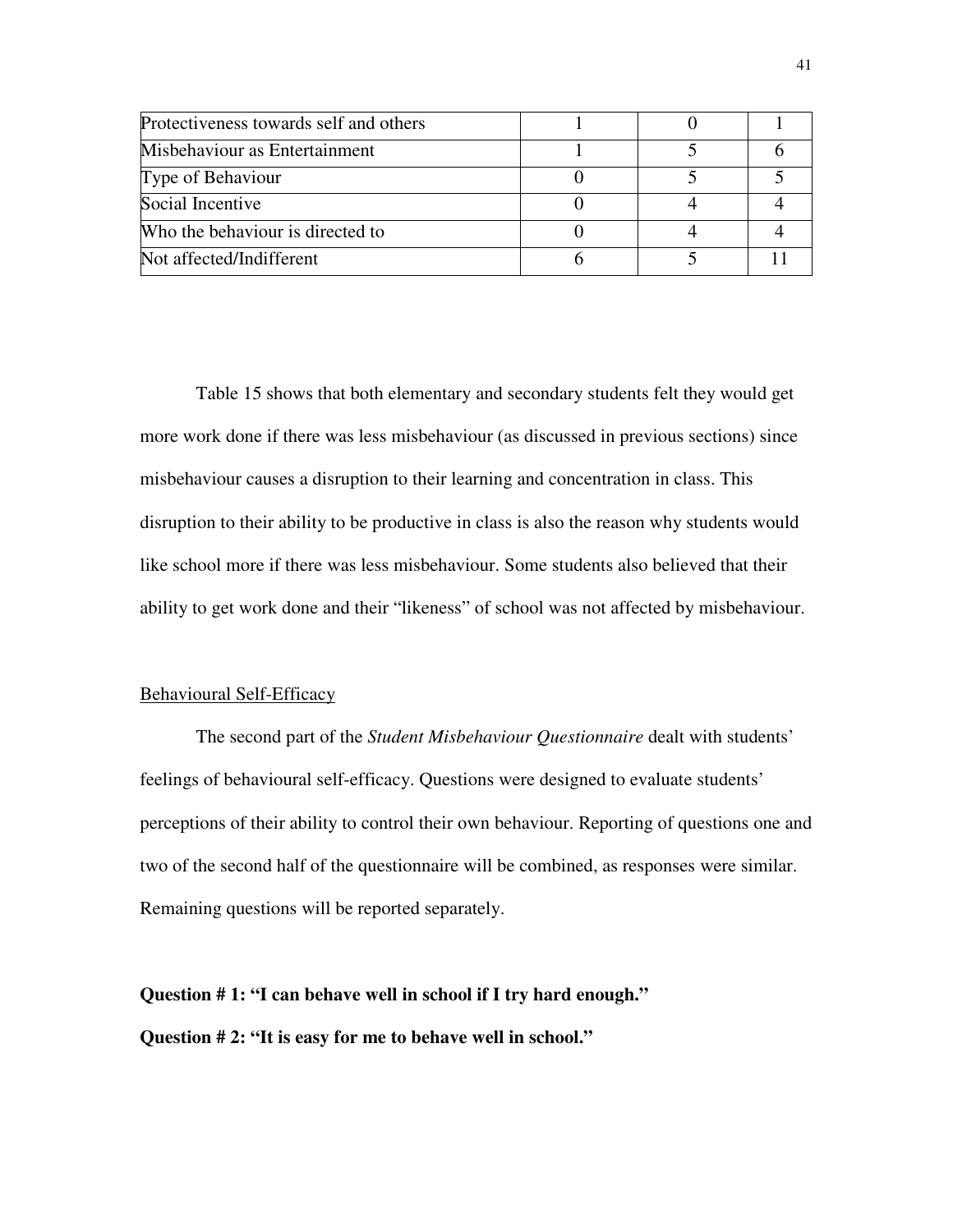The following themes were derived from focus group discussions with elementary and secondary students.

# **Table 16. Themes Derived from Focus Group Discussions for Questions 1 and 2**

| <b>Themes</b>                   | Elementary | Secondary | Total         |
|---------------------------------|------------|-----------|---------------|
| Misbehaviour due to distraction |            |           |               |
| Authority Influence             |            |           |               |
| Effort                          |            |           |               |
| Misbehaviour as Entertainment   |            |           |               |
| <b>Social Distraction</b>       |            |           |               |
| Difficulty of class             |            |           |               |
| <b>Teacher Rapport</b>          |            |           |               |
| Pursuit of knowledge            |            |           |               |
| Rules not hard to follow        |            |           | $\mathcal{D}$ |
| Authority influences behaviour  |            |           |               |

**Addressing Behavioural Self-Efficacy.** 

 Table 16 shows that elementary students felt strongly that their ability to control their behaviour was affected by being distracted in class and their need to be entertained in class. They admitted that controlling their behaviour was a fairly effortful process. Secondary students, however, explained that the factors influencing their ability to control their behaviour included their need to socially distract themselves in class, their perception of class difficulty, and the relationship they have with their teachers.

# **Question # 3: "I can control my behaviour even when I feel upset and want to misbehave."**

The following themes were derived from focus group discussions with elementary and secondary students.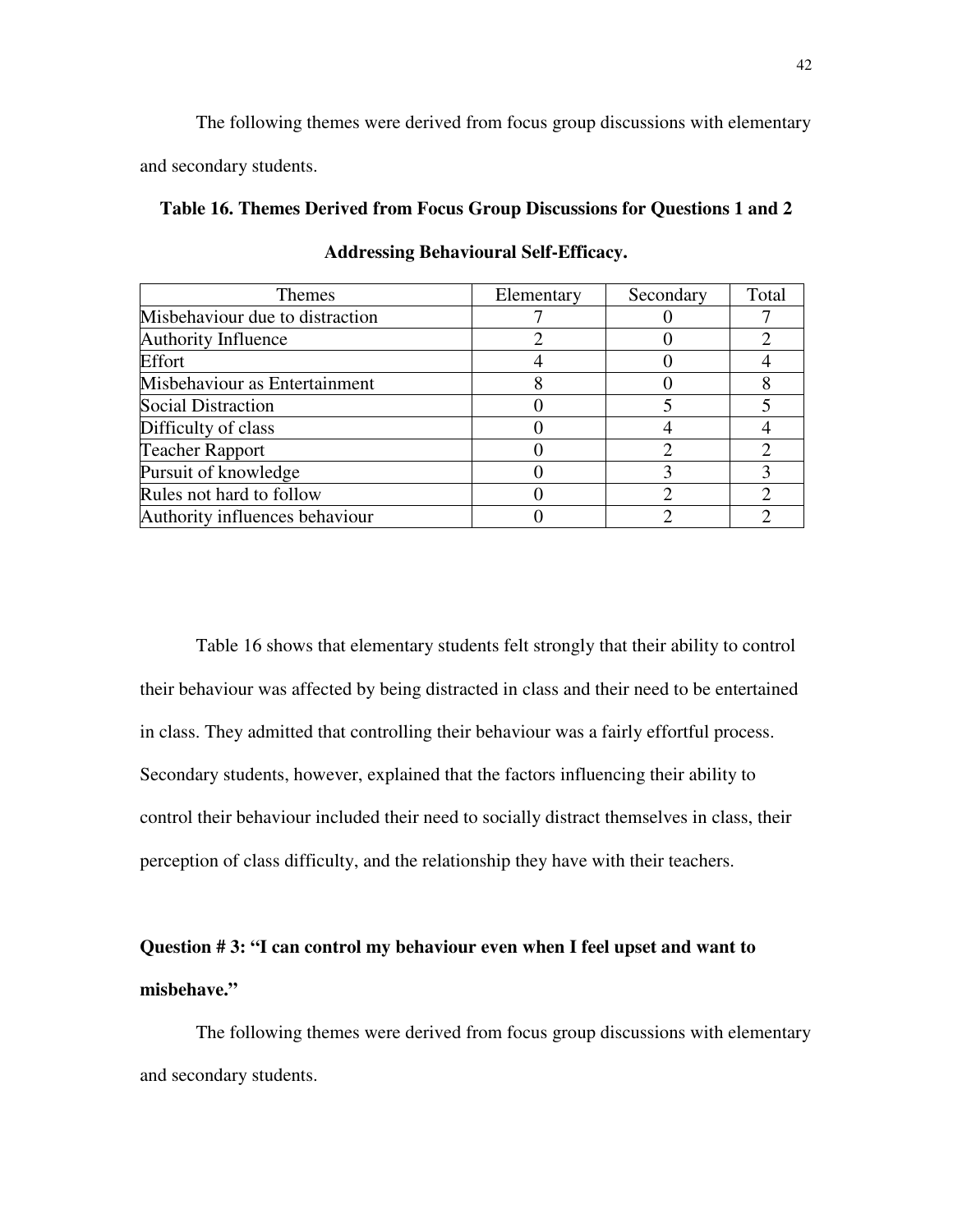# **Table 17. Themes Derived from Focus Group Discussions for Question 3 Addressing Behavioural Self-Efficacy.**

| Themes                                             | Elementary   Secondary   Total |  |
|----------------------------------------------------|--------------------------------|--|
| Misbehaviour disrupting learning and concentration |                                |  |
| Not affected/Indifferent                           |                                |  |

Table 17 shows that disruption to learning and concentration caused

misbehaviour is the largest contributing factor influencing elementary students' ability to

control their behaviour even when they felt upset and want to misbehave. In addition,

secondary students felt that the feeling of being upset did not affect their ability to control

their behaviour.

# **Question # 4: "I misbehave in school on purpose."**

The following themes were derived from focus group discussions with elementary and secondary students.

# **Table 18. Themes Derived from Focus Group Discussions for Question 4 Addressing**

| <b>Themes</b>                | Elementary | Secondary | Total |
|------------------------------|------------|-----------|-------|
| Level of Upset               |            |           |       |
| Able to Ignore               |            |           |       |
| Pursuit of Knowledge         |            |           |       |
| Strategic Misbehaviour       |            |           |       |
| Consequences Drive Behaviour |            |           |       |

# **Behavioural Self-Efficacy.**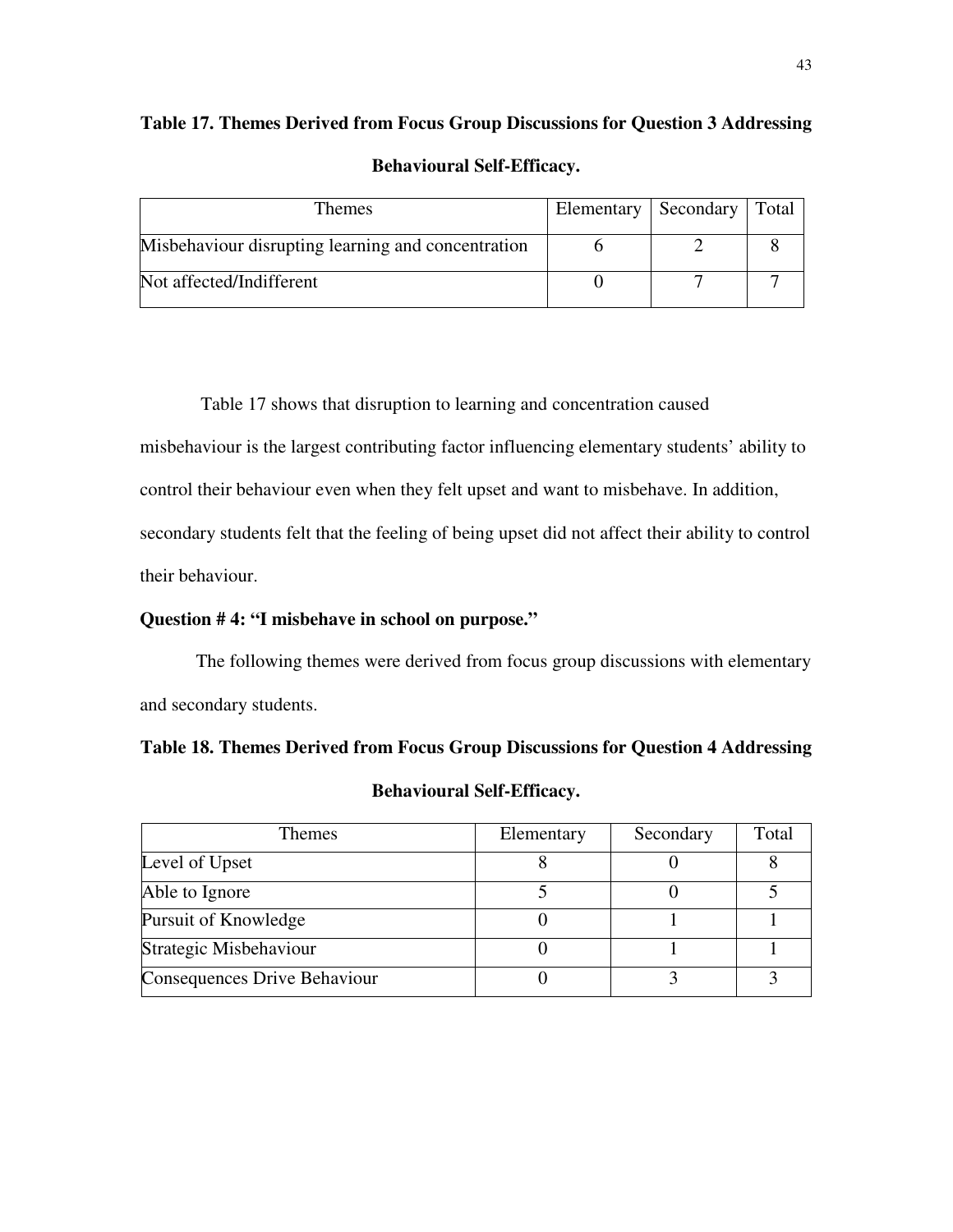Table 18 shows that elementary students can exhibit lower behavioural selfefficacy if they are upset. Their ability to control their behaviour is directly related to how upset they are. Secondary students, however, are able assess the negative consequences of misbehaving and choose instead to behave, an indication of higher behavioural selfefficacy.

## **Question # 5: "I would get more work done if I behaved better in school."**

The following themes were derived from focus group discussions with elementary and secondary students.

**Table 19. Themes Derived from Focus Group Discussions for Question 5 Addressing** 

| <b>Themes</b>                 | Elementary | Secondary | Total |
|-------------------------------|------------|-----------|-------|
| Authority Influence           |            |           |       |
| Misbehaviour as Entertainment |            |           |       |
| Level of Upset                |            |           |       |
| Peer Pressure                 |            |           |       |
| Difficulty of Class           |            |           |       |
| <b>Teacher Rapport</b>        |            |           |       |
| Pursuit of Knowledge          |            |           |       |

**Behavioural Self-Efficacy.** 

 Table 19 shows both elementary and secondary students believe that their ability to get their work done in class is negatively affected by misbehaviour in class since it is a form of entertainment that can distract them. Elementary students also explained if they are upset or there are social pressures in class promoting lower behavioural self-efficacy, they can be less productive on classroom activities. Secondary students explained that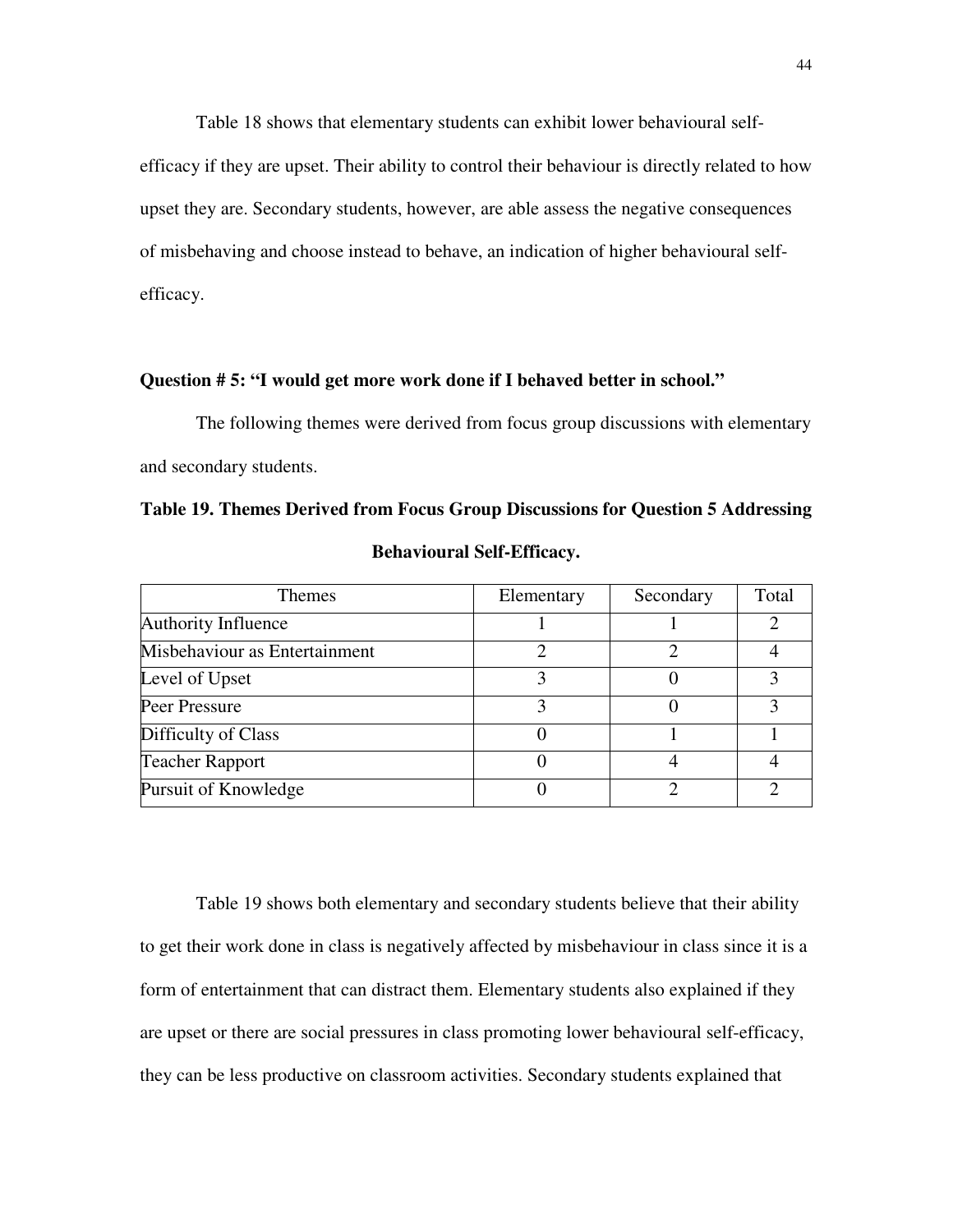their ability to get work done and exhibit high behavioural self-efficacy is influenced by the rapport they have with their teachers.

# **Question # 6: "My classmates have a large effect on how I behave in class."**

The following themes were derived from focus group discussions with elementary and secondary students.

**Table 20. Themes Derived from Focus Group Discussions for Question 6 Addressing Behavioural Self-Efficacy.**

| <b>Themes</b>                 | Elementary | Secondary | Total |
|-------------------------------|------------|-----------|-------|
| Authority Influence           |            |           |       |
| Misbehaviour as Entertainment |            |           |       |
| Pursuit of Knowledge          |            |           |       |
| Able to Ignore                |            |           |       |

Table 20 shows that both elementary and secondary students beleive that their classmates have an influence on their ability to control their behaviour since interactions with classmates are a source of social entertainment in class.

# **Question # 7: "My teacher has a large effect on how I behave in class."**

The following themes were derived from focus group discussions with elementary and secondary students.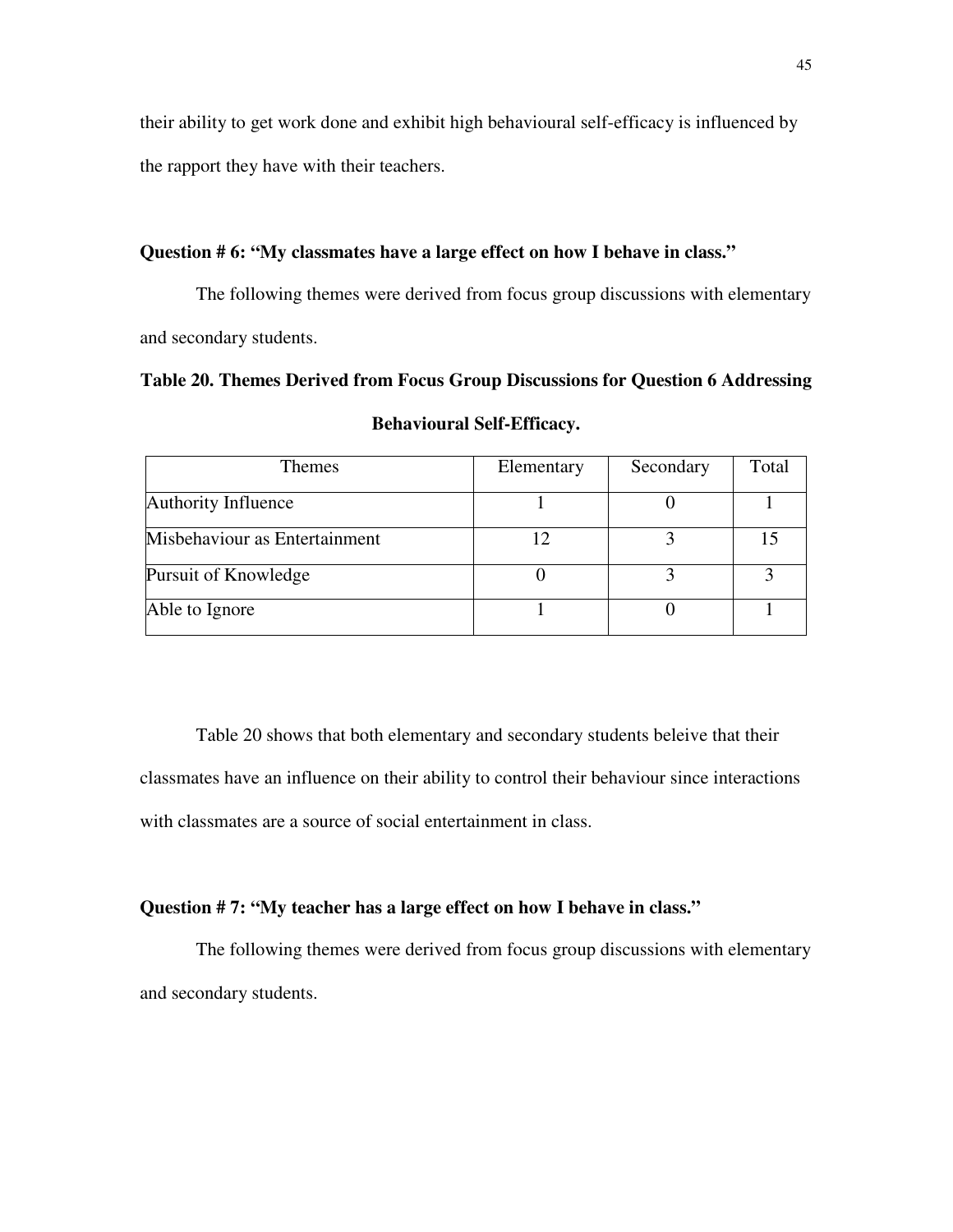| <b>Behavioural Self-Efficacy.</b> |            |           |       |
|-----------------------------------|------------|-----------|-------|
| <b>Themes</b>                     | Elementary | Secondary | Total |
| Authority Influence               |            |           |       |
| <b>Teacher Rapport</b>            |            | 10        | 10    |
| Teacher's Behavioural Management  |            |           |       |

**Table 21. Themes Derived from Focus Group Discussions for Question 7 Addressing** 

 Table 21 shows that elementary students' perception of their teachers' authority over students' behaviour influenced their ability to control their own behaviour. Secondary students, however, felt specifically that it is teachers' rapport with their students, as well as their overall ability to manage classroom behaviour, that influenced control over their behaviour.

## **Table 22. Secondary Focus Group Discussion Revised Themes for Responses to the**

| <b>Themes</b>                 | Secondary |
|-------------------------------|-----------|
| Teacher rapport               |           |
| Misbehaviour as entertainment |           |

Table 22 shows that secondary students felt strongly that educators should recognize the influence that teachers have on how students manage and control their behaviour, specifically teachers' rapport with their students. In addition, lower behavioural self-efficacy and higher rates of misbehaviour occur most often as a form of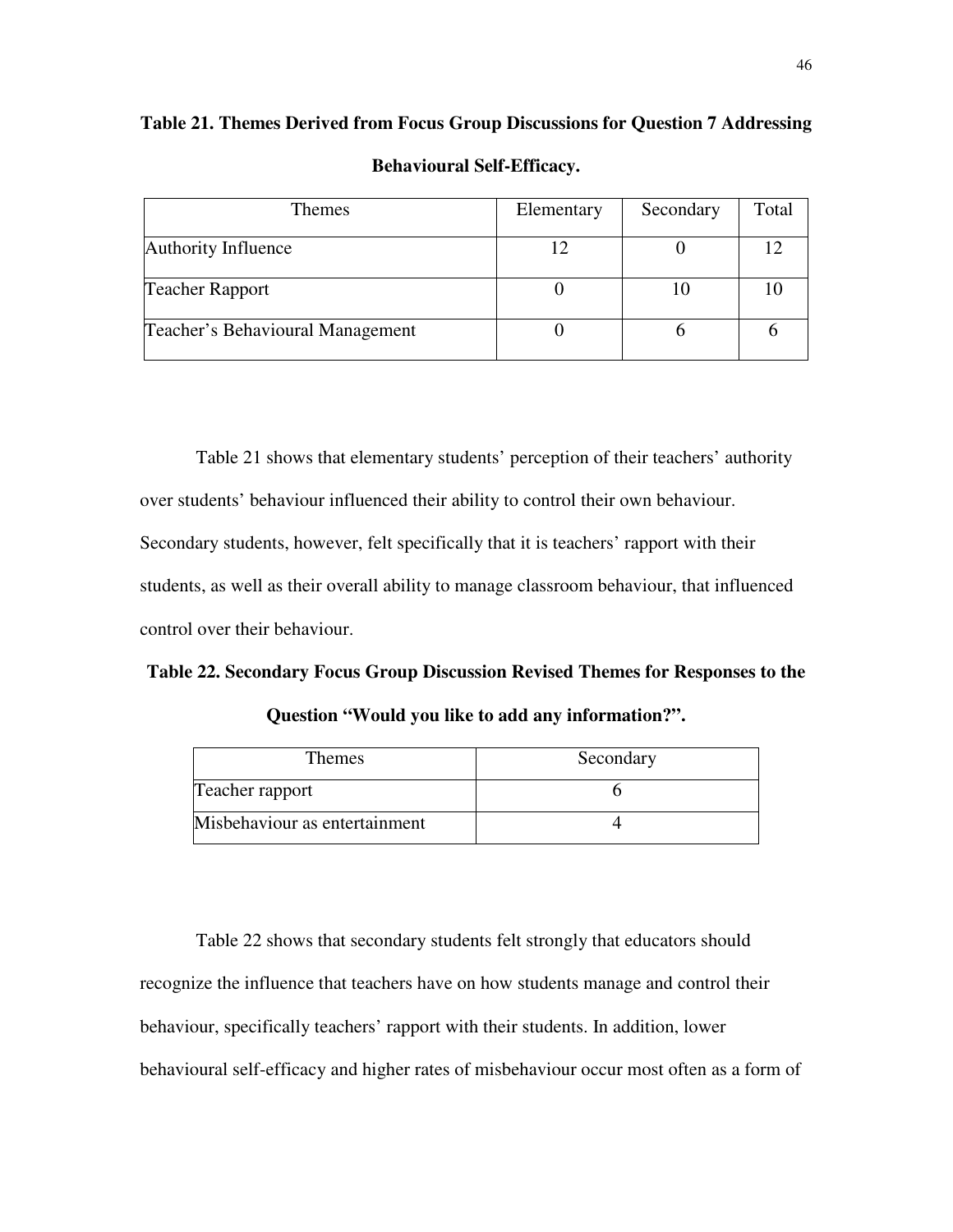entertainment in class. It is, therefore, important to recognize this when considering classroom management strategies and techniques.

## *Summary of Findings*

The two main research questions investigated by this study were:

- 1. How does misbehaviour affect student well-being?
- 2. How do students perceive their ability to behave in socially desirable ways (i.e., their behavioural self-efficacy)?

 Student well-being was measured by students' emotional responses, feelings of physical safety, ability to accomplish classroom tasks, and positive feelings toward school in the presence of misbehaviour. Student behavioural self-efficacy was measured based on student responses to several statements about behaviour control.

 Both questionnaire and focus group responses addressing student well-being revealed that although the presence of misbehaviour does not seem to pose a significant threat to students' safety, it does bring about negative feelings such as annoyance, anger, and sadness, mostly due to the disruption to learning and concentration misbehaviour can cause in the classroom. Although questionnaire data showed that the majority of all students agreed that they would get more done if there was less misbehaviour in school, focus group data showed that secondary students believed that they were capable of being productive in class and ignoring minor disruptive misbehaviours. In addition, students across all grades agreed that they would like school more if there was less misbehaviour.

 In terms of student behavioural self-efficacy, questionnaire and focus group data revealed that students are capable of controlling their behaviour even when they are upset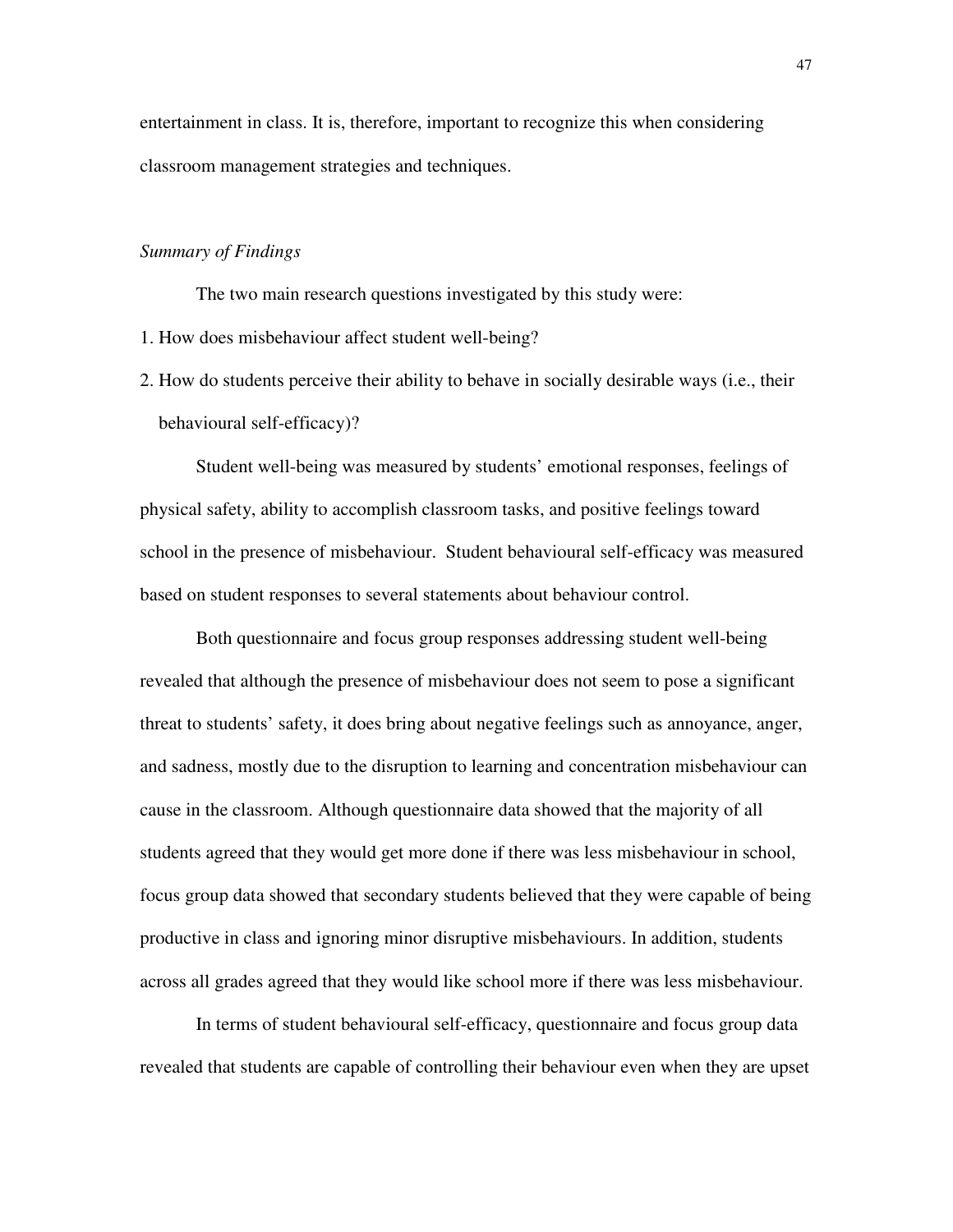and want to misbehave. Secondary students seem to perceive themselves as having higher beahvioural self-efficacy than elementary students. Students across all grades admit that their ability to control their behaviour is affected by their peers, as well as their teachers and their teachers management of classroom behaviour. A common theme for all students was the idea that misbehaviour often occurred as a form of entertainment in class.

 When asked if students had any additional information to contribute to the study or any advice to give teachers to help manage misbehaviour, secondary students emphasized the importance of teacher's rapport with their students. They explained that it is important for teachers to guide and control behaviour consistently in their classes, follow through with consequences, and maintain a productive learning environment defined by positive interrelationships with their students.

#### **Chapter 5 Discussion**

*Quantitative Discussion: Questionnaires*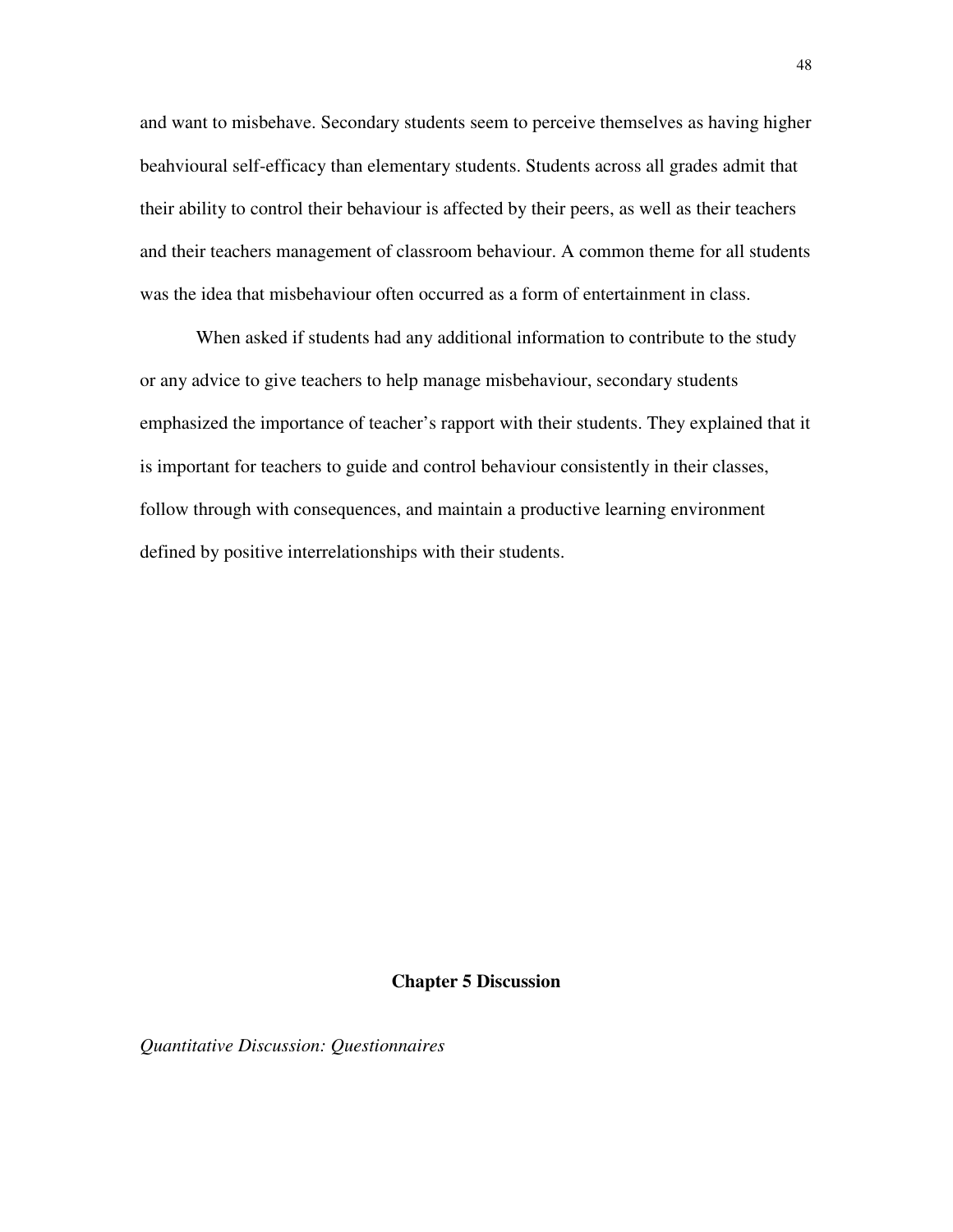#### Student Well-Being

 The first seven questionnaire items in this study addressed the topic of student well-being in the classroom and the overall school environment. Student well-being was examined by evaluating students' feelings of physical safety and emotional responses to situations involving misbehaviour. It was also measured by assessing how misbehaviour affected student's ability to be productive in class and how misbehaviour influenced how much students liked school overall.

 The first two questions of the *Student Misbehaviour Questionnaire* addressed students' feelings of physical safety in the presence of misbehaviour in both their classrooms and their school. Data revealed that both elementary and secondary students (72.8%) felt strongly that misbehaviour did not make them feel unsafe within these contexts. These findings appear to be inconsistent with current research stating that disruptive behaviour is associated with negative perceptions of the classroom climate, a major determinant of student's psychosocial well-being (MacAulay, 1990). A positive classroom environment is associated with positive cognitive and affective learning outcomes, and the presence of misbehaviour should have negative consequences on students' overall perceptions of the classroom climate and overall safety (MacAulay, 1990; Fraser, 1989). This should lead to reduced student learning, an increase in disruptive behaviour (MacAulay, 1990; Crocker and Brooker's, 1986), and an overall negative effect on students' feelings of safety and well-being in their classrooms. The majority of both elementary and secondary students contradicted the current research in that they did not feel that misbehaviour had a negative effect on their safety in the classroom.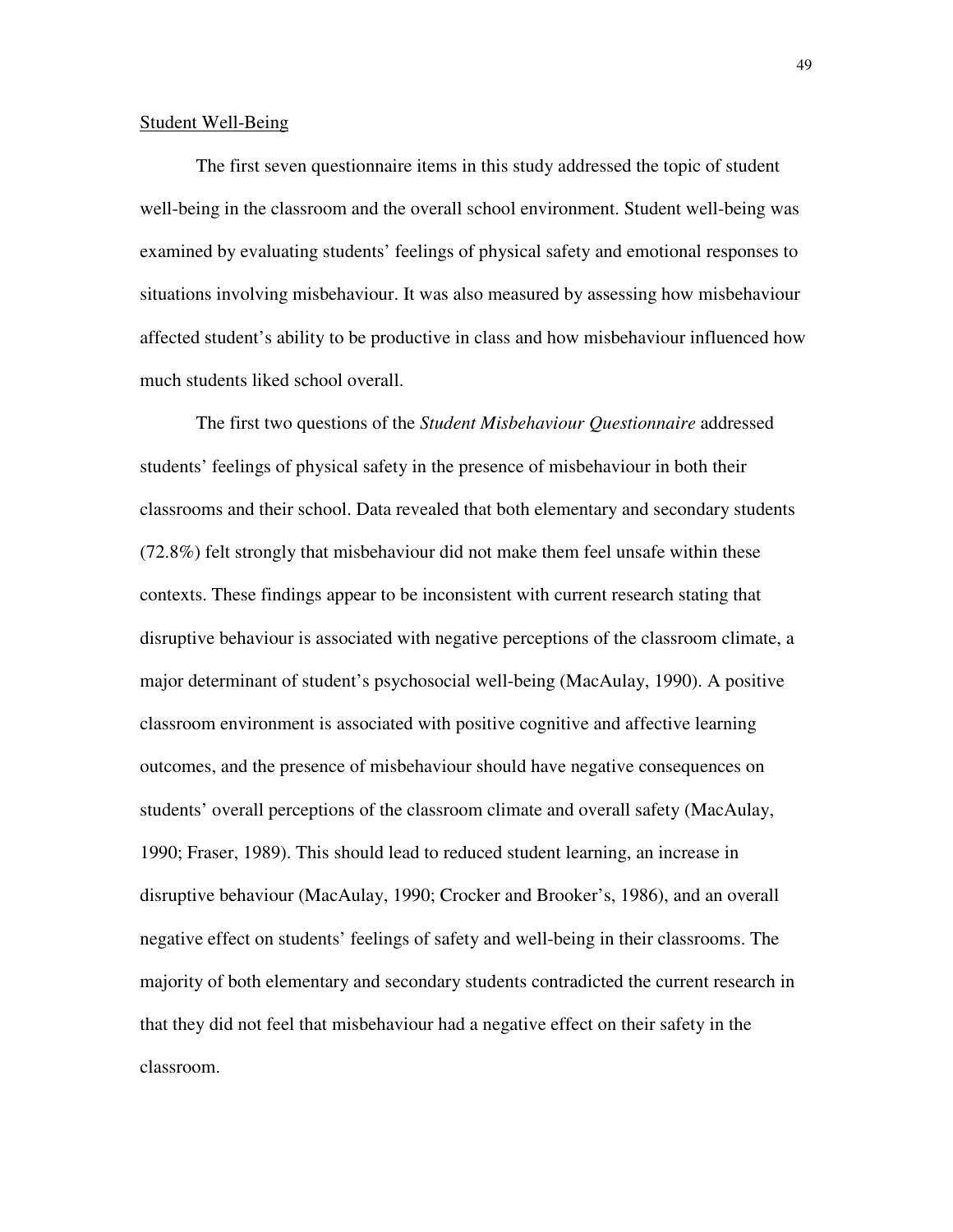In question three of the *Student Misbehaviour Questionnaire*, students were asked how they felt when other students misbehave. The data shows that that the majority of students reported feeling annoyed (69.9%). Though no study was found that addressed students' specific feelings in the presence of misbehaviour, these results are consistent with research indicating that misbehaviour is disruptive to students' learning environments (Seidman, 2005). Since misbehaviour can disrupt student's concentration on academic tasks and cause disruption of peaceful working environments, it was anticipated that students would feel annoyed when other students misbehaved (Seidman, 2005).

 Questions four and five addressing student well-being asked students how they felt when other students or themselves got picked on, respectively. In both cases, the majority of students felt angry (36.3% for question four, when other students get picked on and 33.6% for question five, when they themselves get picked on), annoyed (26.6 % for question four, when other students get picked on and 22.0% for question five, when they themselves get picked on), and sad (18.9% for question four, when other students get picked on and 22.0% for question five, when they themselves get picked on). These findings are consistent with research indicating that when students misbehave, the cohesive, cooperative, and productive classroom environment is disrupted, causing students to feel tension (MacAulay, 1990) and lose focus on classroom tasks (Seidman, 2005). This tension, coupled with a more personal and direct form of misbehaviour (being picked on) and the inability to focus on classroom activities, may explain these feelings of anger, annoyance, and sadness reported by the students.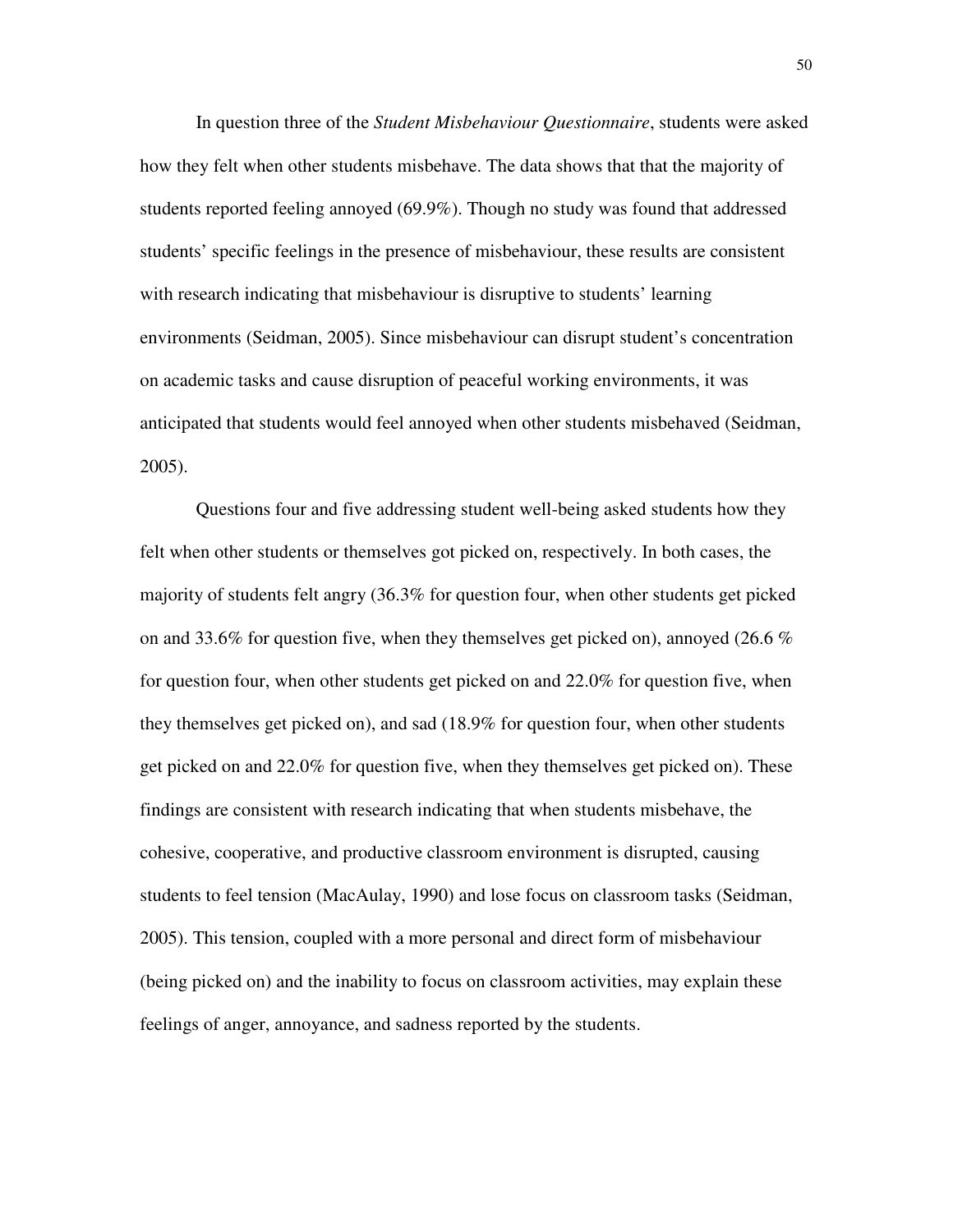Question six addressed whether misbehaviour affected student's ability to focus on academic tasks in the classroom. The data revealed that the majority of students (86.9%) felt that they would get more work done if there was less misbehaviour in their classes. These findings appear to be consistent with the research indicating that misbehaviour is highly disruptive to student's concentration on classroom academic tasks (Bru, 2009). These findings are also consistent with the widely known concept that student misbehaviour has negative effects on academic achievement (Bru, 2009; Siedman, 2005).

 The last question of the *Student Misbehaviour Questionnaire* addressed whether misbehaviour affected how much students like school. The data indicated that students (59.1%) would like school more if there was less misbehaviour in the school.

 In addition to frequency chart data, a chi-square statistical test was conducted to examine responses to each question by grade level (elementary versus secondary). Findings revealed a statistically significant association between grade level (elementary and secondary) and responses to each question addressing student well-being. Overall, more secondary students felt that misbehaviour did not threaten their safety in their classrooms or their school compared with elementary students. In addition, more secondary students felt calm and happy in the presence of misbehaviour compared with elementary students who felt annoyed. It seems that misbehaviour could have less of a negative effect on secondary students as it does on elementary students. Interestingly, elementary students reported that they would like school more if there was less misbehavior; however, secondary students did not. Secondary students believed themselves to be just as productive academically in the presence of misbehaviour. Later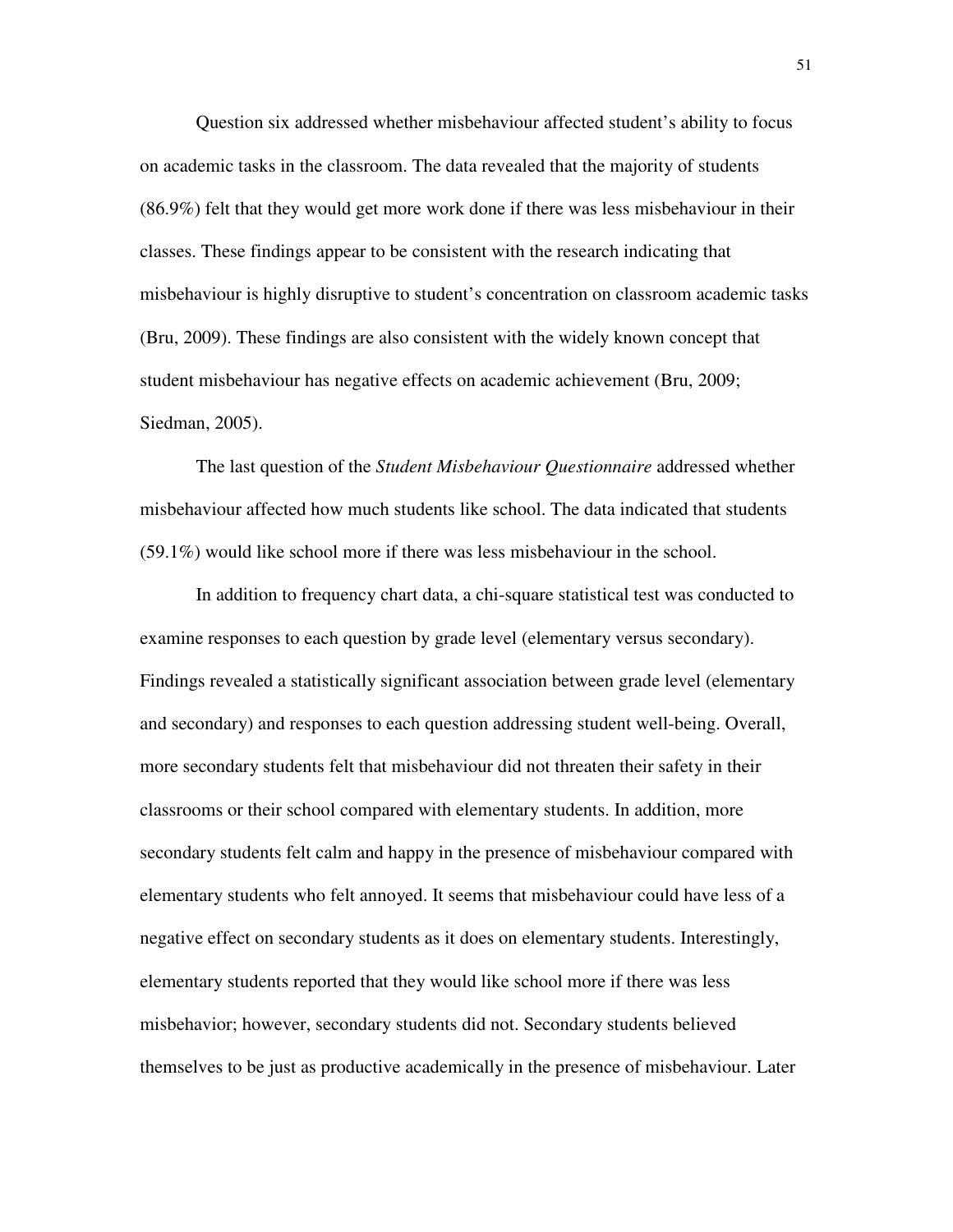sections will discuss responses of elementary and secondary students for each questionnaire item in greater depth, and this may reveal clues as to why these two grade levels differed in their perspectives.

 The *Student Misbehaviour Questionnaire* was used to address the original research question "how does misbehaviour affect student well-being?" Specifically, how does misbehaviour affect students' feelings of physical safety, what emotions do students feel in situations involving misbehavior, and how does misbehaviour affect student productivity and how much they like school? According to the frequency data discussed in the previous sections, it is clear that misbehaviour does not make students feel unsafe at school. However, in the presence of misbehaviour, students reported negative feelings such as anger, annoyance, and sadness. These findings imply that student's emotional well-being in the classroom is negatively affected by the presence of misbehaviour. In addition, although students may report feeling physically safe in the presence of misbehaviour, it appears that misbehaviour negatively impacts their ability to focus on academic tasks in the classroom and thus, can have negative consequences on how much they like school, as well as on their academic performance. As such, it can be argued that misbehavior, in this study, had a greater influence on students' emotions, their focus on learning, and their overall impression of their school experience rather than threatening their physical safety in the classroom.

#### Behavioural Self-Efficacy

 The second seven questions of the *Student Misbehaviour Questionnaire* addressed the topic of behavioural self-efficacy. Each question was scored out of a possible 4

52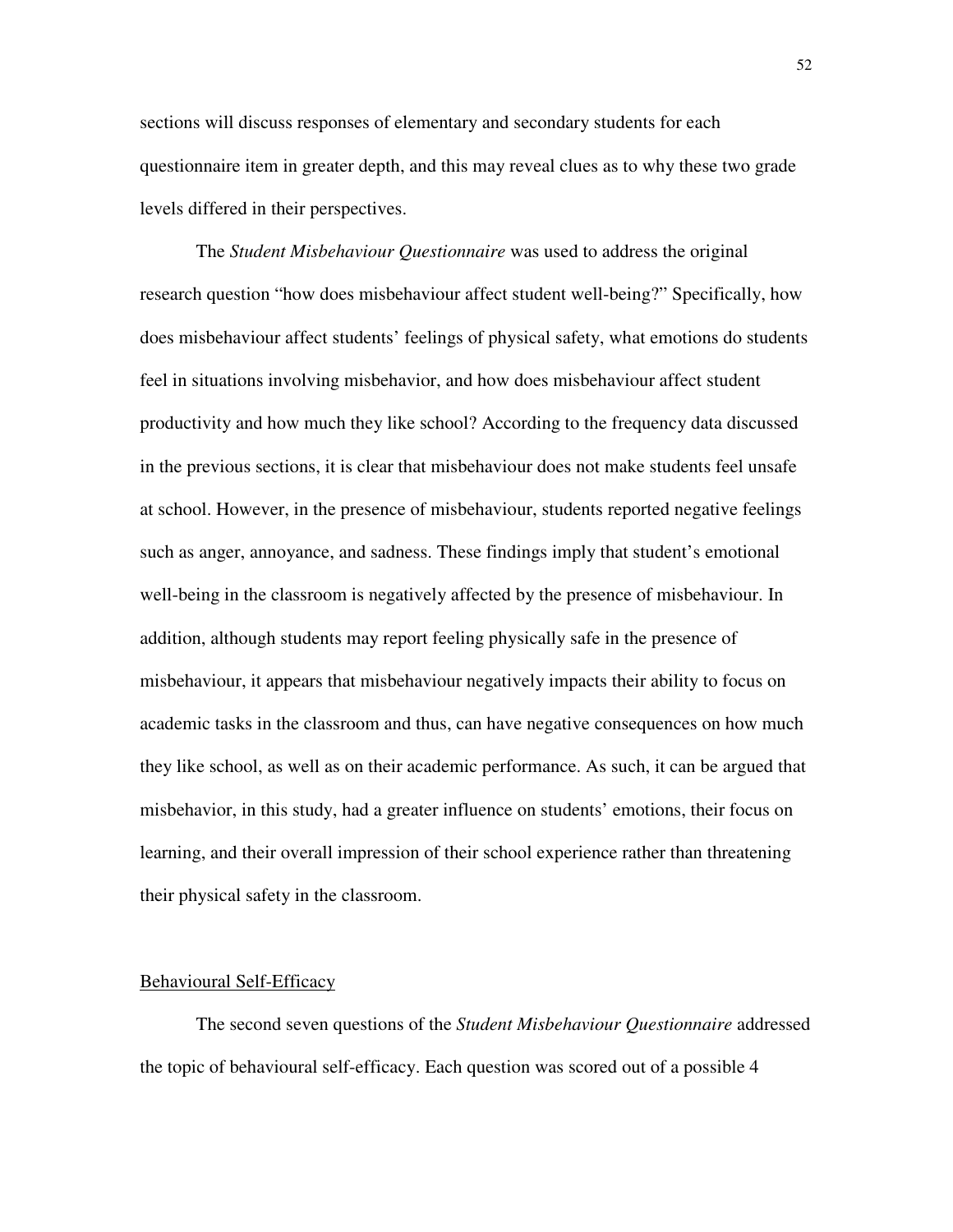points, and total behavioural self-efficacy scores were calculated. Results revealed a mean total behavioural self-efficacy score of 18.0 (SD= 2.72) out of a possible 28, across grade levels. Overall this mean total behavioural self-efficacy score suggests that students have modest to moderate control over their behaviour, since their average score is higher than 14, the half way point of the 28 point scale. As a result, it could be predicted that these students should also exhibit fewer incidences of misbehaviour. Though no previous studies were found that addressed student's behavioural self-efficacy and frequencies of misbehaviour directly, these findings can be considered inconsistent with the research indicating that misbehaviour is still viewed as the most serious problem facing teachers (Evertson & Weinstein, 2006). The continued presence of misbehaviour in the classroom does not seem to correlate with the current data showing that the majority of students say they exhibit control over their own behaviour and are able to behave in alignment with expectations if they try hard enough. It may be that while students have the ability to control their behaviour, there may be certain classroom situations and/or other situational variables that play a role in their choice to act in socially desirable ways. Some of these factors will be discussed in the next section examining responses from the focus group discussions.

 In addition to the calculation of total behavioural self-efficacy scores, a T-test of significance was used to compare mean total scores for elementary (mean= 17.6, SD= 2.80) and secondary (mean= 18.5, SD= 2.56) students. The T-test comparing these mean scores for elementary and secondary students was significant ( $t = -2.510$ ,  $df = 257$ , p=0.013) indicating that responses from elementary and secondary students were significantly different. Later sections on focus group data will discuss elementary and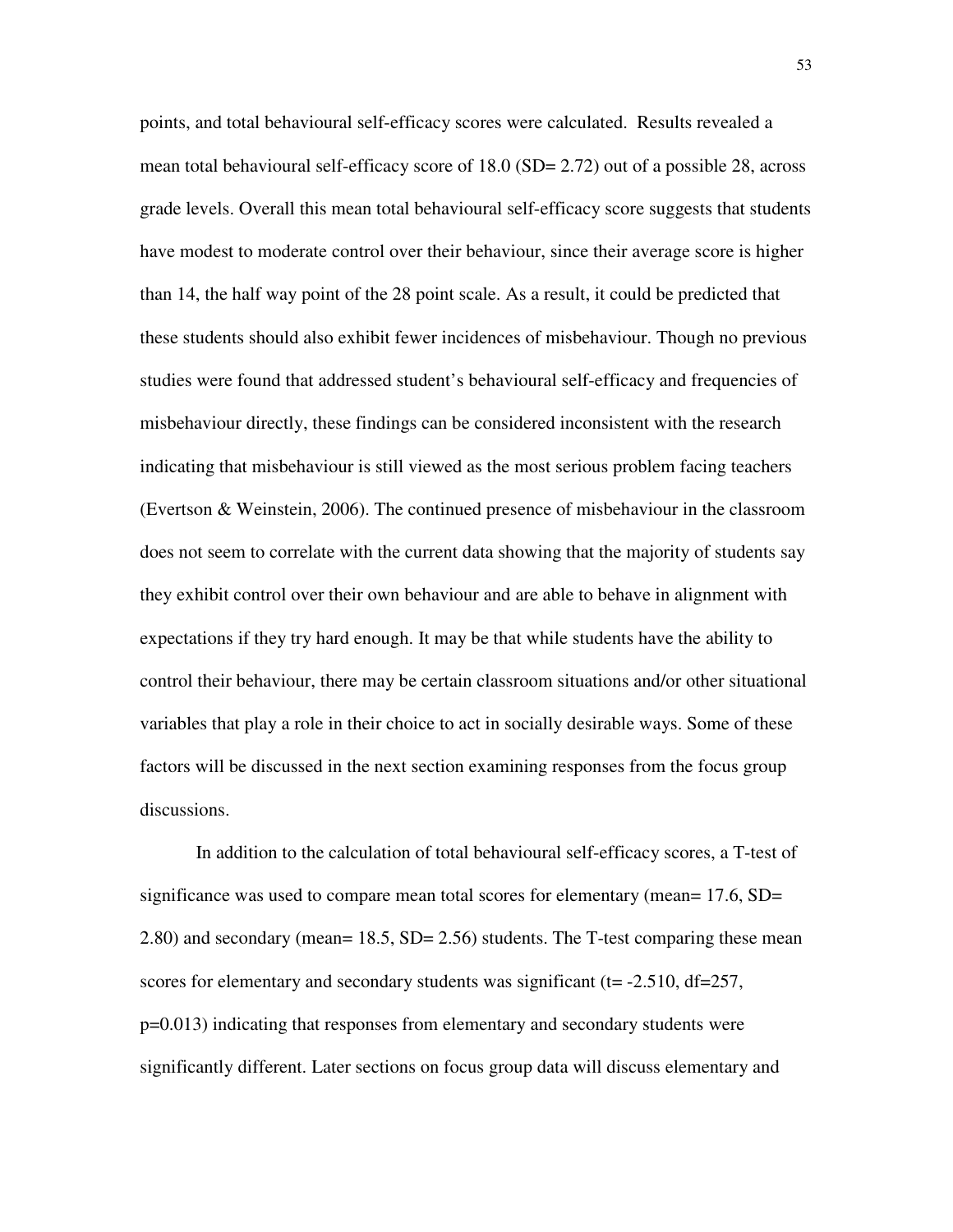secondary student responses for each questionnaire item in greater depth, and this may reveal clues as to how these two grade levels differ in their perspectives.

#### *Qualitative Discussion: Focus Group Discussions*

## Student well-being

 The first seven questions of the *Student Misbehaviour Questionnaire* addressed the topic of student well-being in the classroom and in the overall school environment. A highly prominent theme that was repeated across almost all questions by both elementary and secondary students was that of misbehaviour as a disruption of concentration and learning in the classroom. Students explained that misbehaviour can result in the teacher having to redirect his/her attention to dealing with the misbehaving student, which disrupts the flow of learning. In addition, students also lose focus when misbehaviour occurs in the classroom, which negatively affects their productivity in class and their overall learning. While misbehaviour did not make them feel unsafe, students agreed that it was annoying and disruptive to their focus in class. The following quotes from students illustrates these concerns: "We can't learn when someone is always misbehaving and the teacher has to keep on dealing with them." "Well misbehaviour is just distracting; it doesn't make me feel unsafe."

 Secondary students were particularly focused on misbehaviour impeding their learning. This was more directly and frequently expressed with the secondary students rather than the elementary students. A secondary students stated: "I can't concentrate or understand the topics properly and it influences my mark in the future." Another said: "It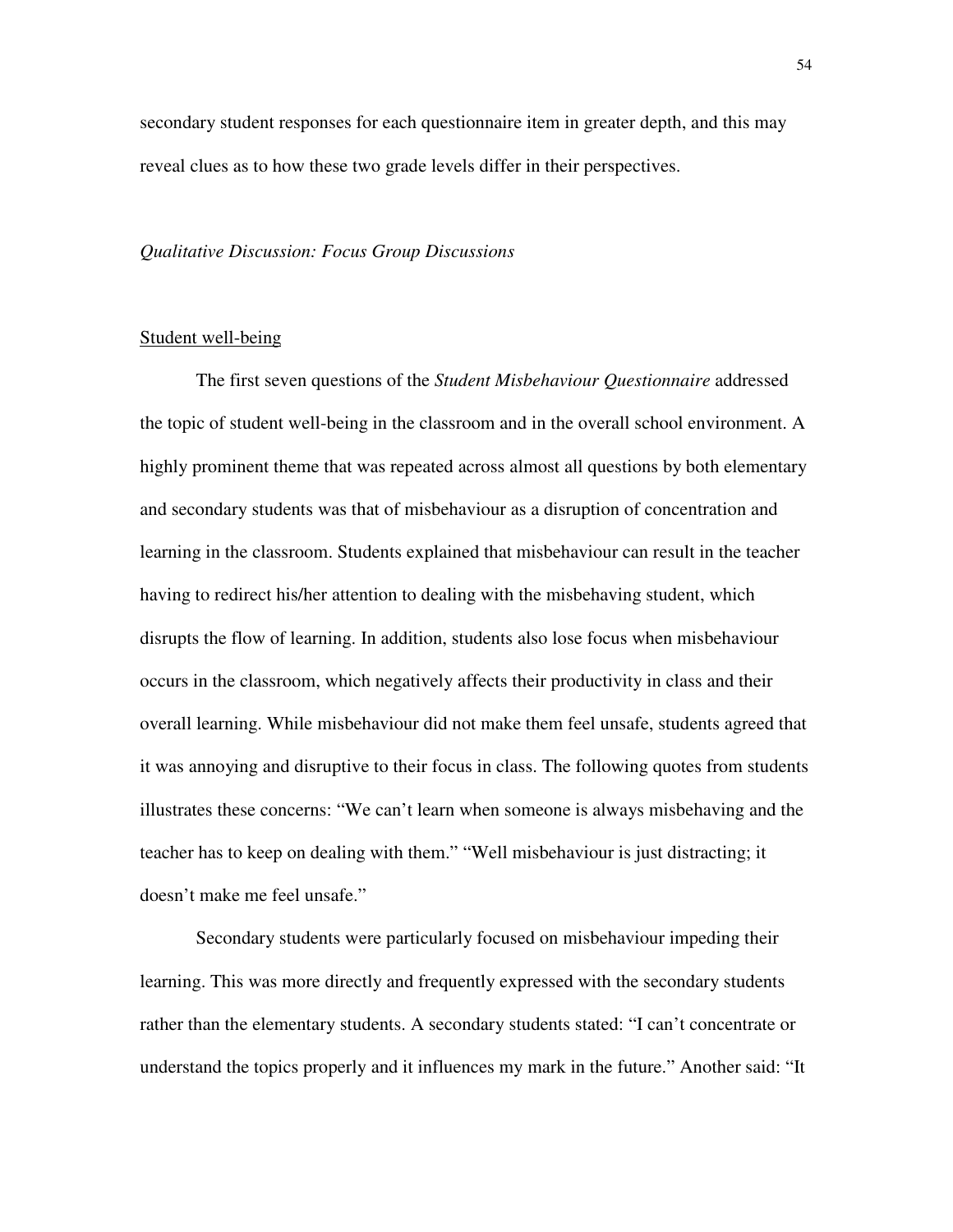prevents me from learning. If I get distracted, maybe I will miss something." When teachers' attention toward managing behaviour takes place, students become distracted from their academic tasks, resulting in further misbehaviour. This cyclical pattern can lead to the poor implementation of behavioural management techniques such as punishment and zero-tolerance policies. It is obvious that effective behaviour management and intervention strategies and are needed to prevent this cycle from continuing.

 A less prominent theme expressed by elementary students was that of concern with misbehaviour in both the classroom and school setting escalating into more violent or bullying behaviour. This resulted in the overall impression that misbehaviour can bring about fear and anxiety for some elementary students. Though the researcher explicitly stated and re-stated that the topic of misbehaviour focused on more mild examples of disruptive behaviours (such as talking when the teacher is talking and using a cell phone), students continued to express a fear of more significant acts of misbehavior. Some examples include the following: "It isn't safe, because what if you are walking in the hall and someone punches you?"Another student said: "It would make me feel unsafe if the teacher is trying to talk to the person who is misbehaving and he might run and bump into me and I'll fall and hurt myself." Both of these themes are consistent with research indicating that misbehaviour can have negative effects on students' perceptions of the classroom climate. When students misbehave, the cohesive, cooperative, and productive classroom environment is disrupted, causing students to feel tension (MacAulay, 1990). It is not surprising then that this tension might bring about feelings of being unsafe in the presence of misbehaviour, particularly for elementary students, who seem to be more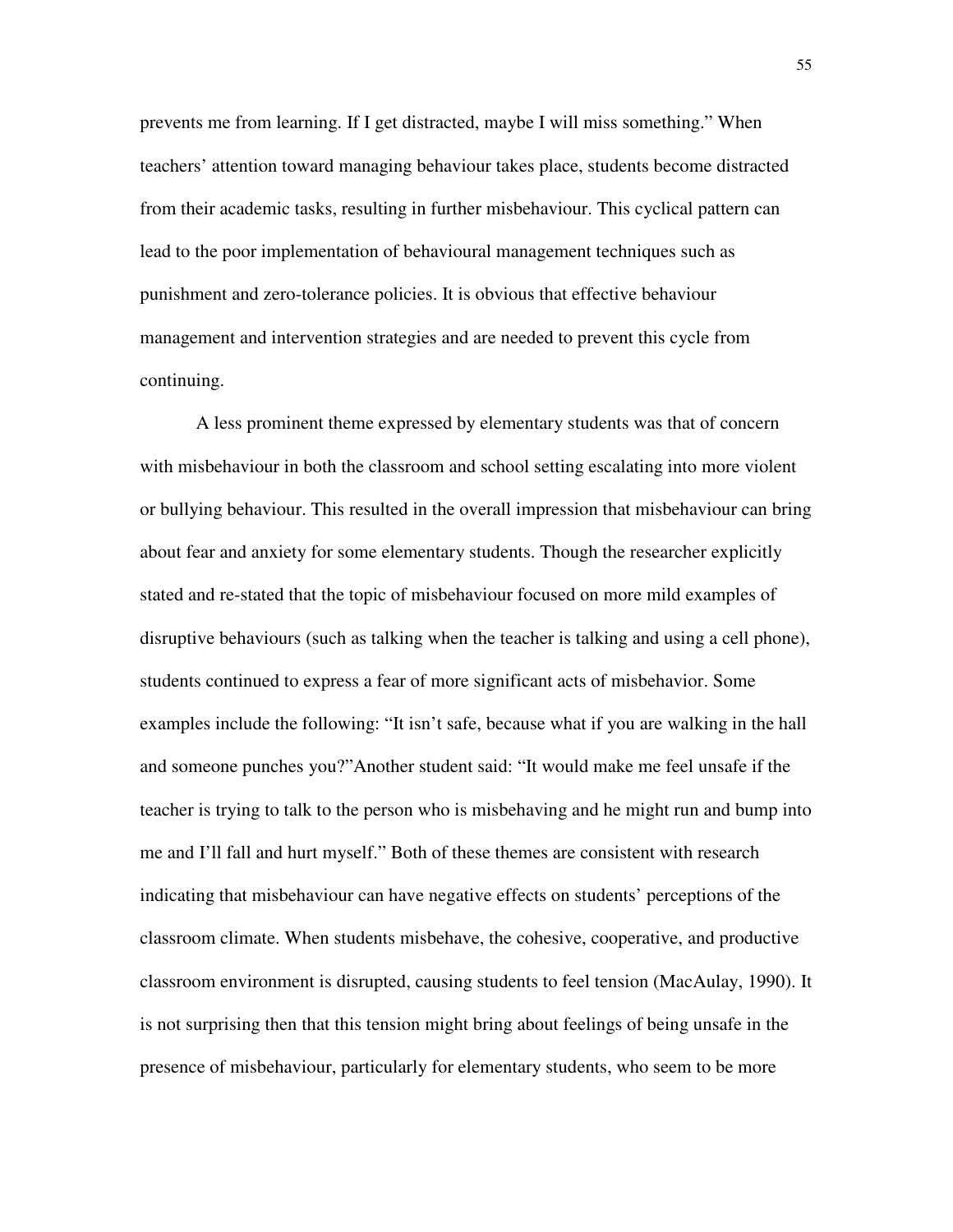sensitive to their own feelings and emotions than secondary students. Through examples and several statements, elementary students also gave the impression they were quite protective of their peers and themselves and did not want misbehaviour to negatively affect themselves or others. This may be in line with their fear that misbehaviour might escalate into more violent or bullying behaviour. In any case, a concern for others emotional and physical wellbeing was at the forefront. Some examples of these statements include: "When I get picked on, someone might punch me or swear at me, and then I will tell the teacher." "I feel upset and sad because I think about how I would feel if that happened to me."

 In contrast, a less prominent theme expressed by secondary students was that their feelings about how misbehaviour affected them was dictated by the type and context of the misbehaviour. Their perspectives were more behaviour specific in that they were able to dissociate between minor disruptive misbehaviours (such as texting and talking during class) and more serious misbehaviours (like bullying). Secondary students felt that for the most part, they were able to ignore more minor disruptive misbehaviours but were more affected by misbehaviours perceived as serious or disruptive. A secondary student stated: "If it's something small, it doesn't affect me, but if it's big I will get off focus and lose what I was doing." Another student said: "If someone is texting, it doesn't bother me, but if there are people talking behind me in class, that bothers me and I can't focus on my work." It seems that secondary students view misbehaviour as having less of a negative effect on their well-being compared with elementary students.

 Secondary students were also concerned about whom a misbehaviour is directed to and who is participating in the misbehaviour. Although some secondary students did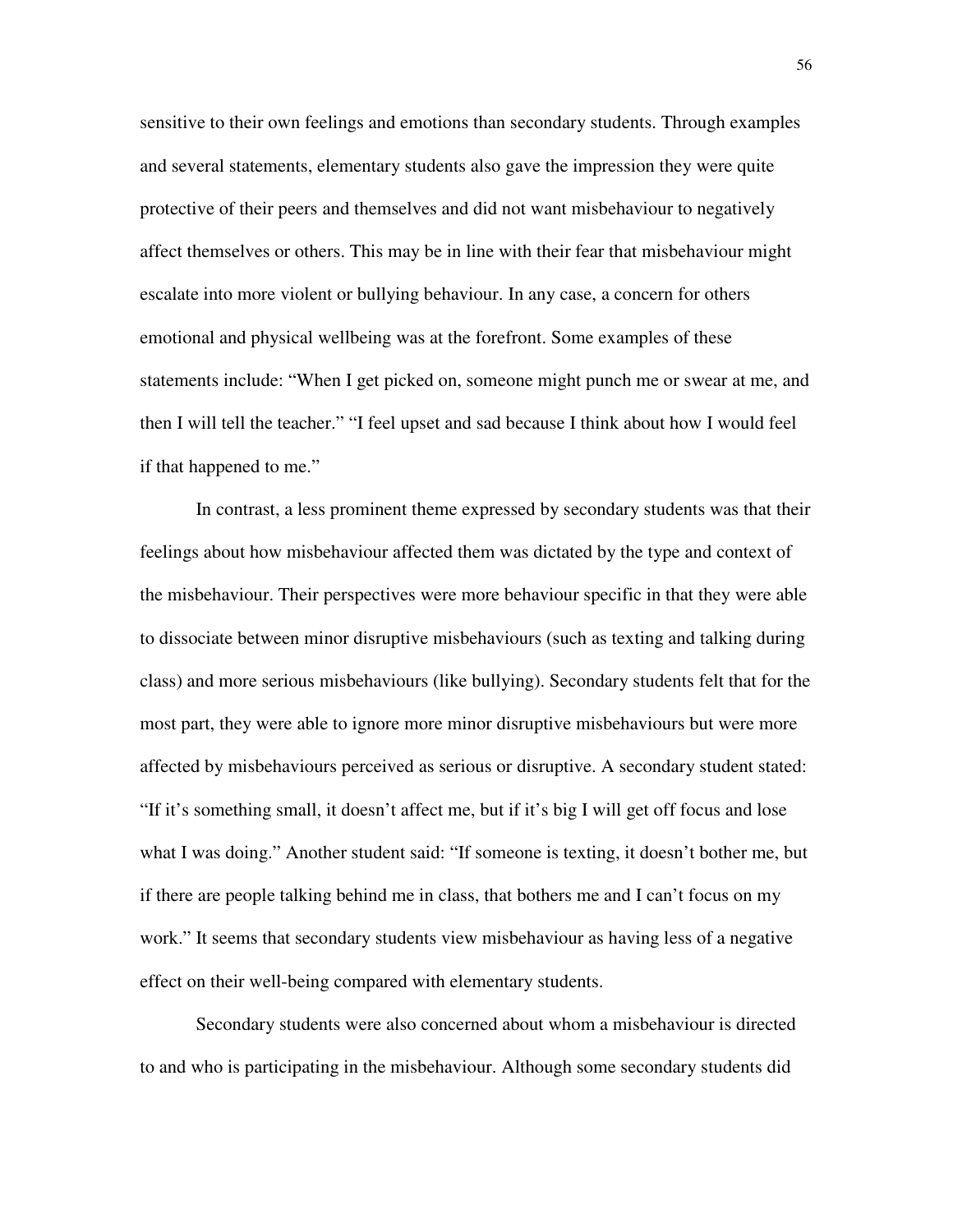express concern for all students, they gave the impression that they were more affected if misbehaviour was directed at themselves or their friends. In addition, their perspectives of how misbehaviour affected them was determined by whether or not they were participating in the misbehaviour themselves. For example, if the person getting picked on was their friend, students reported feeling angry and protective. They expressed that being picked on, at their age, should not be happening anymore. One student stated: "I believe that there is less misbehaviour in senior grades than younger grades. People I know in the past that used to pick on others and myself, I've now met and they are much more mature. They prefer to avoid what they've done before and are nicer in general." If secondary students were the victims of being picked on, most reported feeling upset; however, they indicated that they were able to keep calm and ignore the misbehaviour. One student explained: "I'm not bothered by it at all anymore. I've learned how to calmly talk to people in a way that they just give up and walk away."

 A less prevalent theme that emerged from discussions with secondary students referenced the content of what is said when someone gets picked on. If what is said was perceived as a joke, then students reported feeling indifferent and able to ignore the situation. It seems that secondary students felt that, for the most part, they were able to ignore when others or themselves were being picked on and remain calm. However, if they perceived that what was said was rude in nature, more personal, or a joke that was repeated too often, upset became a more salient feeling. One student responded: "It depends on what is said. I don't really take jokes badly. I'm pretty calm most of the time, but if it is really mean, then I would get angry." Another student said: "I just try and mind my own business most of the time so people don't usually pick on me."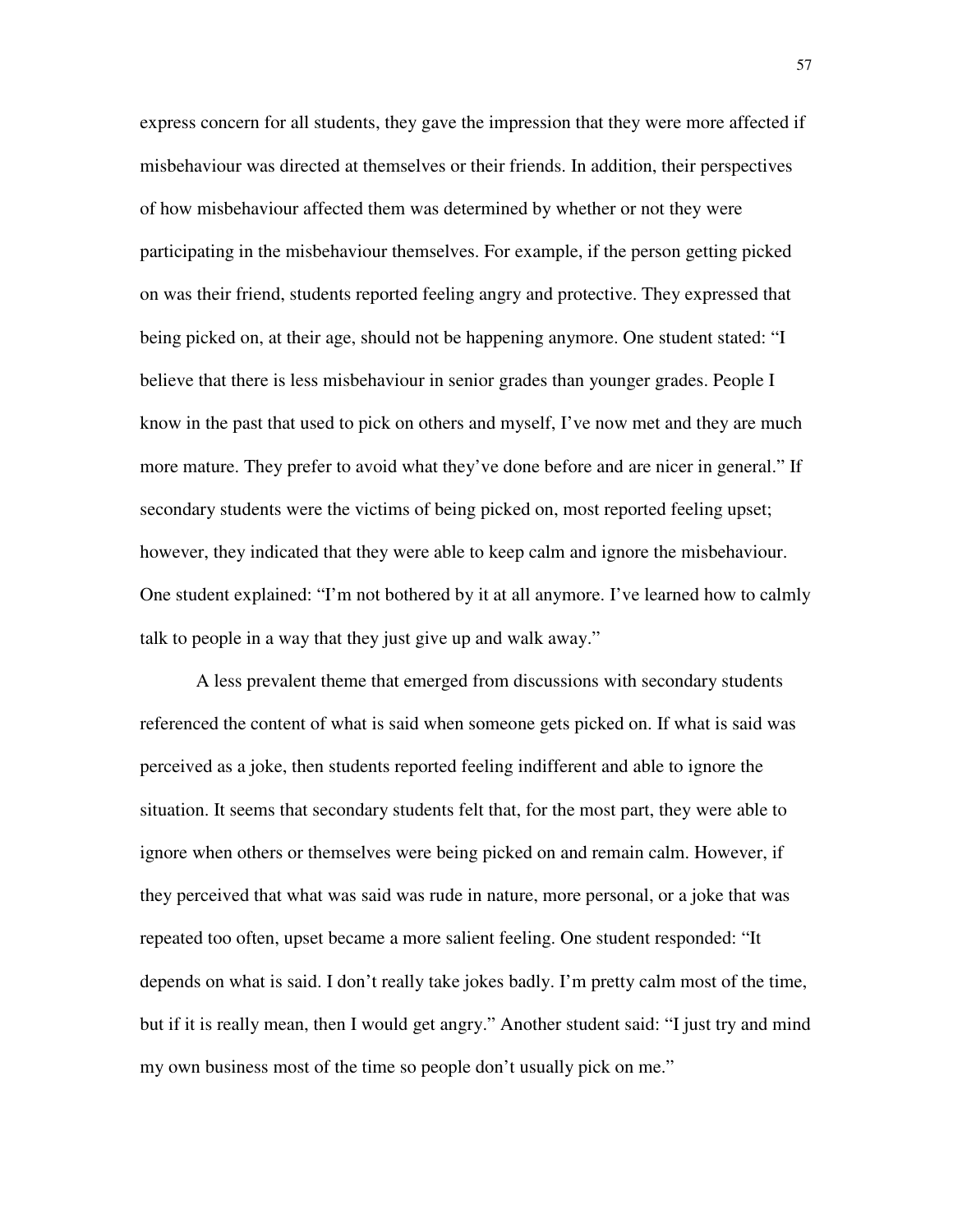Lastly, a contradictory and less prevalent theme that emerged from both elementary and secondary student focus group discussions included the idea of misbehaviour as a form of entertainment. From an alternate view, students expressed that misbehaviour can result in them liking school more since it can serve as a form of social entertainment which can both encourage or discourage productive work in class. An elementary student expressed: "When people misbehave, it's funny and you get a break." Another elementary student agreed and also said: "I would enjoy school more if there was more misbehaviour. Sometimes it's pretty funny." A secondary student felt similar and stated: "There were classes where I misbehaved more than in other classes because it was fun and I enjoyed that class more."

 Secondary school students in particular brought up a specific theme of misbehaviour as a social activity. Secondary students expressed that misbehavior, such as talking and being disruptive, are more frequent in classes where friends and close peers are seated near each other. When students are sitting near their friends, they were more likely to engage in misbehaviour as a way of being social with those around them. Students explained: "It depends who is immediately around you, since you can't communicate well with a person who is on the other side of the room." Another student stated: "I didn't misbehave in my classes this past semester, I didn't have close friends in my classes. But last semester I had close friends and I did misbehave a bit more."

 It seems that, overall, both elementary and secondary students had similar ideas about how misbehaviour affected them both in the classroom and the school in general.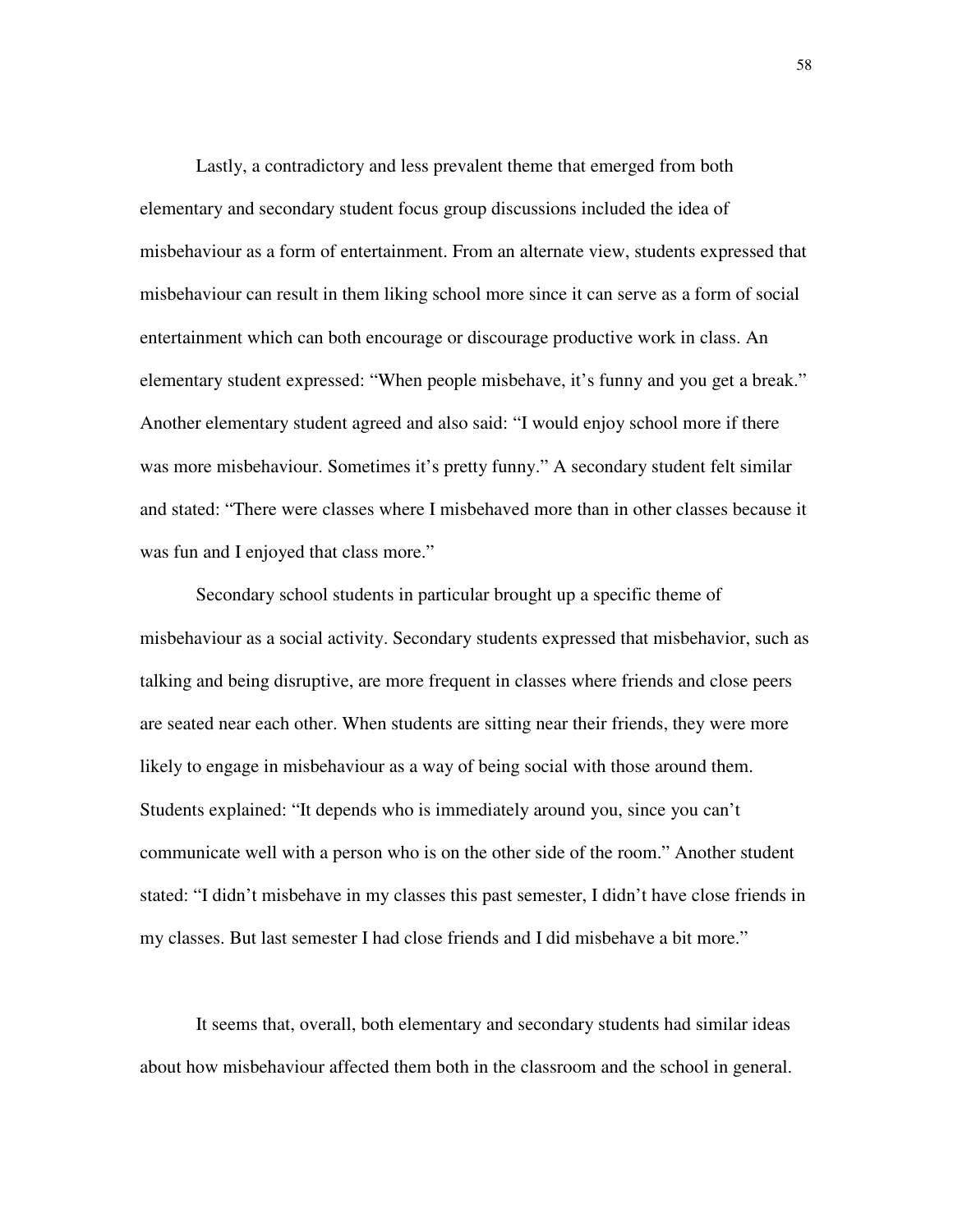However, the extent to which secondary students were affected depended more on the nature of the misbehaviour. They give the impression that they were able to ignore many situations involving minor disruptive misbehaviours and continue to be productive academically. In contrast, elementary students gave the impression that while they could ignore some misbehaviours, many situations required them to enlist the support of the teacher and, therefore, disrupt their work in class. Elementary students also expressed greater sensitivity to being negatively affected by misbehavior, which, in turn, elicits fear and anxiety. A large scale study by Brophy and Evertson (1978) examined four major environmental differences across grade levels and characterized secondary school classrooms as requiring less attention paid to classroom management in favour of more attention directed to instructional strategies and content related activities. This shift from younger grades, where behavioural management is more taxing (Brophy & Evertson, 1978), might be a result of secondary students increased focus on academic achievement and lower incidences of misbehaviour, ultimately resulting in greater feelings of wellbeing.

#### Behavioural Self-Efficacy

 The second seven questions of the *Student Misbehaviour Questionnaire* addressed the topic of behavioural self-efficacy. The most prevalent theme for both elementary and secondary students, as seen previously, was that misbehaviour occurred most frequently as a form of entertainment in class. Elementary students in particular emphasized misbehaviour often occurring as a product of boredom and requiring a lot of energy on their part to resist misbehaving. They felt that misbehaviour occurred in response to being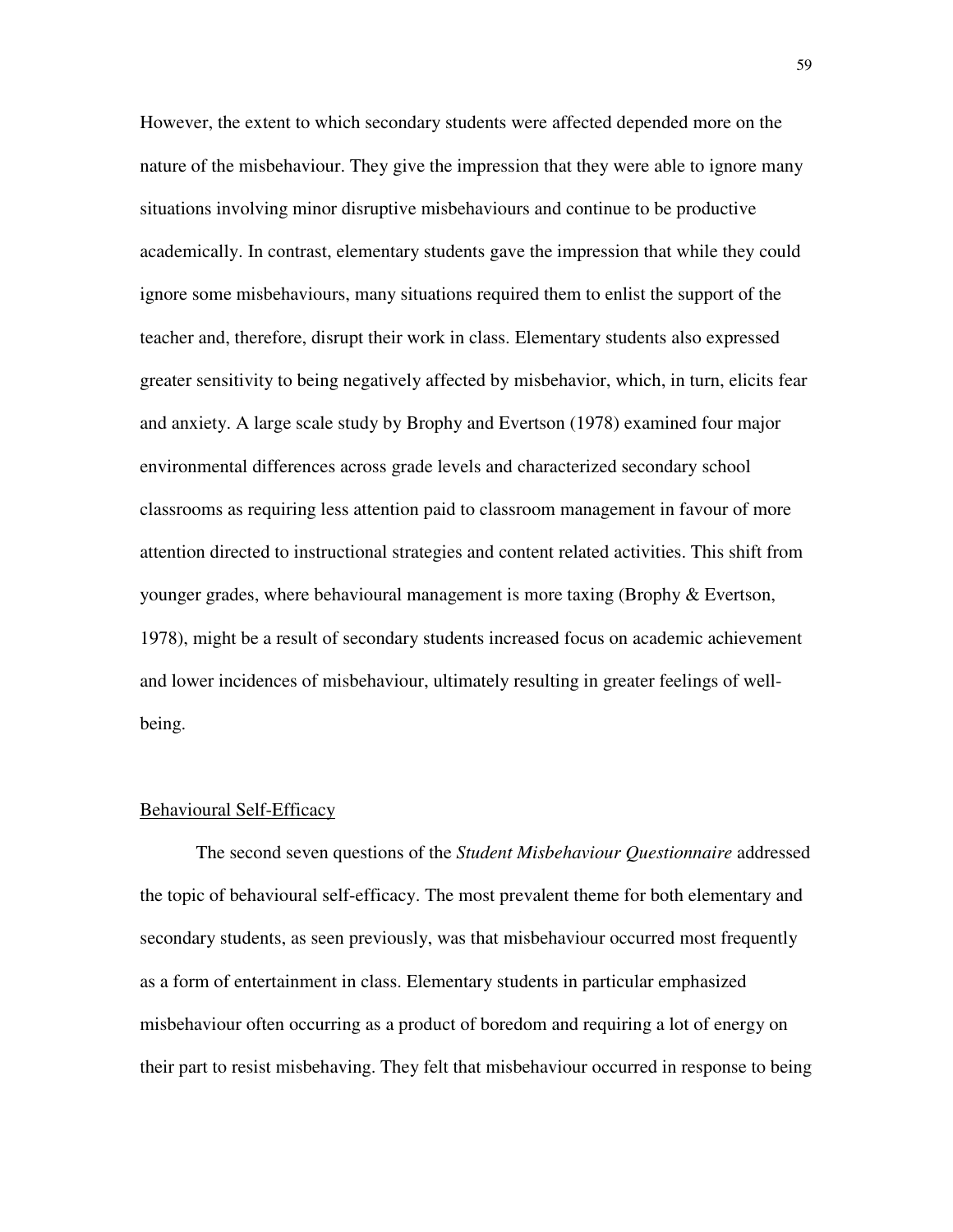distracted in class and as a means to be entertained. One student stated: "If you sit beside someone who wants to play games and you know you have to focus, but you don't like the subject, you will be tempted to do something else." Another said "I'm bad sometimes because I don't want to do my work. But I can behave if I try hard enough." A couple of students mentioned that they sometimes chose to misbehave in order to fit in with certain social groups. One student said: "Ya, I've done it before. I was trying to be funny and I was hanging with the cool people and trying to get them to accept me." It seemed that elementary students found it difficult to control their behaviour and behave in alignment with expectations when they were not engaged in class. One student demonstrated this by stating "When it's boring, it's not easy (to behave)." This theme re-emphasizes the importance for educators to recognize the need for more engaging classroom activities as a basis for more effective classroom management (Evertson & Harris, 1992).

 Secondary students emphasized, once again, a theme of social distraction impeding their ability to control their behaviour. They admitted that their behaviour could be affected by whether or not their friends were sitting near them. One student said: "If I'm sitting near people I know, then I will misbehave more." Students across grades admitted that they sometimes chose to misbehave to purposefully distract themselves from their work and make their time in class more fun. A secondary student stated: "I will misbehave on purpose in class, usually to lighten up the room a bit. Sometimes, when they (students) look bored or stressed out, I'll say a joke in the class or some sort of line or remark that will make people laugh." Another explained: "It's happened since we started going to school until now; the teacher leaves the room, one group of people starts talking, the rest start talking and it works its way around the room. When stuff like that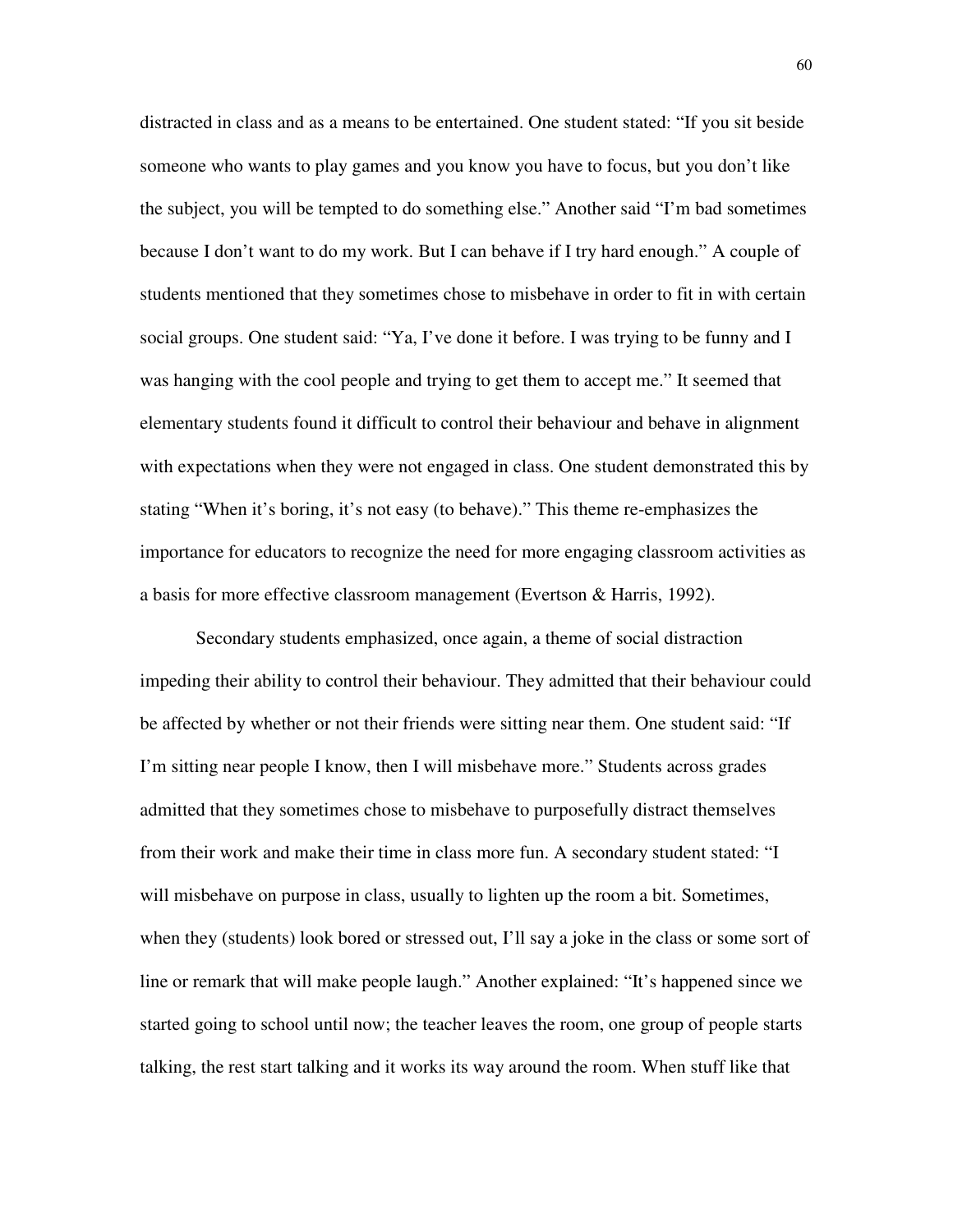happens, the lesson is stopped and you feel inclined to keep yourself occupied until something comes back." This theme is consistent with literature indicating that students need to be engaged in classrooms both academically as well as socially and expectations about student participation to be clearly communicated and supported through choices in classroom activities (Evertson & Harris, 1992).

 Interestingly secondary students also reported that the presence of misbehaviour in their classes had no effect on their ability to get work done. This statement contradicted their responses indicating that misbehaviour could distract them from their work. This statement also contradicted questionnaire responses across all grades indicating that students would get more work done if there was less misbehaviour in school. This inherent contraction could indicate that secondary students perceived themselves as having more control over their behaviour than they actually had. In any case, secondary students believed themselves to be just as productive with or without the occurrence of misbehaviour. An example of this belief comes from one student who stated: "I don't feel that I could be any better, because I listen to the lessons and do my work when I'm told. I guess I do talk to people in class sometimes." Only one student admitted: "I think it (misbehaviour) doesn't really affect me that much but, but still, if it (misbehaviour) weren't there, I would get more work done." These responses may be partially explained by research indicating that secondary school classrooms characteristically involve activities that emphasize higher cognitive processes such as comprehension and application, whereas elementary (in this case, grade six through grade nine) emphasize lower level cognitive processes such as rote memorization (Walberg et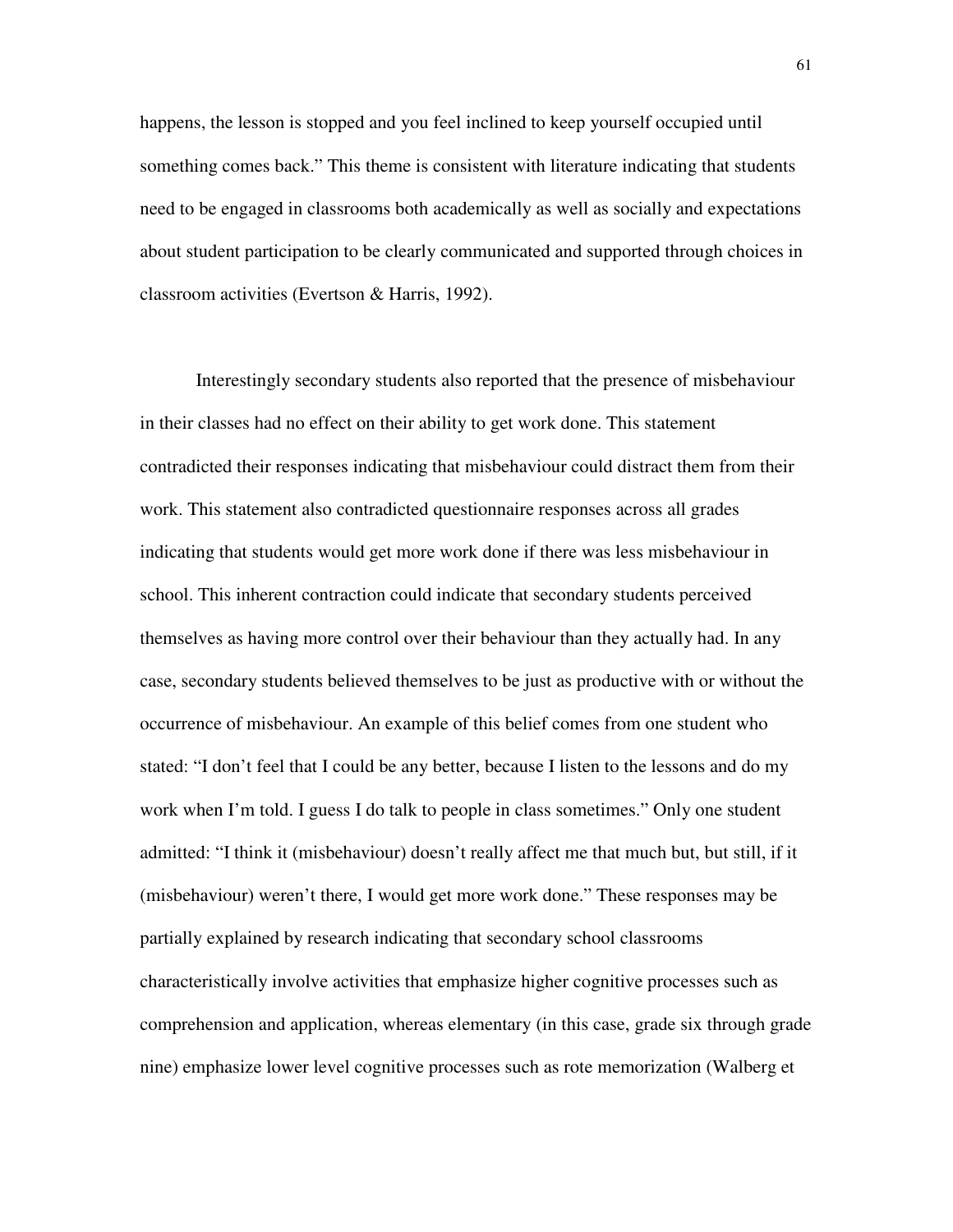al., 1973). Secondary classrooms may require more cognitive effort on the part of the student, forcing students to become more engaged in academic tasks relative to elementary students.

 Another prevalent theme brought up by secondary students was that they felt that their ability to control their behaviour was class specific and depended on how difficult they perceived the class to be. When classes were perceived as easier, they were more likely to allow themselves to misbehave in class. A secondary student stated, "If I've already done the work, or I already know the subject, I don't want to try." Students also felt that they were motivated to behave positively by wanting to "get through" high school and succeed academically. Students who perceived classes as more important for their mark and influential in their pursuit of post-secondary education and careers after high school were more likely to behave well in class. One secondary student said: "I just want to do well and I want to end up with a good career and if I don't learn now then I won't do that."Another stated: "In grades 11 and 12, it (controlling your behaviour) matters more, because that's when you think about getting into university or your career. So it's more important to control your behaviour in grade 11 and 12." Once again, these results are consistent with literature that shows that secondary students view their classes as more difficult and structured compared with elementary students who view their classes as more disorganized, fluctuating, and tense (Welch, 1979).

 Students were asked if they felt they could control their behaviour even when they were upset and wanted to misbehave. A prevalent theme brought up by elementary students was that their level of upset contributed to how much control they had over their

62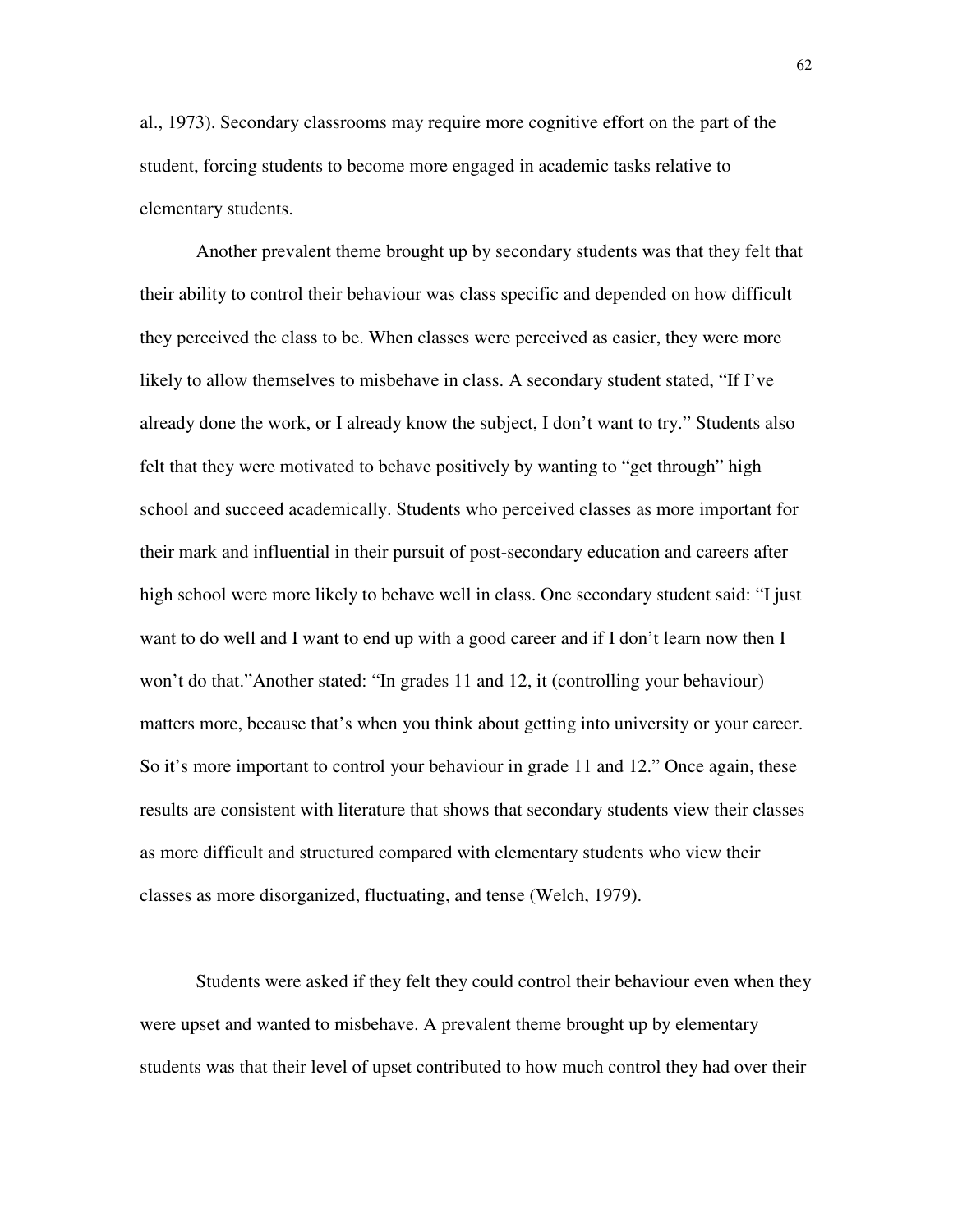behaviour. When students were very upset, or felt they were being picked on, they felt less control over their behaviour and were more likely to misbehave. One elementary student said: "I can control it (my behaviour) most of the time, but sometimes, I can't control it when someone picks on me." However, some elementary students did feel that they were able to ignore misbehaviour when it happened around them, continue focusing on behaving well, and complete their work in class. For example, one student said: "I don't really get affected by it (being upset). If I'm mad, then I just pretend that it never happened and ignore whatever that person said." The cumulative data seemed to indicate that there was a point at which elementary student's threshold for control over their behaviour was passed and as a result, they were more likely to misbehave.

 A prevalent theme brought up by secondary students was the potential of negative consequences as major motivating factors in choosing to behave well in school. Unlike elementary students, secondary students felt they were able to look beyond their level of upset to the consequences that a misbehaviour might lead to. Understanding this relationship, they chose to engage in positive behaviors instead. One secondary student said: "I find it fairly easy (to control my behaviour). I think of the consequences that come when you misbehave and I can control my emotions."Another added: "If I'm upset, I can usually control it (my behaviour), because it's always been drilled in the back of my head that misbehaving is a bad thing, since I was a kid." Another student explained that when he felt the need to misbehave, he chose a time in class that was least disruptive and then was strategic about his misbehaviour. This student stated: "If I'm upset or something, or restless in general, I'll pick my moments. If I can't control my behaviour, I'll wait for a pause in the class. If I have an urge to say a smart remark, I'll make sure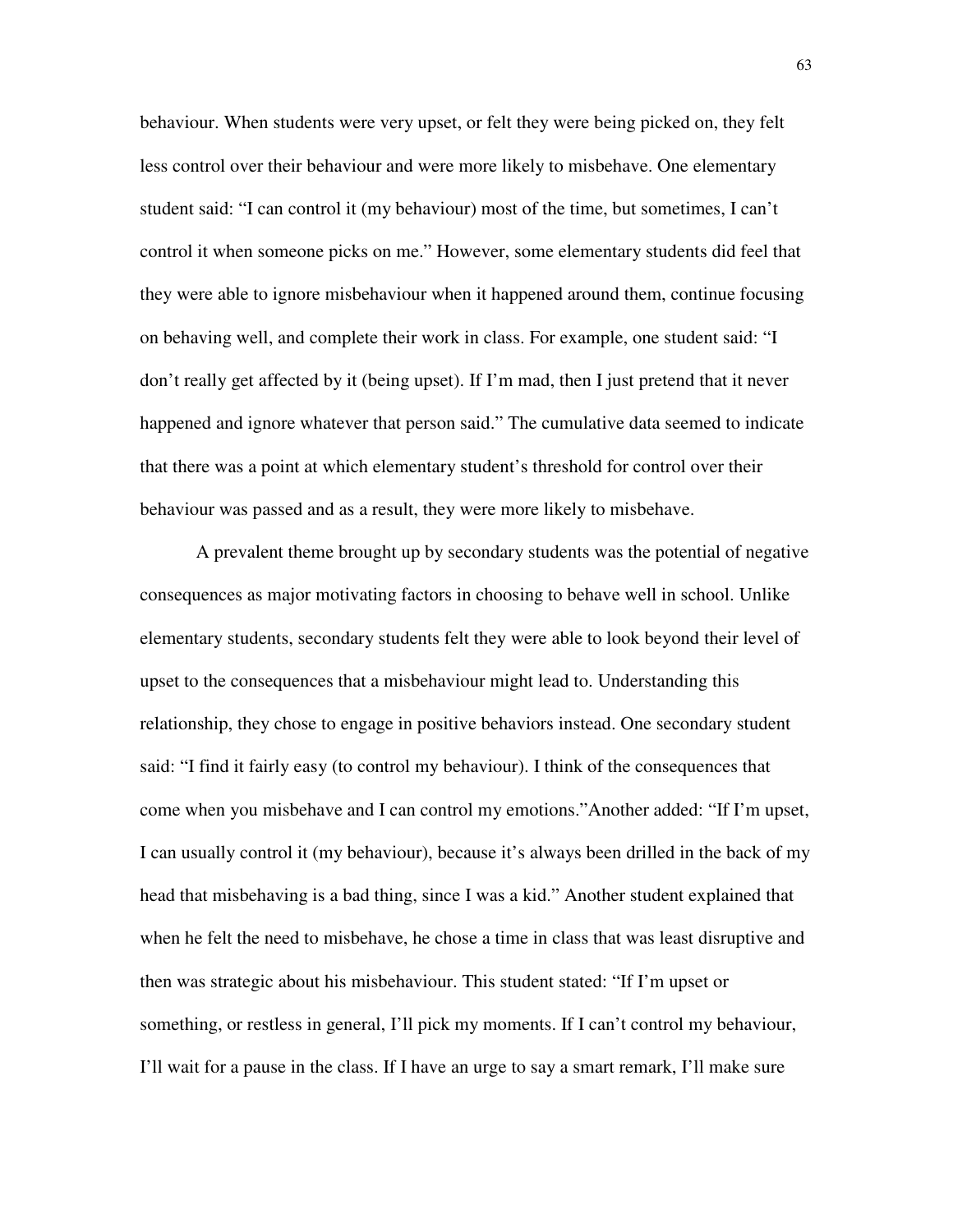it's not offensive and it relates to what we are talking about." Once again, secondary students demonstrated their increased ability to control their behaviour in a more socially desirable way.

 Another prevalent theme with secondary students was that they felt that their behaviour was highly correlated with their relationships with their teacher and their teacher's relationship with the class as a whole. Elements such as the teacher's mood, level of strictness, interpersonal relationship with the students, and overall perception of the teacher's management of classroom behaviour factored into the students' decisions about controlling their own behaviour. One secondary student explained: "If a student keeps misbehaving and the teacher just keeps saying "next time I will move you," and they never do, then I think that that student should be sent to the office or actually moved. It disturbs the rest of the class when there is no follow through." Some students explained that when they had a good interpersonal relationship with their teacher, they were more likely to resist the temptation to misbehave in class. One student stated: "If the teacher talks to the class on a more personal level, it affects the way I act in class. The interpersonal relationship with them matters." Conversely, if their relationship with their teacher was at a level where they felt relatively comfortable, they might also choose to misbehave knowing they could take advantage of their more personal relationship and not be reprimanded. For example, one student said: "If the students have a good relationship with the teacher, they might see that they can misbehave a bit more and get away with it." These findings are consistent with literature indicating that managing student behaviour is believed to be one of the most important aspects of teaching (Langdon, 1996). Teachers must maintain positive classroom climates that support social belonging, self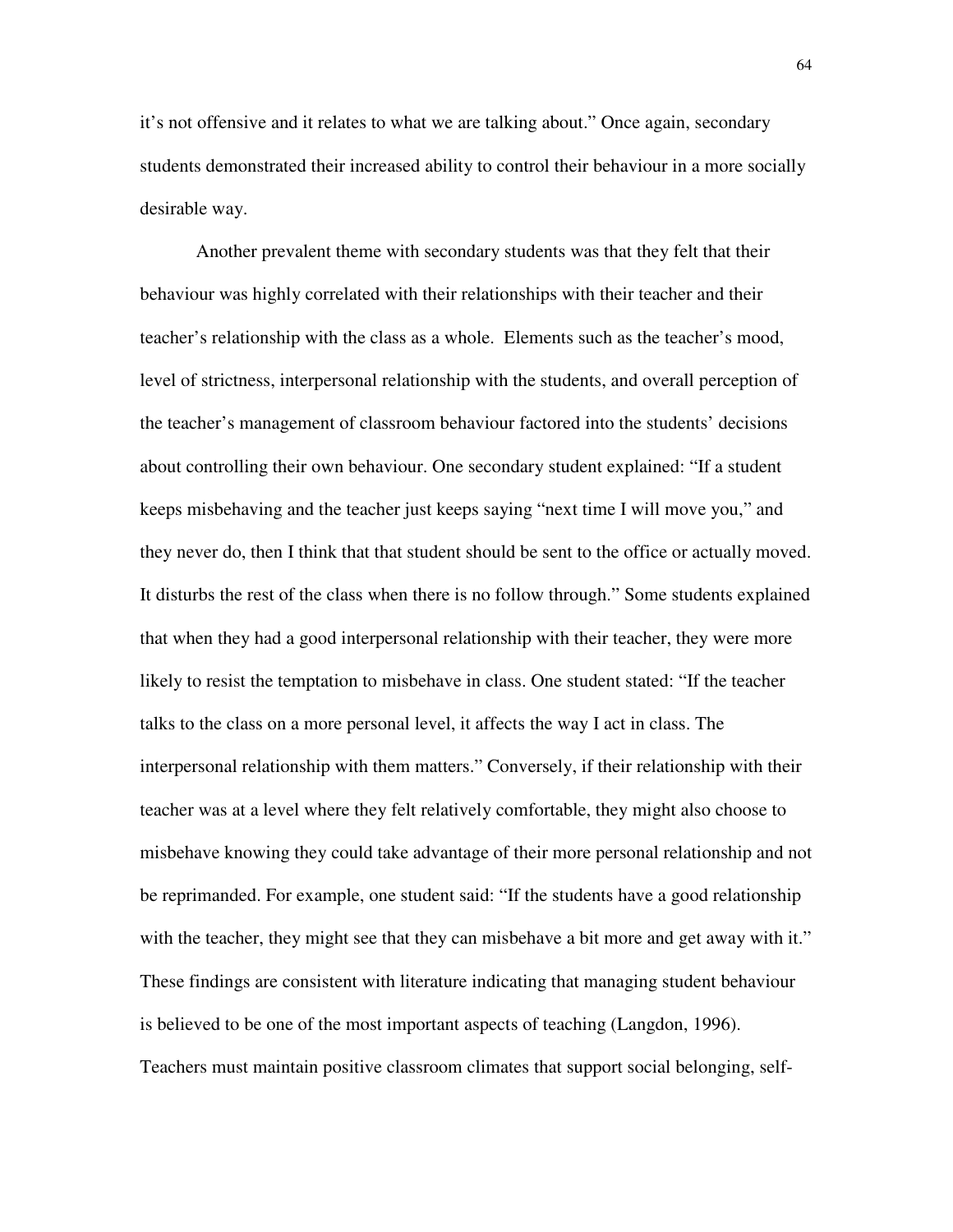regulation, and the social intelligence of students (Gilman, Huebner & Furlong, 2009). Since student behaviour is a significant determinant of a perceived positive or negative classroom climate (MacAulay, 1990), it is important that teachers are able to manage classroom behaviour. Specifically, the literature emphasizes the importance for teachers to be pro-active in setting rules and expectations in their classrooms, communicate these expectations, monitor behaviour effectively, and follow through with procedures consequences (Evertson & Harris, 1992).

 In contrast, elementary students felt very strongly that their behaviour was driven by their fear of not "getting in trouble" from their teachers and parents. They consistently expressed their awareness of authority figures and the bearing they have on their ability to resist misbehaving. For example, one elementary student expressed this concern and said: "We all have the same teacher. He is very strict, and he likes to joke around, but if you get to the point that you joke around too much, you don't know what will happen. He says a lot of things he might do, like (make us write) essays or more homework."

 Controversially, a less prevalent theme discussed by secondary students was the idea that that misbehaviour could also be a useful tool to promote learning in the classroom. They explained that misbehaviour, such as talking with other students around you, could promote discussions about class content and help students collaborate in their learning. In addition, discussing class content with others could increase the likelihood that students would more confidently participate in class discussions. Secondary students, too, were able to find a positive effect of misbehaviour on their learning and explained: "I've heard somewhere that classes with a class clown can do better than classes without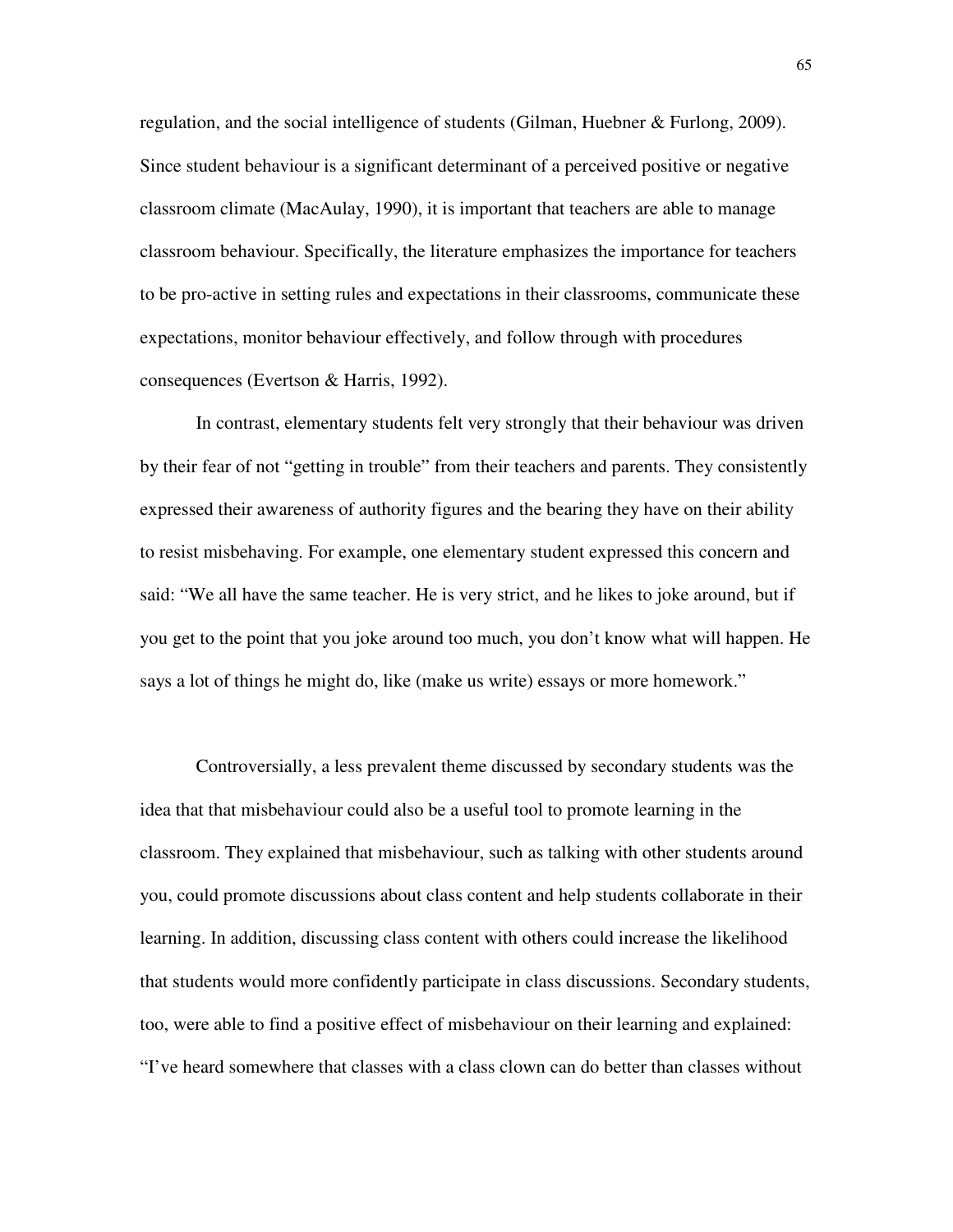a class clown. So, maybe someone is lightening the mood with the class and getting people to get talking and be less shy around each other, which could lead to asking more questions."

 Once all questionnaire questions were discussed, students were then asked if they had anything to add to the discussion that was not already stated. Students were also asked if they had any advice to give teachers in terms of controlling misbehaviour in their classrooms. Elementary student responses were very limited. All but one student felt they could not add additional information to the discussion. This one student addressed the need for more positive reinforcement in the classroom and suggested: "If people stop misbehaving they should get a treat. Stickers are good!"

 Secondary students had a much stronger response than elementary students. The most prevalent theme discussed was that of teachers' rapport with their students. Students believed that behaviour in the classroom was highly influenced by the interpersonal relationship between the teacher and students and how the students' perceived the teacher's ability to set rules, manage behavior, and follow through with consequences. One student explained: "If teachers are going to say they will do something, they should follow through and not worry about making the students not like them. Just solve the problem". Another responded: "When a teacher doesn't have control of a classroom, that annoys me. So, what I would say, have control of the class so people aren't talking out and disrespecting the teacher. At the same time, get to know the kids on a personal level so that they can interact more comfortable with the teacher. Once students like the teacher more, they might not want to disrespect them as much." It seems there is a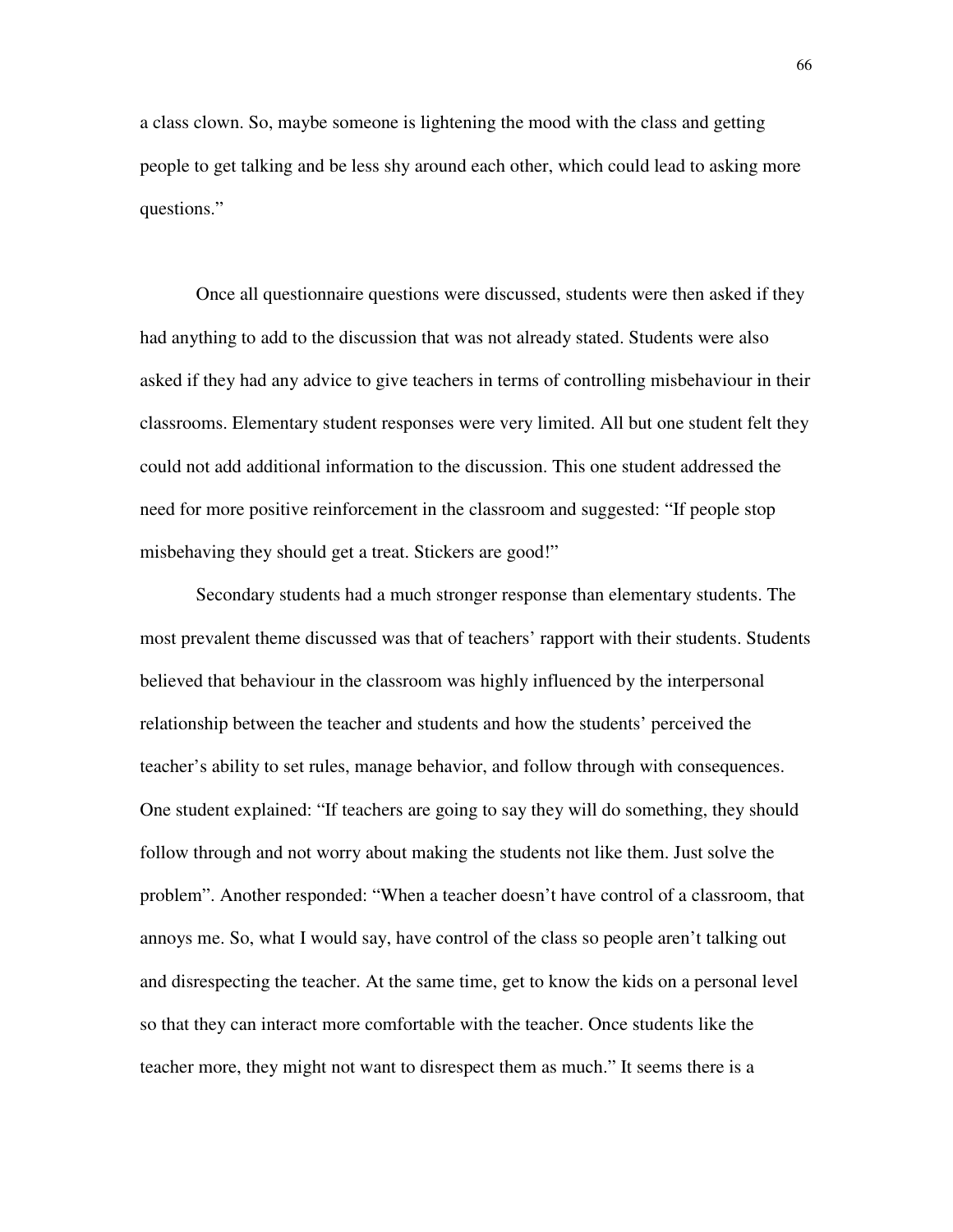balance that must be reached between teacher's ability to form a personal and productive relationship with their students and maintain control over behaviour in the class. This finding is consistent with research indicating that a teacher who is "dominantcooperative" and who creates a structured and positive classroom climate with effective classroom management strategies is able to meet the physical and emotional needs of their students and is a major source of motivation for productive student work and behaviour (Van Petegem et al., 2008). It has been documented that using more reactive and punitive methods to manage disruptive behaviour undermines the goal of teaching students self-regulation and contributes to increased incidents of misbehaviour in the classroom (Osher et al., 2007).

 Some students even felt that if teachers took more time to understand what students find entertaining about misbehaving in their class, they might have greater insight into how best to engage students in their classes. They explained: "It's (misbehaviour) not going to stop, and when teachers try and stop it, they just get a bad reputation among students. What they should do is learn why the students are doing this and for what reason and if they can do that, they can encourage in a way." "If they show that same sense of humour, or same type of entertainment, or see where it's coming from, or why students get entertainment out of it, it would be much easier to relate to students and then you (the teacher) can actually communicate with them on their level." It seems that teacher's should direct their efforts toward taking the perspective of students in the class and trying to understand how they perceive what's going on around them. They should be making more of an effort to relate to their students and design their classes to meet the entertainment needs of their students. In other words, make their lessons more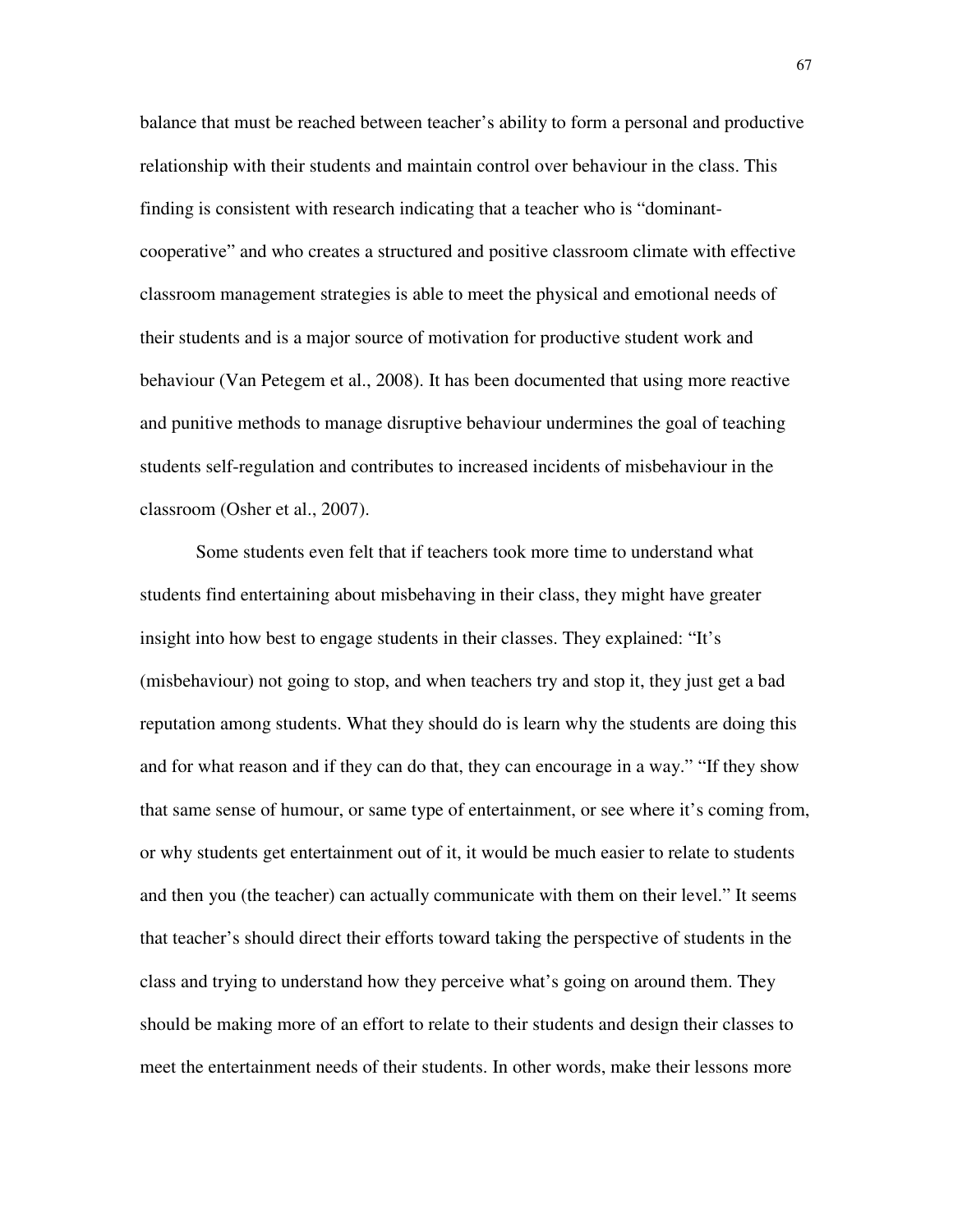engaging to their class. Teacher's who are able to manage behaviour in the classrooms effectively have a more positive effect on student learning and set higher expectations for their students' behaviour and academic achievement (Ashton, 1984). They also exhibit a greater sense of responsibility for student learning, more actively involve their students in goal setting, and have a greater sense of control in the classroom than teachers who have lower self-efficacy for classroom management (Ashton, 1984). Lastly, teachers with high self-efficacy for classroom management are more likely to address misbehaviour by employing strategies that deter students from future problem behaviour as opposed to using punishment (Evertson & Weinstein, 2006).

 In summary, an overarching theme discussed by students as a major contributor to decreased behavioural self-efficacy was boredom in class. Students across all grades explained that when they were not engaged in class, they often turned to misbehaving as a means of entertainment, as well as a distraction from their work. Specifically, secondary students explained that they often exhibit lowered behavioural self-efficacy when they felt the need to socialize in class.

 Other factors that affected secondary student's level of behavioural self-efficacy included the type of class and importance of that class for post-secondary pursuits. If a class was seen as difficult or of higher importance for their marks for post-secondary education, students claimed to exhibit a higher level of behavioural self-efficacy. Secondary students believed that even if they felt upset and wanted to misbehave, for the most part, they were able to control their behaviour and continue to be productive in class.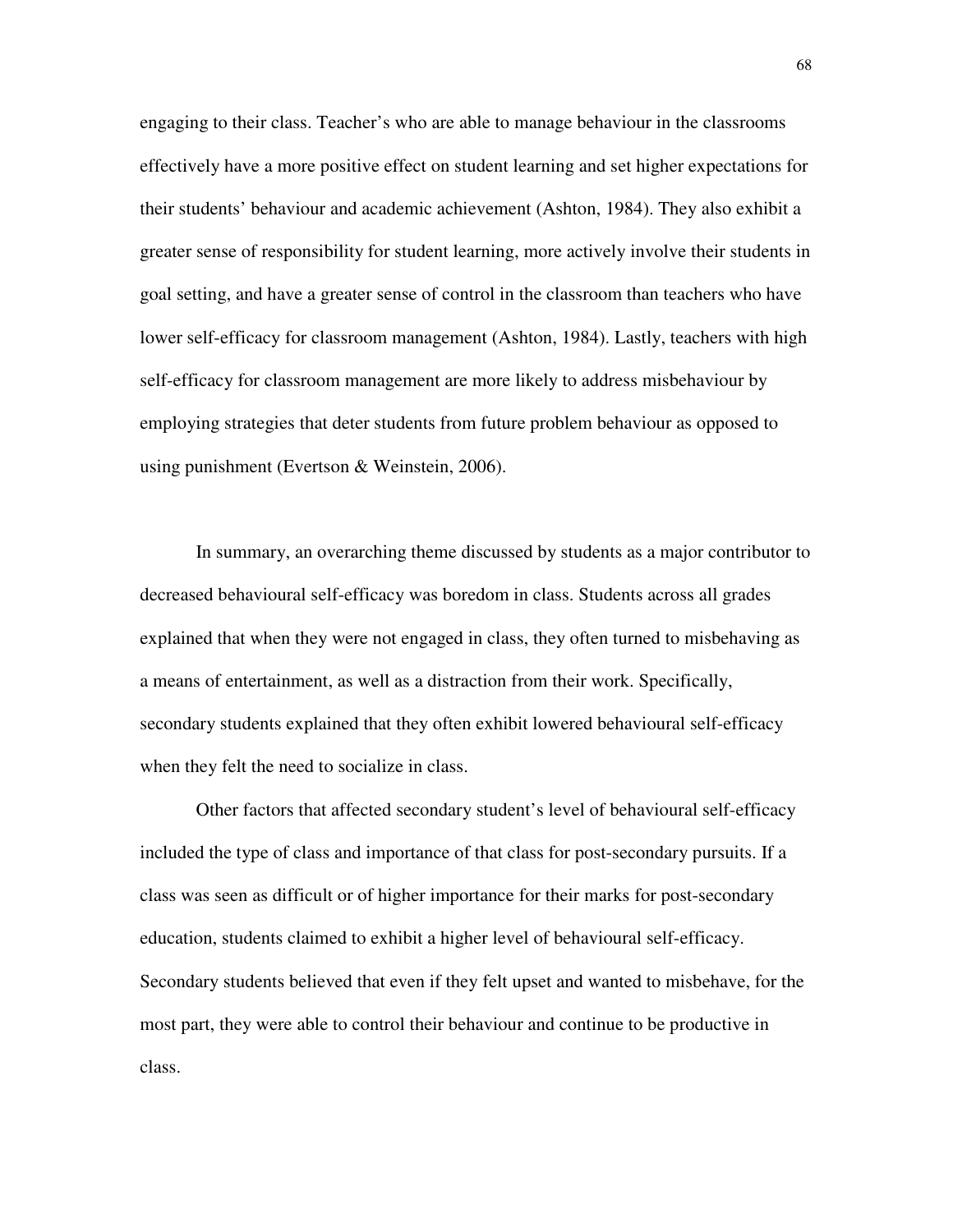On the other hand, the level of behavioural self-efficacy seemed to fluctuate more with elementary students and was more affected by elementary students level of upset. When elementary students were upset, they gave the impression that controlling their behaviour and acting in a socially desirable way was quite effortful. Though elementary students were motivated to behave out of fear of "getting in trouble" from their teachers, they did admit to misbehaving when they felt upset. Secondary students, in contrast, explained that they often were able to consider the negative consequences of misbehaving and choose to behave instead. It seems that once again secondary students believed themselves to exhibit a higher degree of behavioural self-efficacy in comparison with elementary students. This may be a product of their older age, and therefore, greater cognitive development; however, further research would be needed to examine the root of these differences.

 The last overarching topic brought up in discussion several times by both elementary and secondary students was, once again, the role of the teacher in how they choose to behave in class. While elementary students emphasized their control of their behaviour out of fear of "getting in trouble" from their teacher, secondary students emphasized their sense of their teacher's ability to manage behaviour in their classrooms in regulating their behavioural self-efficacy. Secondary students emphasized teachers' classroom management skills, interpersonal competencies, and ability to set rules and follow through with consequences as key factors affecting the regulation of their own behaviour. This was such a prominent theme that secondary students reinforced this information when asked if they had anything to add to the discussion or any advice they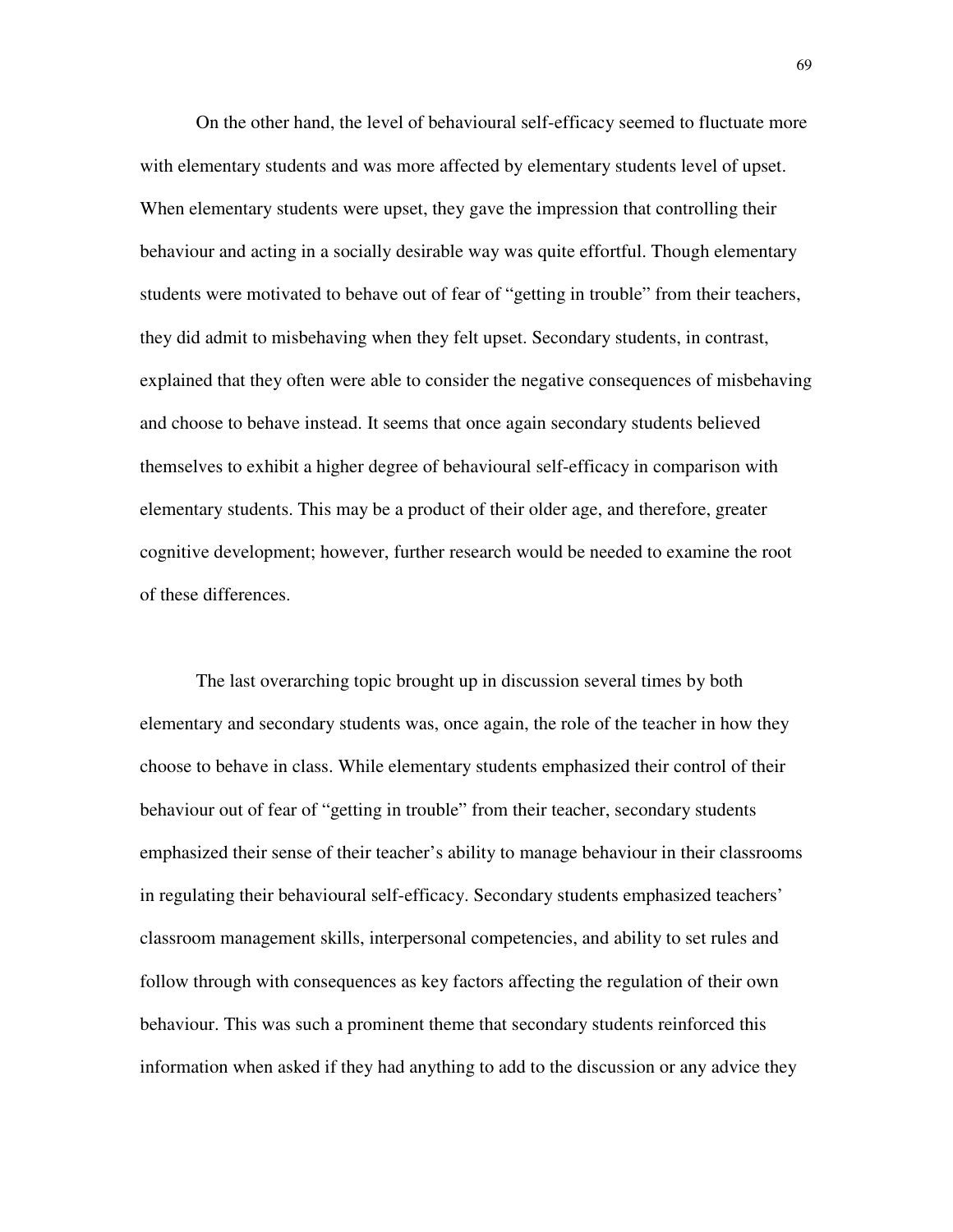could give teachers about managing misbehaving students. They made it clear that their teacher's rapport with their students had a major influence on the choices they made about how they behaved in school.

 In examining both groups, it seems that secondary students, overall, demonstrate a higher level of behavioural self-efficacy than exhibited by elementary students. Elementary students seemed more vulnerable to their emotions in driving their behaviour and reported less control over their impulses to misbehave. When elementary students do exhibit a higher degree of behavioural self-efficacy, it is often motivated by their fear of consequences imposed by their teacher, not autonomously driven.

#### *Limitations of this study*

 Questionnaires were administered at the beginning of the school year, which required students to reflect on their own current behaviour. The results of this study might have yielded different responses from those that might have been gathered if the questionnaire was administered later on in the year. In the beginning of the school year, the number of acts of misbehaviour might have been fewer since students were focusing their energy on adapting to the new physical and social environments, as well as to new routines. Collecting data in the second semester of the school year might have resulted in a more accurate measurement of students' perspectives of misbehaviour since acts of misbehaviour might have increased. However, this issue is theoretical and may not have had a significant influence on the data collected in the current study.

 According to Grimm (2010), social desirability bias is "the tendency of research participants to give socially desirable responses instead of choosing responses that are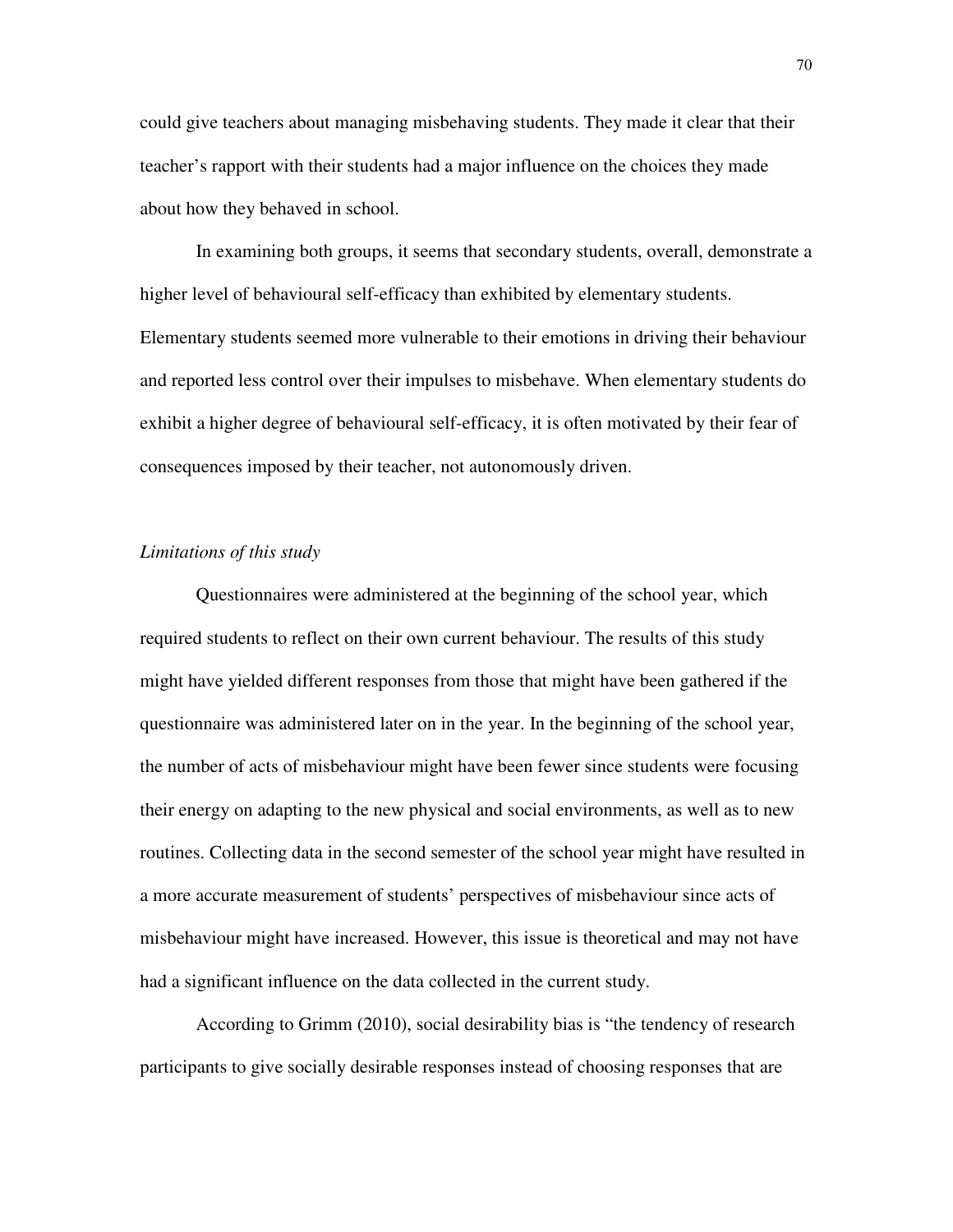reflective of their true feelings." In the current study, students may have responded more positively about their own behaviour, and this may have affected how they responded to the questionnaire items. However, the use of a large sample makes it very unlikely that all participants in this study would have engaged in this type of biased response.

 Since not all students participated in focus group discussions, conclusions drawn from the questionnaire data collected may have lacked detail and background information. In addition, the questionnaire responses might have limited the depth of response each student might otherwise have provided. It would have been ideal to conduct a focus group discussion with all participants completing the questionnaire in this study in order to fully grasp their views of misbehaviour. Such a process, however, was not realistic. Since the focus groups included only randomly selected students from each grade, the generalizability of the results may be limited. However, given the overall number of participants from all grades (n=259), this may not be too limiting.

 While this study was effective in widening the breadth of knowledge about student perspectives of behaviour in the classroom, there were several elements which limited the generalizability of the results obtained. For example, gender of each subject participating in the study was not considered upon administration of the questionnaires or focus group discussions. It is plausible that there could be differences in perspectives of misbehaviour between males and females, and this would not have been captured by the results of this study. In addition, larger focus groups from each grade or the opportunity for each subject to provide more contextual information related to questionnaire items would have allowed for a greater sampling of information to give strength to the results of this study.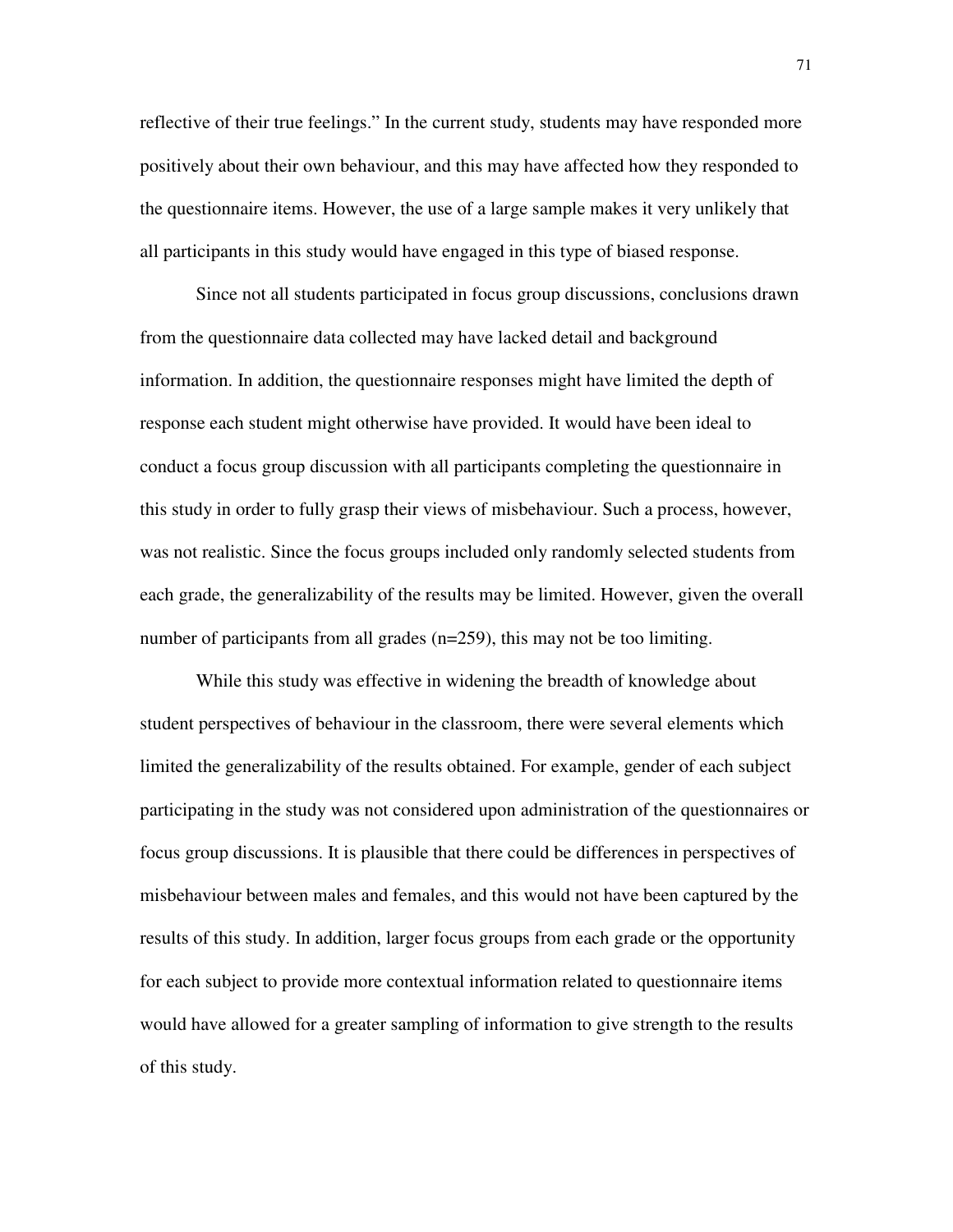Several issues arose with the use of a researcher constructed questionnaire for this study. Though many attempts were made to design questions that accurately captured the research questions in mind, several improvements could have been made. This study examined everyday classroom misbehaviours and made a point in avoiding more serious disruptive behaviours such as violence and bullying. However, two questionnaire items asked students to report how they felt when they or others get picked on, which can be understood as bullying. In addition, the topic of violence and bullying was mentioned several times by elementary students. In order to avoid the topic of more serious misbehaviours, such as violence and bullying, it would have been more effective to focus on the emotional well-being of students and remove the topic of physical safety. In addition, response options for questions measuring feelings of students in situations involving misbehaviour may not have captured all possibilities. This limited the information measured by the results of these questions. Further studies of the questionnaire that yield normative data and analyses of the psychometric properties of the instrument (e.g., validity, reliability, standardization data) are encouraged. In addition, it may have been beneficial for questionnaire item construction to conduct focus groups initially and have the results from these discussions inform questionnaire items. In this way more direct and detailed questions could have been asked.

#### *Implications for this study*

 This study aimed to better understand how misbehaviour affected student wellbeing in the classroom and how students made decisions about controlling their own behaviour (i.e. their behavioural self-efficacy). In order to change student behavior, we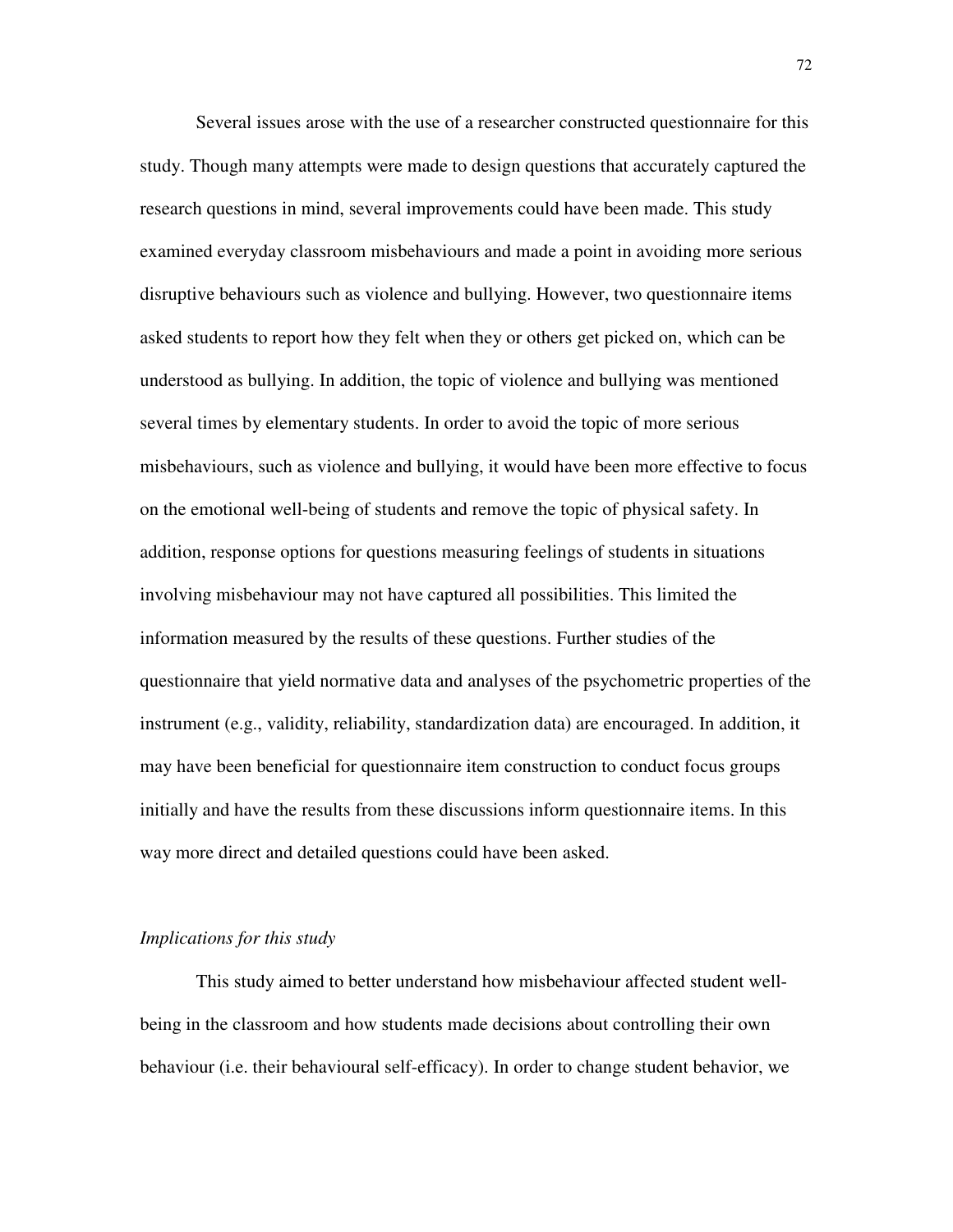must first understand students' beliefs and their perceptions of their own behaviour. Examining student's behavioural self-efficacy is consistent with the area of Positive Discipline concerned with promoting student self-control and self-discipline. The area of Positive Discipline also emphasizes the importance of a student-centered approach to discipline and recognizes students' needs, goals, values, and beliefs as major determinants of student behaviour. This study examined student perspectives in order to be consistent with a student-centered approach to educational theory and practice, which focuses on the direct needs, abilities, interests, and learning styles of students rather than those of teachers and administrators. Since teachers' perspectives of misbehaviour were well-documented in the literature, it was important to understand students' perspectives to allow for a more well-rounded and informative view of student misbehaviour as a whole. There also did not appear to be any evidence that researchers had collected information on students' perspectives of their own behaviour and/or behavioural selfefficacy or student well-being in the presence of misbehaviour. This study was the only one of its kind to examine both of these constructs from a student perspective.

 This study examined aspects of student's well-being in the presence of misbehaviour. While students did not seem to feel physically unsafe when misbehaviour occurred, they did report feelings of anger, annoyance, and sadness. This could mean that in the presence of misbehaviour, the emotional or psychological safety of students might be threatened or compromised. It has been well documented that the perception of a positive psychosocial classroom environment is associated with positive cognitive and affective learning outcomes (Fraser, 1989). The perception of the classroom climate is an important determinant of student success and well-being. In a cyclical manner, presence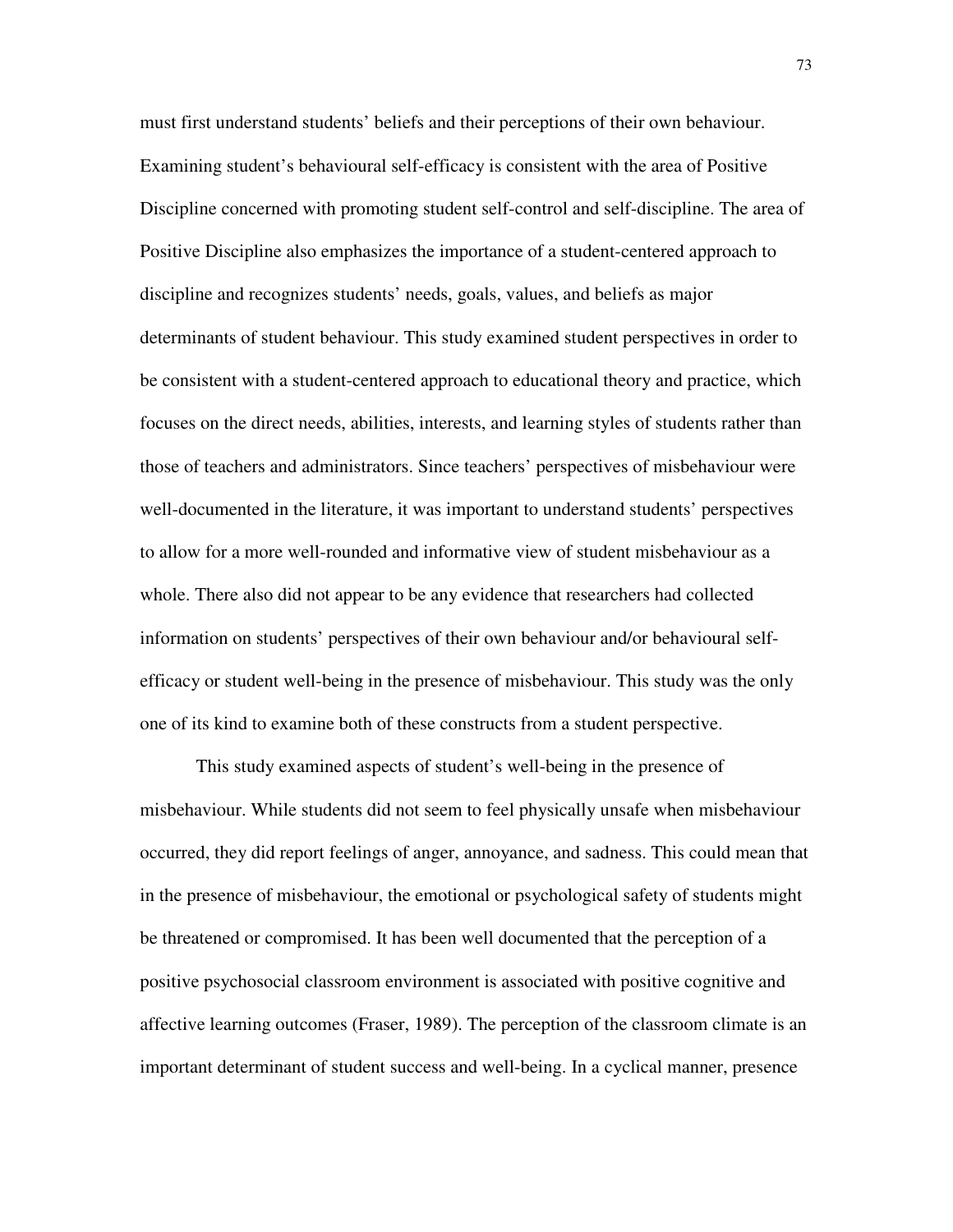of misbehaviour could harm students' perceptions of the classroom environment and classroom climate, resulting in reduced student learning and an increase in misbehaviour (MacAulay, 1990). This study provides more support for the need to develop better intervention programs and behavioural techniques to help teachers understand the link between student perceptions and behaviour and implement appropriate interventions.

 In this study, students were asked about their behaviour and what motivated them to misbehave. In this way, a more current and specific idea of the factors that promote misbehaviour was gained, and problem areas that were in need of more attention were identified. This knowledge is necessary to begin the process of guiding and changing student beliefs and perspectives of behaviour and promote greater behavioural selfefficacy with all students. Students across all grades agreed that misbehaviour often arose when students lacked engagement in classroom activities. This finding emphasizes the role the teacher plays in promoting this lack of control, since they guide classroom activities. This study provides support for current research indicating that to promote good behaviour, teachers must tailor their lessons to the learning, interest, and motivational needs of their students in order to engage them fully in classroom activities.

 Students across all grades also emphasized the importance of the teachers' rapport with their students in their ability to behave in class. Student perspectives of how teachers interacted with their students, responded to misbehavior, and maintained a positive and productive classroom climate are all factors that played a role in students choices about their own behaviour. Once again, this study provides further support for research indicating that the teacher plays a principal role in regulating classroom behavior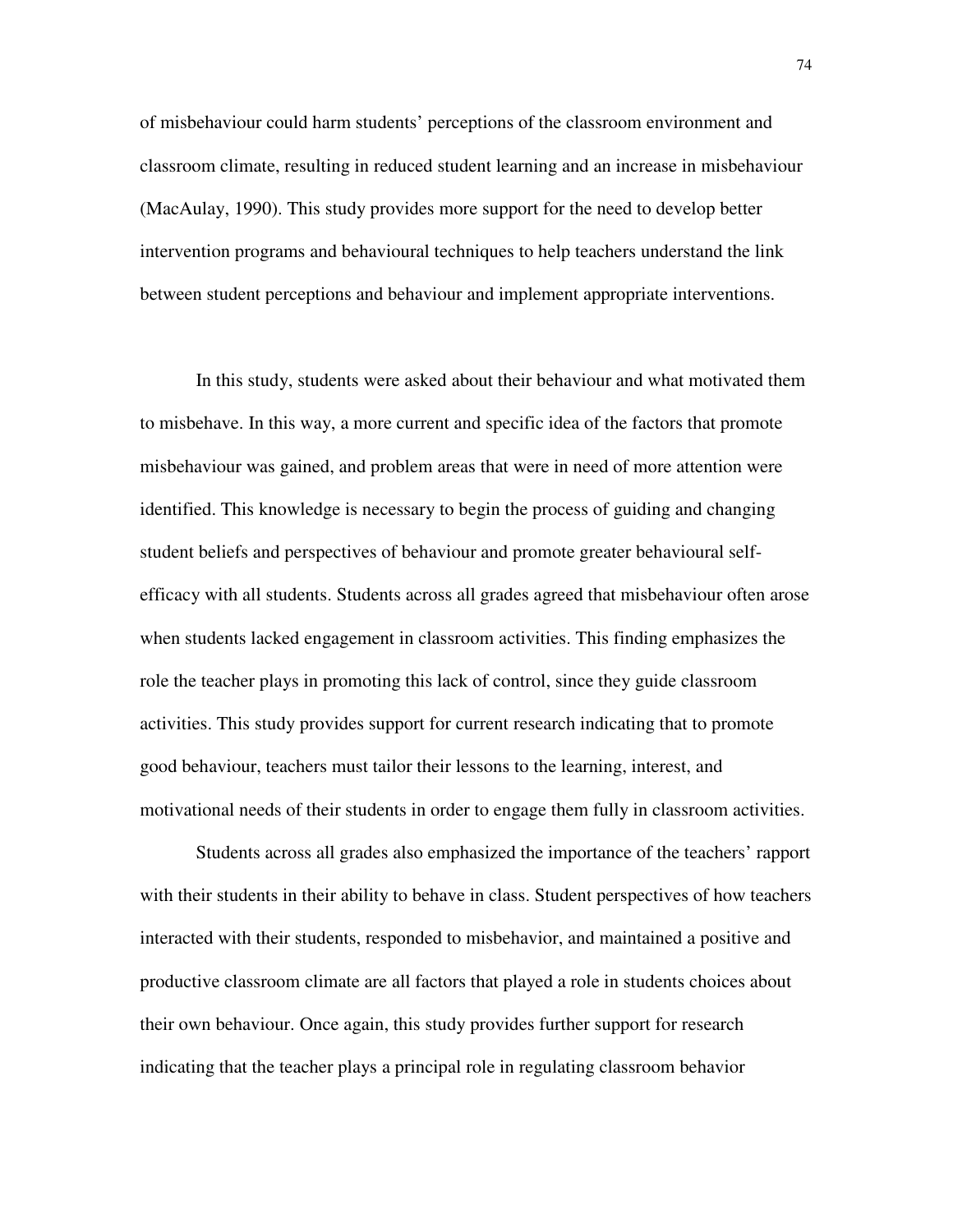(Langdon, 1996).

 While this study found many conditions and contexts precipitated misbehaviour, it is important to recognize that under the right conditions, students expressed that they were able to exhibit higher levels of behavioural self-efficacy. Factors promoting greater control over their behaviour included more engaging lessons and a positive rapport with teachers, as discussed previously. In addition, students mentioned that misbehaviour can often arise due to the need for more social interaction in classrooms. This information implies that where possible, teachers should build in more social and productive activities into their lessons to satisfy these social needs.

 When misbehaviour occurs in classrooms, the well-being of all students is threatened and classroom management techniques are employed. It is therefore the teacher who plays a central role in controlling and maintaining a supportive classroom environment through the use of classroom management techniques. Sadly, it is also likely that problems with classroom management contribute significantly to the problem of student misbehaviour in the classroom, which ultimately undermines student learning (Lewis, Newcomer, Trussell & Richter, 2006). Results of this study give educators insight into how best to guide theory and practice in the area of classroom management. Importantly, the findings also give force to the nature and type of positive interventions that will enhance student learning and behavior. This study also gives educators some clues about how students are affected by and make decisions about their own behaviour and what motivates them to misbehave. With this knowledge, more effective strategies and behavioural management programs can be developed that better target problem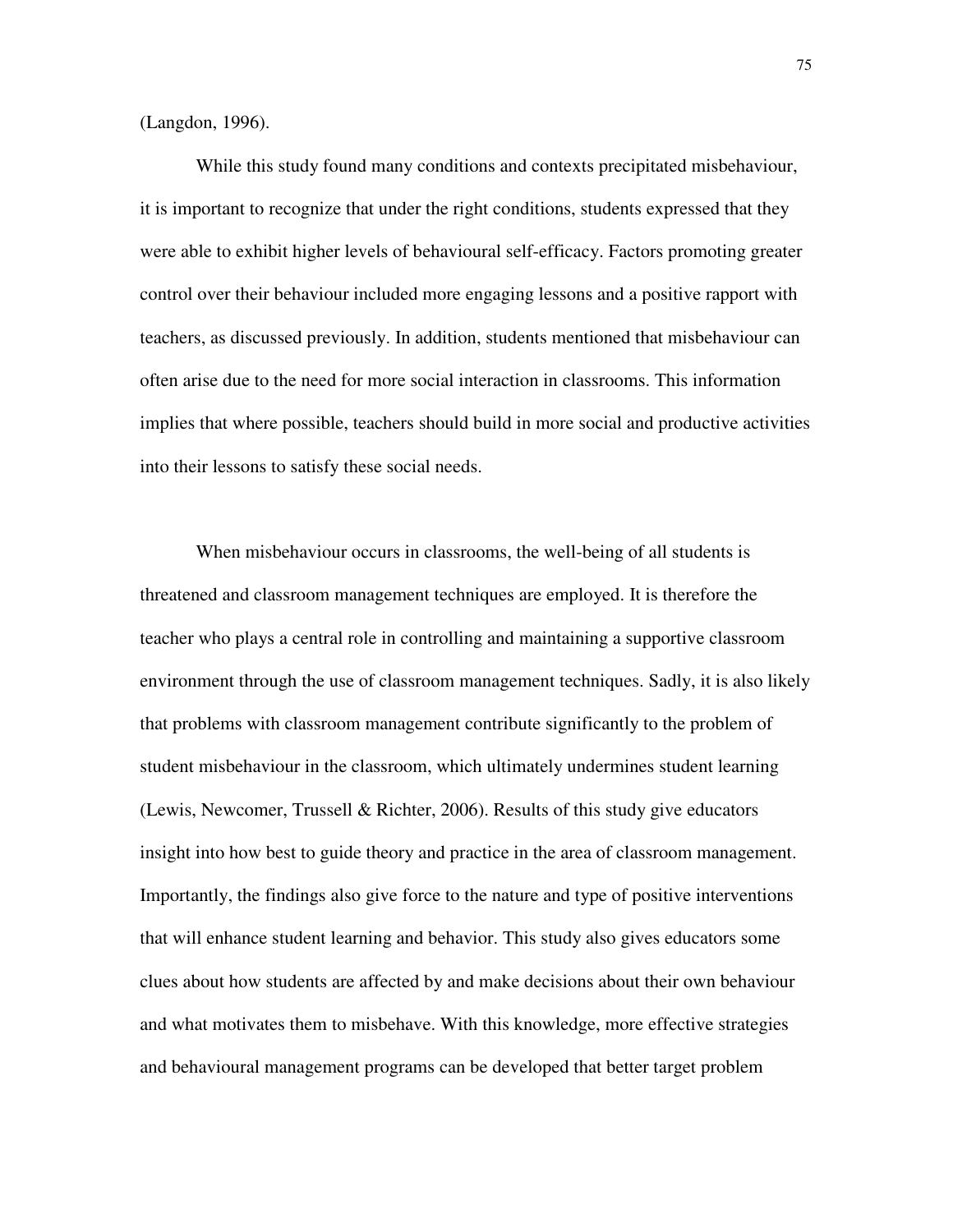behaviour.

#### **References**

- Allen, J. D. (1986). Classroom management: Students' perspectives, goals, and strategies. *American Educational Research Journal*, *23*, 437-459.
- Ashton, P. (1984). Teacher efficacy: A motivational paradigm for effective teacher education. *Journal of Teacher Education*, *35*, 28-32.
- Ajzen, I., & Madden, T. J. (1986). Prediction of goal-directed behavior: Attitudes, intentions, and perceived behavioral control. *Journal of Experimental Social Psychology, 22*, 453–474.
- Bandura, A. (1986). *Social foundations of thought and actions: A social cognitive theory*. Englewood Cliffs, NJ: Prentice-Hall.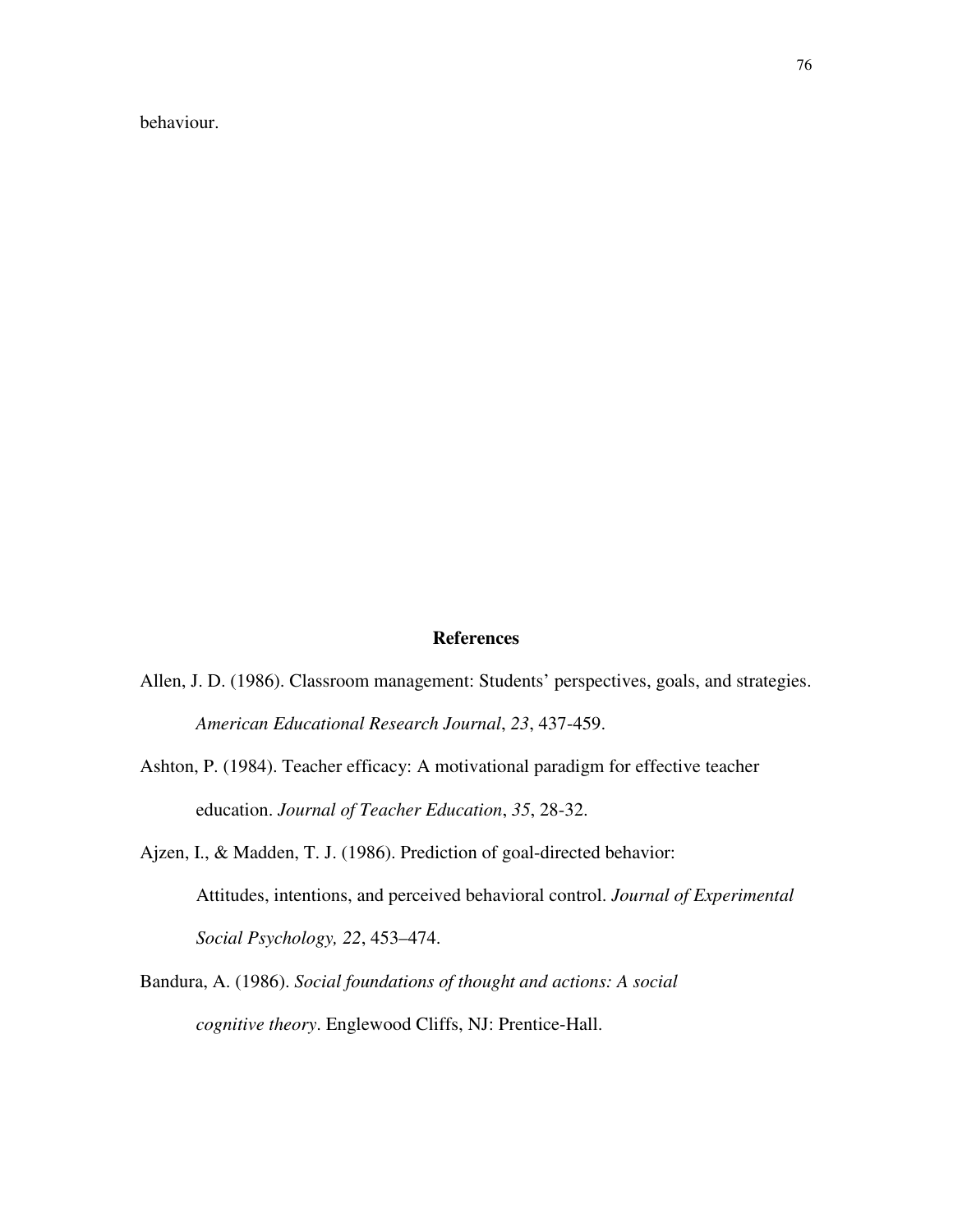- Bandura, A. (1991). Social cognitive theory of self-regulation. *Organizational Behavior and Human Decision Processes*, *50*, 248-287.
- Bandura, A. (1993). Perceived self-efficacy in cognitive development and functioning. *Educational Psychologist*, *28*, 117-148.
- Bradshaw, C.P., Mitchell, M.M. & Leaf, P.J. (2010) Examining the effects of schoolwide positive behavioral interventions and supports on student outcomes. *Journal of Positive Behavior Interventions*, *12*, 133-148.
- Braun, V. & Clarke, V. (2006) Using thematic analysis in psychology. *Qualitative Research in Psychology*, *3*, 77-101.
- Brophy, J., & Evertson, C. M. (1978). Context variables in teaching 1. *Educational Psychologist*, *12*, 310-316.
- Bru, E. (2009). Academic outcomes in school classes with markedly disruptive pupils. *Social Psychology Education*, *12*, 461-479.
- Charles, C.M. (1999). *Building classroom discipline*. New York, NY: Addison Wesley Longman, Inc.
- Crocker, R.K. & Brooker, G.M. (1986). Classroom control and student outcomes in grades 2 and 5. *American Educational Research*, *23*, 1-11.
- De Fraine, B. (2003). *Cognitive and non-cognitive effects of achievement-oriented climate, community-oriented climate, and social composition in classes and schools: Explorations with multilevel models*. Leuven, Belgium: Catholic University Leuven.
- de Kemp, R. A. T., Vermulst, A. A., Finkenauer, C., Scholte, R. H. J., Overbeek, G., Rommes, E. W. M. & Engels, R. C. M. E. (2009). Self-control and early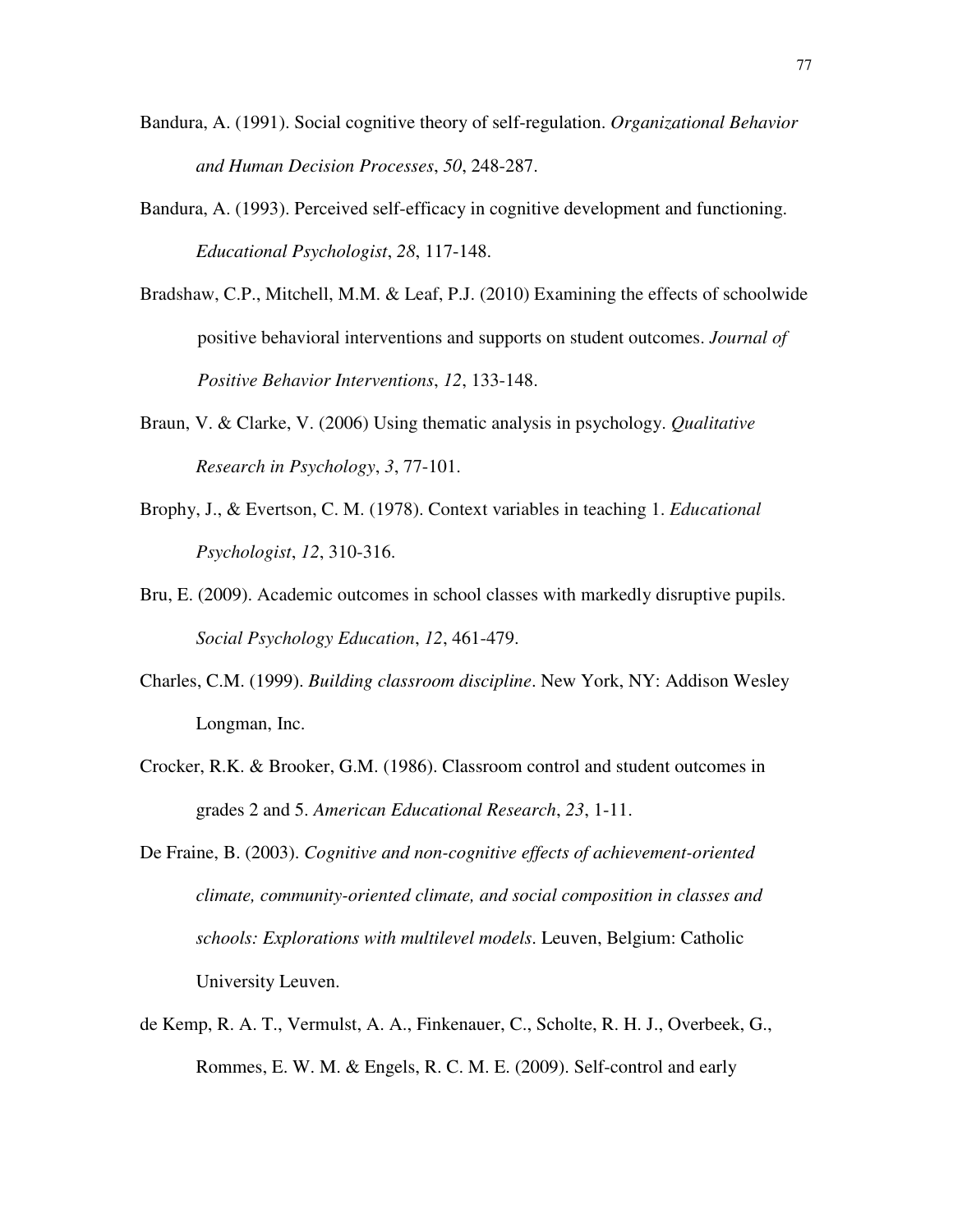adolescent antisocial behavior: A longitudinal analysis. *Journal of Early Adolescenc*e*, 29*, 497-517.

- Eccles. J.S. & Roeser, R.W. (1999). School and community influences on human development. In M.H. Boorstein & M.E. Lamb (Eds.), Developmental Psychology: An Advanced Textbook. Fourth Edition (pp. 503-554). Hillsdale, NJ: Erlbaum.
- Eder, F. (1995). *Das befinden von Kindern und Jugendlichen in der Schule*. Innisbrook: StuedienVerlag.
- Engels, N. A., Aelterman, A., Schepens & Van Petegem, K. (2004). Factors which influence the well-being of pupils in flemish secondary schools. *Educational Studies*, *30*, 127-143.
- Evertson, C. M., & Harris, A. H. (1992). What we know about managing classrooms. *Educational leadership*, *49*(7), 74-78.
- Evertson, C.M. & Weinstein, C.S. (2006). *Handbook of classroom management: Research, practice and contemporary issues.* Mahwah, NJ: Lawrence Erlbaum Associates.
- Ferguson, P. D., & Fraser, B. J. (1998). Changes in learning environment during the transition from primary to secondary school. *Learning Environments Research*, *1*(3), 369-383.
- Fraser, B.J. (1989). Twenty years of classroom climate work: Progress and prospect. *Journal of Curriculum Studies*, *21*, 307-327.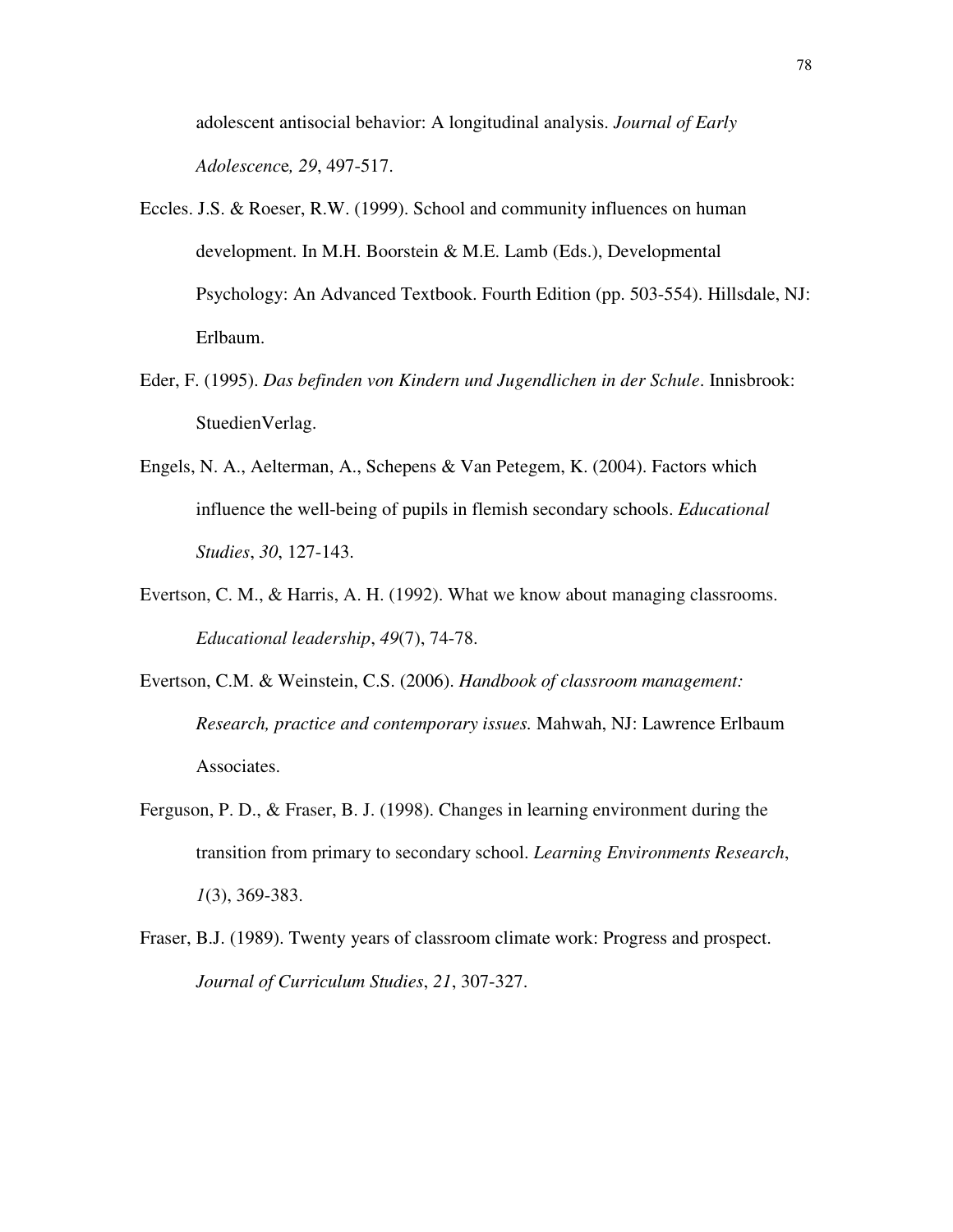- Fraser, B.J. & Fisher, D. L. (1982). Predicting studentsoutcomes from their perceptions of classroom psychosocial environment**.** *American Educational Research Journal*, *19*, 498–518.
- Gilman, R., Furlong, M. & Huebner, E.S. (2009). *Handbook of positive psychology in schools.* New York, NY: Taylor & Francis.
- Grimm, P. (2010) *Wiley international encyclopedia of marketing*. John Wiley & Sons, Ltd.
- Jennings, P.A. & Greenberg, M.T. (2009) The prosocial classroom: Teacher social and emotional competence in relation to student and classroom outcomes. *Review of Educational Research*, *79*, 491-525.
- Kaplan, A. & Maehr M. L. (1999). Achievement goals and student well-being. *Contemporary Educational Psychology*, *24*, 330–358.
- Kasen, S., Johnson, J. & Cohen, P. (1990). The impact of school emotional climate on student psychopathology. *Journal of Abnormal Child Psychology*, *18*, 165-177.
- Langdon, C.A. (1996). The third phi delta kappa poll of teachers' attitudes toward public schools. *Phi Delta Kappan*, *78*, 244-250.
- Lederman, L. C. (1990). Assessing educational effectiveness: The focus group interview as a technique for data collection 1. *Communication Education*, *39*(2), 117-127.
- Lewis, T.J., Newcomer, L.L. Trussell, R. & Richter, M. (2006). Schoolwide positive behavior support: Building systems to develop and maintain appropriate social behavior. In C.M. Evertson & C.S. Weinstein (Eds.), *Handbook of classroom management: Research, practice and contemporary issues* (pp.833-854). Mahwah, NJ: Lawrence Erlbaum Associates.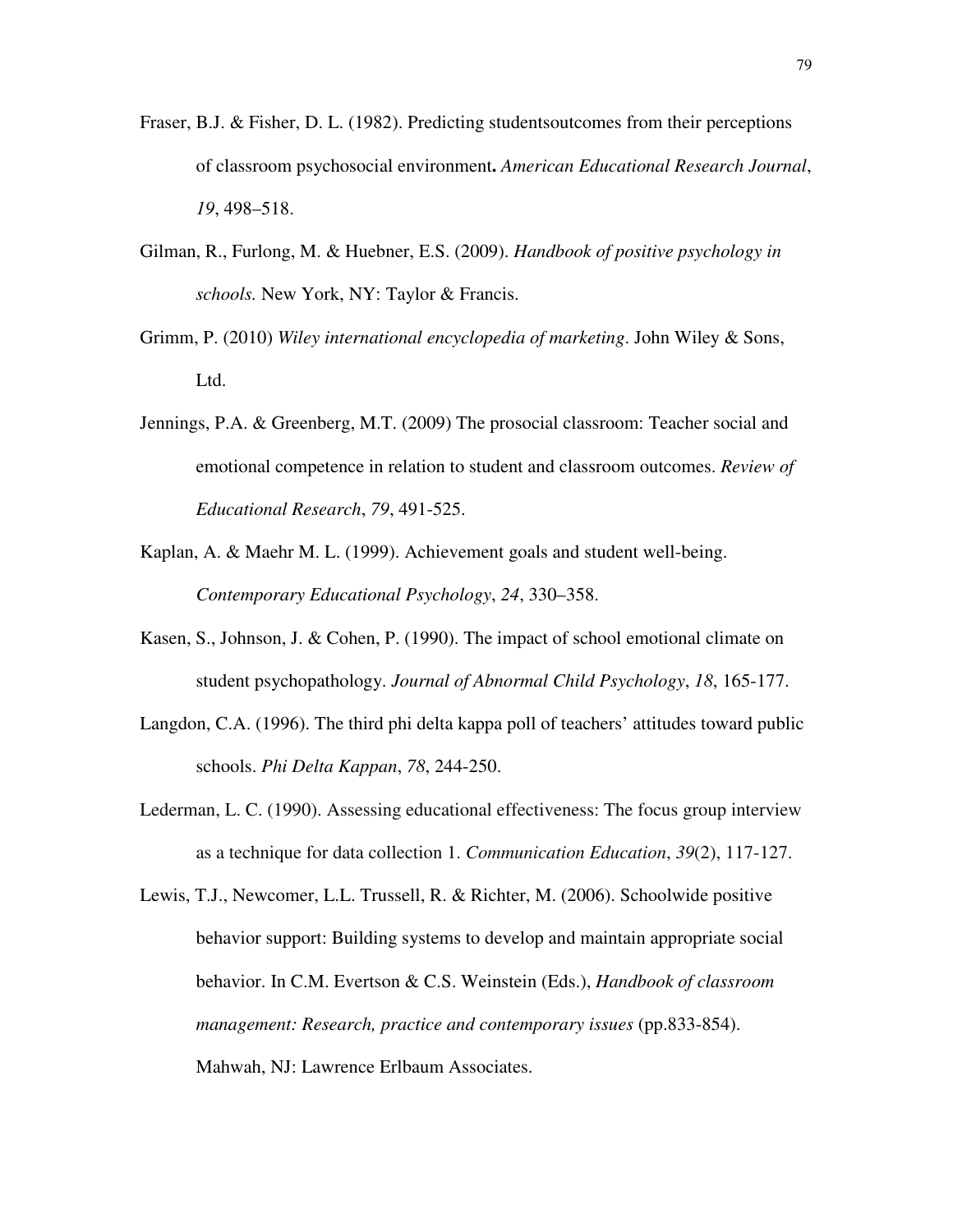- MacAulay, D.J. (1990). Classroom environment: A literature review. *Educational Psychology*, *10*, 239-253.
- Miroslaw, P., Bielak, J., Mystkowska-Wiertelak, A. (2014) Classroom-oriented research: achievements and challenges. Heidelberg, Switzerland : Springer International Publishing.
- Muijs, D. (2011). *Doing quantitative research in education second edition*. London: Sage Publications Ltd.
- Mullis, R. L., Rathge, R. & Mullis, A. K. (2003). Predictors of academic performance during early adolescence: A contextual view. *International Journal of Behavioral Development*, *26*, 541-548.
- Myers, C.L. & Holland, K.L. (2000). Classroom behavioural interventions: Do teachers consider the function of behavior? *Psychology in the Schools*, *37*, 271-280.
- Nelson, J.D., Lott, L. & Glenn, H.S. (2000) *Positive discipline in the classroom: Developing mutual respect, cooperation, and responsibility in your classroom (3rd edition)*. New York, NY: Three Rivers Press.
- Nevo, B. (1985) Face validity revisited. *Journal of Educational Measurement*, *22*, 287- 293.
- Osher, D., Sprague, J., Weissberg, R. P., Axelrod, J., Keenan, S., Kendziora, K., et al. (2007). A comprehensive approach to promoting social, emotional, and academic growth in contemporary schools. In A. Thomas & J. Grimes (Eds.), *Best practices in school psychology* (Vol. 5, 5th ed., pp. 1263–1278). Bethesda, MD: National Association of School Psychologists.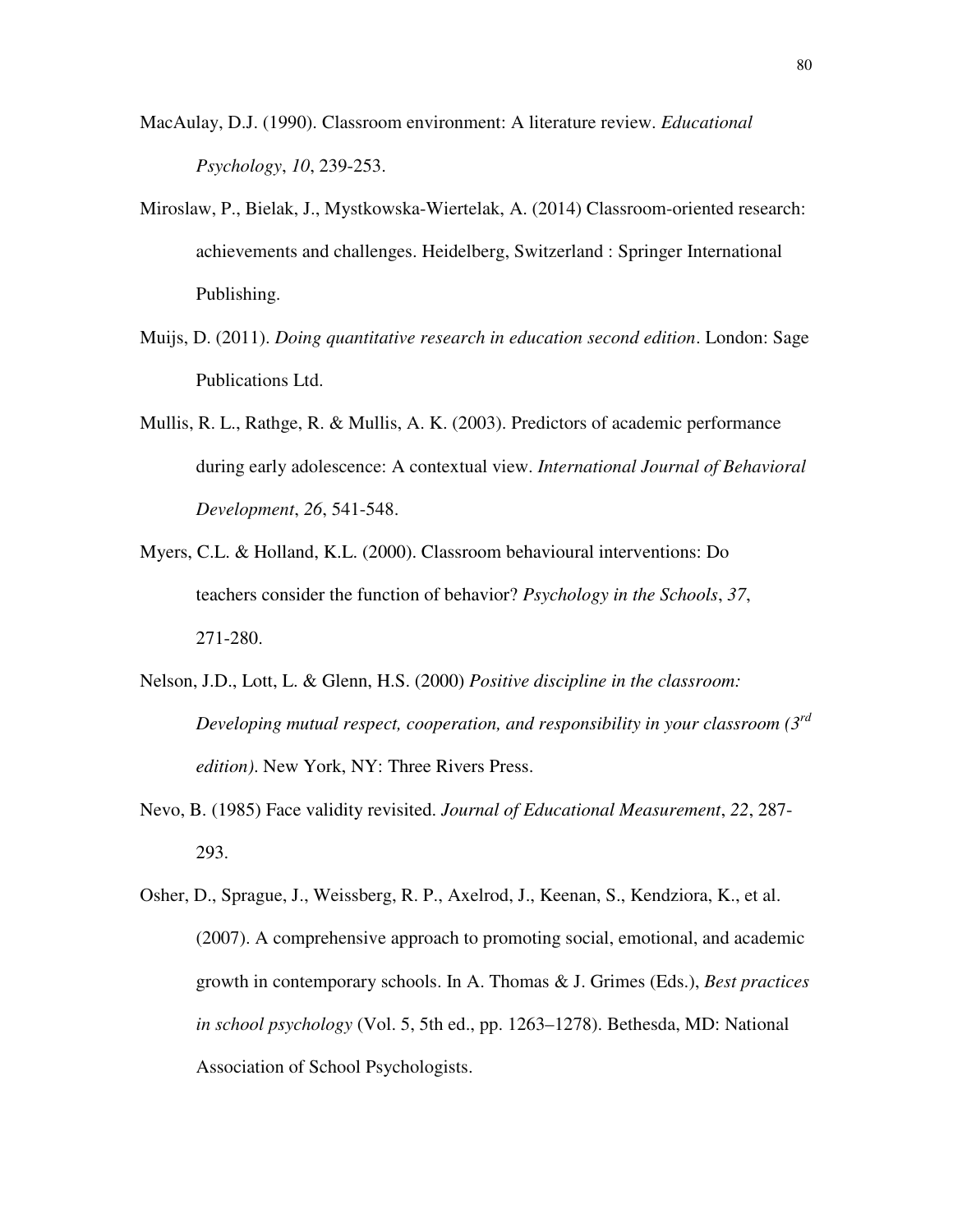- Patrick, H., Kaplan, A. & Ryan, A. M. (2007). Early adolescents' perceptions of the classroom environment, motivational *beliefs*, and engagement. *Journal of Educational Psychology*, *99*, 83-98.
- Perry, B., Donovan, M. P., Kelsey, L. J., Paterson, J., Statkiewicz, W., & Allen, R. D. (1986). Two schemes of intellectual development: A comparison of development as defined by William Perry and Jean Piaget. *Journal of Research in Science Teaching*, *23*, 73-83.
- Pittman, K. (1992). Let's make youth work a field. *Youth Today*, *1*, 27.
- Rogers, C. & Freiberg, H.J. (1994). *Freedom to learn, 3rd edition*. Columbus, OH: Merrill.
- Samdal, O.,Wold B. & Bronis M. (1999). Relationship between students perceptions of school environment, their satisfaction with school and perceived academic achievement: An international study**.** *School Effectiveness and School Improvemen*t, *10*, 296–320.
- Schunk, D. H. (1984). Self-efficacy perspective on achievement behavior. *Educational Psychologist*, *19*, 48-58.
- Seal, D. W., Bogart, L. M., Ehrhardt, A. A. (1998). Small group dymanics: the utility of focus group discussions as a research method. *Group Dynamics: Theory, Research, and Practice*, *2*, 253-266.
- Seidman, A. (2005). The learning killer: Disruptive student behavior in the classroom. *Reading Improvement*, *42*, 40.
- Supaporn, S. (2000). High school students' perspectives about misbehavior. *Physical Educator*, *57*, 124–135.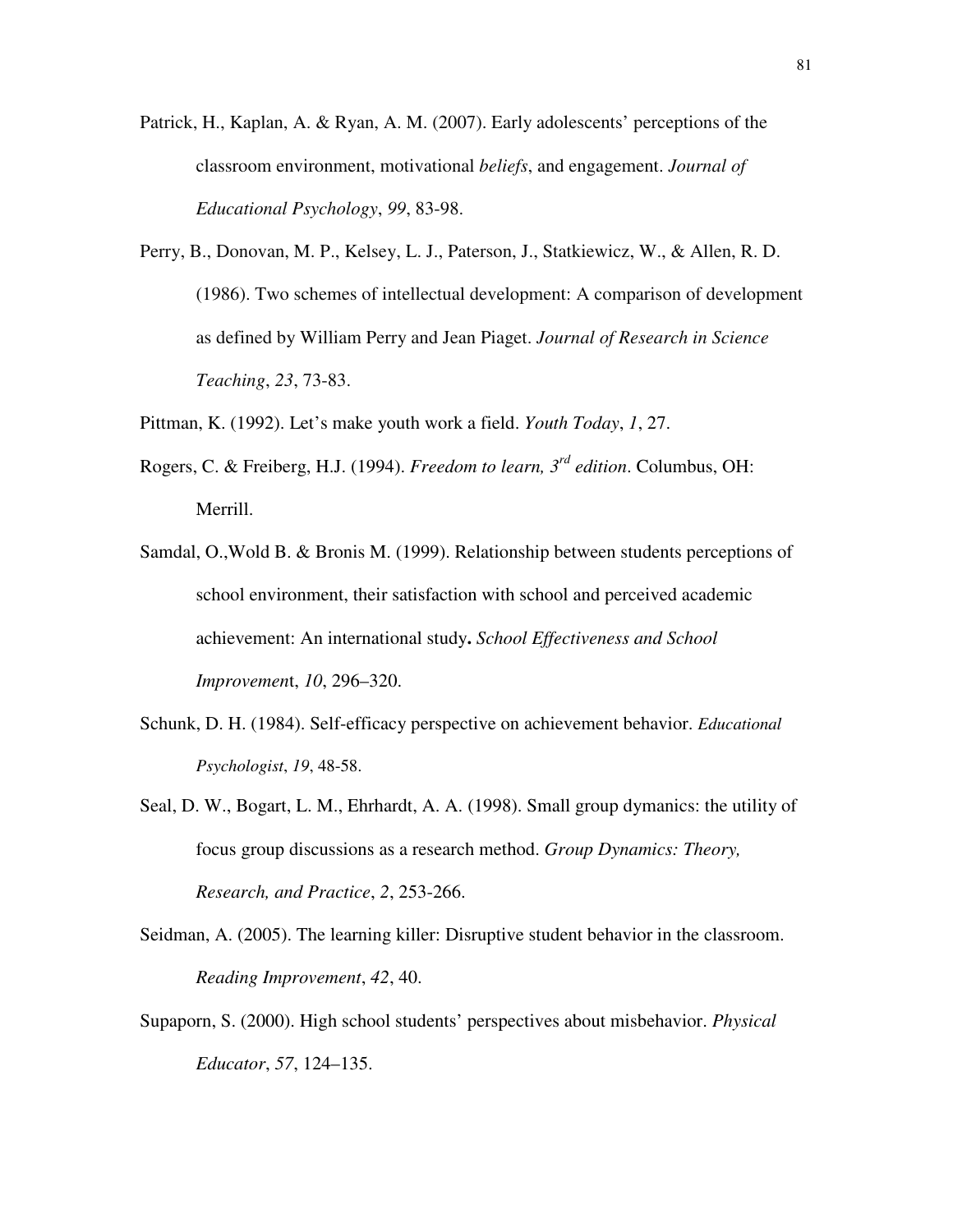- Travis, F. (1998). Cortical and cognitive development in 4th, 8th and 12th grade students: The contribution of speed of processing and executive functioning to cognitive development. *Biological Psychology*, *48*, 37-56.
- van Damme, J., de Fraine, B., van Landeghem, G., Opdenakker, M.C. & Onghena, P. (2002). A new study on educational effectiveness in secondary schools in flanders: An introduction. *School Effectiveness and School Improvement*, *13*, 383–397.
- Van Petegem, K., Aelterman, A., Rosseel, Y. & Creemers, B. (2007). Student perception as moderator for student wellbeing. *Social Indicators Research*, *83*, 447-463.
- Van Petegem, K., Aelterman, A., Van Keer, H. & Rosseel, Y. (2008). The influence on student characteristics and interpersonal teacher behaviour in the classroom on student's wellbeing. *Social Indicators Research*, *85*, 279-291.
- Walberg, H. J., House, E. R., & Steele, J. M. (1973). Grade level, cognition, and affect: A cross-section of classroom perceptions. *Journal of educational psychology*, *64*, 142.
- Welch, W. W. (1979). Curricular and longitudinal effects on learning environments. *Educational environments and effects: Evaluation, policy and productivity*, 167-179.

Wigfield, A., Eccles, J. S., Mac Iver, D., Reuman, D. A., & Midgley, C. (1991). Transitions during early adolescence: Changes in children's domain-specific self-perceptions and general self-esteem across the transition to junior high school. *Developmental Psychology*, *27*(4), 552.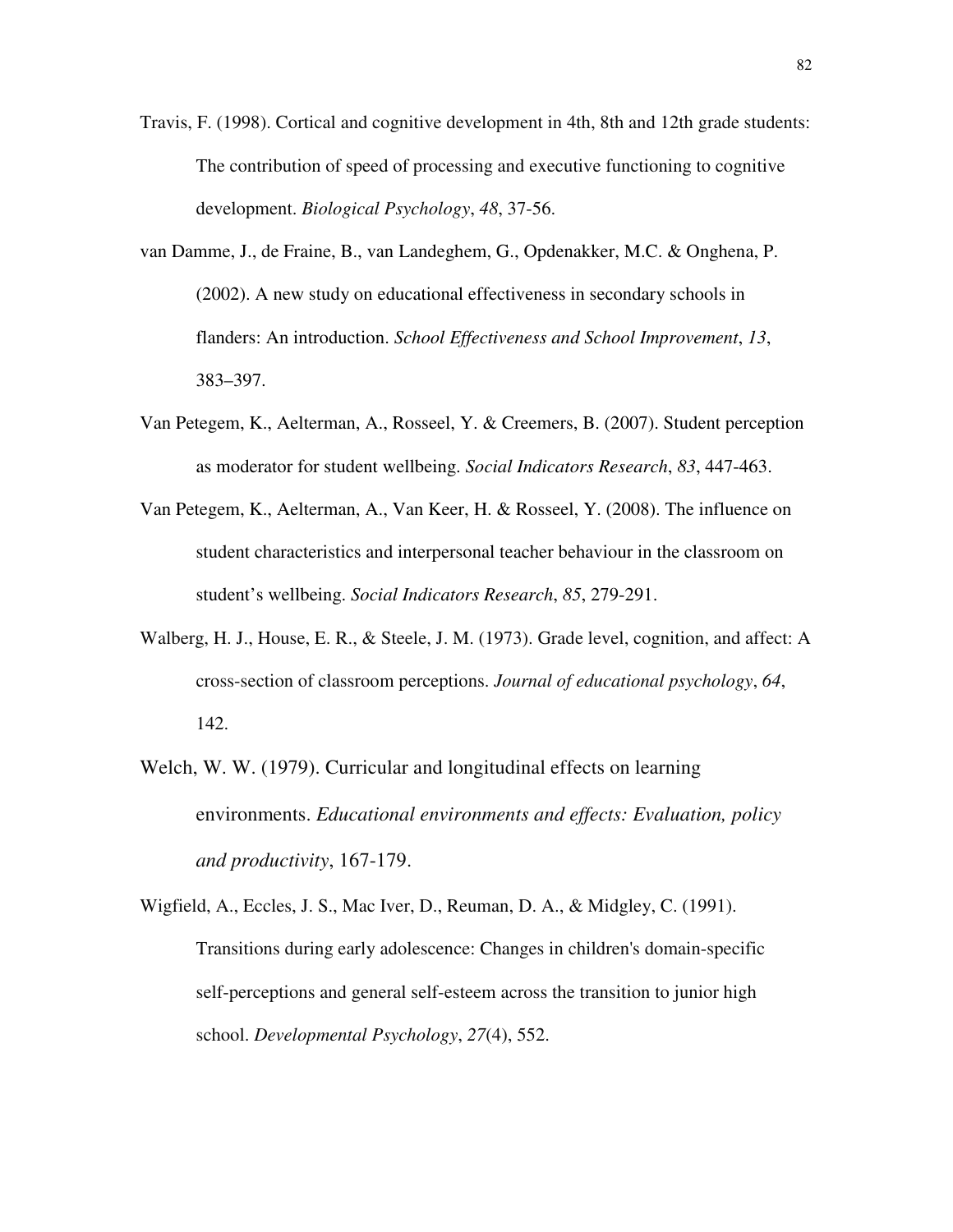Zeidner, M. (1988). The relative severity of common classroom management strategies:

The student's perspective. *British Journal of Educational Psychology*, *58*, 69–77.

## **Appendices**

Appendix A: Letter of Information

*Student Perspectives of Misbehaviour*  LETTER OF INFORMATION For Students & Parents

Dear Student & Parents,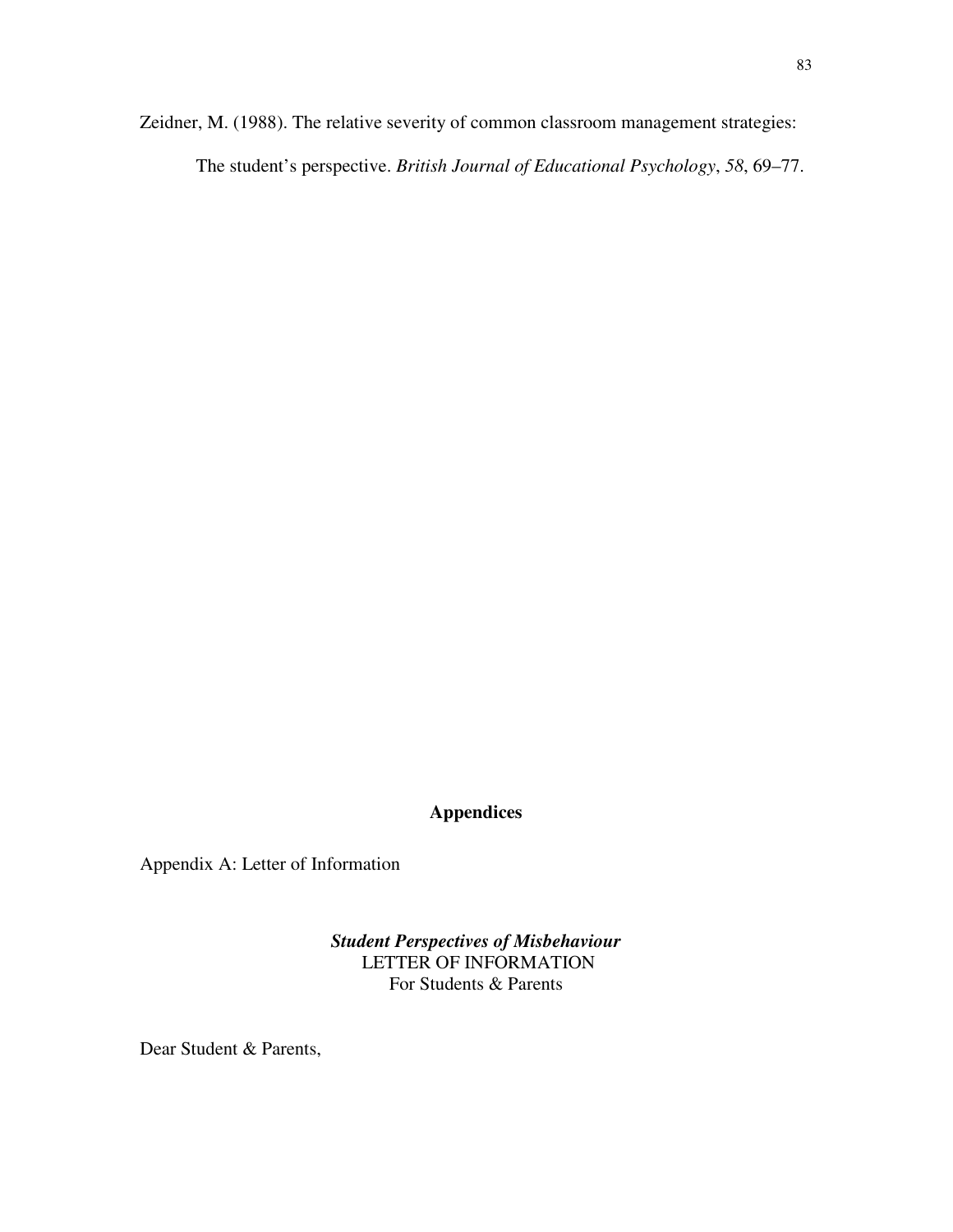My name is Katie Knowlton and I am a Master's student at the Faculty of Education at The University of Western Ontario. I will be doing some research in your school about students' perspectives of misbehaviour in their classroom. I am inviting everyone in your class to participate.

If you agree to participate in my research, you will be asked to fill out a questionnaire that will take a total of about 15 minutes. The questionnaire will be completed with the other students in your class. You may also be asked to participate in small group discussion with three other students in your grade that will take an additional 20-30 minutes. This focus group will take place during school hours and will provide an opportunity for you and the other students to discuss, in detail, the questions addressed in the questionnaire. I will be audio taping these discussions for analysis of the responses. If you agree to participate in the focus group discussion, your participation will be audio recorded and your contributions may be quoted in reports of the research but you will not be identified with the quotations. If you choose not participate in the focus group discussion, you can still participate in the research questionnaire.

Please do not put your name on the questionnaires . All the information you give me will be used for research purposes only. Neither your name nor any information, which could identify you, your school, or your teachers will be made public in any way. All information collected for the study will be kept confidential in a locked cabinet in my office.

There are no known risks to you if you participate in this project and your involvement is completely voluntary. You may refuse to participate, refuse to answer any questions, or withdraw from the study at any time with no effect on your marks in school.

This letter is yours to keep for future reference.

Thank you,

Katie Knowlton Master's Student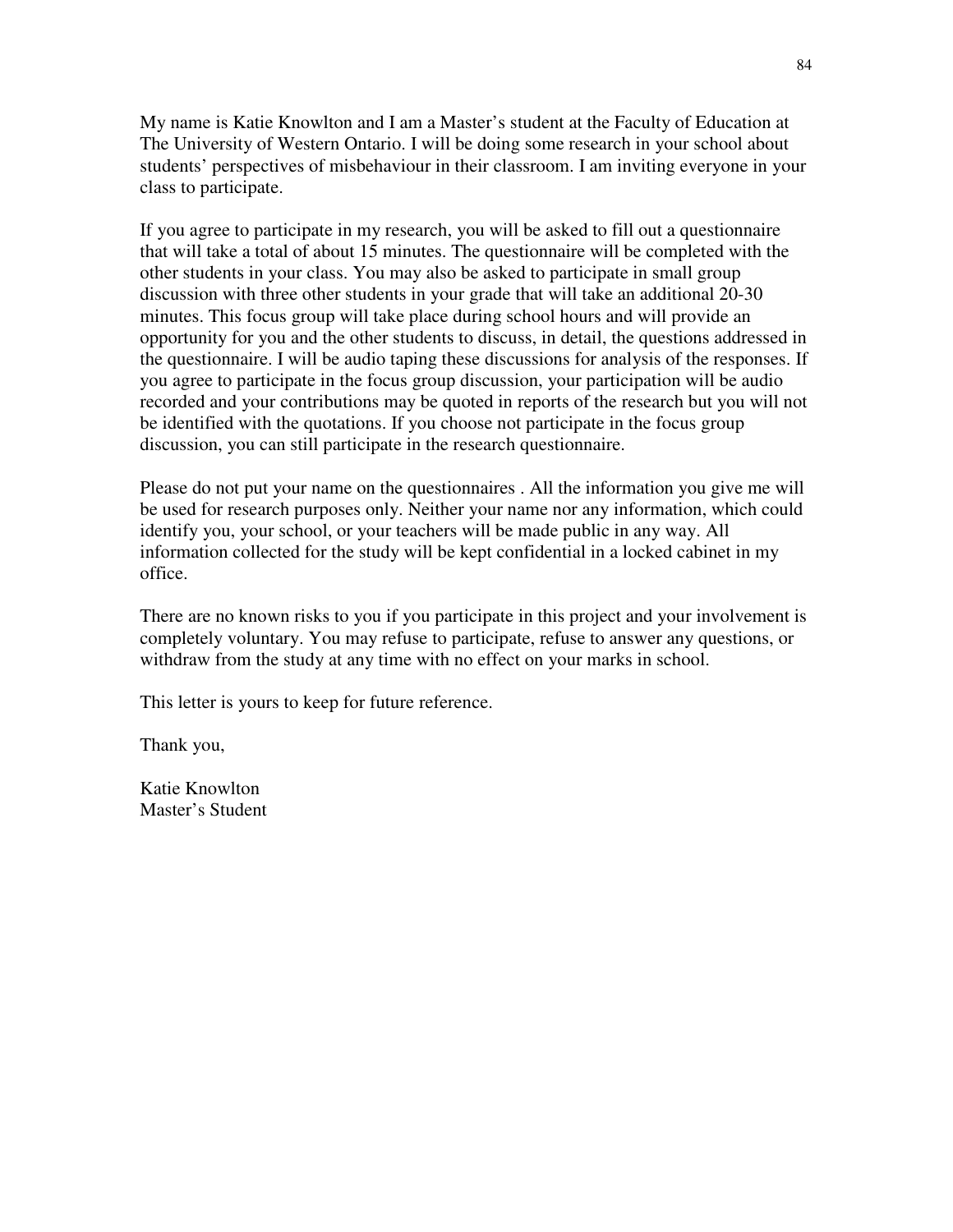Appendix B: Consent Form

# **Student Perspectives of Misbehaviour**

*Katie Knowlton* 

# CONSENT FORM FOR STUDENTS & PARENTS

*I have read the Letter of Information and have had the nature of the study explained to me and I agree that my child may participate. All questions have been answered to my satisfaction.* 

**\_\_\_\_\_\_\_Please initial if you agree that your child may take part in the focus group discussion.**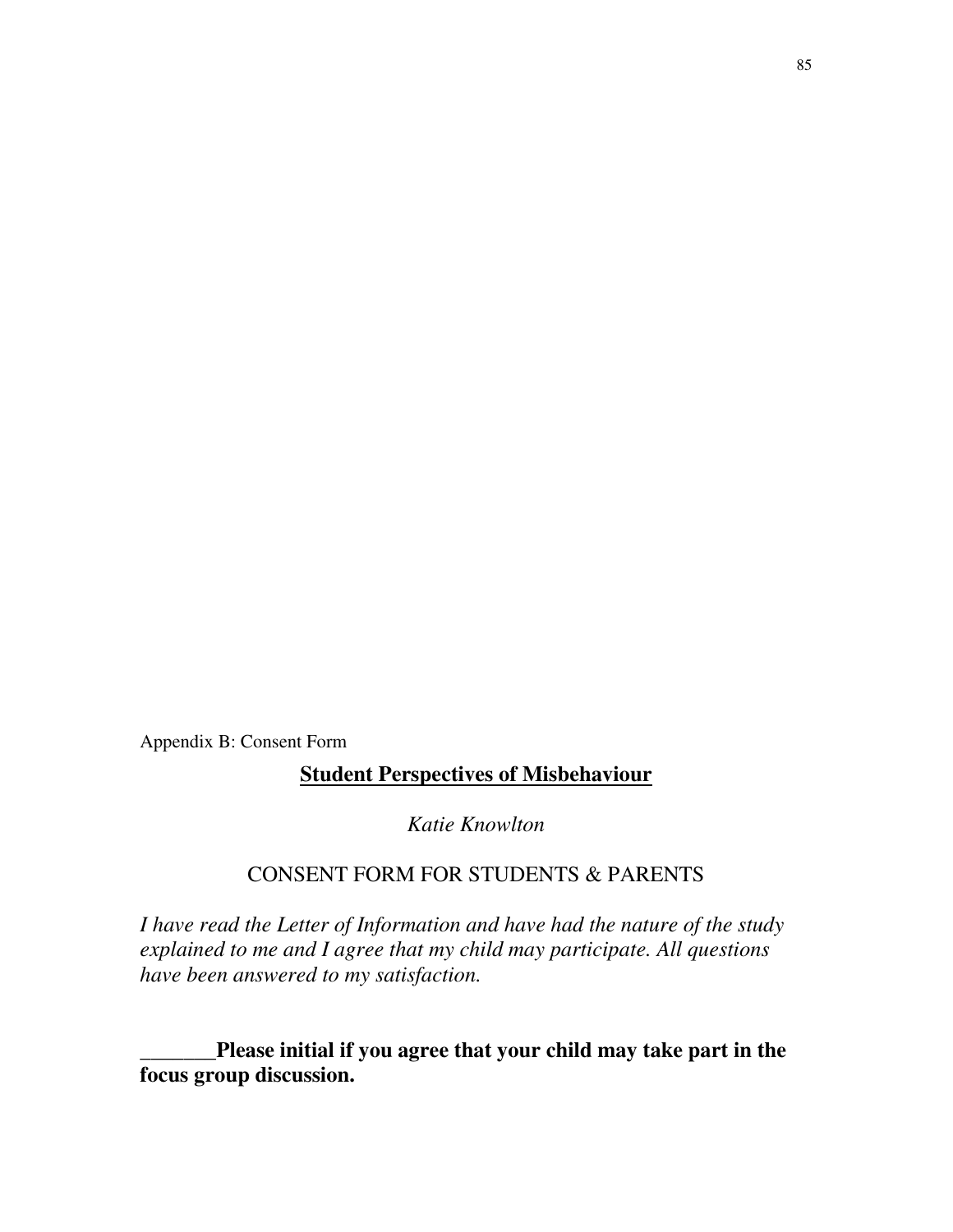Name of student (please print):

Signature of Student: 

Name of Parent/Guardian (please print):

Signature: Date:

Appendix C: Student Misbehaviour Questionnaire

## **Student Misbehaviour Questionnaire**

### *Psychological Security:*

| 1. Does misbehaviour make you feel unsafe in your classroom? YES NO |  |  |
|---------------------------------------------------------------------|--|--|
|---------------------------------------------------------------------|--|--|

- 2. Does misbehaviour make your feel unsafe in your school? **YES NO**
- 3. Circle the word that best describes how you feel when students misbehave.

| Angry | Annoyed | ∑alm | Nervous | Sad | <b>Happy</b> |
|-------|---------|------|---------|-----|--------------|
|       |         |      |         |     |              |

4. Circle the word that best describes how you feel when another student gets picked on.

| Angry | Annoved | <b>Calm</b> | <b>Nervous</b> | Sad | <b>Happy</b> |
|-------|---------|-------------|----------------|-----|--------------|
|       |         |             |                |     |              |

5. Circle the word that best describes how you feel when you get picked on.

| Angry | Annoyed | <b>Calm</b> | Nervous | Sad | <b>Happy</b> |
|-------|---------|-------------|---------|-----|--------------|
|       |         |             |         |     |              |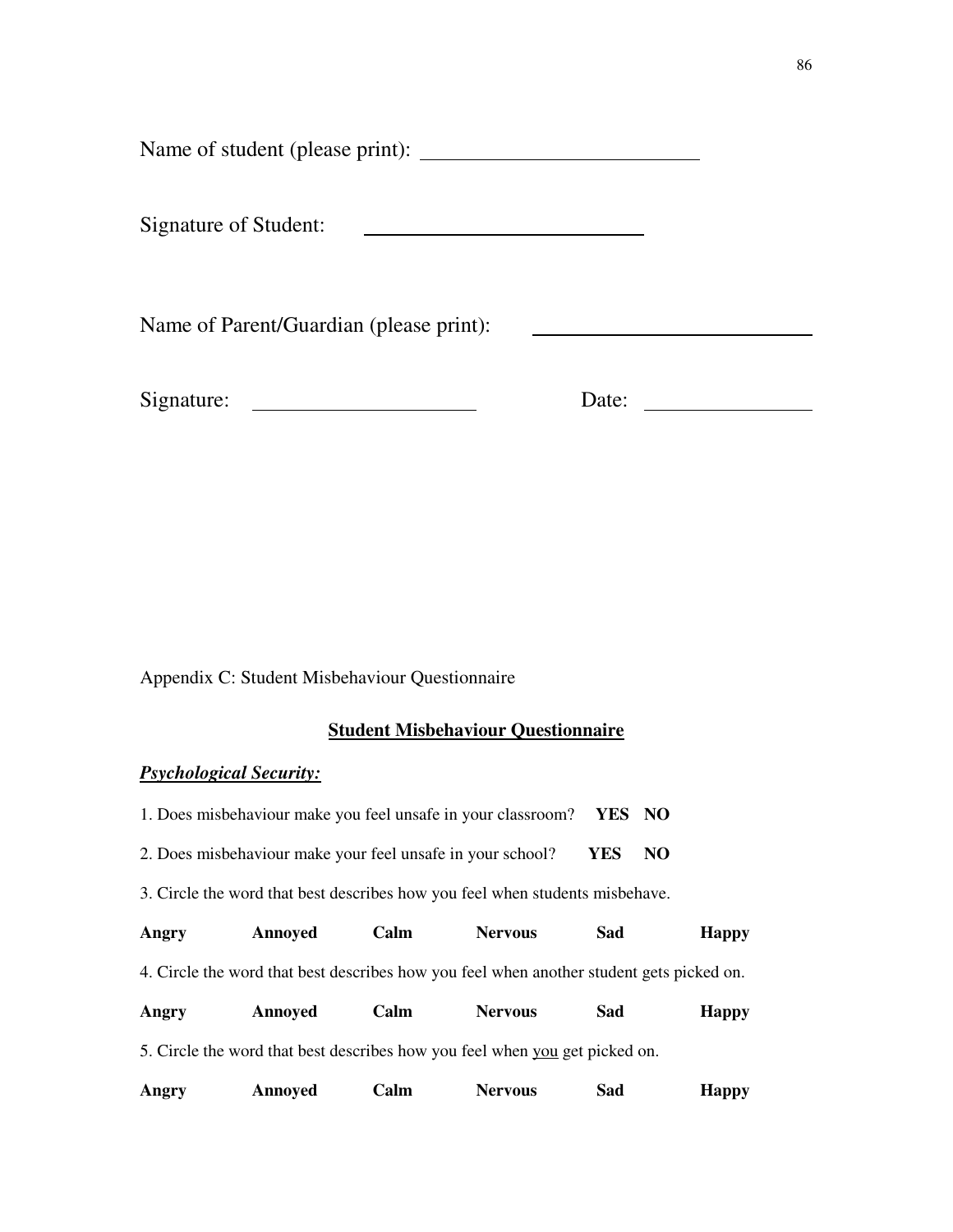6. Do you think you would get more work done if there was less misbehaviour in your classes?**YES** NO

7. Do you think students would like school more if there was less misbehaviour in the school?<br>**YES** NO  $YES$ 

## *Behavioural Self-efficacy:*

Circle the word that best describes the following statements:

1. I can behave well in school if I try hard enough.

| <b>Never True</b>                                              | <b>Sometimes True</b>                                                       | <b>Mostly True</b> | <b>Always True</b> |  |
|----------------------------------------------------------------|-----------------------------------------------------------------------------|--------------------|--------------------|--|
|                                                                | 2. It is easy for me to behave well in school.                              |                    |                    |  |
| <b>Never True</b>                                              | <b>Sometimes True</b>                                                       | <b>Mostly True</b> | <b>Always True</b> |  |
|                                                                | 3. I can control my behaviour even when I feel upset and want to misbehave. |                    |                    |  |
| <b>Never True</b>                                              | <b>Sometimes True</b>                                                       | <b>Mostly True</b> | <b>Always True</b> |  |
| 4. I misbehave in school on purpose.                           |                                                                             |                    |                    |  |
| <b>Never True</b>                                              | <b>Sometimes True</b>                                                       | <b>Mostly True</b> | <b>Always True</b> |  |
| 5. I would get more work done if I behaved better in school.   |                                                                             |                    |                    |  |
| <b>Never True</b>                                              | <b>Sometimes True</b>                                                       | <b>Mostly True</b> | <b>Always True</b> |  |
| 6. My classmates have a large effect on how I behave in class. |                                                                             |                    |                    |  |
| <b>Never True</b>                                              | <b>Sometimes True</b>                                                       | <b>Mostly True</b> | <b>Always True</b> |  |
|                                                                | 7. My teacher has a large effect on how I behave in class.                  |                    |                    |  |
| <b>Never True</b>                                              | <b>Sometimes True</b>                                                       | <b>Mostly True</b> | <b>Always True</b> |  |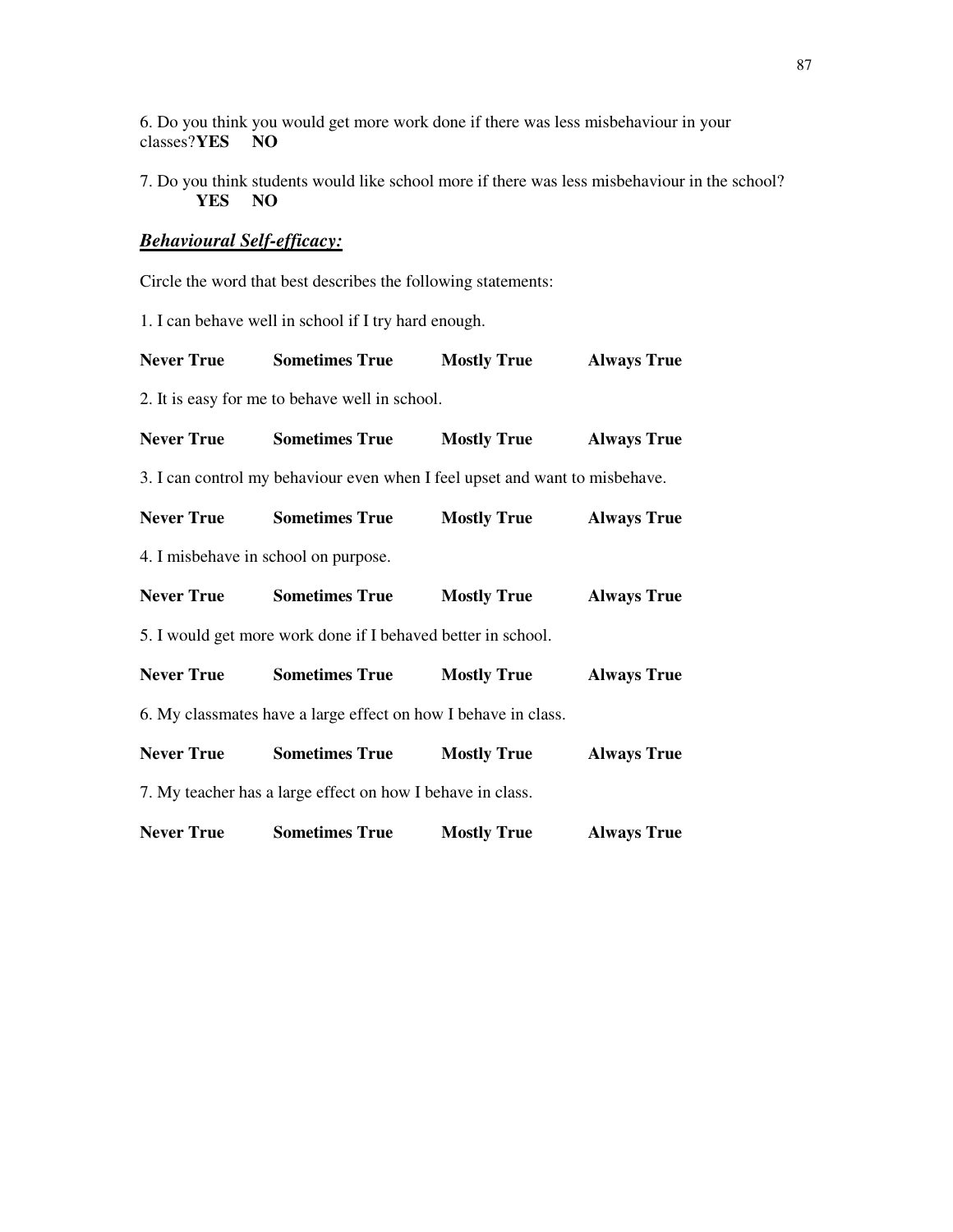Appendix D: Focus group discussion script for students in grades 5-12.

#### **Student Perspectives of Misbehaviour**

#### **Interview Guide**

#### **1. Welcome:**

 a. Thank you for taking the time to join the discussion group on student's perspectives of misbehaviour. My name is Katie Knowlton.

#### **2. Guidelines:**

 a. Before we begin, let me suggest some ways in which the discussion will go smoothly. You will be audio-taped because we don't want to miss any of your comments. Be sure to speak loudly enough and only one at a time. We will use your first names here today, but in my report, your names will not be used so that no one will know who made the comments. So please speak your name before you add to the discussion.

 b. My role is to ask questions and listen. I won't be participating in the conversation, but I want you to feel free to speak with one another. I will be asking about 14 questions and I'll be moving the discussion from one question to the next. We will be done in about 30-40 minutes. It is important that I hear from everyone because each of you has had different experiences when misbehaviour has happened in your classroom.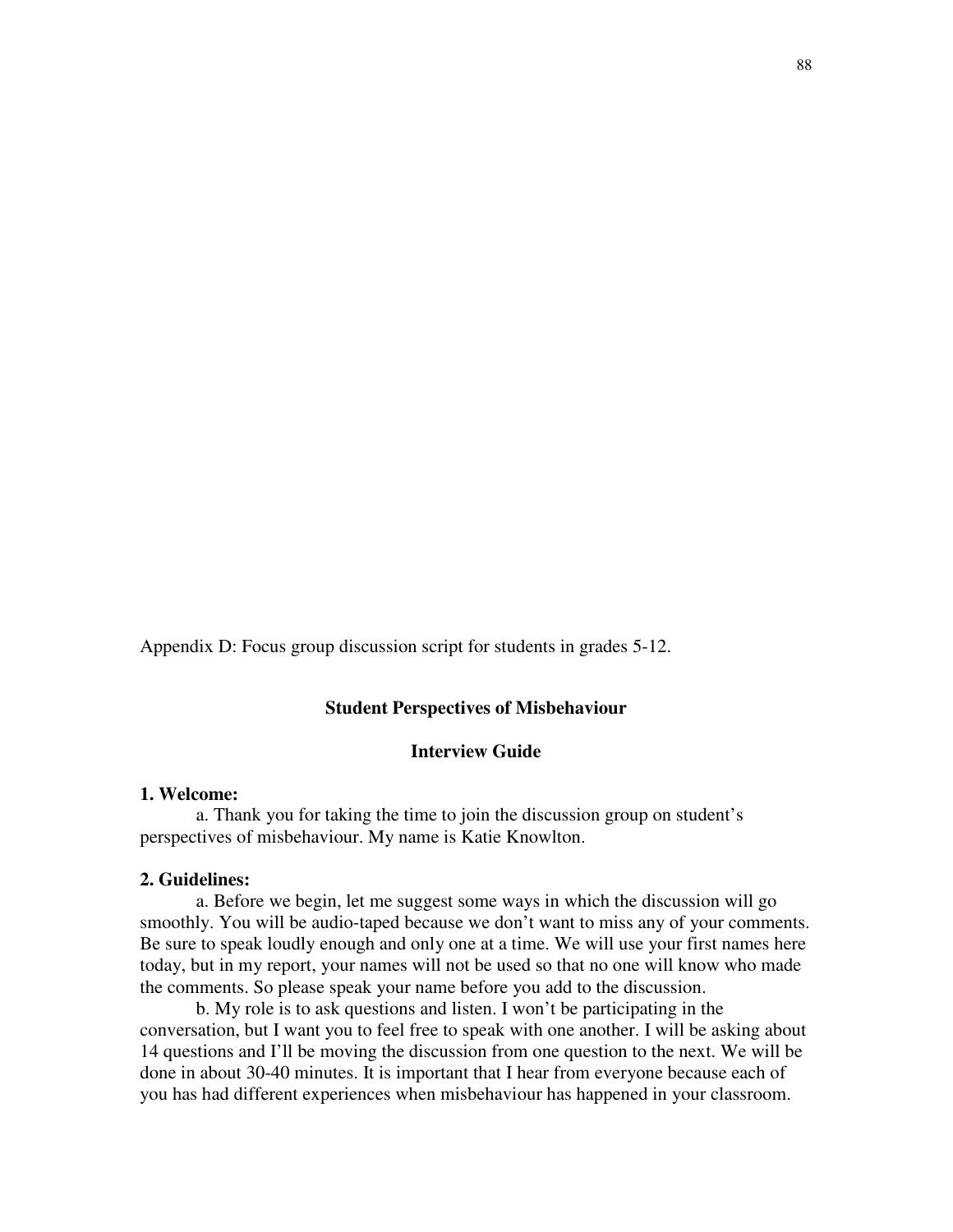So, if one of you is sharing a lot, I may ask if others have something to share as well. And if you aren't saying too much, I may ask you if you have something to add. Please be respectful to those sharing their thoughts and opinions by remaining quiet and take turns contributing to the discussion. I've placed name cards on the table in front of you to help us remember each other's names.

#### **3. Getting to Know You: (Approx. 5 minutes)**

Let's find out some more about each of you by going around the table. Please state your name, and your grade.

#### **4. Overview of Topic:**

 a. I'd like to hear how misbehaviour affects you in your classrooms and how good you are at controlling your own behaviour.

 b. Here is what we mean by misbehaviour: it is behaviors that are considered inappropriate for the setting or situation in which it occurs. Some examples are talking out in class, yawning loudly or texting on your cell phone.

 c. Today we will be discussing how misbehaviour by other students affects your learning and well-being in the classroom. We will also discuss your ability to control your own behaviour in the classroom. Please feel free to say what you like, even if it is different from another person's point of view.

#### **5. Key Questions:**

#### *A) Psychological Security:*

1. Does misbehaviour make you feel unsafe in your classroom? **Probe:** Why do you feel this way?

2. Does misbehaviour make your feel unsafe in your school?

**Probe:** Why do you feel this way?

**Probe:** Is there a difference about how misbehaviour makes you feel in your classroom versus your school?

3. Which word best describes how you feel when students misbehave.

Angry, Annoyed, Calm, Nervous, Sad or Happy?

**Probe:** Why do you feel this way? **Probe:** Are their any other feelings you have other than the ones mentioned?

4. Which word that best describes how you feel when another student gets picked on. Angry, Annoyed, Calm, Nervous, Sad or Happy?

**Probe:** Why do you feel this way?

**Probe:** Are their any other feelings you have other than the ones mentioned?

5. Circle the word that best describes how you feel when you get picked on. Angry, Annoyed, Calm, Nervous, Sad or Happy?

**Probe:** Why do you feel this way?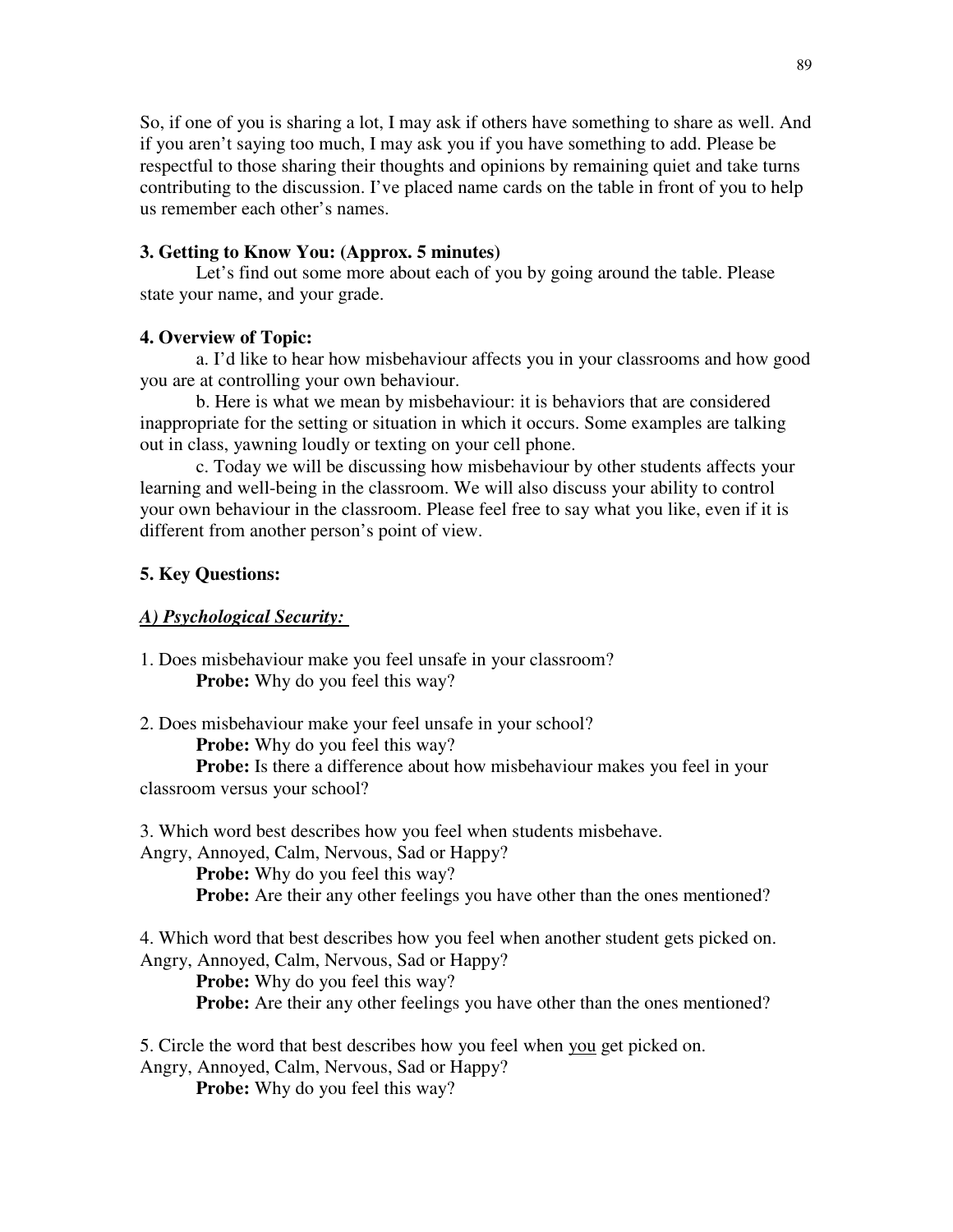**Probe:** Are their any other feelings you have other than the ones mentioned?

6. Do you think you would get more work done if there was less misbehaviour in your classes?

**Probe:** Why do you feel this way?

**Probe:** Can you get work done when others are misbehaving?

7. Do you think students would like school more if there was less misbehaviour in the school?

**Probe:** Why or why not?

**Probe:** Is your enjoyment of school affected by the behaviour of students around you?

**B) Behavioural Self-efficacy:**

1. Can you behave well in school if you try hard enough?

**Probe:** Why do you feel that way? **Probe:** Why would you choose not to try hard enough? **Probe:** Why do you try to behave in school? \***Probe:** Is it easy to behave well in school?

3. Can you control your own behaviour even when you feel upset and want to act out or misbehave?

**Probe:** Why do you feel this way? **Probe:** How do you do this? **Probe:** In which situations would you not be able to control your behaviour? **Probe:** In which situations can you easily control your behaviour?

- 4. Do you ever misbehave in school on purpose? **Probe:** Why or why not?
- 5. Do you think you would get more work done if you behaved better in school? **Probe:** Why or why not?
- 6. Do your classmates have a large effect on how you behave in class?
- 7. Does your teacher have a large effect on how you behave in class?

#### **6. Summary:**

1. Is there anything that I should have talked about and didn't? **Probe:** Did we miss anything?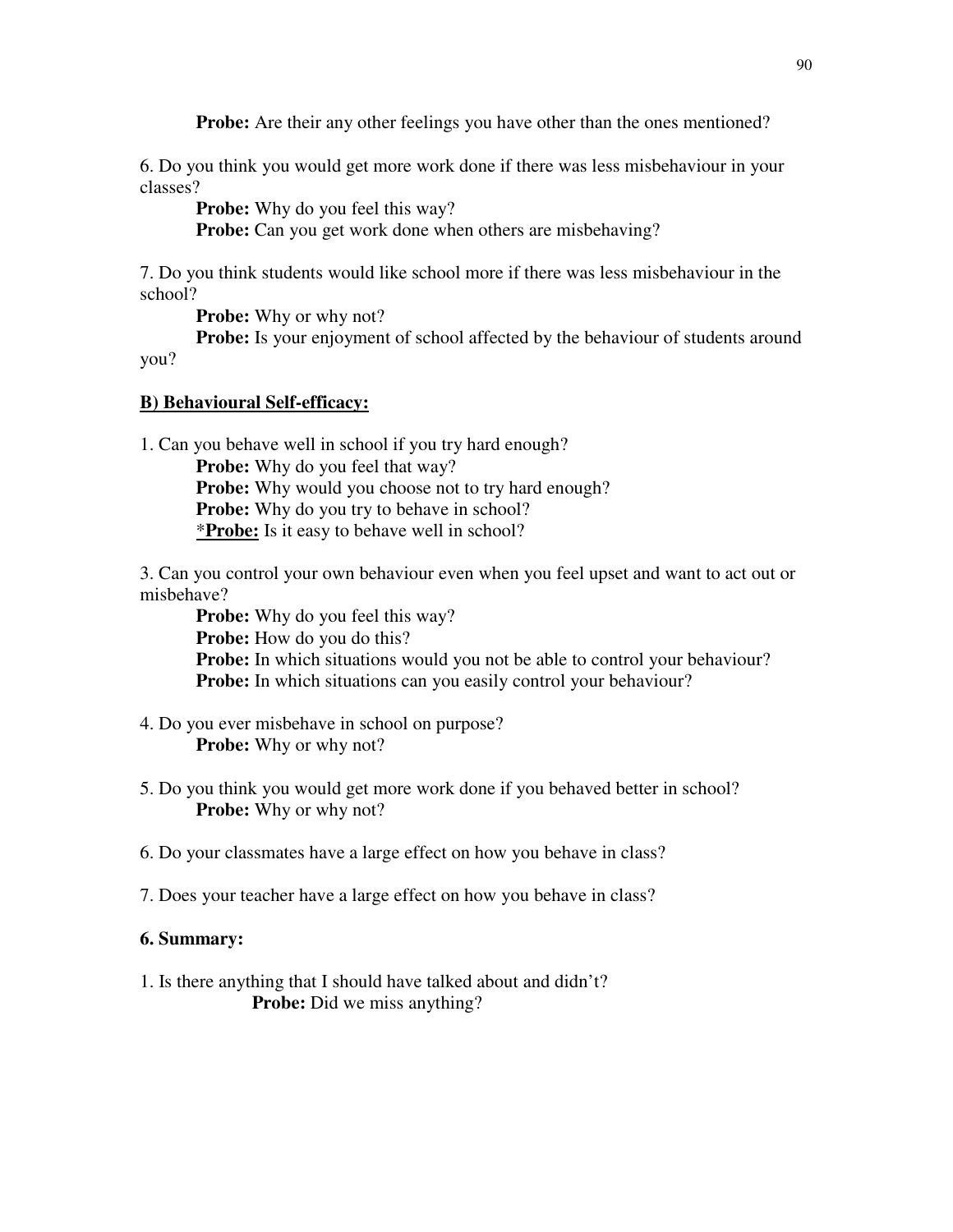Appendix E: Focus group discussion script for students in grades 3 and 4.

### **Student Perspectives of Misbehaviour**

### **Interview Guide**

#### **1. Welcome:**

 a. Thank you for taking the time to join the discussion group on student's perspectives of misbehaviour. My name is \_\_\_\_\_\_\_\_\_\_\_\_\_.

#### **2. Guidelines:**

 a. Before we begin, let me explain some points that will help with this discussion. You will be audio-taped because we don't want to miss any of your comments so make sure your speak loudly enough and only one at a time. We will use your first names here today, but in my report, your names will not be used so that no one will know who made the comments.

 b. My role is to ask questions and listen. I won't be talking in the conversation; you can talk with each other. I am going to ask about 6-8 questions and I will tell you when we are going to talk about a different question. We will be done in about 30 minutes. It is important that I hear from everyone because each of you has had different experiences when misbehaviour has happened in your classroom. So, if one of you is sharing a lot, I may ask if others have something to share as well. And if you aren't saying too much, I may ask you if you have something to talk about. Please be respectful to those sharing their thoughts and opinions by being quiet and take turns answering the questions. I've put name cards on the table in front of you to help us all remember each other's names.

#### **3. Getting to Know You: (Approx. 5 minutes)**

Let's find out some more about each of you by going around the table. Please say your name, age, and your favourite thing to do outside of school, like a hobby (Each person needs to respond).

#### **4. Overview of Topic:**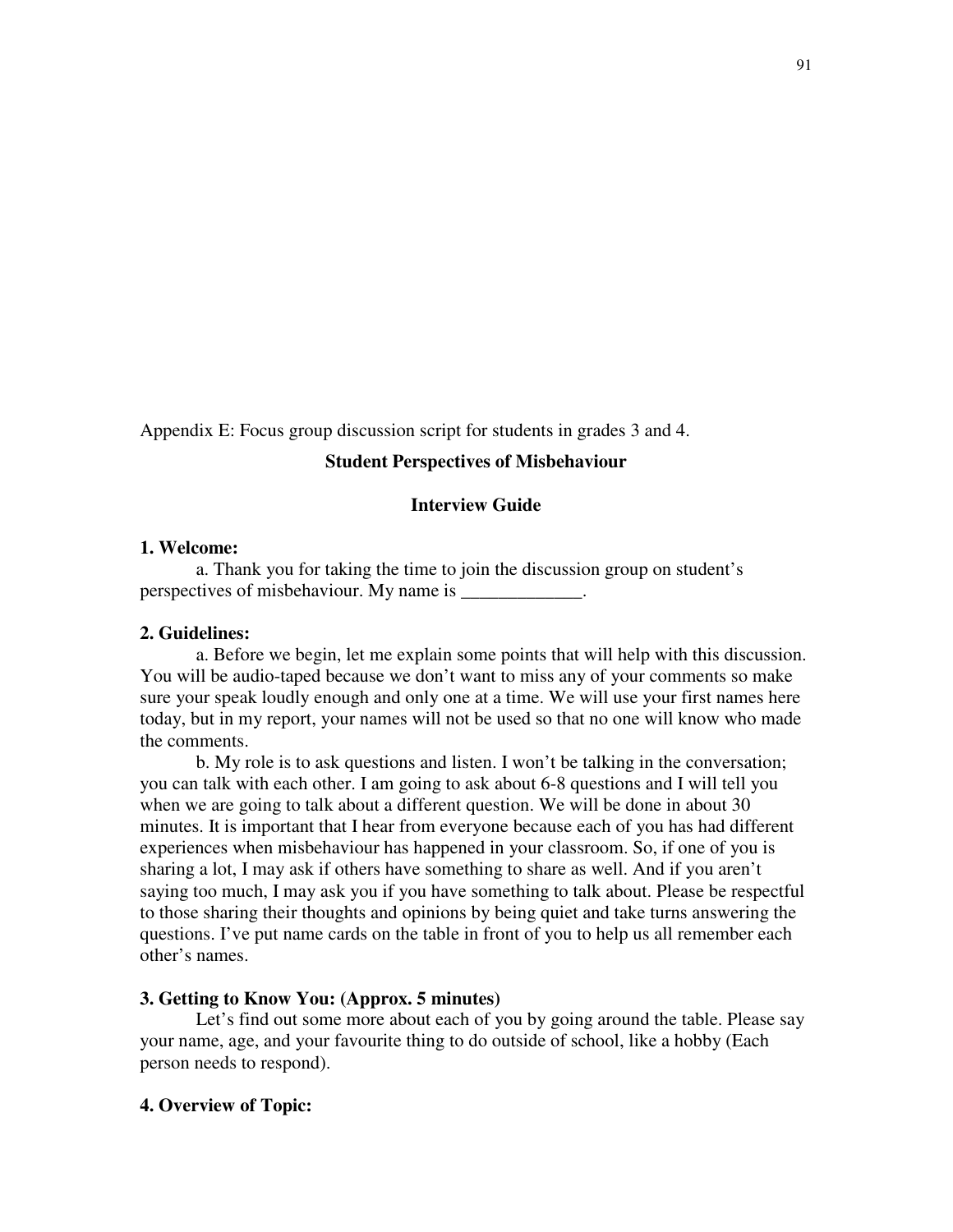a. I'd like to hear how misbehaviour affects you in your classrooms and how good you are at controlling your own behaviour.

 b. Here is what I mean by misbehaviour: misbehaviour are behaviors that are considered inappropriate for the setting or situation in which it occurs. Some examples are talking out in class, yawning loudly or texting on your cell phone.

 c. Today we will be discussing how misbehaviour by other students affects how you learn and how you feel in your classroom. We will also discuss how good you are at controlling your own behaviour in the classroom. Remember that it's ok for you to talk about your opinion even if it is different from someone else's.

### **5. Key Questions:**  *A) Psychological Security:*

1. Does misbehaviour make you feel unsafe in your classroom?  **Probe:** Why?

2. Does misbehaviour make your feel unsafe in your school?

**Probe:** Why do you feel this way?

**Probe:** Is there a difference about how misbehaviour makes you feel in your classroom versus your school?

3. Which word best describes how you feel when students misbehave. Annoyed, Angry, Scared, Worried, Sad, Calm, Happy

**Probe:** Can you tell me why you chose that word?

**Probe:** Are their any other words you would pick other than the ones I talked about?

4. Which word that best describes how you feel when another student gets picked on. Angry, Annoyed, Calm, Nervous, Sad or Happy?

**Probe:** Can you tell me why you chose that word?

**Probe:** Are their any other words you would pick other than the ones I talked about?

5. Circle the word that best describes how you feel when you get picked on.

Angry, Annoyed, Calm, Nervous, Sad or Happy?

**Probe:** Can you tell me why you chose that word?

**Probe:** Are their any other words you would pick other than the ones I talked about?

6. Do you think you would get more work done if there was less misbehaviour in your classes?

**Probe:** Can you tell me why you chose that word?

**Probe:** Are their any other words you would pick other than the ones I talked about?

**Probe:** Can you get work done when others are misbehaving?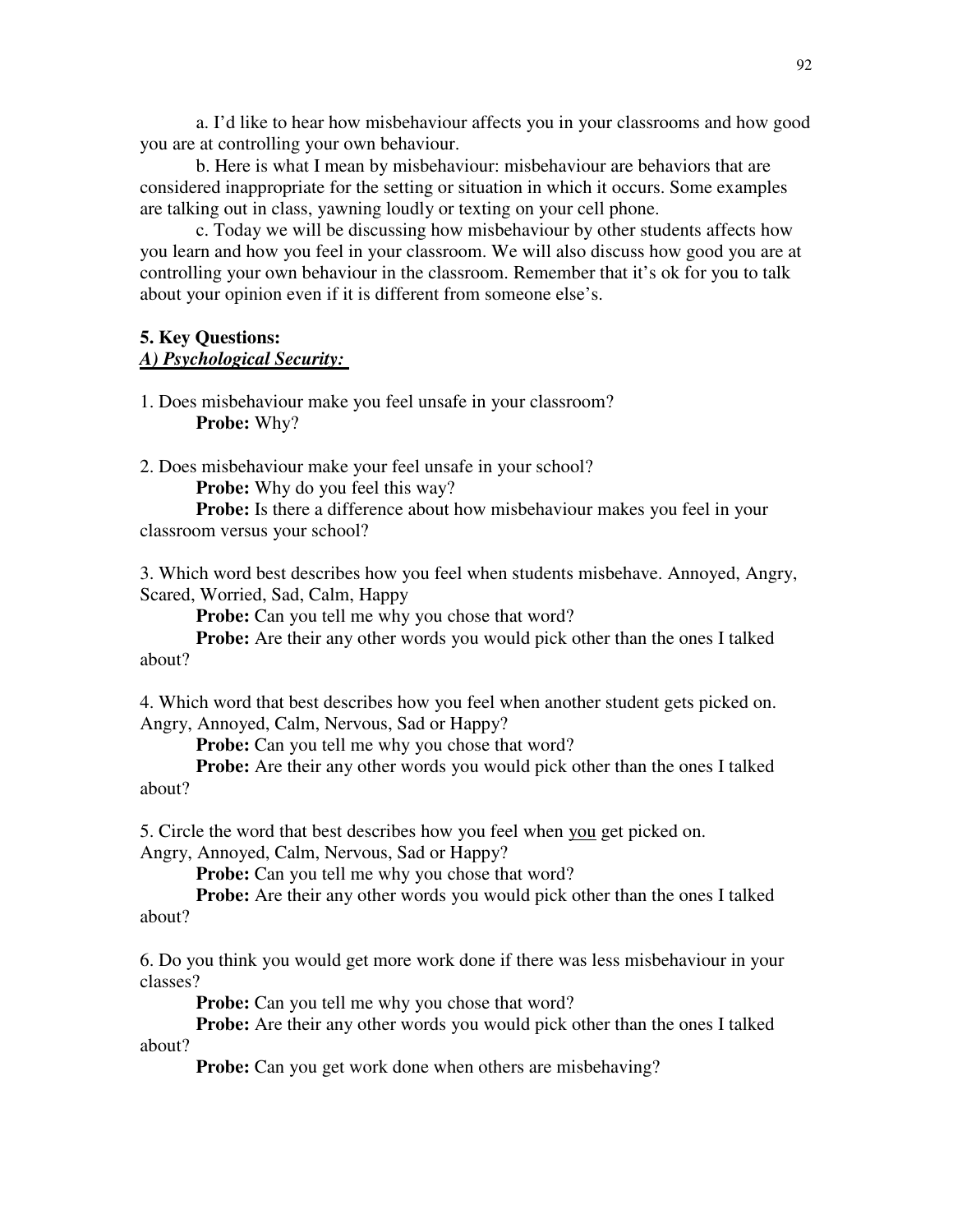7. Do you think students would like school more if there was less misbehaviour in the school?

**Probe:** Why or why not?

**Probe:** Is your enjoyment of school affected by the behaviour of students around you?

# **B) Behavioural Self-efficacy:**

1. Can you behave well in school if you try hard enough? **Probe:** Why do you feel that way? **Probe:** Why would you choose not to try hard enough? **Probe:** Why do you try to behave in school? \***Probe:** Is it easy to behave well in school? 3. Can you control your own behaviour even when you feel upset and want to misbehave? **Probe:** How do you do this? **Probe:** When is it the hardest to behave well? For example, it is hard to behave well when my classmates \_ **Probe:** When is it easy to behave well? For example, it is easy to behave well when

4. Do you ever misbehave in school on purpose? **Probe:** Why or why not?

5. Do you think you would get more work done if you behaved better in school? **Probe:** Why or why not?

6. Do your classmates have a large effect on how you behave in class?

7. Does your teacher have a large effect on how you behave in class?

## **6. Summary:**

1. Is there anything that I should have talked about and didn't?

**Probe:** Did we miss anything?

**Probe:** Would anyone like to share any other opinions or say anything

else?